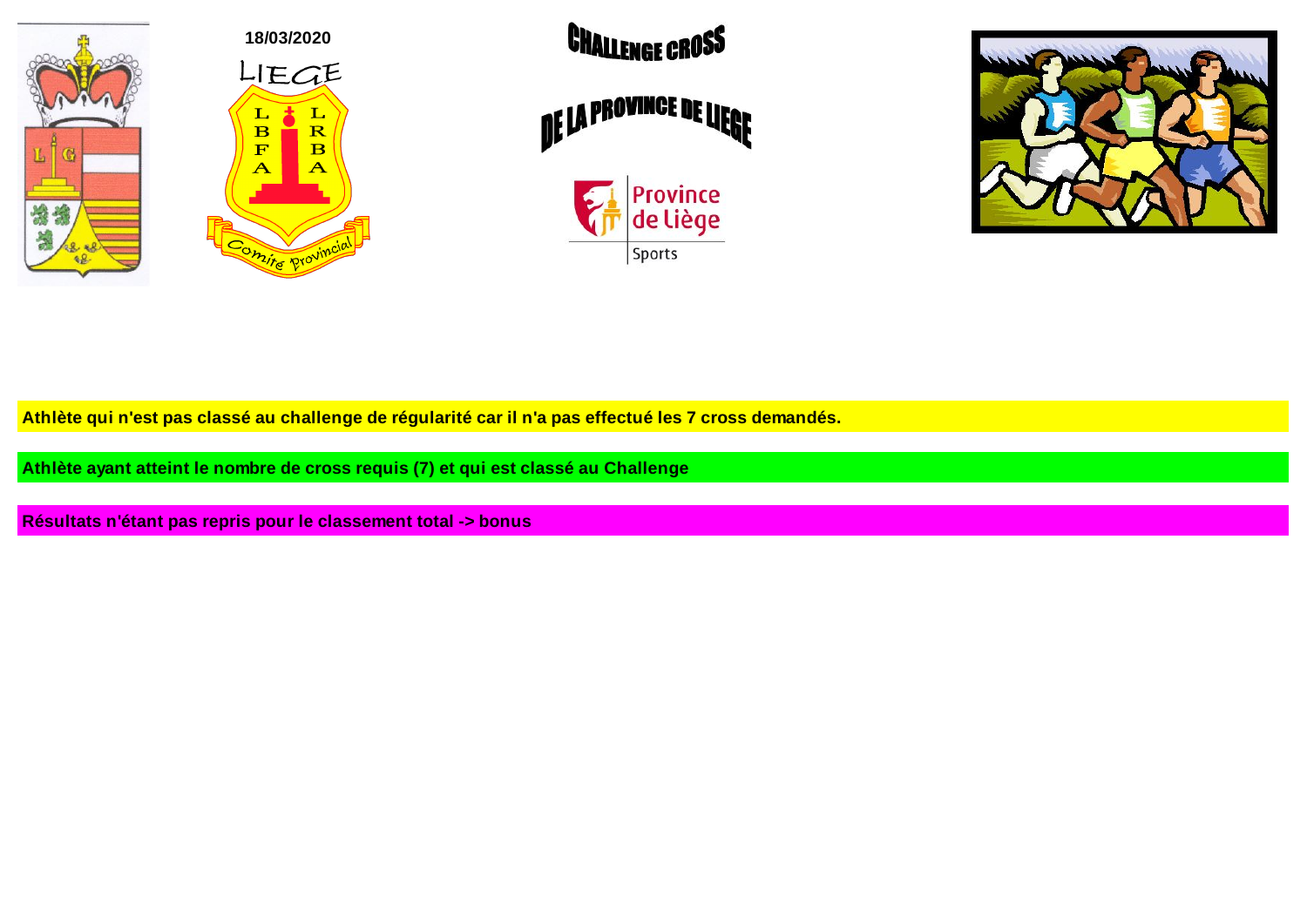|                |      |                            |      |             |            |            |            | <b>Provincial</b> | <b>Relais</b> |             |             |             |            |             |            |            |              |              |
|----------------|------|----------------------------|------|-------------|------------|------------|------------|-------------------|---------------|-------------|-------------|-------------|------------|-------------|------------|------------|--------------|--------------|
|                |      |                            |      |             | 03/11/2019 | 10/11/2019 | 24/11/2019 | 08/12/2019        | 15/12/2019    | 22/12/2019  | 12/01/2020  | 19/01/2020  | 26/01/2020 | 16/02/2020  | 08/03/2020 |            |              |              |
|                |      | <b>Benjamine 2012</b>      | An   | Club        | <b>HF</b>  | <b>SPA</b> | <b>FAC</b> | <b>LACE</b>       | <b>RFCL</b>   | <b>MALM</b> | <b>HERV</b> | <b>FCHA</b> | <b>HUY</b> | <b>WACO</b> | <b>ATC</b> |            | <b>Bonus</b> | <b>TOTAL</b> |
|                |      |                            |      |             | 14         | 21         | 18         | 13                | 18            | 18          | 25          | 57          | 14         | 17          | 15         |            |              | 230          |
|                |      |                            |      |             | Pts        | Pts        | <b>Pts</b> | Pts               | Pts           | Pts         | Pts         | Pts         | Pts        | <b>Pts</b>  | <b>Pts</b> | <b>Pts</b> |              |              |
| -1             | 2109 | <b>NUTAL EMMA</b>          | 2012 | <b>SER</b>  | 50         | 50         |            | 50                | $\mathbf{3}$  | 45          | 40          | 39          | 45         | 50          | 45         |            | 6            | 344          |
| $\overline{2}$ | 2744 | <b>DIALLO AISSATOU</b>     | 2012 | HF.         |            |            |            | 55                | 6             | 40          | 45          | 45          | 40         | 39          | 55         |            |              | 325          |
| $\mathbf{3}$   | 2222 | <b>CRISTOFOLI MARINA</b>   | 2012 | <b>FCHA</b> | 42         | 40         | 50         |                   | 9             | 39          | 37          | 40          | 42         | 45          | 43         |            | 6            | 317          |
| 4              | 2509 | <b>FONTAINE NINON</b>      | 2012 | HF.         | 40         | 39         | 42         |                   | 6             | 42          | 42          | 38          | 39         | 40          | 44         |            | 6            | 301          |
| 5              | 2463 | <b>BECKERS ESTELLE</b>     | 2012 | <b>RFCL</b> | 39         | 42         |            |                   | $\mathbf{3}$  | 38          | 39          | 42          | 50         | 38          | 42         |            | 3            | 298          |
| 6              | 2449 | <b>BONNY LALY</b>          | 2012 | HF.         | 45         | 37         | 38         | 45                | $\mathbf{3}$  | 32          |             | 25          | 31         | 28          | 40         |            | 6            | 277          |
| $\overline{7}$ | 2114 | <b>HODY COLINE</b>         | 2012 | <b>HERV</b> | 37         | 36         | 40         | 43                |               |             | 35          |             |            | 34          | 47         |            |              | 272          |
| 8              | 2436 | PAQUES JEANNE              | 2012 | HF.         | 38         | 34         | 37         | 44                |               | 35          | 31          | 34          | 35         | 35          | 38         |            | 9            | 271          |
| 9              | 2108 | <b>FAGNAN-POLIS CELINE</b> | 2012 | <b>SER</b>  | 36         | 35         | 35         | 41                | $\mathbf{3}$  | 30          |             | 27          | 33         | 31          | 37         |            | 6            | 257          |
| 10             | 2544 | <b>NOULET SOFIA</b>        | 2012 | <b>FCHA</b> | 35         | 32         | 32         | 38                | $\mathbf{3}$  | 29          | 27          | 29          | 36         | 27          | 36         |            | 9            | 250          |
| 11             | 2299 | <b>SULON EMY</b>           | 2012 | <b>HUY</b>  |            | 33         |            | 40                |               | 31          | 32          | 32          |            | 32          |            |            |              | 200          |
| 12             | 2481 | <b>ROSSIUS AMELIE</b>      | 2012 | <b>HERV</b> |            |            |            |                   |               | 50          | 50          | 50          | 32         |             |            |            |              | 182          |
| 13             | 2245 | <b>HAMERS CELESTINE</b>    | 2012 | <b>HERV</b> |            | 38         |            | 42                |               |             | 30          |             | 37         | 30          |            |            |              | 177          |
| 14             | 2653 | <b>DANON LOLA</b>          | 2012 | <b>FCHA</b> |            |            | 39         |                   | $\mathbf{3}$  |             |             | 35          |            | 42          | 50         |            |              | 169          |
| 15             | 2224 | <b>FRAITURE LIVIA</b>      | 2012 | <b>FCHA</b> |            |            | 45         |                   |               |             | 38          | 36          |            | 37          |            |            |              | 156          |
| 16             | 2824 | <b>DUYSINX NINA</b>        | 2012 | <b>HUY</b>  |            |            |            |                   |               |             | 28          | 31          | 34         | 33          |            |            |              | 126          |
| 17             | 2578 | <b>DUC ANNA</b>            | 2012 | <b>HUY</b>  |            |            |            | 47                | $\mathbf{3}$  |             | 36          | 33          |            |             |            |            |              | 119          |
| 18             | 2287 | <b>DEWAELHEYNS ELSA</b>    | 2012 | <b>FCHA</b> | 32         |            | 28         |                   |               |             |             | 22          |            |             | 35         |            |              | 117          |
| 19             | 2528 | <b>SCHMETS LEA</b>         | 2012 | <b>HERV</b> |            |            |            | 39                |               | 33          | 33          |             |            |             |            |            |              | 105          |
| 20             | 2223 | <b>DASSY CHARLINE</b>      | 2012 | <b>FCHA</b> |            |            |            |                   | $\mathbf{3}$  |             |             | 28          | 38         | 36          |            |            |              | 105          |
| 21             | 2500 | <b>BRUYERE JULIE</b>       | 2012 | <b>MALM</b> |            | 45         |            |                   |               | 37          |             | 21          |            |             |            |            |              | 103          |
| 22             | 2501 | <b>DELHASSE LEONORE</b>    | 2012 | HF          | 34         | 28         |            |                   |               | 28          |             |             |            |             |            |            |              | 90           |
| 23             | 2157 | <b>LEFEBVRE EVA</b>        | 2012 | <b>MALM</b> |            | 29         |            |                   |               | 34          | 25          |             |            |             |            |            |              | 88           |
| 24             | 2180 | <b>CALLUT JULIETTE</b>     | 2012 | <b>FCHA</b> |            |            | 33         |                   |               |             | 29          | 24          |            |             |            |            |              | 86           |
| 25             | 2119 | <b>GIRRETZ MAE</b>         | 2012 | <b>HERV</b> |            |            |            | 37                |               | 27          | 21          |             |            |             |            |            |              | 85           |
| 26             |      | 2789   HENNEN ALICE        | 2012 | RFCL        |            |            |            |                   |               | 36          | 34          |             |            |             |            |            |              | 70           |
| 27             |      | 2624   QUALIZZA LOUISE     | 2012 | <b>HERV</b> |            |            |            |                   |               |             |             |             | 30         |             | 39         |            |              | 69           |
| 28             | 2815 | <b>VANSPAUWEN YELLE</b>    | 2012 | <b>ATC</b>  |            |            |            |                   |               |             |             | 26          |            |             | 41         |            |              | 67           |
| 29             | 2576 | <b>FRANKINET MARIE</b>     | 2012 | <b>HUY</b>  |            |            |            | 36                |               |             | 26          |             |            |             |            |            |              | 62           |
| 30             | 2246 | <b>SCHAUS MARINE</b>       | 2012 | <b>HERV</b> |            | 31         | 31         |                   |               |             |             |             |            |             |            |            |              | 62           |
| 31             | 2104 | <b>MOBERS CELIA</b>        | 2012 | <b>HERV</b> | 33         |            |            |                   |               | 26          |             |             |            |             |            |            |              | 59           |
| 32             | 2366 | DEWALS ALBANE              | 2012 | RFCL        |            | 30         |            |                   |               |             | 24          |             |            |             |            |            |              | 54           |
| 33             |      | 2425   HENSEN MIA          | 2012 | HERV        |            |            | 29         |                   |               |             | 22          |             |            |             |            |            |              | 51           |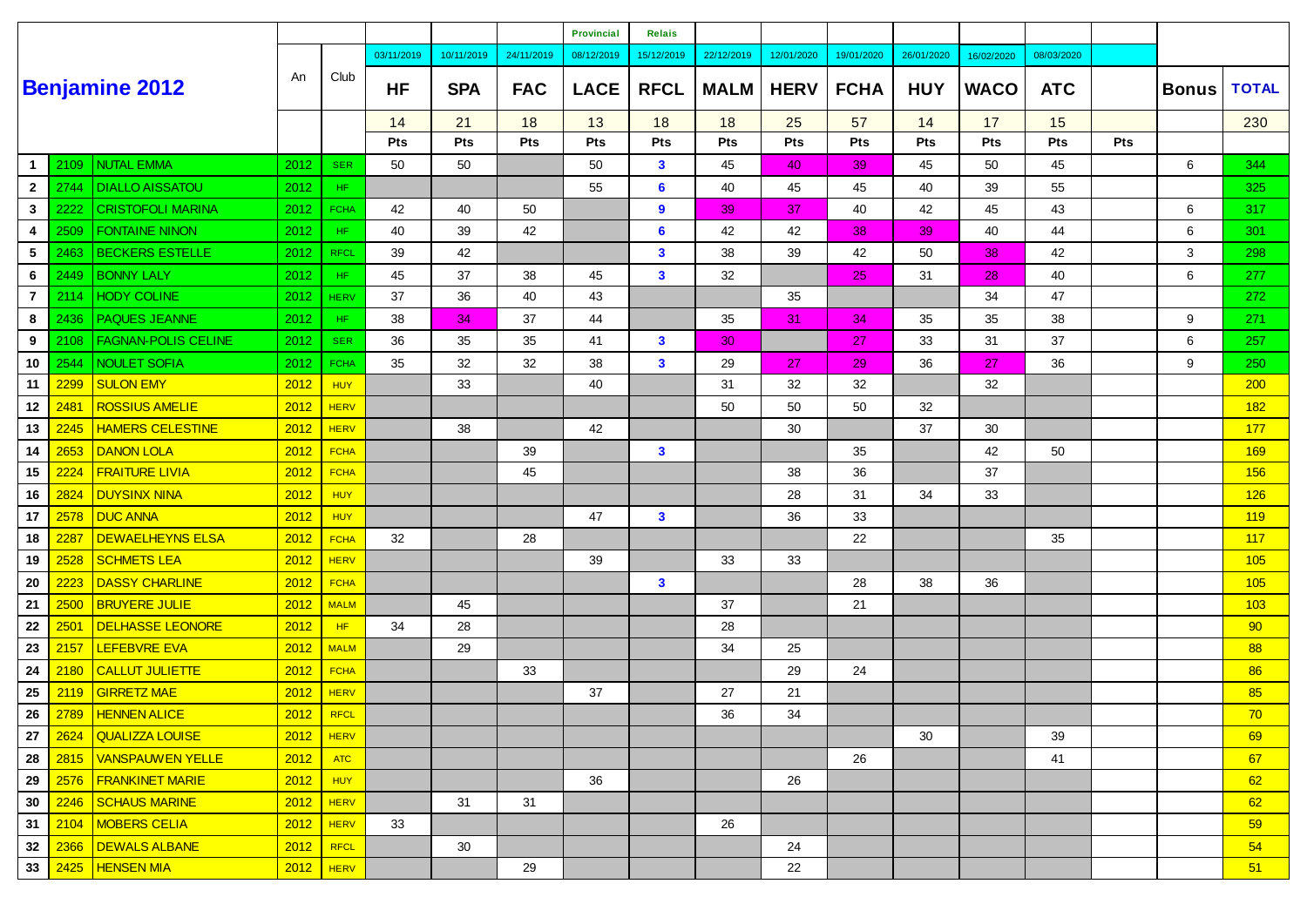| 2321 |                                                                                                                                                                                                                                                 | RFCL        |                                                                                               |    |    | 3 |    | 37 |    |  | 40             |
|------|-------------------------------------------------------------------------------------------------------------------------------------------------------------------------------------------------------------------------------------------------|-------------|-----------------------------------------------------------------------------------------------|----|----|---|----|----|----|--|----------------|
|      | 2012                                                                                                                                                                                                                                            | <b>RFCL</b> |                                                                                               |    | 34 | 3 |    |    |    |  | 37             |
|      | 2012                                                                                                                                                                                                                                            | <b>FAC</b>  |                                                                                               |    | 36 |   |    |    |    |  | 36             |
|      |                                                                                                                                                                                                                                                 | <b>WACO</b> |                                                                                               |    | 30 | 3 |    |    |    |  | 33             |
|      | 2012                                                                                                                                                                                                                                            | HF          |                                                                                               | 27 |    | 3 |    |    |    |  | 30             |
|      |                                                                                                                                                                                                                                                 | <b>FCHA</b> |                                                                                               |    |    |   |    | 30 |    |  | 30             |
|      |                                                                                                                                                                                                                                                 | <b>FCHA</b> |                                                                                               |    |    |   |    |    | 29 |  | 29             |
|      | 2012                                                                                                                                                                                                                                            | <b>HERV</b> |                                                                                               |    |    |   | 23 |    |    |  | 23             |
|      |                                                                                                                                                                                                                                                 | <b>FCHA</b> |                                                                                               |    |    |   |    | 23 |    |  | 23             |
|      |                                                                                                                                                                                                                                                 | <b>HERV</b> |                                                                                               |    |    |   | 20 |    |    |  | $\sqrt{20}$    |
|      |                                                                                                                                                                                                                                                 | <b>RFCL</b> |                                                                                               |    |    | 3 |    |    |    |  | 3 <sup>°</sup> |
|      |                                                                                                                                                                                                                                                 | <b>SER</b>  |                                                                                               |    |    | 3 |    |    |    |  | 3 <sup>°</sup> |
|      | DOZO ALIX<br>2707 JAAFAR ISRAA<br>2651 BRISY ROMANE<br>2294   KONINGS BEI GIULIA<br>2619   DIEPART CLEMENCE<br>2690 RUELENS JADE<br>2862 GILLIS PAULINE<br>2776   NOEL LENA<br>2543 MONIQUET LENA<br>2158   LEJEUNE ELEA<br>2699 SAUVAGE ROMANE |             | 2012<br>2012<br>2012<br>2012<br>2012<br>2012<br>2012<br>2796   MAMOUDOU TAGANGA FATIMA   2012 |    |    |   |    |    |    |  |                |

|                |      |                          |      |             |            |            |                 | Provincial  | <b>Relais</b>           |             |                  |             |            |             |            |            |              |              |
|----------------|------|--------------------------|------|-------------|------------|------------|-----------------|-------------|-------------------------|-------------|------------------|-------------|------------|-------------|------------|------------|--------------|--------------|
|                |      |                          |      |             | 03/11/2019 | 10/11/2019 | 24/11/2019      | 08/12/2019  | 15/12/2019              | 22/12/2019  | 12/01/2020       | 19/01/2020  | 26/01/2020 | 16/02/2020  | 08/03/2020 |            |              |              |
|                |      | <b>Benjamine 2011</b>    | An   | Club        | <b>HF</b>  | <b>SPA</b> | <b>FAC</b>      | <b>LACE</b> | <b>RFCL</b>             | <b>MALM</b> | <b>HERV</b>      | <b>FCHA</b> | <b>HUY</b> | <b>WACO</b> | <b>ATC</b> |            | <b>Bonus</b> | <b>TOTAL</b> |
|                |      |                          |      |             | 27         | 42         | 35              | 21          | 36                      | 23          | 36               | 69          | 24         | 21          | 25         |            |              | 359          |
|                |      |                          |      |             | Pts        | <b>Pts</b> | Pts             | <b>Pts</b>  | Pts                     | <b>Pts</b>  | Pts              | <b>Pts</b>  | Pts        | Pts         | Pts        | <b>Pts</b> |              |              |
| 1              | 2113 | <b>DEMARET ALEXIA</b>    | 2011 | <b>FCHA</b> | 50         | 50         | 50              | 55          | 9                       | 45          | 45               | 45          | 45         | 45          | 55         |            | 9            | 368          |
| $\overline{2}$ | 2512 | <b>VROOMEN NOELIE</b>    | 2011 | HF.         | 45         | 45         |                 | 50          | 12                      | 50          | 50               | 50          | 50         | 50          | 50         |            | 6            | 368          |
| 3              | 2640 | <b>GREGOIRE ELISE</b>    | 2011 | HF.         | 40         | 42         | 42              | 47          | 12                      | 42          | 42               | 40          | 40         | 40          | 45         |            | 9            | 321          |
| 4              | 2188 | <b>WALA ALESSIA</b>      | 2011 | <b>SPA</b>  | 42         | 39         | 45              | 44          | 6                       |             | 40               | 42          | 42         | 42          | 44         |            | 6            | 313          |
| 5              | 2556 | <b>LECOQ ODILE</b>       | 2011 | HF.         | 38         | 34         | 37              | 42          | 12 <sup>2</sup>         | 38          | 38               | 38          | 34         | 39          | 47         |            | 9            | 301          |
| 6              | 2187 | <b>RICHARDY EMMA</b>     | 2011 | <b>SPA</b>  |            | 38         | 39              | 43          | 6                       | 40          | 35               | 39          | 38         | 37          | 39         |            | 6            | 288          |
| 7              | 2197 | <b>FRAIKIN AMBRE</b>     | 2011 | <b>WACO</b> | 37         | 37         | 40              | 39          | $\overline{\mathbf{3}}$ | 37          | 39               | 22          | 39         | 36          | 43         |            | 9            | 286          |
| 8              | 2455 | <b>VROOMEN CAMILLE</b>   | 2011 | HF.         | 31         |            | 25 <sub>1</sub> | 40          | 6                       | 34          | 37               | 34          | 37         | 38          | 42         |            | 6            | 274          |
| 9              | 2588 | <b>NICOLAI NOELIE</b>    | 2011 | <b>HERV</b> | 36         | 36         | 35              | 38          | $\overline{\mathbf{3}}$ | 36          | 31               | 35          | 36         |             |            |            | 3            | 258          |
| 10             | 2595 | <b>RAEMACKERS LOUISE</b> | 2011 | <b>FCHA</b> | 34         | 31         | 33              | 36          | $\mathbf{3}$            |             | 32               | 30          | 32         | 34          | 37         |            | 6            | 247          |
| 11             | 2714 | <b>MOESEN MORGANE</b>    | 2011 | <b>SPA</b>  |            |            | 26              | 37          |                         | 33          | 29               | 32          | 33         | 32          | 40         |            | 3            | 239          |
| 12             | 2598 | <b>RADOUANI SOFIA</b>    | 2011 | HF.         | 33         | 30         | 32              |             | $\mathbf{3}$            | 35          | 36               | 25          | 27         | 33          |            |            | 3            | 232          |
| 13             | 2511 | <b>FRAITURE CAMILLE</b>  | 2011 | HF.         | 30         | 32         | 27              | 35          |                         | 32          | 26               |             | 28         |             |            |            |              | 210          |
| 14             | 2596 | <b>RAMET ELEONORE</b>    | 2011 | <b>FCHA</b> | 29         | 28         | 24              |             | $\mathbf{3}$            |             | 24               | 31          | 31         |             | 33         |            |              | 203          |
| 15             | 2458 | <b>SCHAUS LEA</b>        | 2011 | <b>SPA</b>  |            | 18         | 15 <sub>1</sub> |             | 6                       | 28          | 18               | 18          | 25         | 28          | 32         |            | 3            | 176          |
| 16             | 2148 | <b>PLUSQUIN LINA</b>     | 2011 | <b>HERV</b> | 27         | 19         | 20              | 30          |                         | 27          | 19               | 19          |            |             | 29         |            | 3            | 174          |
| 17             | 2435 | <b>PAQUES ELISE</b>      | 2011 | HF.         | 23         | 17         | 17              | 31          |                         | 26          | 15 <sub>15</sub> | 16          | 24         |             | 28         |            | 6            | 172          |
| 18             | 2120 | <b>WATHLET CHARLOTTE</b> | 2011 | <b>HERV</b> | 21         | 8          | 16              | 29          | $\mathbf{3}$            | 24          | 12               |             | 22         |             | 26         |            | 3            | 156          |
| 19             | 2284 | BELLAVIA-POLAK CHARLOTTE | 2011 | <b>WACO</b> |            | 5          | 10 <sup>1</sup> | 28          | $\overline{\mathbf{3}}$ |             | 10               |             | 20         | 23          | 25         |            |              | 124          |
| 20             | 2344 | <b>LORENT LOLA</b>       | 2011 | <b>FCHA</b> | 39         | 40         |                 | 45          | 9                       |             |                  | 37          |            | 31          |            |            |              | 201          |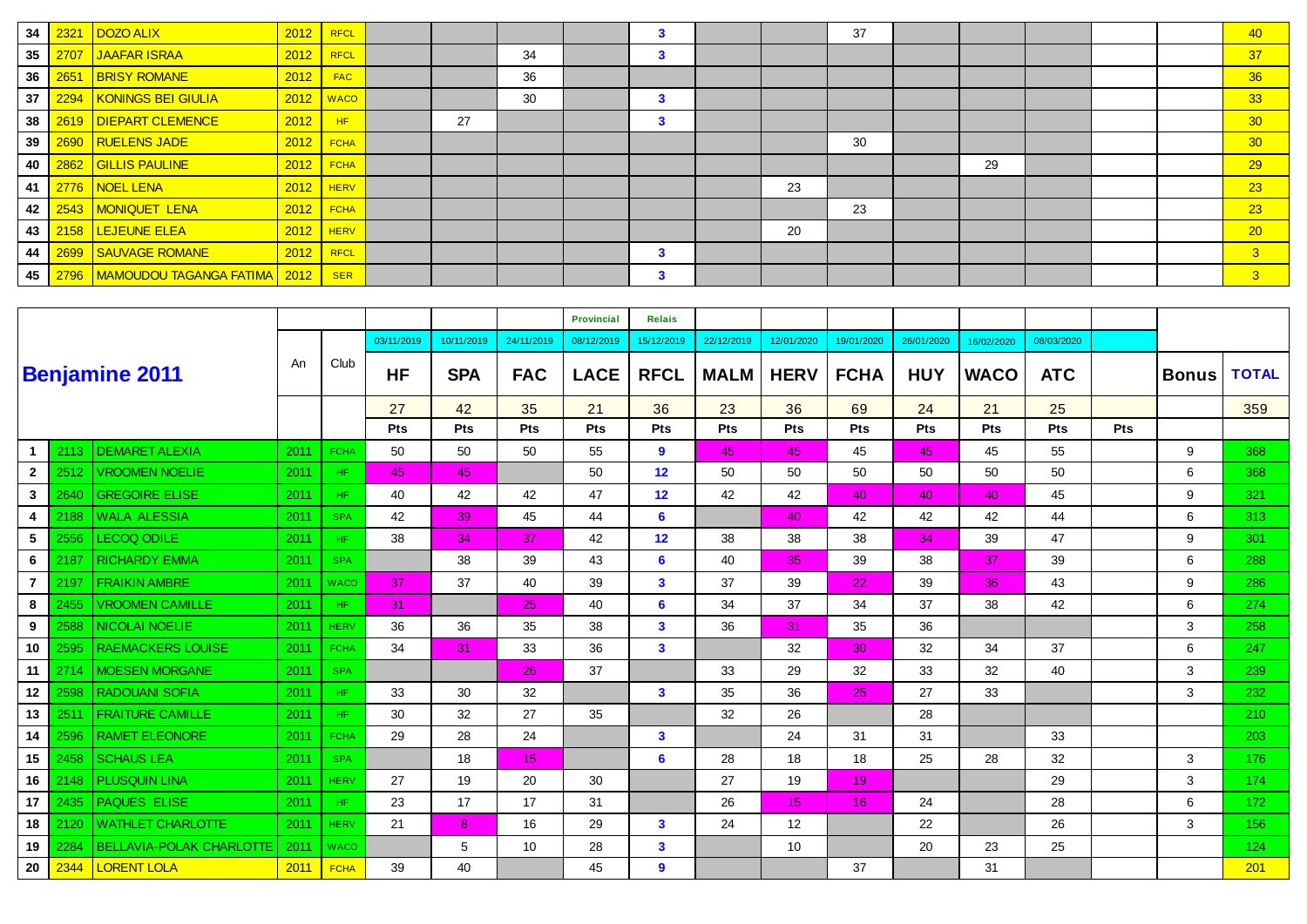| 21 | 2704 | <b>ENGLEBERT KEZA</b>         | 2011        | <b>WACO</b> |    |                |    |    |              | 31 | 23 | 33 | 26 | 29 | 34 |  | 176 |
|----|------|-------------------------------|-------------|-------------|----|----------------|----|----|--------------|----|----|----|----|----|----|--|-----|
| 22 | 2451 | <b>MEUNIER CORALIE</b>        | 2011        | HF          |    | 33             | 38 | 41 |              | 39 |    | 23 |    |    |    |  | 174 |
| 23 | 2459 | <b>SIDAOUI FATME EMEULINE</b> | 2011        | <b>SER</b>  |    | 29             | 21 | 34 | $\mathbf{3}$ |    |    |    |    | 30 | 36 |  | 153 |
| 24 | 2575 | <b>PHILIPPART YANIKKA</b>     | 2011        | <b>SER</b>  | 19 | 20             | 23 | 33 |              |    | 27 | 28 |    |    |    |  | 150 |
| 25 | 2565 | <b>FROIDMONT ADELIE</b>       | 2011        | <b>WACO</b> |    | $\overline{7}$ | 34 |    | $\mathbf{3}$ |    | 28 | 36 | 29 |    |    |  | 137 |
| 26 | 2336 | <b>VAN HESBROECK CHARLYE</b>  | 2011        | <b>HERV</b> | 32 | 35             | 36 |    | $\mathbf{3}$ |    | 30 |    |    |    |    |  | 136 |
| 27 | 2518 | <b>BREYNE LEYA</b>            | 2011        | <b>FCHA</b> |    |                |    |    | $\mathbf{3}$ | 25 | 14 | 15 | 23 | 25 | 27 |  | 132 |
| 28 | 2286 | <b>APPERT LUCIE</b>           | 2011        | <b>FCHA</b> |    |                | 31 |    | $\mathbf{3}$ |    | 17 | 24 |    |    | 38 |  | 113 |
| 29 | 2641 | <b>DAFO CINEYA</b>            | 2011        | HF          |    | 9              |    |    | $\mathbf{3}$ |    | 33 |    | 30 |    | 35 |  | 110 |
| 30 | 2239 | DORBOLO ALICE                 | 2011        | <b>SER</b>  | 28 | 15             |    |    | $\mathbf{3}$ | 29 |    | 27 |    |    |    |  | 102 |
| 31 | 2310 | DEFECHE ESTELLE               | 2011        | HF          |    | 26             | 30 |    |              |    | 13 | 26 |    |    |    |  | 95  |
| 32 | 2276 | <b>ISARTI ASSIYA</b>          | 2011        | <b>RFCL</b> |    | 25             | 29 |    | 6            |    |    |    |    |    | 31 |  | 91  |
| 33 | 2125 | DAMOISEAU LILY-ROSE           | 2011        | <b>WACO</b> |    | 10             | 14 |    | $\mathbf{3}$ |    |    | 13 | 21 | 24 |    |  | 85  |
| 34 | 2229 | <b>D'AFFNAY ANAIS</b>         | 2011        | <b>HERV</b> |    |                |    | 32 |              | 30 | 20 |    |    |    |    |  | 82  |
| 35 | 2153 | <b>LELOUP LOLA</b>            | 2011        | <b>SER</b>  | 26 | 27             |    |    |              |    | 25 |    |    |    |    |  | 78  |
| 36 | 2452 | <b>ALBARINO FERNANDEZ TEA</b> | 2011        | HF          | 25 | 23             | 28 |    |              |    |    |    |    |    |    |  | 76  |
| 37 | 2530 | <b>HAGELSTEIN ESTELLE</b>     | 2011        | HF          |    | 21             | 22 |    | $\mathbf{3}$ |    | 22 |    |    |    |    |  | 68  |
| 38 | 2406 | <b>GENDARME COLINE</b>        | 2011        | <b>WACO</b> |    | 12             |    |    |              |    |    | 17 |    |    | 30 |  | 59  |
| 39 | 2521 | <b>MINOTTE OLIVIA</b>         | 2011        | RFCL        |    |                |    |    |              |    | 16 |    |    |    | 41 |  | 57  |
| 40 | 2218 | <b>DE WULF ZOELINE</b>        | 2011        | <b>RFCL</b> |    |                |    |    |              |    | 21 |    |    | 35 |    |  | 56  |
| 41 | 2450 | DE BROGNIEZ LUCIE             | 2011        | HF          | 24 | 22             |    |    | $\mathbf{3}$ |    |    |    |    |    |    |  | 49  |
| 42 | 2534 | <b>GASPARD MARION</b>         | 2011        | HF.         |    | 13             | 13 |    |              |    |    | 14 |    |    |    |  | 40  |
| 43 | 2221 | <b>PEDALINO ELENA</b>         | 2011        | <b>SER</b>  | 20 |                | 19 |    |              |    |    |    |    |    |    |  | 39  |
| 44 | 2652 | <b>PAPS ZOE</b>               | 2011        | <b>FAC</b>  |    |                | 18 |    |              |    |    | 20 |    |    |    |  | 38  |
| 45 | 2401 | <b>SIOR ELISE</b>             | 2011        | <b>ATC</b>  |    |                | 11 |    |              |    |    |    |    |    | 24 |  | 35  |
| 46 | 2818 | <b>DENIS ELEA</b>             | 2011        | <b>HUY</b>  |    |                |    |    |              |    |    |    | 35 |    |    |  | 35  |
| 47 | 2244 | <b>CARPENTIER OLIVIA</b>      | 2011        | HF          | 35 |                |    |    |              |    |    |    |    |    |    |  | 35  |
| 48 | 2480 | <b>KINET LILOU</b>            | 2011        | <b>HERV</b> |    |                |    |    |              |    | 34 |    |    |    |    |  | 34  |
| 49 | 2493 | <b>MARPAUX CELIANE</b>        | 2011        | <b>WACO</b> |    |                |    |    |              |    |    | 29 |    |    |    |  | 29  |
| 50 | 2405 | <b>BRANKART JANELLE</b>       | 2011        | <b>WACO</b> |    |                |    |    |              |    |    |    |    | 27 |    |  | 27  |
| 51 | 2519 | <b>GASIA MAELINE</b>          | 2011        | <b>WACO</b> |    |                |    |    |              |    |    |    |    | 26 |    |  | 26  |
| 52 |      | 2539 TURKI ASSIA              | $2011$ RFCL |             |    | 24             |    |    |              |    |    |    |    |    |    |  | 24  |
| 53 | 2611 | <b>JEUNEJEAN CLEA</b>         | 2011        | <b>MALM</b> |    |                |    |    |              | 23 |    |    |    |    |    |  | 23  |
| 54 | 2437 | <b>CRANSVELD PIERRA</b>       | 2011        | HF          | 22 |                |    |    |              |    |    |    |    |    |    |  | 22  |
| 55 | 2800 | <b>BINARD ISALINE</b>         | 2011        | <b>FCHA</b> |    |                |    |    |              |    |    | 21 |    |    |    |  | 21  |
| 56 | 2303 | JACQUES SIDONIE               | 2011        | <b>SER</b>  |    | 6              | 9  |    | $\mathbf{3}$ |    |    |    |    |    |    |  | 18  |
| 57 | 2448 | <b>MAGEREN JULIETTE</b>       | 2011        | HF          |    | 16             |    |    |              |    |    |    |    |    |    |  | 16  |
| 58 | 2517 | <b>DUMONT LEA</b>             | 2011        | <b>SPA</b>  |    | 14             |    |    |              |    |    |    |    |    |    |  | 14  |
| 59 | 2524 | <b>DENEUMOSTIER LAURA</b>     | 2011        | <b>FAC</b>  |    |                | 12 |    |              |    |    |    |    |    |    |  | 12  |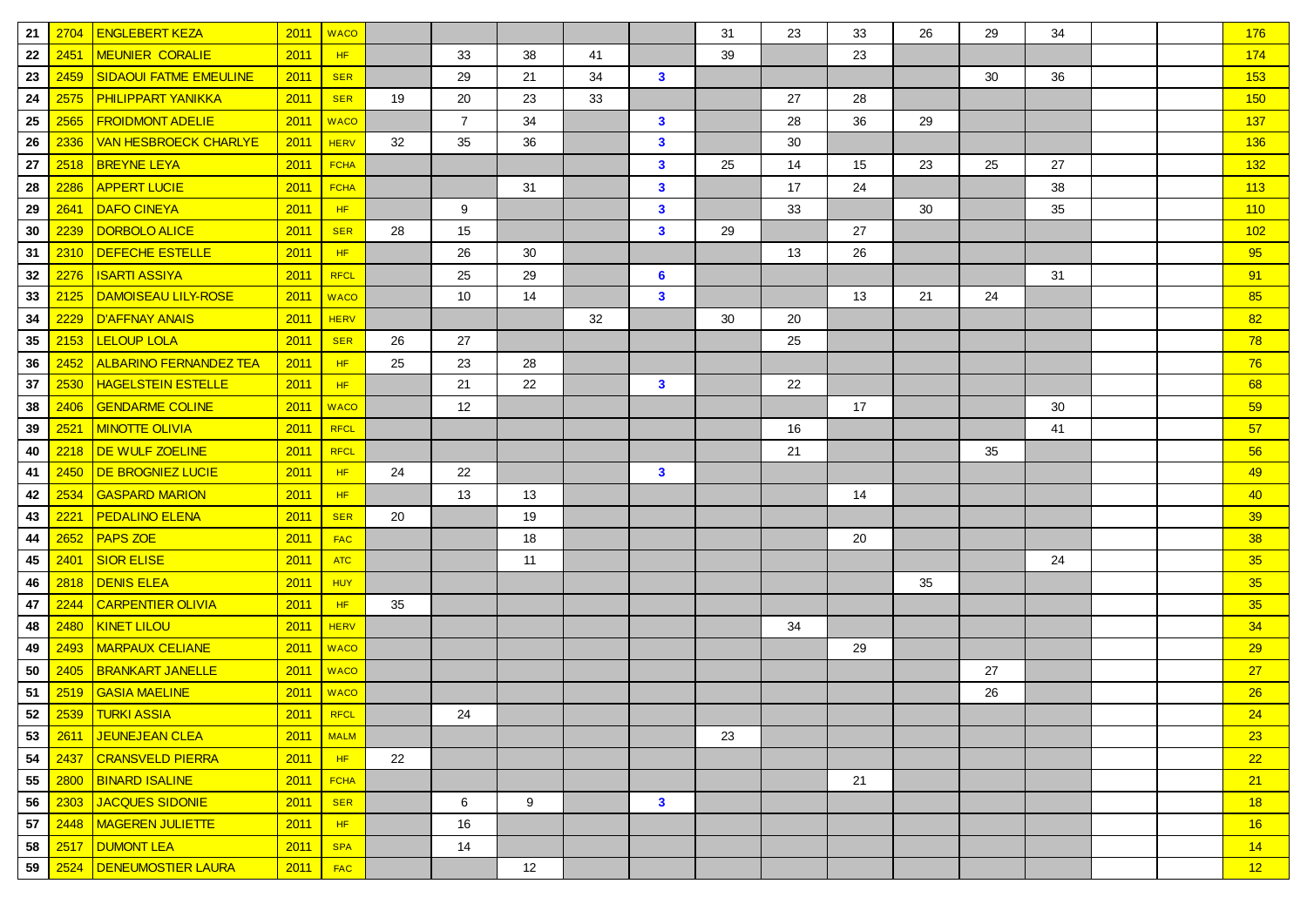| 60 | 2271 DETALLE ELINE        | 2011 | <b>HERV</b> |    |  |  | 11 |  |  |  | 11 |
|----|---------------------------|------|-------------|----|--|--|----|--|--|--|----|
| 61 | 2130   THISSEN ROMANE     | 2011 | <b>HERV</b> | 11 |  |  |    |  |  |  | 11 |
| 62 | 2322 GUISSART MARGAUX     | 2011 | RFCL        |    |  |  |    |  |  |  |    |
| 63 | 2323 STASSART JADA - NORA | 2011 | <b>RFCL</b> |    |  |  |    |  |  |  |    |
| 64 | 2345 BERGHMANS FLEUR      | 2011 | <b>FCHA</b> |    |  |  |    |  |  |  |    |
| 65 | 2696   DIALLO ASMAOU      | 2011 | <b>FCHA</b> |    |  |  |    |  |  |  |    |
| 66 | 2700 HAUFROID PAULINE     | 2011 | <b>RFCL</b> |    |  |  |    |  |  |  |    |
| 67 | 2697   KARA - BOGA LISE   | 2011 | <b>RFCL</b> |    |  |  |    |  |  |  |    |

|                 |                |                             |      |             |            |            |            | <b>Provincial</b> | <b>Relais</b>           |             |                 |             |            |             |            |            |              |                  |
|-----------------|----------------|-----------------------------|------|-------------|------------|------------|------------|-------------------|-------------------------|-------------|-----------------|-------------|------------|-------------|------------|------------|--------------|------------------|
|                 |                |                             |      |             | 03/11/2019 | 10/11/2019 | 24/11/2019 | 08/12/2019        | 15/12/2019              | 22/12/2019  | 12/01/2020      | 19/01/2020  | 26/01/2020 | 16/02/2020  | 08/03/2020 |            |              |                  |
|                 |                | <b>Benjamin 2012</b>        | An   | Club        | <b>HF</b>  | <b>SPA</b> | <b>FAC</b> | <b>LACE</b>       | <b>RFCL</b>             | <b>MALM</b> | <b>HERV</b>     | <b>FCHA</b> | <b>HUY</b> | <b>WACO</b> | <b>ATC</b> |            | <b>Bonus</b> | <b>TOTAL</b>     |
|                 |                |                             |      |             | 29         | 34         | 30         | 22                | 28                      | 30          | 35              | 62          | 26         | 22          | 25         |            |              | 343              |
|                 |                |                             |      |             | Pts        | Pts        | <b>Pts</b> | Pts               | Pts                     | Pts         | Pts             | Pts         | Pts        | <b>Pts</b>  | Pts        | <b>Pts</b> |              |                  |
| $\mathbf{1}$    | 619            | POTTEN MAXIME               | 2012 | <b>FCHA</b> | 42         | 42         | 39         | 50                | 9                       | 50          | 45              | 50          | 50         | 40          | 55         |            | 9            | 360              |
| $\overline{2}$  | 457            | <b>SCHILLEWAERT LOU</b>     | 2012 | HF.         | 38         | 37         | 36         | 55                | 6                       |             | 39              | 40          | 45         | 50          | 50         |            | 6            | 329              |
| $\mathbf{3}$    | 41             | <b>HEINS ARMAND</b>         | 2012 | <b>HERV</b> | 36         | 45         | 37         | 36                |                         | 35          | 50              | 45          | 42         |             | 45         |            | 6            | 306              |
| 4               | 140            | NGIRIMANA AXEL              | 2012 | <b>SER</b>  | 35         | 39         | 40         | 45                |                         | 40          | 38              | 42          | 39         | 42          | 47         |            | 9            | 304              |
| $5\phantom{.0}$ | $\overline{2}$ | <b>BRODEL TIM</b>           | 2012 | <b>LACE</b> | 40         | 40         | 38         | 44                |                         | 32          | 40              |             | 36         | 45          | 44         |            | 6            | 297              |
| $6\phantom{.}6$ | 321            | <b>SLANGEN MARTIN</b>       | 2012 | <b>RFCL</b> | 50         |            | 42         | 47                | $\mathbf{3}$            | 45          | 34              |             | 33         |             | 42         |            |              | 296              |
| $\overline{7}$  | 23             | <b>MORIMONT ANTOINE</b>     | 2012 | <b>SER</b>  | 39         | 38         | 35         | 39                |                         | 30          | 37              | 33          | 37         | 38          | 40         |            | 9            | 277              |
| 8               | 121            | <b>EVRARD ANTOINE</b>       | 2012 | <b>SPA</b>  | 37         | 32         |            | 42                | $\mathbf{3}$            | 29          | 35              | 34          | 30         | 34          | 39         |            | 6            | 262              |
| 9               | 569            | <b>HANNON ERBO</b>          | 2012 | LACE        |            | 26         | 33         | 40                |                         | 31          | 28              |             | 27         | 33          | 38         |            | 3            | 233              |
| 10              | 430            | <b>BEMELMANS LOUIS</b>      | 2012 | <b>SPA</b>  | 29         | 28         | 29         | 38                | $\mathbf{3}$            | 25          | 29              | 28          | 24         | 29          | 35         |            | 9            | 229              |
| 11              | 279            | <b>LONGUEVILLE ELIOTT</b>   | 2012 | <b>FCHA</b> | 30         | 31         | 34         |                   | $\overline{\mathbf{3}}$ | 26          |                 | 35          | 28         | 32          |            |            |              | 219              |
| 12              | 824            | <b>MBARKI MOURAD</b>        | 2012 | <b>RFCL</b> | 23         | 19         | 30         | 34                | $\overline{\mathbf{3}}$ | 20          | 16              | 31          | 26         | 28          | 34         |            | 9            | 218              |
| 13              | 25             | VAN DE WOUWER AYMERIC       | 2012 | <b>SER</b>  |            | 25         | 31         | 33                |                         | 22          |                 | 26          |            | 26          | 32         |            |              | 195 <sub>1</sub> |
| 14              | 53             | <b>NAMOTTE LUCA</b>         | 2012 | <b>WACO</b> | 32         | 35         | 32         |                   | $\mathbf{3}$            | 27          | 10 <sup>°</sup> |             | 22         |             | 33         |            |              | 194              |
| 15              | 199            | <b>BUSCICCHIO TIMEO</b>     | 2012 | HF.         | 17         | 17         | 19         | 30                |                         | 21          | 20              | 18          |            |             | 31         |            | 3            | 159              |
| 16              | 258            | <b>VANSTEEN HUGO</b>        | 2012 | <b>RFCL</b> |            | 50         | 45         | 41                |                         | 38          |                 | 39          | 29         |             |            |            |              | 242              |
| 17              | 509            | <b>FICHER ARSENE</b>        | 2012 | <b>HERV</b> | 45         | 36         |            | 43                |                         |             | 36              |             | 31         |             |            |            |              | 191              |
| 18              | 873            | <b>ROYEN NOAM</b>           | 2012 | HF          |            |            |            |                   | $\mathbf{3}$            | 42          | 31              | 37          | 35         |             | 41         |            |              | 189              |
| 19              | 117            | <b>JACQUEMIN GREGOIRE</b>   | 2012 | <b>ATC</b>  |            |            | 50         |                   | $\mathbf{3}$            |             |                 |             | 38         | 37          | 43         |            |              | 171              |
| 20              | 703            | <b>COLLIENNE ARTHUR</b>     | 2012 | HF.         |            | 22         | 26         | 37                |                         | 28          | 25              |             |            | 30          |            |            |              | 168              |
| 21              | 278            | <b>GUAY ALISTAIR</b>        | 2012 | <b>FCHA</b> | 19         | 23         |            |                   | $\mathbf{3}$            |             | 24              |             | 25         | 25          | 37         |            |              | 156              |
| 22              | 676            | <b>BERDASCO IACONA AXEL</b> | 2012 | <b>WACO</b> |            |            |            |                   |                         |             | 33              | 38          | 34         | 39          |            |            |              | 144              |
| 23              | 83             | <b>RANDAXHE ARNO</b>        | 2012 | <b>HERV</b> | 20         | 18         | 18         |                   | $\mathbf{3}$            | 17          | 26              |             |            |             | 29         |            |              | 131              |
| 24              | 554            | <b>ROUMEZ MAO</b>           | 2012 | <b>HF</b>   | 28         | 34         |            |                   |                         | 37          |                 |             | 32         |             |            |            |              | 131              |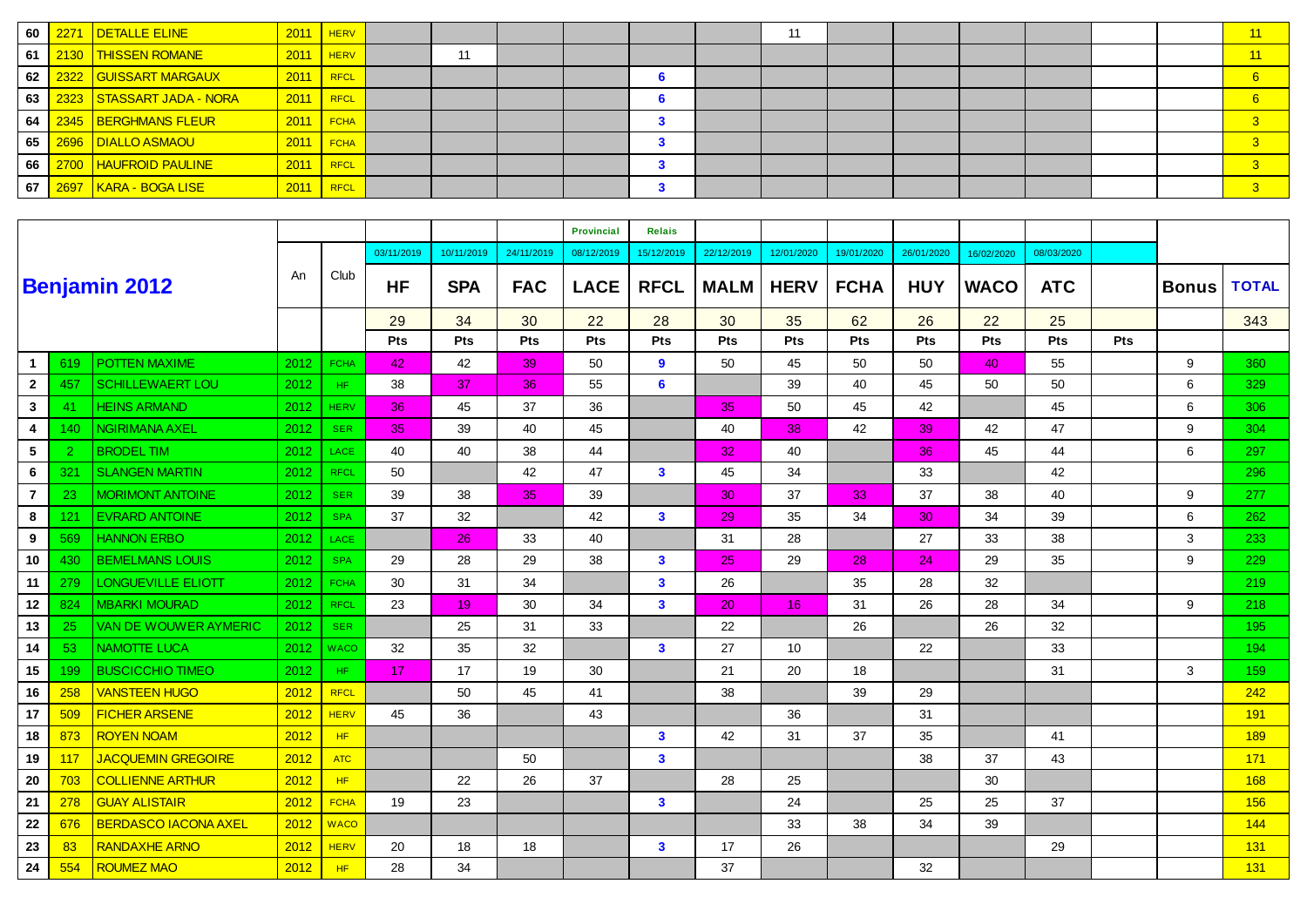| 25 | 375        | <b>DRIANNE ANTOINE</b>        | 2012               | <b>WACO</b> | 21 | 20 | 24 |    | $\mathbf{3}$ | 15 |    | 22 |    | 23 |    |  | 128             |
|----|------------|-------------------------------|--------------------|-------------|----|----|----|----|--------------|----|----|----|----|----|----|--|-----------------|
| 26 | 195        | <b>JURKOWSKI CYRIL</b>        | 2012               | <b>ATC</b>  |    |    | 28 |    |              |    |    | 29 |    | 31 | 36 |  | 124             |
| 27 | <b>182</b> | <b>KABA KEMY</b>              | 2012               | <b>HERV</b> | 16 |    | 25 | 29 | $\mathbf{3}$ |    | 22 |    | 21 |    |    |  | 116             |
| 28 | 237        | <b>GLOUDEN JULES</b>          | 2012               | <b>RFCL</b> | 22 | 16 | 21 |    | $\mathbf{3}$ | 19 |    |    |    |    | 28 |  | 109             |
| 29 | 819        | <b>JUNGBLUTH QUENTIN</b>      | 2012               | <b>HUY</b>  |    |    |    | 32 |              | 33 | 42 |    |    |    |    |  | 107             |
| 30 | 480        | <b>GUISSARD ARTHUR</b>        | 2012               | HF          | 25 | 21 |    |    |              | 24 |    |    |    | 24 |    |  | 94              |
| 31 | 776        | <b>COUNET HUGO</b>            | 2012               | HF          | 33 | 27 |    |    |              | 34 |    |    |    |    |    |  | 94              |
| 32 | <b>192</b> | <b>ALAIMO NOAH</b>            | 2012               | <b>ATC</b>  |    |    | 17 |    |              |    |    |    | 19 | 22 | 30 |  | 88              |
| 33 | 341        | <b>MOSER DAVID</b>            | 2012               | LACE        |    |    | 27 | 35 |              |    | 19 |    |    |    |    |  | 81              |
| 34 | 539        | <b>BRAGARD TIM</b>            | 2012               | <b>HERV</b> |    |    |    |    |              |    | 32 |    | 40 |    |    |  | 72              |
| 35 | 193        | <b>CIUREAN GABRIEL</b>        | 2012               | <b>ATC</b>  |    |    | 20 |    | $\mathbf{3}$ |    |    | 24 | 23 |    |    |  | 70              |
| 36 | 555        | <b>DA SILVA TOM</b>           | 2012               | HF          |    | 33 |    |    |              | 36 |    |    |    |    |    |  | 69              |
| 37 | 947        | <b>JUNGBLUTH QUENTIN</b>      | 2012               | <b>HUY</b>  |    |    |    |    |              |    |    | 32 |    | 35 |    |  | 67              |
| 38 | 574        | SANCHEZ-MORENO MATEO          | 2012               | <b>SPA</b>  |    | 15 |    | 31 |              | 18 |    |    |    |    |    |  | 64              |
| 39 | 779        | <b>PARMENTIER QUENTIN</b>     | 2012               | HF.         | 34 | 30 |    |    |              |    |    |    |    |    |    |  | 64              |
| 40 | 2533       | <b>MAHAUX LENNY</b>           | 2012               | HF          | 31 | 29 |    |    |              |    |    |    |    |    |    |  | 60              |
| 41 | 952        | <b>BIDOUL ARTHUR</b>          | 2012               | <b>FCHA</b> |    |    |    |    |              |    |    | 30 |    | 27 |    |  | 57              |
| 42 | 767        | <b>ROYEN ADAM</b>             | 2012               | <b>HERV</b> |    |    |    |    |              |    | 11 | 17 |    |    | 26 |  | 54              |
| 43 | 111        | <b>CATTEAU ROBIN</b>          | 2012               | <b>SPA</b>  | 27 | 24 |    |    | $\mathbf{3}$ |    |    |    |    |    |    |  | 54              |
| 44 | 481        | <b>HALLOT AURELIEN</b>        | 2012               | HF          |    |    | 23 |    | $\mathbf{3}$ |    |    | 27 |    |    |    |  | 53              |
| 45 | 508        | <b>SCALCO LOIC</b>            | 2012               | <b>HERV</b> | 26 |    |    |    | $\mathbf{3}$ |    | 21 |    |    |    |    |  | 50              |
| 46 | 684        | <b>PURNODE MATHIAS</b>        | 2012               | <b>HERV</b> |    |    |    |    |              |    | 23 | 21 |    |    |    |  | 44              |
| 47 | 217        | <b>DOUVEN SAM</b>             | 2012               | <b>HERV</b> |    |    |    |    |              |    | 15 |    |    |    | 27 |  | 42              |
| 48 | 194        | <b>FUSCO HUGO</b>             | 2012               | <b>ATC</b>  |    |    | 22 |    | $\mathbf{3}$ |    |    | 15 |    |    |    |  | 40              |
| 49 | 367        | <b>BIEMAR MARTIN</b>          | 2012               | <b>RFCL</b> |    |    |    |    | $\mathbf{3}$ |    | 17 | 19 |    |    |    |  | 39              |
| 50 | 162        | <b>LAEREMANS MARVIN</b>       | 2012               | <b>FCHA</b> |    |    |    |    |              |    | 14 | 25 |    |    |    |  | 39              |
| 51 | 705        | <b>CARA ESTEBAN</b>           | 2012               | HF          |    |    |    |    |              | 39 |    |    |    |    |    |  | 39              |
| 52 | 542        | <b>MARPAUX CLEMENT</b>        | 2012               | <b>WACO</b> |    |    |    |    |              |    |    | 36 |    |    |    |  | 36              |
| 53 | 287        | <b>MALCHAIR OSCAR</b>         | 2012               | <b>WACO</b> |    |    |    |    |              |    |    |    |    | 36 |    |  | 36              |
| 54 | 127        | <b>FORTEMPS EMILIEN</b>       | 2012               | <b>HERV</b> |    |    |    |    |              |    | 30 |    |    |    |    |  | 30 <sub>2</sub> |
| 55 | 821        | <b>BOURDON AXEL</b>           | 2012               | <b>HERV</b> |    |    |    |    |              |    | 27 |    |    |    |    |  | 27              |
| 56 |            | <mark>77 SNOECK LOUIS</mark>  | $\sqrt{2012}$ MALM |             | 24 |    |    |    |              |    |    |    |    |    |    |  | 24              |
| 57 | 392        | VAN DE SANDE ROBIN            |                    | $2012$ MALM |    |    |    |    |              | 23 |    |    |    |    |    |  | 23              |
| 58 | 277        | <b>BELLAIRE ANTOINE</b>       | 2012               | <b>FCHA</b> |    |    |    |    |              |    |    | 23 |    |    |    |  | 23              |
| 59 | 329        | <b>GUARRERA ANTOINE</b>       | 2012               | <b>SER</b>  |    |    |    |    |              |    |    | 20 |    |    |    |  | 20 <sup>2</sup> |
| 60 | 191        | SOULIMANE MOHAMMED            | 2012               | <b>SER</b>  |    |    |    |    |              |    |    |    | 20 |    |    |  | 20 <sup>2</sup> |
| 61 | $-42$      | <b>PENALVER CASTRO ALEXIS</b> | 2012               | <b>HERV</b> |    |    |    |    |              |    | 18 |    |    |    |    |  | 18              |
| 62 | 702        | <b>MAUS LIONEL</b>            | 2012               | HF          | 18 |    |    |    |              |    |    |    |    |    |    |  | 18              |
| 63 | 548        | SCHEEN LOUIS                  |                    | $2012$ MALM |    |    |    |    |              | 16 |    |    |    |    |    |  | 16              |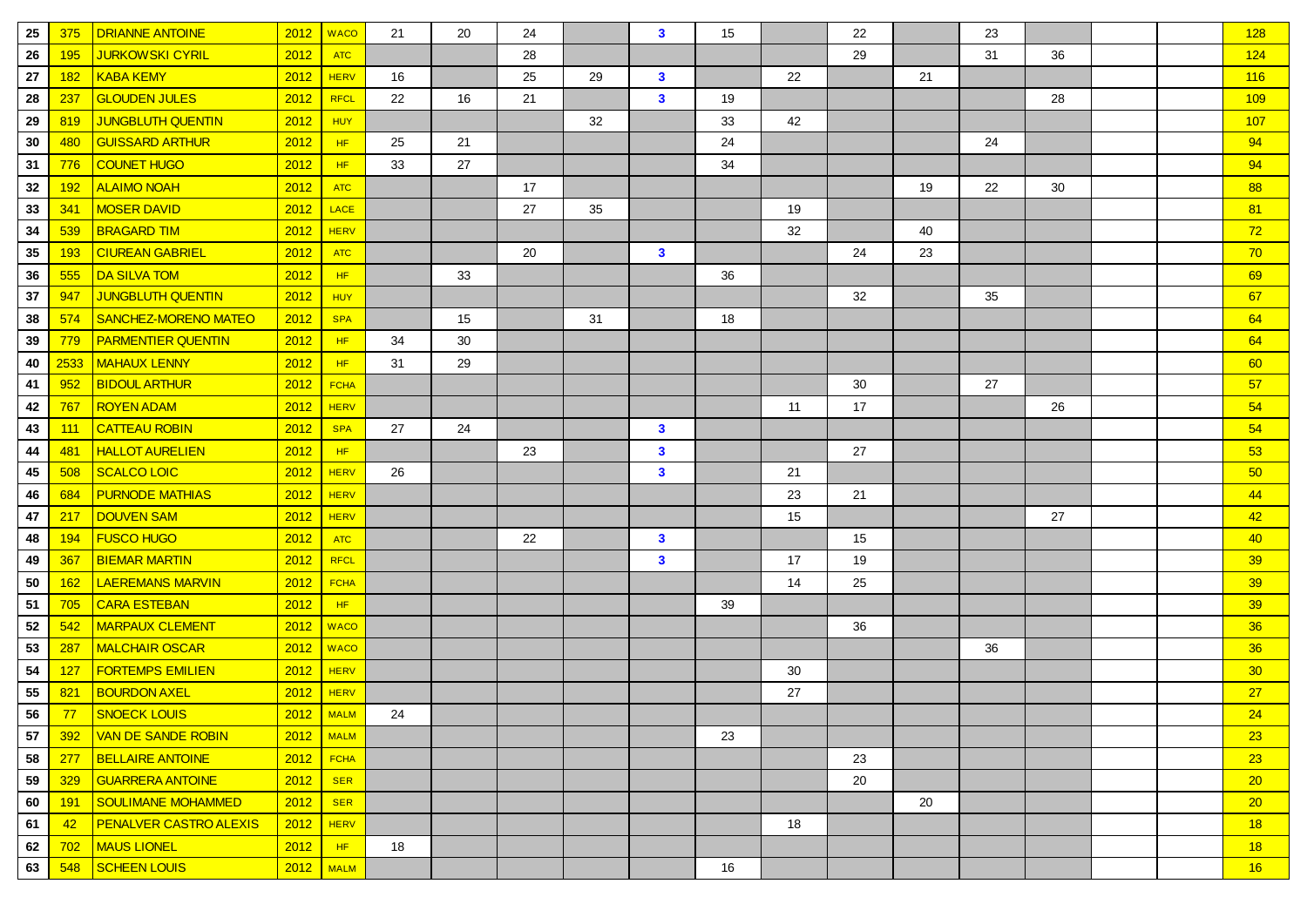| 64 | 840 | <b>LENAERTS LODE</b>    | 2012        | <b>FCHA</b> |    |  |  |    | 16 |  |  | 16                      |
|----|-----|-------------------------|-------------|-------------|----|--|--|----|----|--|--|-------------------------|
| 65 | 391 | NOUICHI MAXENCE         |             | $2012$ MALM | 14 |  |  |    |    |  |  | 14                      |
| 66 |     | <b>LANGER SCOTT</b>     | $2012$ HERV |             |    |  |  | 13 |    |  |  | 13                      |
| 67 | 700 | <b>LOURTIE PABLO</b>    | $2012$ HERV |             |    |  |  | 12 |    |  |  | 12                      |
| 68 | 686 | <b>FETHLER LUKA</b>     | 2012        | HF          |    |  |  |    |    |  |  | 3                       |
| 69 | 914 | KOUHKOUH YASSIN         | 2012        | RFCL        |    |  |  |    |    |  |  | 3                       |
| 70 | 843 | <b>CHARLIER HUGO</b>    | 2012        | RFCL        |    |  |  |    |    |  |  | 3                       |
| 71 | 761 | <b>GROOTAERS EMILE</b>  | 2012 RFCL   |             |    |  |  |    |    |  |  | 3                       |
| 72 | 842 | <b>CHARLIER ANTHONY</b> | $2012$ RFCL |             |    |  |  |    |    |  |  | $\overline{\mathbf{3}}$ |

|                         |     |                         |      |             |            |            |                 | <b>Provincial</b> | <b>Relais</b>           |             |                 |                 |            |             |            |     |              |              |
|-------------------------|-----|-------------------------|------|-------------|------------|------------|-----------------|-------------------|-------------------------|-------------|-----------------|-----------------|------------|-------------|------------|-----|--------------|--------------|
|                         |     |                         |      |             | 03/11/2019 | 10/11/2019 | 24/11/2019      | 08/12/2019        | 15/12/2019              | 22/12/2019  | 12/01/2020      | 19/01/2020      | 26/01/2020 | 16/02/2020  | 08/03/2020 |     |              |              |
|                         |     | <b>Benjamin 2011</b>    | An   | Club        | <b>HF</b>  | <b>SPA</b> | <b>FAC</b>      | <b>LACE</b>       | <b>RFCL</b>             | <b>MALM</b> | <b>HERV</b>     | <b>FCHA</b>     | <b>HUY</b> | <b>WACO</b> | <b>ATC</b> |     | <b>Bonus</b> | <b>TOTAL</b> |
|                         |     |                         |      |             | 25         | 35         | 32              | 19                | 38                      | 29          | 40              | 97              | 28         | 26          | 26         |     |              | 395          |
|                         |     |                         |      |             | Pts        | Pts        | Pts             | <b>Pts</b>        | Pts                     | <b>Pts</b>  | Pts             | <b>Pts</b>      | Pts        | <b>Pts</b>  | Pts        | Pts |              |              |
| -1                      | 318 | <b>OGER EMILIEN</b>     | 2011 | <b>WACO</b> | 50         | 50         | 50 <sub>1</sub> |                   | 12                      | 50          | 50 <sup>°</sup> | 50              | 50         | 50          | 55         |     | 6            | 373          |
| $\overline{2}$          | 183 | <b>SOLTANI SACHA</b>    | 2011 | <b>HERV</b> | 45         | 45         | 45              | 55                | 6                       | 45          | 45              | 45              | 45         | 45          | 50         |     | 9            | 345          |
| $\mathbf{3}$            | 887 | LEVEQUE TOM             | 2011 | <b>WACO</b> | 42         | 42         | 40              | 45                | 12                      | 42          | 39              | 42              | 42         | 42          | 45         |     | 9            | 321          |
| $\overline{\mathbf{4}}$ | 229 | <b>FAMEREE ARTHUR</b>   | 2011 | <b>FCHA</b> |            | 40         | 42              | 44                | 9                       | 39          | 34              | 39              | 36         | 40          | 47         |     | 6            | 306          |
| 5                       | 740 | PINCHART HUGO           | 2011 | <b>FCHA</b> |            |            | 39              | 50                | 9                       | 40          | 40              | 40              | 40         | 34          | 44         |     | 3            | 305          |
| 6                       | 110 | <b>BEMELMANS FELIX</b>  | 2011 | <b>SPA</b>  | 39         | 35         | 38              | 43                | $\overline{\mathbf{3}}$ | 37          | 37              | 37              | 39         | 38          | 41         |     | 9            | 287          |
| $\overline{7}$          | 246 | <b>DOTRIMONT ROBIN</b>  | 2011 | <b>WACO</b> | 36         | 38         | 36              |                   | 12                      | 36          | 35              | 22              | 34         | 39          | 39         |     | 6            | 277          |
| 8                       | 235 | <b>JONARD MAXIME</b>    | 2011 | <b>HERV</b> | 37         |            | 33              | 42                | 6                       | 38          | 38              |                 | 35         | 32          | 38         |     | 3            | 270          |
| 9                       | 655 | <b>CLAUDE MATT</b>      | 2011 | HF.         | 38         | 37         | 32              | 36                | 6                       | 35          | 32 <sub>2</sub> | 36              | 32         | 31          | 40         |     | 9            | 269          |
| 10                      | 378 | <b>CAMMARATA EZIO</b>   | 2011 | <b>FCHA</b> |            | 39         | 34              |                   | 6                       |             | 36              | 38              | 37         | 37          | 42         |     |              | 269          |
| 11                      | 161 | <b>THOMAS ISAAC</b>     | 2011 | <b>SER</b>  | 40         | 32         |                 |                   |                         | 29          | 42              | 35              |            | 36          | 43         |     |              | 257          |
| 12                      | 592 | <b>ROSA HUGO</b>        | 2011 | HF.         |            | 29         | 28              | 40                | 6                       | 31          | 29              | 28              | 29         |             | 36         |     | 3            | 231          |
| 13                      | 245 | <b>BONFOND ARTHUR</b>   | 2011 | <b>WACO</b> | 32         |            | 25              |                   |                         | 33          | 28              | 12 <sub>2</sub> | 28         | 33          | 35         |     | 3            | 217          |
| 14                      | 37  | <b>GALLO JULES</b>      | 2011 | <b>HERV</b> | 28         | 21         | 19              | 33                | 3                       | 23          | 15 <sub>1</sub> | 21              | 23         | 25          | 26         |     | 9            | 191          |
| 15                      | 704 | <b>COLLIENNE HUGO</b>   | 2011 | HF.         |            | 28         | 23              | 38                |                         | 30          | 24              | 20              |            | 27          |            |     |              | 190          |
| 16                      | 640 | <b>JASPAR ALEXANDRE</b> | 2011 | HF.         | 29         | 20         |                 | 35                | $\overline{\mathbf{3}}$ | 18          | 18              |                 | 22         |             | 32         |     |              | 177          |
| 17                      | 51  | <b>NGUYEN MAXIME</b>    | 2011 | <b>SER</b>  | 26         | 22         |                 | 32                |                         | 21          | 21              |                 | 21         |             | 28         |     |              | 171          |
| 18                      | 667 | <b>MATHIEU TOM</b>      | 2011 | <b>FCHA</b> | 27         | 16         | 21              |                   | 3                       |             |                 | 24              | 25         | 21          | 29         |     |              | 166          |
| 19                      | 754 | <b>VERDIN MATHIAS</b>   | 2011 | <b>RFCL</b> |            |            | 29              | 41                | $\overline{\mathbf{3}}$ |             | 30              | 31              |            | 30          | 37         |     |              | 201          |
| 20                      | 291 | <b>BURETTE VALENTIN</b> | 2011 | <b>SPA</b>  | 35         | 31         |                 |                   | $\mathbf{3}$            |             | 33              | 33              | 31         |             |            |     |              | 166          |
| 21                      | 641 | <b>JASPAR ARNAUD</b>    | 2011 | HF          | 30         | 23         |                 |                   | 3                       | 24          | 25              |                 | 27         |             | 33         |     |              | 165          |
| 22                      | 694 | <b>CHARPENTIER HUGO</b> | 2011 | <b>FCHA</b> |            |            | 31              |                   | 6                       |             | 31              | 32              | 30         | 28          |            |     |              | 158          |
| 23                      | 376 | <b>DRIANNE LOIC</b>     | 2011 | <b>WACO</b> | 33         | 19         | 18              |                   | $\overline{\mathbf{3}}$ | 27          |                 | 30              |            | 24          |            |     |              | 154          |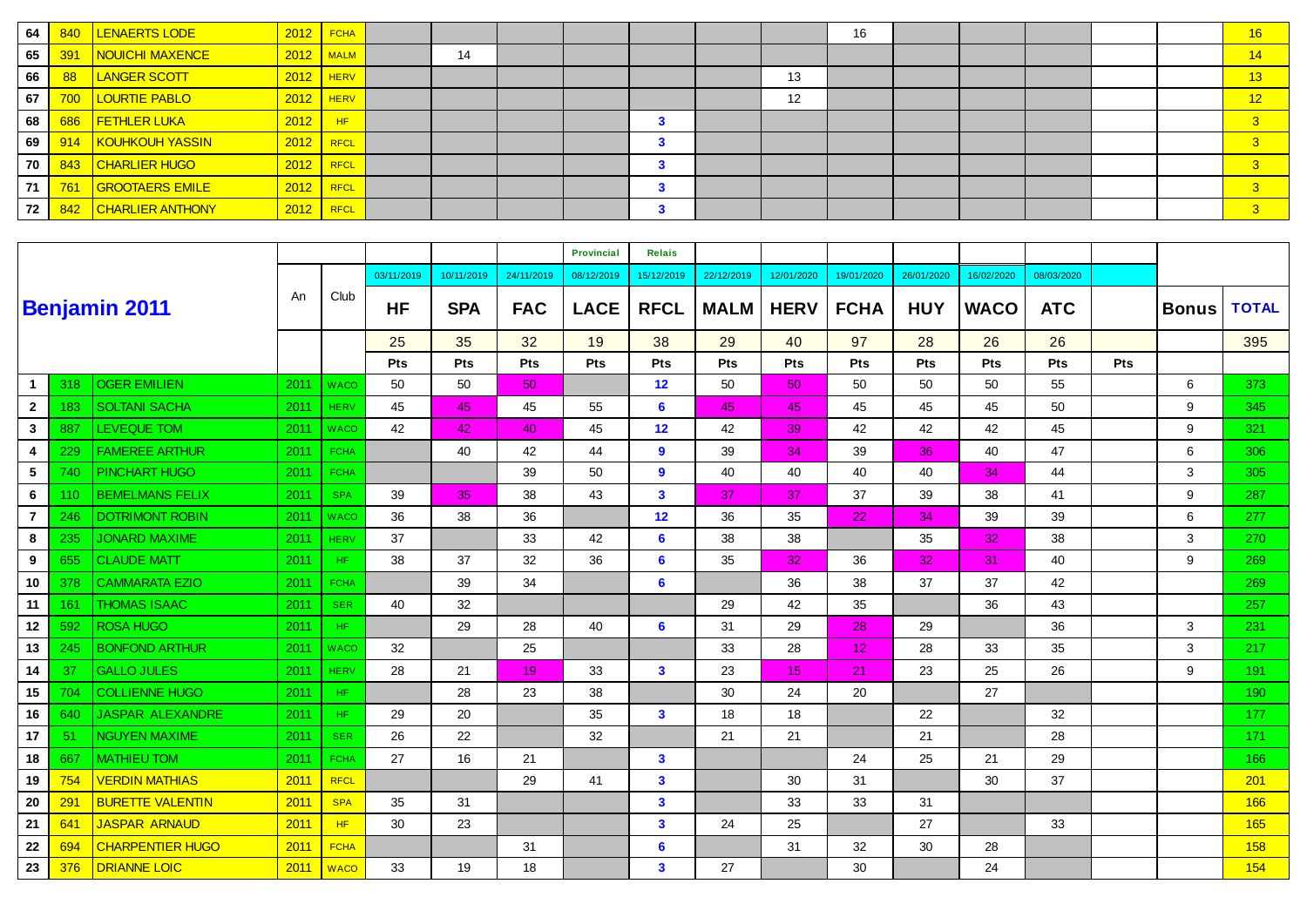| 24     | 666        | <b>MATHIEU JUSTIN</b>           | 2011 | <b>FCHA</b> |    | 18 | 26 |    | $\mathbf{3}$   |    |    | 27 | 26 | 22 | 30 |  | 152             |
|--------|------------|---------------------------------|------|-------------|----|----|----|----|----------------|----|----|----|----|----|----|--|-----------------|
| 25     | 236        | <b>MOYSE ANTOINE</b>            | 2011 | <b>HERV</b> | 34 | 24 |    |    | $\mathbf{3}$   | 28 | 20 |    |    |    | 27 |  | 136             |
| 26     | 47         | <b>BRANDT PAUL</b>              | 2011 | <b>SER</b>  |    | 33 | 27 |    |                | 32 | 14 | 17 |    |    |    |  | 123             |
| 27     | 292        | <b>LECLERE LOUIS</b>            | 2011 | <b>SPA</b>  | 22 | 12 | 13 | 31 | $\mathbf{3}$   |    | 9  |    |    |    | 23 |  | 113             |
| 28     | 68         | <b>CABO FRANCOIS</b>            | 2011 | <b>HERV</b> | 31 | 30 |    | 39 | $6\phantom{a}$ |    |    |    |    |    |    |  | 106             |
| 29     | <b>139</b> | <b>THYSEN MAXIME</b>            | 2011 | <b>WACO</b> |    |    | 35 |    |                |    |    |    | 33 | 35 |    |  | 103             |
| 30     | 58         | <b>THAELS CHARLIE</b>           | 2011 | <b>FCHA</b> | 23 |    | 15 |    |                |    | 10 | 14 | 17 |    | 24 |  | 103             |
| 31     | 581        | <b>JACOB LEON</b>               | 2011 | <b>FCHA</b> |    | 13 | 16 |    | $\mathbf{3}$   |    | 19 | 18 |    | 20 |    |  | 89              |
| 32     | 637        | <b>OTTO ROBIN</b>               | 2011 | HF          |    | 25 |    | 37 |                |    | 26 |    |    |    |    |  | 88              |
| 33     | 150        | <b>NERRINCK ETHAN</b>           | 2011 | <b>HERV</b> |    |    |    |    |                |    | 17 |    | 20 | 26 | 25 |  | 88              |
| 34     | 116        | <b>BIGOT EMILE</b>              | 2011 | <b>ATC</b>  |    |    | 24 |    | $\mathbf{3}$   |    |    | 25 |    |    | 34 |  | 86              |
| 35     | 583        | <b>DEQUINNEMAERE LUKAS</b>      | 2011 | <b>FCHA</b> |    |    |    | 34 | 6              |    |    | 16 | 19 |    |    |  | 75              |
| 36     | 142        | <b>ROUSSAUX JULES</b>           | 2011 | <b>SPA</b>  |    | 17 |    |    |                |    | 13 |    |    |    | 31 |  | 61              |
| 37     | 575        | <b>MAILLEUX ULRICK</b>          | 2011 | <b>SPA</b>  |    | 27 |    |    |                | 34 |    |    |    |    |    |  | 61              |
| 38     | 484        | <b>ALBARINO FERNANDEZ TIMEO</b> | 2011 | HF          | 25 | 14 | 17 |    |                |    |    |    |    |    |    |  | 56              |
| 39     | 122        | <b>HANNECART ETHAN</b>          | 2011 | <b>SPA</b>  |    |    |    |    | $\mathbf{3}$   |    |    | 23 |    | 29 |    |  | 55              |
| 40     | 547        | <b>GRIGNARD ERWANN</b>          | 2011 | <b>MALM</b> | 21 | 10 |    |    |                | 19 |    |    |    |    |    |  | 50              |
| 41     | 688        | <b>KONIGS MATTHAUS</b>          | 2011 | HF          |    |    |    | 47 |                |    |    |    |    |    |    |  | 47              |
| 42     | 78         | <b>HEINRICHS YZAK</b>           | 2011 | <b>MALM</b> | 24 |    |    |    |                | 20 |    |    |    |    |    |  | 44              |
| 43     | 482        | <b>FRIPPIAT GUILLAUME</b>       | 2011 | HF          |    |    |    |    |                | 25 | 16 |    |    |    |    |  | 41              |
| 44     | 606        | <b>BEAUJEAN AXEL</b>            | 2011 | <b>RFCL</b> |    |    | 37 |    | $\mathbf{3}$   |    |    |    |    |    |    |  | 40              |
| 45     | 527        | <b>VASQUEZ JULIEN</b>           | 2011 | <b>SER</b>  |    |    |    |    |                |    |    |    | 38 |    |    |  | 38              |
| 46     | 804        | <b>MOSKOUD NAHEL</b>            | 2011 | RFCL        |    | 34 |    |    | $\mathbf{3}$   |    |    |    |    |    |    |  | 37              |
| 47     | 772        | <b>VAN HOYWEGHEN LINUS</b>      | 2011 | LACE        |    | 36 |    |    |                |    |    |    |    |    |    |  | 36              |
| 48     | 852        | <b>GRANDMAISON ALEKSANDRE</b>   | 2011 | <b>ATC</b>  |    |    |    |    | $\mathbf{3}$   |    |    | 13 | 18 |    |    |  | 34              |
| 49     | 543        | <b>MARPAUX QUENTIN</b>          | 2011 | <b>WACO</b> |    |    |    |    |                |    |    | 34 |    |    |    |  | 34              |
| 50     | 636        | <b>WEBER ELIOTT</b>             | 2011 | HF          |    |    | 30 |    |                |    |    |    |    |    |    |  | 30 <sub>o</sub> |
| 51     | 573        | <b>LAMBERT MARTIN</b>           | 2011 | <b>SPA</b>  |    | 26 |    |    | $\mathbf{3}$   |    |    |    |    |    |    |  | 29              |
| 52     | 593        | <b>SAUDMONT VICTOR</b>          | 2011 | <b>WACO</b> |    |    |    |    |                |    |    | 29 |    |    |    |  | 29              |
| 53     | 858        | <b>RAMAEKERS ANTOINE</b>        | 2011 | <b>SPA</b>  |    |    |    |    | $\mathbf{3}$   | 26 |    |    |    |    |    |  | 29              |
| 54     | 880        | <b>BUMBA MALANDA ILLIAS</b>     | 2011 | <b>FCHA</b> |    |    |    |    | $\mathbf{3}$   |    |    | 26 |    |    |    |  | 29              |
| 55     |            | 251 SAVELBERG BASTIEN           |      | $2011$ HERV |    | 15 |    |    | $\mathbf{3}$   |    | 11 |    |    |    |    |  | 29              |
| 56     | 725        | <b>BERNARD VIRGIL</b>           | 2011 | <b>HERV</b> |    |    |    |    |                |    | 27 |    |    |    |    |  | 27              |
| $57\,$ | 736        | <b>GREGOIRE GERDAY THEO</b>     | 2011 | <b>HUY</b>  |    |    |    |    |                |    |    |    | 24 |    |    |  | 24              |
| 58     | 597        | <b>DUBUISSON ARTHUR</b>         | 2011 | <b>WACO</b> |    |    |    |    |                |    |    |    |    | 23 |    |  | 23              |
| 59     | 566        | <b>SOBOLEFF ALEXANDRE</b>       | 2011 | <b>ATC</b>  |    |    | 20 |    | $\mathbf{3}$   |    |    |    |    |    |    |  | 23              |
| 60     | 572        | <b>THIBAULT BAPTISTE</b>        | 2011 | <b>SPA</b>  |    |    |    |    |                |    | 23 |    |    |    |    |  | 23              |
| 61     | 196        | <b>HENROTTE HUGO</b>            | 2011 | <b>WACO</b> |    |    | 22 |    |                |    |    |    |    |    |    |  | 22              |
| 62     | 625        | <b>PLUNUS TIMOTHEE</b>          | 2011 | HERV        |    |    |    |    |                | 22 |    |    |    |    |    |  | 22              |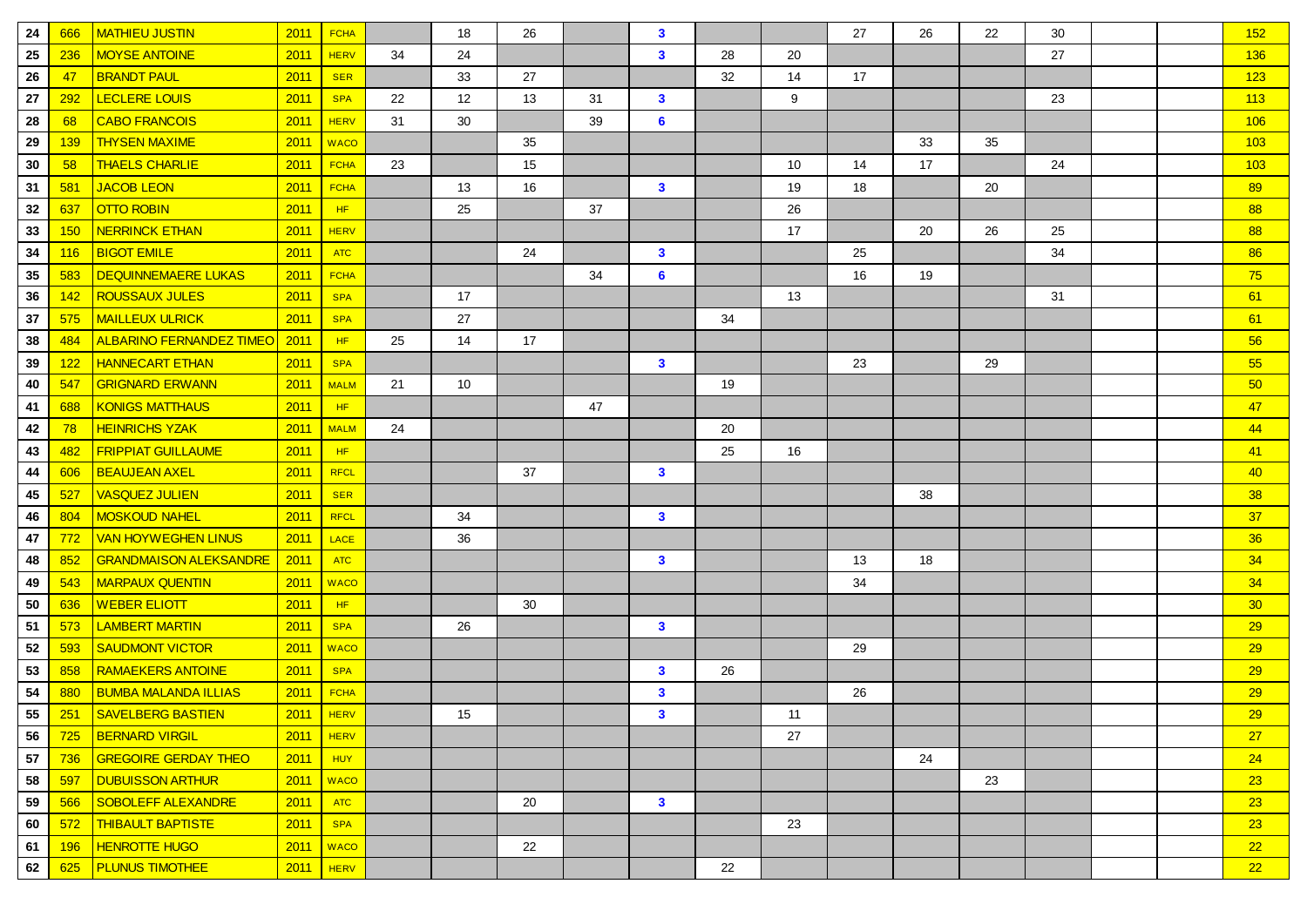| 63   |     | 936 BOROS ALEXANDRE                        | 2011 | $H$ <b>HERV</b> |    |    |  | 22 |    |  |  | 22             |
|------|-----|--------------------------------------------|------|-----------------|----|----|--|----|----|--|--|----------------|
| 64   |     | 303 GENARD LENNY                           | 2011 | <b>V</b> WACO   |    |    |  |    | 19 |  |  | 19             |
| 65   | 407 | DELFORGE FELIX                             | 2011 | <b>ATC</b>      |    |    |  |    | 15 |  |  | $^{\prime}$ 15 |
| 66   | 591 | SCHOUBEN AARON                             | 2011 | <b>FAC</b>      |    | 14 |  |    |    |  |  | 14             |
| 67 I |     | 609 GULPEN GASPARD                         | 2011 | RFCL            |    |    |  | 12 |    |  |  | 12             |
| 68   | 697 | MILON LOUIS                                | 2011 | <b>MALM</b>     | 11 |    |  |    |    |  |  | $\P$ 11        |
| 69 I |     | 238   NGOMBO VINDA JAMES-EDW   2011   RFCL |      |                 |    |    |  |    |    |  |  |                |

|                |      |                            |      |             |            |                 |            | <b>Provincial</b> | <b>Relais</b> |             |                 |             |            |                 |            |            |              |                  |
|----------------|------|----------------------------|------|-------------|------------|-----------------|------------|-------------------|---------------|-------------|-----------------|-------------|------------|-----------------|------------|------------|--------------|------------------|
|                |      |                            |      |             | 03/11/2019 | 10/11/2019      | 24/11/2019 | 08/12/2019        | 15/12/2019    | 22/12/2019  | 12/01/2020      | 19/01/2020  | 26/01/2020 | 16/02/2020      | 08/03/2020 |            |              |                  |
|                |      | <b>Pupille fille 2010</b>  | An   | Club        | <b>HF</b>  | <b>SPA</b>      | <b>FAC</b> | <b>LACE</b>       | <b>RFCL</b>   | <b>MALM</b> | <b>HERV</b>     | <b>FCHA</b> | <b>HUY</b> | <b>WACO</b>     | <b>ATC</b> |            | <b>Bonus</b> | <b>TOTAL</b>     |
|                |      |                            |      |             | 31         | 45              | 43         | 39                | 33            | 33          | 45              | 75          | 25         | 28              | 30         |            |              | 427              |
|                |      |                            |      |             | <b>Pts</b> | Pts             | Pts        | Pts               | Pts           | Pts         | <b>Pts</b>      | Pts         | Pts        | Pts             | Pts        | <b>Pts</b> |              |                  |
| $\mathbf{1}$   | 5611 | <b>NASDY SAMIA</b>         | 2010 | <b>RFCL</b> | 50         | 42              | 50         | 55                | $\mathbf{3}$  | 50          | 50              | 45          | 50         |                 | 50         |            | 6            | 364              |
| $\mathbf{2}$   | 5668 | <b>KITOKO KIMYA ZAWIYA</b> | 2010 | HF.         | 45         | 50              | 45         | 50                | $\mathbf{3}$  | 45          | 45              | 50          | 42         | 50              | 55         |            | 9            | 357              |
| 3              | 6408 | <b>VAN DER WERFF EVA</b>   | 2010 | <b>SPA</b>  | 40         | 40              | 39         | 42                | $\mathbf{3}$  | 42          | 39              | 42          | 45         | 36              | 47         |            | 9            | 310              |
| 4              | 5929 | <b>KEMPINAIRE FLAVIE</b>   | 2010 | <b>FCHA</b> | 31         | 25              | 42         | 47                | $\mathbf{3}$  | 34          | 36              | 40          | 40         | 39              | 45         |            | 9            | 301              |
| 5              | 5638 | <b>PIETTE MAE</b>          | 2010 | HF.         | 39         | 37              | 40         | 38                | $\mathbf{3}$  | 37          | 37              | 39          | 39         | 45              | 42         |            | 9            | 294              |
| 6              | 5504 | <b>DETHIER EMMA</b>        | 2010 | <b>MALM</b> | 38         | 38              | 38         | 41                | $\mathbf{3}$  | 36          | 29              | 38          | 38         | 40              | 38         |            | 9            | 283              |
| $\overline{7}$ | 5401 | <b>WILLEMS ZOE</b>         | 2010 | <b>LACE</b> | 34         | 34              | 36         | 40                |               | 38          | 35              | 37          | 34         | 32 <sub>2</sub> | 35         |            | 9            | 264              |
| 8              | 6052 | <b>TAETER EVA</b>          | 2010 | <b>HERV</b> | 42         | 35              | 37         |                   | $\mathbf{3}$  | 33          | 38              |             | 35         |                 | 39         |            |              | 262              |
| 9              | 6047 | <b>TUCCITTO ELISA</b>      | 2010 | <b>FCHA</b> | 32         | 31              | 35         | 37                |               | 24          | 30              | 34          | 36         | 28              | 40         |            | 9            | 254              |
| 10             | 6223 | <b>MERGIOTTI MAELLE</b>    | 2010 | HF.         |            | 24              | 34         | 39                |               |             | 32              | 36          |            | 38              | 37         |            |              | 240              |
| 11             | 5630 | <b>VANDEPUTTE MARGAUX</b>  | 2010 | <b>MALM</b> | 33         | 36              | 33         | 30                |               | 35          | 31              |             |            |                 | 41         |            |              | 239              |
| 12             | 5671 | <b>COLLIGNON LUCIE</b>     | 2010 | <b>FCHA</b> |            | 28              | 32         | 33                |               |             | 22              | 35          | 37         | 37              | 31         |            | 3            | 236              |
| 13             | 5678 | <b>ANSAY NORA</b>          | 2010 | <b>RFCL</b> | 35         |                 | 29         |                   | $\mathbf{3}$  | 30          | 27              | 33          | 32         | 31              | 36         |            | 3            | 232              |
| 14             | 5777 | <b>LORQUET KIARA</b>       | 2010 | <b>RFCL</b> |            | 33              | 28         | 34                |               | 28          | 26              | 32          | 30         | 29              | 34         |            | 6            | 226              |
| 15             | 5620 | <b>LAMBERT MAYA</b>        | 2010 | <b>HERV</b> | 29         |                 | 20         | 24                | $\mathbf{3}$  | 31          | 23              | 30          | 26         | 27              | 32         |            | 6            | 208              |
| 16             | 5536 | <b>KOLL MANON</b>          | 2010 | <b>HERV</b> | 30         |                 | 22         | 25                | $\mathbf{3}$  |             | 21              | 28          | 28         | 33              | 30         |            | 3            | 202              |
| 17             | 5434 | <b>LAQDIM LILA</b>         | 2010 | <b>WACO</b> | 25         | 12 <sub>1</sub> | 21         | 27                |               | 27          | 16              | 21          | 29         | 30              | 26         |            | 9            | 194              |
| 18             | 6062 | <b>HIGNY AUDE</b>          | 2010 | HF.         | 27         |                 | 16         | 28                | $\mathbf{3}$  | 21          | 18 <sup>°</sup> | 24          | 24         | 21              | 28         |            | 6            | 182 <sub>1</sub> |
| 19             | 5970 | <b>FORTHOMME ELINE</b>     | 2010 | <b>HERV</b> | 21         | 19              | 18         | 16                | $\mathbf{3}$  | 18          | 10 <sup>°</sup> | 14          | 23         | 24              | 25         |            | 9            | 160              |
| 20             | 6020 | <b>JEHAES ELEANORE</b>     | 2010 | <b>RFCL</b> |            | 15              | 11         | 19                |               | 22          | 14              | 18          | 22         | 23              | 29         |            | 6            | 154              |
| 21             | 5547 | <b>PROTAIN MAELYS</b>      | 2010 | <b>FCHA</b> | 24         |                 | 14         | 22                |               |             | 17              | 23          |            | 26              | 24         |            |              | 150              |
| 22             | 5931 | <b>DOCKIER MANON</b>       | 2010 | <b>RFCL</b> | 19         | 5               | 8          | 12                | $\mathbf{3}$  | 11          | 3               | 17          | 20         | 17              | 20         |            | 9            | 128              |
| 23             | 5841 | <b>SOLHEID LUCIE</b>       | 2010 | <b>MALM</b> | 17         | 16              | 13         | 17                |               | 20          | $\overline{7}$  | 16          |            |                 |            |            |              | 106              |
| 24             | 5972 | <b>ROSSIUS CHLOE</b>       | 2010 | <b>HERV</b> |            | 39              |            | 35                | $\mathbf{3}$  | 40          | 40              | 26          |            |                 | 44         |            |              | 227              |
| 25             | 5689 | <b>NAA SALOME</b>          | 2010 | <b>RFCL</b> |            | 45              |            | 44                |               |             | 34              |             |            | 42              | 43         |            |              | 208              |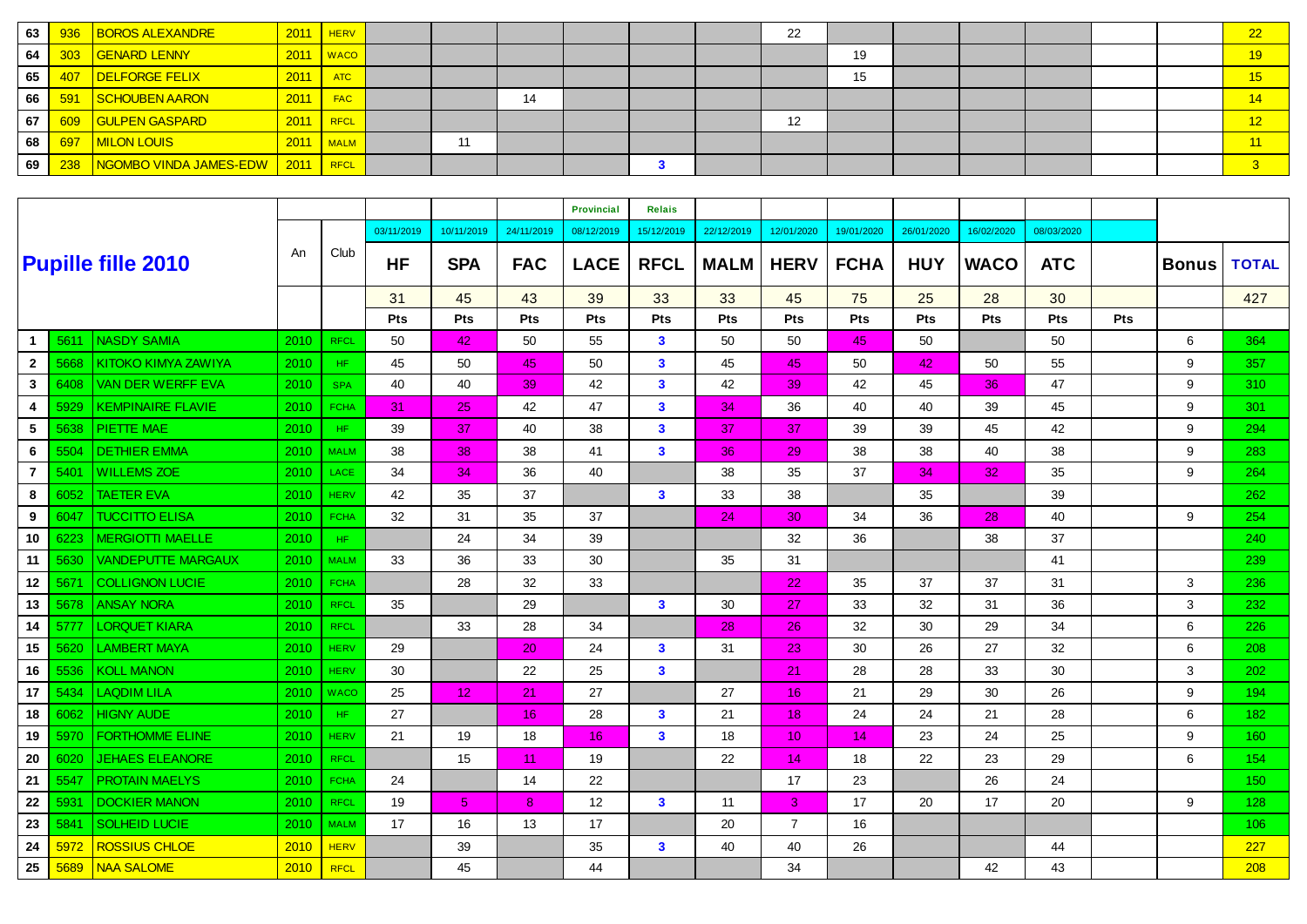| 26 | 6282 | <b>POSTIAU LUCIE</b>           | 2010        | <b>RFCL</b> |    |                |                 | 43 | $\mathbf{3}$ | 32 | 28             |    | 31 | 35 | 19 |  | 191             |
|----|------|--------------------------------|-------------|-------------|----|----------------|-----------------|----|--------------|----|----------------|----|----|----|----|--|-----------------|
| 27 | 5545 | <b>CARMANS MARIE</b>           | 2010        | <b>FCHA</b> | 37 | 27             |                 | 23 | $\mathbf{3}$ |    |                | 29 | 33 | 22 |    |  | 174             |
| 28 | 5474 | <b>BERGER CLARISSE</b>         | 2010        | <b>WACO</b> |    | 32             | 31              | 36 | $\mathbf{3}$ |    |                |    |    | 34 |    |  | 136             |
| 29 | 5441 | <b>GIRRETZ EMY<sup>°</sup></b> | 2010        | <b>HERV</b> |    |                |                 | 45 | $\mathbf{3}$ | 39 | 42             |    |    |    |    |  | 129             |
| 30 | 5791 | <b>CHATELAIN LUCIE</b>         | 2010        | <b>FCHA</b> | 22 | 20             |                 |    | $\mathbf{3}$ |    |                | 19 | 21 | 20 | 22 |  | 127             |
| 31 | 5683 | <b>ERPICUM MANON</b>           | 2010        | <b>RFCL</b> | 36 |                | 24              |    |              |    | 25             | 27 |    |    |    |  | 112             |
| 32 | 5760 | <b>CUTAIA IRINA</b>            | 2010        | <b>RFCL</b> |    | 21             |                 | 32 |              | 23 |                |    |    |    | 33 |  | 109             |
| 33 | 6074 | <b>LEFIN OLIVIA</b>            | 2010        | <b>SPA</b>  |    | 26             | 23              | 26 |              | 29 |                |    |    |    |    |  | 104             |
| 34 | 5839 | <b>DAVID JULIETTE</b>          | 2010        | <b>MALM</b> |    | 14             |                 | 14 | $\mathbf{3}$ | 17 | 8              | 15 |    |    | 27 |  | 98              |
| 35 | 5953 | <b>DUMONT LUCY</b>             | 2010        | <b>HERV</b> |    | 29             |                 | 21 |              | 26 | 20             |    |    |    |    |  | 96              |
| 36 | 5817 | <b>DEWALS EMMA</b>             | 2010        | <b>RFCL</b> |    | 30             | 30              |    | $\mathbf{3}$ |    | 33             |    |    |    |    |  | 96              |
| 37 | 5635 | <b>BOUDRON CHARLOTTE</b>       | 2010        | HF          |    | 18             | 19              | 20 |              |    | 13             | 20 |    |    |    |  | 90              |
| 38 | 5447 | <b>JENNES MAYLI</b>            | 2010        | <b>HERV</b> | 18 | 8              | 12              |    | $\mathbf{3}$ | 15 | 6              |    |    |    | 21 |  | 83              |
| 39 | 5565 | <b>HARDY CAMILLE</b>           | 2010        | <b>MALM</b> | 26 | 22             |                 | 31 |              |    |                |    |    |    |    |  | 79              |
| 40 | 6291 | <b>FASSIN NOA</b>              | 2010        | HF          |    |                |                 |    | $\mathbf{3}$ | 25 | 24             | 25 |    |    |    |  | 77              |
| 41 | 5746 | <b>GEHLEN ELLA</b>             | 2010        | <b>WACO</b> |    |                |                 |    |              |    |                | 22 | 27 | 25 |    |  | 74              |
| 42 | 6101 | <b>VAES NORA</b>               | 2010        | <b>WACO</b> |    | 10             | 15              |    |              |    |                |    | 25 | 19 |    |  | 69              |
| 43 | 5628 | <b>DETHIER MAELLE</b>          | 2010        | <b>MALM</b> | 14 | 4              | $5\phantom{.0}$ | 13 | $\mathbf{3}$ | 12 |                | 12 |    |    |    |  | 63              |
| 44 | 6005 | <b>BLANJEAN ELLA</b>           | 2010        | <b>SPA</b>  |    | $\overline{7}$ |                 |    | $\mathbf{3}$ |    | 2              | 13 | 19 | 18 |    |  | 62              |
| 45 | 5544 | <b>FRAITURE LOISE</b>          | 2010        | <b>FCHA</b> |    |                | 27              |    |              |    |                | 31 |    |    |    |  | 58              |
| 46 | 6018 | <b>VOOS ANAIS</b>              | 2010        | <b>FCHA</b> | 20 | 6              | 9               |    |              | 13 | 5              |    |    |    |    |  | 53              |
| 47 | 5503 | <b>GAZON CAMILLE</b>           | 2010        | <b>MALM</b> |    | 13             |                 | 18 |              | 19 |                |    |    |    |    |  | 50 <sub>o</sub> |
| 48 | 5966 | <b>SNOECK MARGOT</b>           | 2010        | <b>HERV</b> |    |                |                 | 29 |              |    | 19             |    |    |    |    |  | 48              |
| 49 | 5971 | JANVIER CHARLOTTE              | 2010        | <b>HERV</b> | 13 | 11             |                 | 15 |              |    | 9              |    |    |    |    |  | 48              |
| 50 | 5987 | <b>PIROTTE LUCIE</b>           | 2010        | <b>MALM</b> |    | 9              |                 |    |              | 14 | 15             |    |    |    |    |  | 38              |
| 51 | 5422 | <b>CHRISTOPHE CHARLOTTE</b>    | 2010        | <b>FCHA</b> | 16 | 3              |                 |    |              |    |                |    |    | 16 |    |  | 35              |
| 52 | 6006 | <b>DUWEZ CLARA</b>             | 2010        | <b>SPA</b>  | 23 |                |                 |    |              |    | 11             |    |    |    |    |  | 34              |
| 53 | 6245 | <b>JAAFAR CHABIDA</b>          | 2010        | <b>RFCL</b> |    |                | 26              |    | $\mathbf{3}$ |    |                |    |    |    |    |  | 29              |
| 54 | 5991 | <b>BERTRAND EMMY</b>           | 2010        | HF          | 28 |                |                 |    |              |    |                |    |    |    |    |  | 28              |
| 55 | 6180 | <b>GALLOUJ NORA</b>            | 2010        | <b>WACO</b> |    |                | 25              |    |              |    |                |    |    |    |    |  | 25              |
| 56 | 5552 | <b>EYRAUD SARA</b>             | 2010        | <b>SPA</b>  |    | 23             |                 |    |              |    |                |    |    |    |    |  | 23              |
| 57 |      | 5543 RENNOTTE LUCIE            | 2010        | <b>ATC</b>  |    |                |                 |    |              |    |                |    |    |    | 23 |  | 23              |
| 58 | 5872 | SCALCO LAUREEN                 |             | $2010$ HERV | 15 |                |                 |    | $\mathbf{3}$ |    | $\mathbf{1}$   |    |    |    |    |  | 19              |
| 59 | 6171 | <b>GILSON CYRINE</b>           | 2010        | <b>SER</b>  |    |                | 17              |    |              |    |                |    |    |    |    |  | 17              |
| 60 | 5643 | <b>GARSOU MAILINE</b>          | 2010        | <b>SPA</b>  |    | 17             |                 |    |              |    |                |    |    |    |    |  | 17              |
| 61 | 5909 | STOFFELS ZOE                   | 2010        | HF          |    |                |                 |    |              | 16 |                |    |    |    |    |  | 16              |
| 62 | 5497 | <b>BROUWERS MARION</b>         | 2010        | <b>SER</b>  |    |                |                 | 11 | $\mathbf{3}$ |    |                |    |    |    |    |  | 14              |
| 63 | 5456 | <b>LOGNARD TUTTOBENE LILAS</b> | $2010$ HERV |             |    | $\overline{2}$ | $\overline{7}$  |    | $\mathbf{3}$ |    | $\overline{1}$ |    |    |    |    |  | 13              |
| 64 |      | 5871 MIDROLET NAELLE           |             | $2010$ HERV |    |                |                 |    |              |    | 12             |    |    |    |    |  | 12              |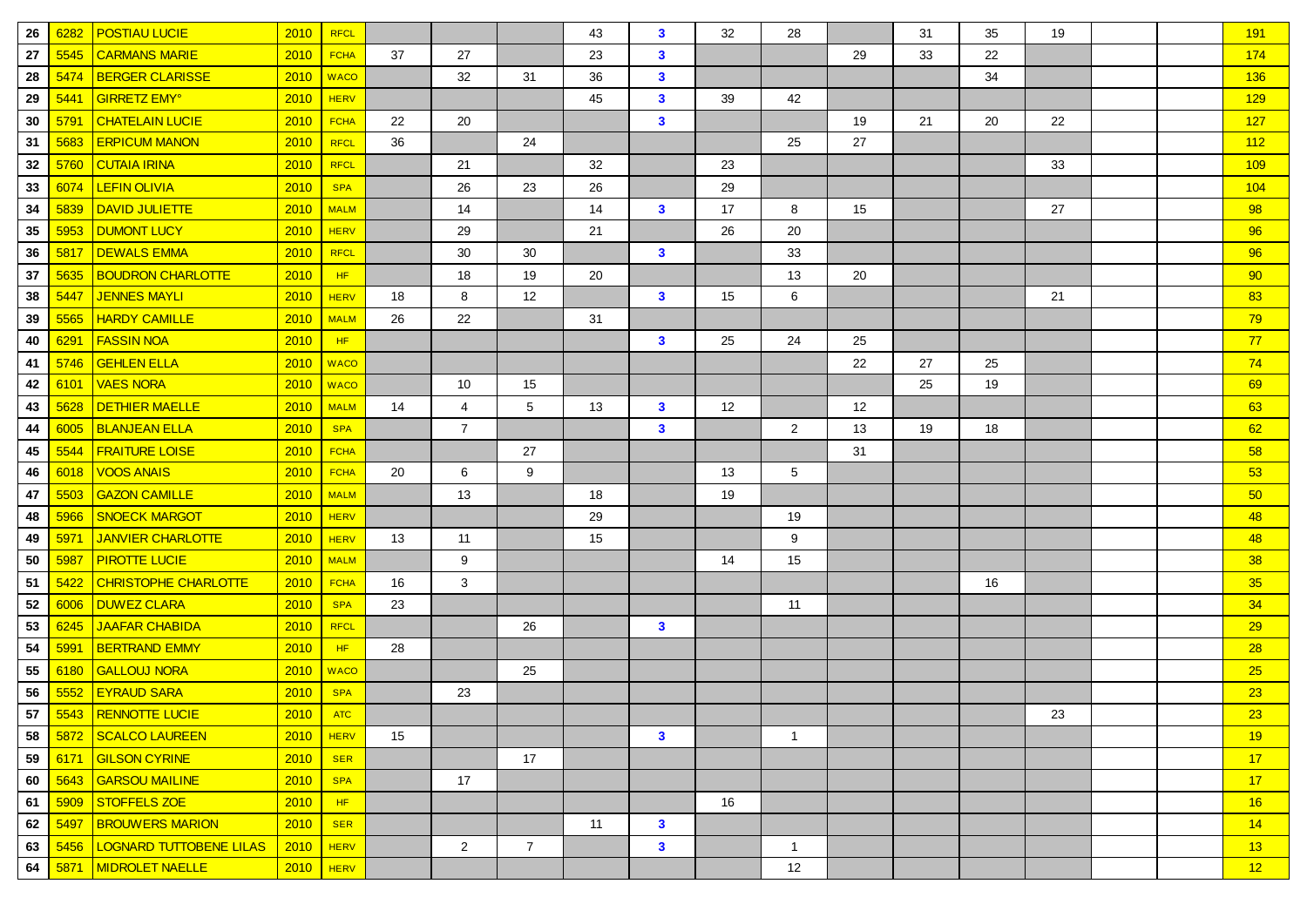| 65 | 6247 | VERMEER SISKA               |             | $2010$ FCHA |  |    |  |  | 44 |  |  | 11  |
|----|------|-----------------------------|-------------|-------------|--|----|--|--|----|--|--|-----|
| 66 |      | 6281 EL-KHADRI INES         | $2010$ RFCL |             |  |    |  |  | 10 |  |  | /10 |
| 67 |      | 5433   FRANKINET LUCIA      |             | $2010$ WACO |  | 10 |  |  |    |  |  | 10  |
| 68 |      | 5553 GALAND CHLOE           | 2010        | <b>SPA</b>  |  |    |  |  |    |  |  | -9  |
| 69 |      | 6030 ABOFLAN SARAH          | 2010        | <b>FAC</b>  |  |    |  |  |    |  |  |     |
| 70 | 6172 | THOMAS EMMY                 |             | $2010$ FCHA |  |    |  |  |    |  |  |     |
| 71 |      | 6044   AIT ADDI JAHIA NIHAD | $2010$ RFCL |             |  |    |  |  |    |  |  |     |
| 72 |      | 5919 ROUBI ANISSA           |             | $2010$ RFCL |  |    |  |  |    |  |  |     |
| 73 | 5736 | DESENFANTS CHLOE            |             | $2010$ HERV |  |    |  |  |    |  |  |     |

|                |      |                            |      |             |                 |            |                 | <b>Provincial</b> | <b>Relais</b>           |                   |             |                 |            |             |            |            |              |              |
|----------------|------|----------------------------|------|-------------|-----------------|------------|-----------------|-------------------|-------------------------|-------------------|-------------|-----------------|------------|-------------|------------|------------|--------------|--------------|
|                |      |                            |      |             | 03/11/2019      | 10/11/2019 | 24/11/2019      | 08/12/2019        | 15/12/2019              | 22/12/2019        | 12/01/2020  | 19/01/2020      | 26/01/2020 | 16/02/2020  | 08/03/2020 |            |              |              |
|                |      | <b>Pupille fille 2009</b>  | An   | Club        | <b>HF</b>       | <b>SPA</b> | <b>FAC</b>      | <b>LACE</b>       | <b>RFCL</b>             | <b>MALM</b>       | <b>HERV</b> | <b>FCHA</b>     | <b>HUY</b> | <b>WACO</b> | <b>ATC</b> |            | <b>Bonus</b> | <b>TOTAL</b> |
|                |      |                            |      |             | 33              | 46         | 41              | 29                | 33                      | 34                | 42          | 84              | 33         | 34          | 29         |            |              | 438          |
|                |      |                            |      |             | Pts             | Pts        | Pts             | <b>Pts</b>        | <b>Pts</b>              | Pts               | Pts         | Pts             | Pts        | <b>Pts</b>  | Pts        | <b>Pts</b> |              |              |
|                | 5556 | <b>WINTQUIN MAYA</b>       | 2009 | <b>SPA</b>  | 50              | 50         | 45              | 50                | 3                       | 45                | 50          | 50              | 45         | 50          | 45         |            | 9            | 357          |
| $\mathbf{2}$   | 5554 | <b>LESENFANTS LENA</b>     | 2009 | <b>SPA</b>  |                 | 45         | 50              | 55                | $\mathbf{3}$            | 50                | 45          | 45              |            | 45          | 50         |            | 3            | 346          |
| 3              | 5932 | <b>LEPOINT SOLENE</b>      | 2009 | <b>RFCL</b> | 42              | 42         | 42              |                   | $\overline{\mathbf{3}}$ |                   | 42          | 42              | 50         | 42          | 55         |            | 3            | 321          |
| 4              | 5667 | <b>BARTHOLOME AUDE</b>     | 2009 | HF.         | 38              | 37         | 37              | 43                | $\mathbf{3}$            | 42                | 37          | 38              | 26         | 40          | 43         |            | 9            | 293          |
| 5              | 6182 | <b>PINCHART MAELLE</b>     | 2009 | <b>FCHA</b> |                 |            | 38              | 45                | $\mathbf{3}$            | 39                | 32          | 31              | 40         | 37          | 44         |            | 3            | 281          |
| 6              | 5435 | <b>DIKRANIAN ZOE</b>       | 2009 | <b>WACO</b> | 33 <sup>°</sup> | 34         | 36              | 40                | $\mathbf{3}$            | 35                | 36          | 37              | 37         | 39          | 39         |            | 9            | 276          |
| $\overline{7}$ | 5546 | <b>CRISTOFOLI CAROLINE</b> | 2009 | <b>FCHA</b> | 37              | 36         | 40              | 36                | $\mathbf{3}$            | 40                | 24          | 34              | 38         | 32          | 35         |            | 9            | 274          |
| 8              | 6094 | <b>NICOLAI FLAVIE</b>      | 2009 | <b>HERV</b> | 34              | 38         | 39              | 41                |                         | 36                | 34          | 39              | 34         |             | 40         |            | 6            | 273          |
| 9              | 6064 | <b>GOFFINET LISON</b>      | 2009 | HF.         | 39              | 28         | 32              | 42                | $\mathbf{3}$            | 33                | 38          | 35              | 36         | 31          | 34         |            | 9            | 269          |
| 10             | 5564 | <b>THYS CAMILLE</b>        | 2009 | <b>HERV</b> |                 | 39         | 35              | 39                |                         | 34                | 31          | 28              | 33         |             | 42         |            | 3            | 256          |
| 11             | 5888 | <b>SCHILLEWAERT LILLY</b>  | 2009 | HF.         | 36              | 32         | 33              | 37                | 3                       | 37                | 33          | 29              | 27         |             | 36         |            | 6            | 253          |
| 12             | 5555 | <b>WALA KAMILIA</b>        | 2009 | <b>SPA</b>  | 27              | 24         | 30              | 44                |                         |                   | 26          | 32              | 35         | 33          | 41         |            | 6            | 248          |
| 13             | 5988 | <b>GABRIEL JUSTINE</b>     | 2009 | HF.         | 30              | 33         | 29              | 34                | $\mathbf{3}$            | 32                | 29          | 30              | 31         | 36          | 38         |            | 9            | 246          |
| 14             | 5442 | <b>LIBENS ROMANE</b>       | 2009 | <b>WACO</b> | 35              | 31         | 34              | 38                | 3                       | 29                | 30          | 16              | 28         | 25          | 32         |            | 9            | 241          |
| 15             | 6290 | <b>DIALLO OUSMANE</b>      | 2009 | HF.         |                 |            |                 | 33                | $\overline{\mathbf{3}}$ | 28                | 27          | 33              | 25         | 38          | 37         |            |              | 224          |
| 16             | 5737 | <b>RASQUAIN NELL</b>       | 2009 | <b>HUY</b>  |                 | 27         |                 | 35                |                         | 31                | 25          | 25              | 32         | 30          |            |            |              | 205          |
| 17             | 5455 | <b>BULTOT JULIETTE</b>     | 2009 | <b>HERV</b> | 22              | 21         | 18 <sup>2</sup> | 27                | $\mathbf{3}$            | 24                | 18          | 20              | 20         | 29          | 33         |            | 9            | 188          |
| 18             | 6254 | <b>MOESEN EVALYNE</b>      | 2009 | <b>SPA</b>  |                 | 16         | 20              | 30                |                         | 27                | 22          | 22              | 23         | 24          | 28         |            | 6            | 182          |
| 19             | 5461 | <b>CHARLIER MADELEINE</b>  | 2009 | <b>SER</b>  |                 |            | 21              | 28                | $\mathbf{3}$            |                   | 10          | 14              | 22         | 26          | 30         |            |              | 154          |
| 20             | 5464 | <b>CHARLIER MARION</b>     | 2009 | <b>HERV</b> | 16              | 13         | 12 <sub>2</sub> | 26                | 3                       | 15                | 11          | 10 <sup>1</sup> | 15         | 19          | 27         |            | 9            | 143.         |
| 21             | 5880 | <b>VOLDERS CELIA</b>       | 2009 | <b>HERV</b> | 20              | 17         | 19              |                   | $\mathbf{3}$            | 25                | 23          | 18              | 17         |             |            |            |              | 142          |
| 22             | 5436 | <b>DESMECHT JULIANE</b>    | 2009 | <b>HERV</b> | 21              | 14         |                 | 25                | $\mathbf{3}$            | 18                | 15          | 15              | 19         | 18          |            |            | 3            | 137          |
| 23             | 5655 | <b>MARITANO CORALINE</b>   | 2009 | HF.         | 13              | 3          | 10              | 21                |                         | $12 \overline{ }$ |             | 5               | 14         | 14          | 25         |            | 9            | 118          |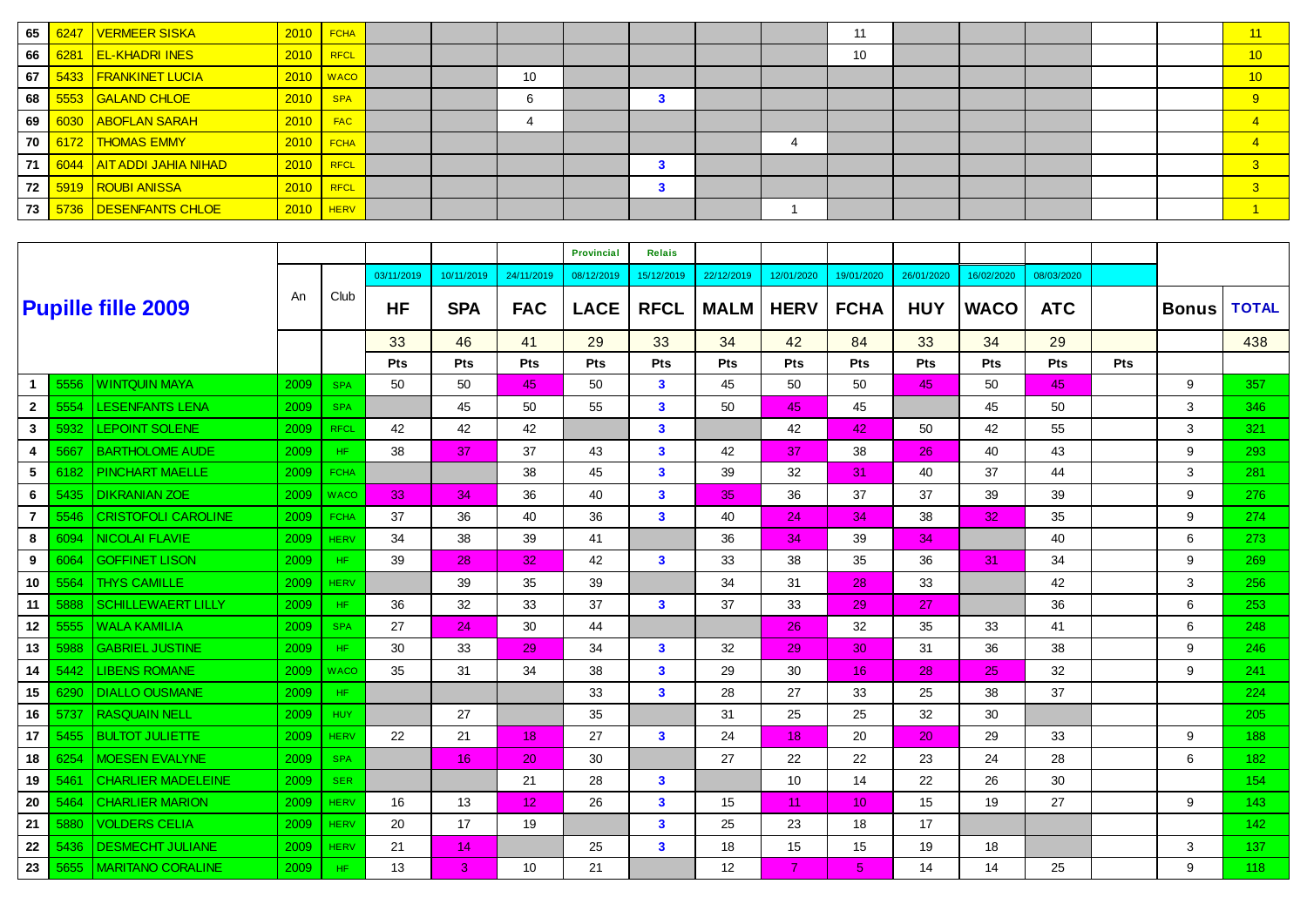| 24 | 5636 | <b>BUSCICCHIO CELIA</b>              | 2009 | HF.         | 15 | $\overline{7}$  |    | 23 |              | 13 | 8  | $\overline{A}$ |    | 12 <sup>°</sup> | 23 | 3 | 104 |
|----|------|--------------------------------------|------|-------------|----|-----------------|----|----|--------------|----|----|----------------|----|-----------------|----|---|-----|
| 25 | 5974 | <b>LAURENT ALEXANDRA</b>             | 2009 | <b>HERV</b> | 14 | $\overline{4}$  | 8  | 22 | $\mathbf{3}$ | 11 | 6  |                | 12 |                 | 22 | 3 | 101 |
| 26 | 5508 | <b>FICHER VIOLETTE</b>               | 2009 | <b>HERV</b> | 40 | 40              |    | 47 |              |    | 40 | 40             | 42 |                 |    |   | 249 |
| 27 | 5923 | <b>ALLAOUI ALAA</b>                  | 2009 | <b>RFCL</b> |    |                 | 26 | 32 |              | 30 |    |                | 30 | 34              |    |   | 152 |
| 28 | 5505 | <b>DEWALQUE EMMA</b>                 | 2009 | <b>MALM</b> | 29 | 22              |    | 29 |              | 22 | 19 |                |    | 28              |    |   | 149 |
| 29 | 5557 | <b>MATHIEU JULIA</b>                 | 2009 | <b>MALM</b> | 32 | 26              | 22 |    |              | 16 | 16 |                |    | 27              |    |   | 139 |
| 30 | 5558 | <b>MATHIEU ZAZIE</b>                 | 2009 | <b>MALM</b> | 26 | 25              | 28 |    |              | 20 | 17 |                |    | 22              |    |   | 138 |
| 31 | 5517 | DORBOLO CHLOE                        | 2009 | <b>SER</b>  | 25 |                 | 25 | 31 | $\mathbf{3}$ | 26 |    | 19             |    |                 |    |   | 129 |
| 32 | 6033 | <b>MOOR JULIA</b>                    | 2009 | <b>WACO</b> |    |                 |    |    | $\mathbf{3}$ |    | 35 | 26             | 29 | 35              |    |   | 128 |
| 33 | 5594 | <b>TOFFOLI LUCIE</b>                 | 2009 | <b>HUY</b>  |    | 30              | 27 |    |              |    |    | 24             | 24 | 21              |    |   | 126 |
| 34 | 5731 | <b>BURETTE EMELINE</b>               | 2009 | <b>SPA</b>  | 24 | 15              |    |    | $\mathbf{3}$ | 19 | 12 | 23             | 21 |                 |    |   | 117 |
| 35 | 5647 | <b>KETTELS NELL</b>                  | 2009 | <b>SER</b>  |    |                 | 24 |    | $\mathbf{3}$ | 23 |    | 13             |    | 20              | 31 |   | 114 |
| 36 | 5952 | CHAUVEHEID VIOLETTE                  | 2009 | <b>ATC</b>  | 45 |                 |    |    | $\mathbf{3}$ |    |    |                |    |                 | 47 |   | 95  |
| 37 | 5402 | <b>VAN KERCKHOVEN RONJA</b>          | 2009 | <b>LACE</b> | 31 | 23              | 31 |    |              |    |    |                |    |                 |    |   | 85  |
| 38 | 5874 | <b>SIDAOUI SADJO SHERYL</b>          | 2009 | <b>SER</b>  |    | 8               | 11 | 24 | $\mathbf{3}$ |    |    |                |    | 13              | 24 |   | 83  |
| 39 | 6017 | <b>JACOB ROMANE</b>                  | 2009 | <b>FCHA</b> |    | 11              | 14 |    | $\mathbf{3}$ |    | 9  | 11             | 18 | 17              |    |   | 83  |
| 40 | 5922 | <b>GAVROY LINA</b>                   | 2009 | <b>HUY</b>  |    |                 |    |    |              |    |    | 36             | 39 |                 |    |   | 75  |
| 41 | 5732 | <b>TERCELIN CELESTINE</b>            | 2009 | <b>SPA</b>  |    | 35              |    |    |              | 38 |    |                |    |                 |    |   | 73  |
| 42 | 5744 | DEFECHE ROMANE                       | 2009 | HF          |    | 18              | 17 |    |              |    | 20 | 17             |    |                 |    |   | 72  |
| 43 | 6037 | <b>GASPARD CELIA</b>                 | 2009 | HF          | 17 | 10              | 16 |    |              | 14 |    | $\overline{7}$ |    |                 |    |   | 64  |
| 44 | 5576 | <b>SAMAIN MAELLYS</b>                | 2009 | <b>WACO</b> |    | 6               |    |    | $\mathbf{3}$ |    |    |                |    | 23              | 29 |   | 61  |
| 45 | 5890 | <b>PARMENTIER ESTELLE</b>            | 2009 | HF          | 28 | 29              |    |    |              |    |    |                |    |                 |    |   | 57  |
| 46 | 6292 | <b>BAH HADJA MARIAMA<sup>®</sup></b> | 2009 | HF          |    |                 |    | 20 |              | 10 | 3  | $\overline{2}$ |    |                 | 21 |   | 56  |
| 47 | 5592 | <b>HUYNEN LAURE</b>                  | 2009 | <b>HUY</b>  |    |                 | 13 |    |              |    |    | 9              | 16 | 15              |    |   | 53  |
| 48 | 6204 | <b>FORT ELLY</b>                     | 2009 | <b>MALM</b> | 18 |                 |    |    |              | 17 | 14 |                |    |                 |    |   | 49  |
| 49 | 5649 | <b>BOSCH EVA</b>                     | 2009 | <b>WACO</b> |    |                 | 15 |    | $\mathbf{3}$ |    |    | 12             |    | 16              |    |   | 46  |
| 50 | 5458 | <b>DEBATTY OLIVIA</b>                | 2009 | <b>SER</b>  |    |                 | 23 |    |              |    | 21 |                |    |                 |    |   | 44  |
| 51 | 5404 | <b>NEUMANN ÉLISE</b>                 | 2009 | <b>LACE</b> | 23 | 20              |    |    |              |    |    |                |    |                 |    |   | 43  |
| 52 | 5563 | <b>FORTEMPS FLORINE</b>              | 2009 | <b>HERV</b> |    |                 |    |    | $\mathbf{3}$ |    | 39 |                |    |                 |    |   | 42  |
| 53 | 6049 | <b>LENTZ HANNAH</b>                  | 2009 | <b>LACE</b> |    | 19              |    |    |              | 21 |    |                |    |                 |    |   | 40  |
| 54 | 6296 | <b>PIRE ROMY</b>                     | 2009 | <b>ATC</b>  |    |                 |    |    | $\mathbf{3}$ |    |    |                |    |                 | 26 |   | 29  |
|    |      | 55 6280 BRASSEUR ALICE               | 2009 | <b>SPA</b>  |    |                 |    |    |              |    | 28 |                |    |                 |    |   | 28  |
| 56 |      | 5955 EVRIPIDIS IOANNA                | 2009 | <b>FCHA</b> |    |                 |    |    |              |    |    | 27             |    |                 |    |   | 27  |
| 57 | 5818 | <b>WARIN ELISE</b>                   | 2009 | RFCL        |    | $5\phantom{.0}$ | 9  |    |              |    | 5  | 6              |    |                 |    |   | 25  |
| 58 | 5575 | DAMOISEAU EMMA                       | 2009 | <b>WACO</b> |    | $\overline{2}$  | 6  |    |              |    |    | 3              | 11 |                 |    |   | 22  |
| 59 | 6416 | <b>LOYNES ASHLEY</b>                 | 2009 | <b>FCHA</b> |    |                 |    |    |              |    |    | 21             |    |                 |    |   | 21  |
| 60 | 5889 | <b>LEJEUNE CLARA</b>                 | 2009 | HF.         | 19 |                 |    |    |              |    |    |                |    |                 |    |   | 19  |
| 61 | 5457 | <b>WADELEUX NINON</b>                | 2009 | <b>HERV</b> |    |                 |    |    |              |    | 13 |                |    |                 |    |   | 13  |
| 62 | 6016 | <b>TECHEUR AUDE</b>                  | 2009 | <b>FCHA</b> |    |                 |    |    |              |    |    |                | 13 |                 |    |   | 13  |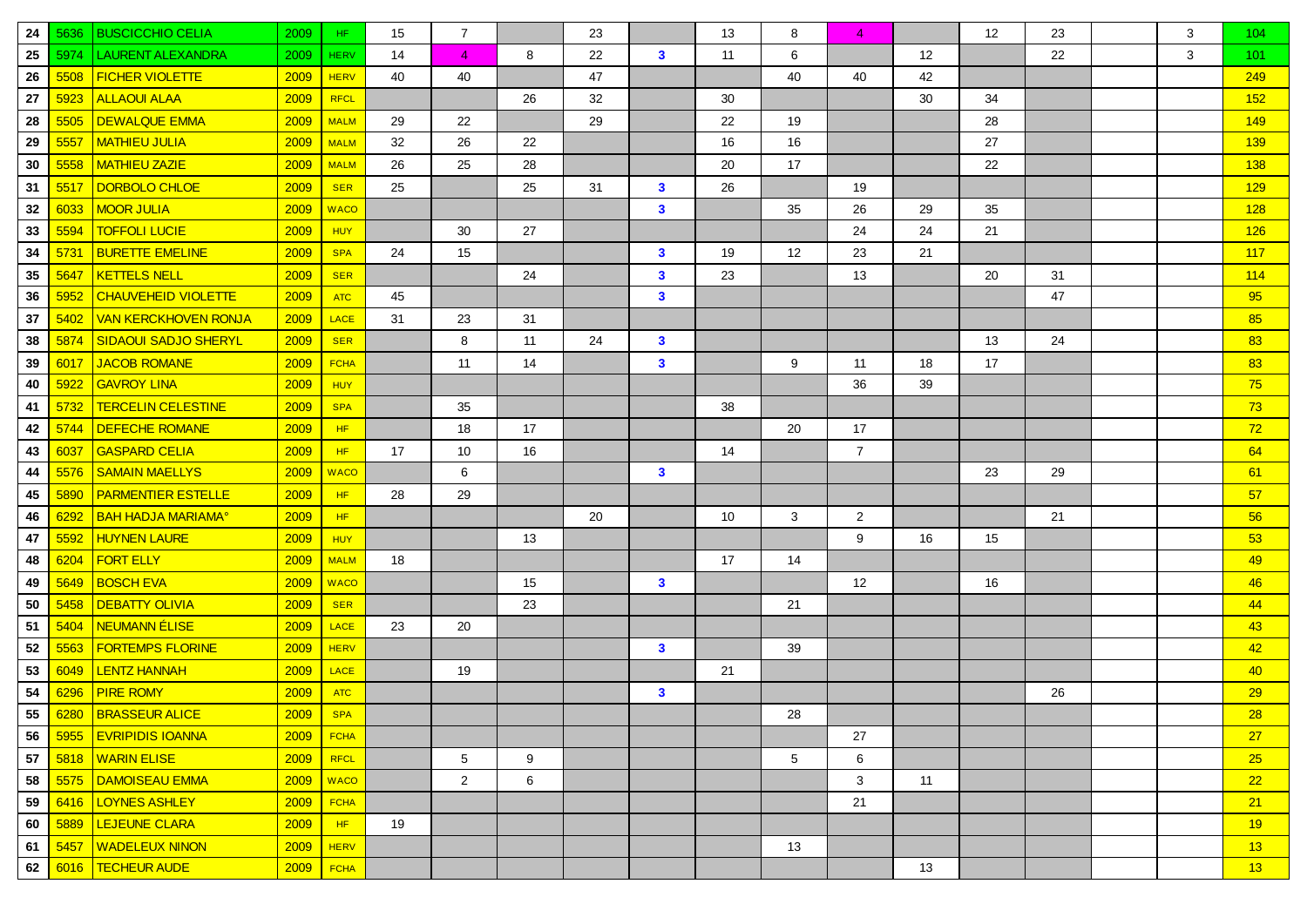| 63 |      | 5597 HODY MARGAUX                    | $2009$ HERV |               |    |  |  |  |    |  | 12          |
|----|------|--------------------------------------|-------------|---------------|----|--|--|--|----|--|-------------|
| 64 |      | 5692   VANSTEEN MAELYS               | $2009$ RFCL |               | 12 |  |  |  |    |  | 12          |
| 65 | 5851 | <b>BRANKART ELISE</b>                |             | $2009$   WACO |    |  |  |  | 11 |  | $\sqrt{11}$ |
| 66 |      | <mark>. 5637 GASPARD JULIETTE</mark> |             | $2009$   WACO |    |  |  |  |    |  |             |
| 67 |      | 6029 VANHOORNE LUCIE                 | 2009        | <b>FAC</b>    |    |  |  |  |    |  |             |
| 68 |      | 5773   IDRISSA SIDIKOU LEILA         | 2009        | <b>SER</b>    |    |  |  |  |    |  |             |
| 69 | 5621 | STIERNET VICTORIA                    | 2009        | <b>ATC</b>    |    |  |  |  |    |  |             |

|                |      |                            |      |             |            |                 |            | <b>Provincial</b> | <b>Relais</b>  |                 |             |             |            |             |            |            |              |              |
|----------------|------|----------------------------|------|-------------|------------|-----------------|------------|-------------------|----------------|-----------------|-------------|-------------|------------|-------------|------------|------------|--------------|--------------|
|                |      |                            |      |             | 03/11/2019 | 10/11/2019      | 24/11/2019 | 08/12/2019        | 15/12/2019     | 22/12/2019      | 12/01/2020  | 19/01/2020  | 26/01/2020 | 16/02/2020  | 08/03/2020 |            |              |              |
|                |      | <b>Pupille garçon 2010</b> | An   | Club        | <b>HF</b>  | <b>SPA</b>      | <b>FAC</b> | <b>LACE</b>       | <b>RFCL</b>    | <b>MALM</b>     | <b>HERV</b> | <b>FCHA</b> | <b>HUY</b> | <b>WACO</b> | <b>ATC</b> |            | <b>Bonus</b> | <b>TOTAL</b> |
|                |      |                            |      |             | 26         | 38              | 42         | 25                | 34             | 30              | 32          | 87          | 24         | 19          | 21         |            |              | 378          |
|                |      |                            |      |             | Pts        | Pts             | Pts        | Pts               | Pts            | Pts             | Pts         | Pts         | Pts        | Pts         | Pts        | <b>Pts</b> |              |              |
| $\mathbf{1}$   | 2534 | <b>PARENT TIM</b>          | 2010 | <b>FCHA</b> | 50         | 45              | 45         | 55                | 6              | 50              | 50          | 50          | 50         | 50          |            |            | 6            | 367          |
| $\mathbf{2}$   | 2706 | <b>BLAFFART BRICE</b>      | 2010 | <b>HUY</b>  | 42         | 50              | 42         | 50                | 6              |                 | 45          | 45          | 45         | 45          |            |            | 3            | 331          |
| 3              | 2791 | <b>JACQUEMIN DIEGO</b>     | 2010 | HF.         | 40         | 38              | 40         | 47                | $\mathbf{3}$   | 45              | 42          | 42          | 39         | 42          | 43         |            | 9            | 313          |
| 4              | 3176 | <b>DELCHAMBRE ADRIEN</b>   | 2010 | HF.         | 37         | 35              | 35         | 44                | $\mathbf{3}$   | 40              | 40          | 32          | 38         |             | 50         |            | 6            | 293          |
| 5              | 2766 | <b>GUAY JEREMY</b>         | 2010 | <b>FCHA</b> | 45         | 40              |            |                   | 6              |                 | 39          | 39          | 40         | 39          | 45         |            |              | 293          |
| 6              | 3237 | <b>KEUTGEN MAXENCE</b>     | 2010 | <b>HUY</b>  |            |                 | 39         | 31                | $6\phantom{1}$ | 34              | 35          | 38          | 42         | 37          | 55         |            | 3            | 289          |
| $\overline{7}$ | 2861 | <b>SIMON ANTOINE</b>       | 2010 | <b>SPA</b>  | 39         | 37              | 38         | 45                |                | 37              | 36          | 37          | 36         |             | 44         |            | 6            | 283          |
| 8              | 3182 | <b>CLOSE YANIS</b>         | 2010 | HF.         | 38         | 39              | 30         | 43                | $\mathbf{3}$   | 38              |             | 36          |            |             | 47         |            |              | 274          |
| 9              | 2551 | <b>WAUTERS ETHAN</b>       | 2010 | <b>WACO</b> | 36         | 32              | 37         | 42                | $\mathbf{3}$   | 31              | 37          | 30          | 35         | 34          | 39         |            | 9            | 272          |
| 10             | 2527 | <b>MORIMONT MAXIME</b>     | 2010 | <b>SER</b>  | 30         | 36              | 33         | 33                | $\mathbf{3}$   | 35              | 30          | 34          | 37         | 35          | 40         |            | 9            | 262          |
| 11             | 2601 | <b>MULLER NATHAN</b>       | 2010 | <b>MALM</b> | 32         | 24              | 27         | 34                | $\mathbf{3}$   | 33              | 34          | 31          | 34         | 38          | 42         |            | 9            | 259          |
| 12             | 2544 | <b>DODEUR ALEXIS</b>       | 2010 | <b>WACO</b> | 31         | 25              | 34         | 41                | $\mathbf{3}$   | 30 <sub>1</sub> | 31          | 27          | 33         | 33          | 37         |            | 9            | 252          |
| 13             | 3302 | <b>MULS MATT</b>           | 2010 | <b>FCHA</b> |            | 31              | 32         | 37                | $\mathbf{3}$   | 29              | 33          | 29          | 31         | 36          | 41         |            | 6            | 250          |
| 14             | 2947 | <b>DAWANT TIMEO</b>        | 2010 | <b>SER</b>  | 29         | 34              | 31         | 36                | $\mathbf{3}$   | 36              |             | 33          | 28         | 32          | 36         |            | 6            | 247          |
| 15             | 3303 | <b>MULS CHIEL</b>          | 2010 | <b>FCHA</b> |            | 33              | 29         | 35                | $\mathbf{3}$   | 28              | 29          | 35          | 26         | 31          | 38         |            | 6            | 239          |
| 16             | 3250 | <b>RYCERSKI MATTIS</b>     | 2010 | <b>HERV</b> | 33         | 30              | 36         | 38                |                | 32              | 28          | 28          | 30         | 30          |            |            | 6            | 235          |
| 17             | 2899 | <b>SERURIER TOM</b>        | 2010 | <b>SER</b>  |            | 29              | 28         | 28                | $\mathbf{3}$   | 21              | 21          | 24          | 24         |             | 35         |            | 3            | 195          |
| 18             | 2712 | <b>COLLIN GABRIEL</b>      | 2010 | <b>FCHA</b> | 25         | 18              | 23         |                   |                |                 | 25          | 23          |            | 26          | 34         |            |              | 174          |
| 19             | 2979 | <b>VAN LIERDE LOUIS</b>    | 2010 | <b>WACO</b> | 24         | 15 <sub>1</sub> | 20         | 29                | $\mathbf{3}$   | 17              | 15          | 16          |            | 27          | 30         |            | 6            | 172          |
| 20             | 2810 | <b>BEYER SAMUEL</b>        | 2010 | <b>RFCL</b> | 23         |                 | 15         | 26                |                | 19              | 16          | 18          |            | 28          | 31         |            | 3            | 164          |
| 21             | 2831 | <b>COLLIN ADRIEN</b>       | 2010 | <b>HERV</b> | 35         |                 |            | 40                | $\mathbf{3}$   | 42              | 38          | 40          |            | 40          |            |            |              | 238          |
| 22             | 2560 | <b>HEINS GASTON</b>        | 2010 | <b>HERV</b> | 34         |                 |            |                   |                | 39              | 32          | 25          | 25         |             |            |            |              | 155          |
| 23             | 2590 | <b>WERTS VALENTIN</b>      | 2010 | <b>HERV</b> | 28         |                 |            |                   | $\mathbf{3}$   | 25              | 19          |             | 32         |             | 32         |            |              | 139          |
| 24             | 2750 | <b>OGER NICOLAS</b>        | 2010 | <b>RFCL</b> |            | 23              | 25         |                   | $\mathbf{3}$   |                 | 24          | 22          | 23         |             |            |            |              | 120          |
| 25             | 2501 | <b>DREUW MATHIS</b>        | 2010 | LACE        |            | 26              |            | 32                |                | 26              | 27          |             |            |             |            |            |              | 111          |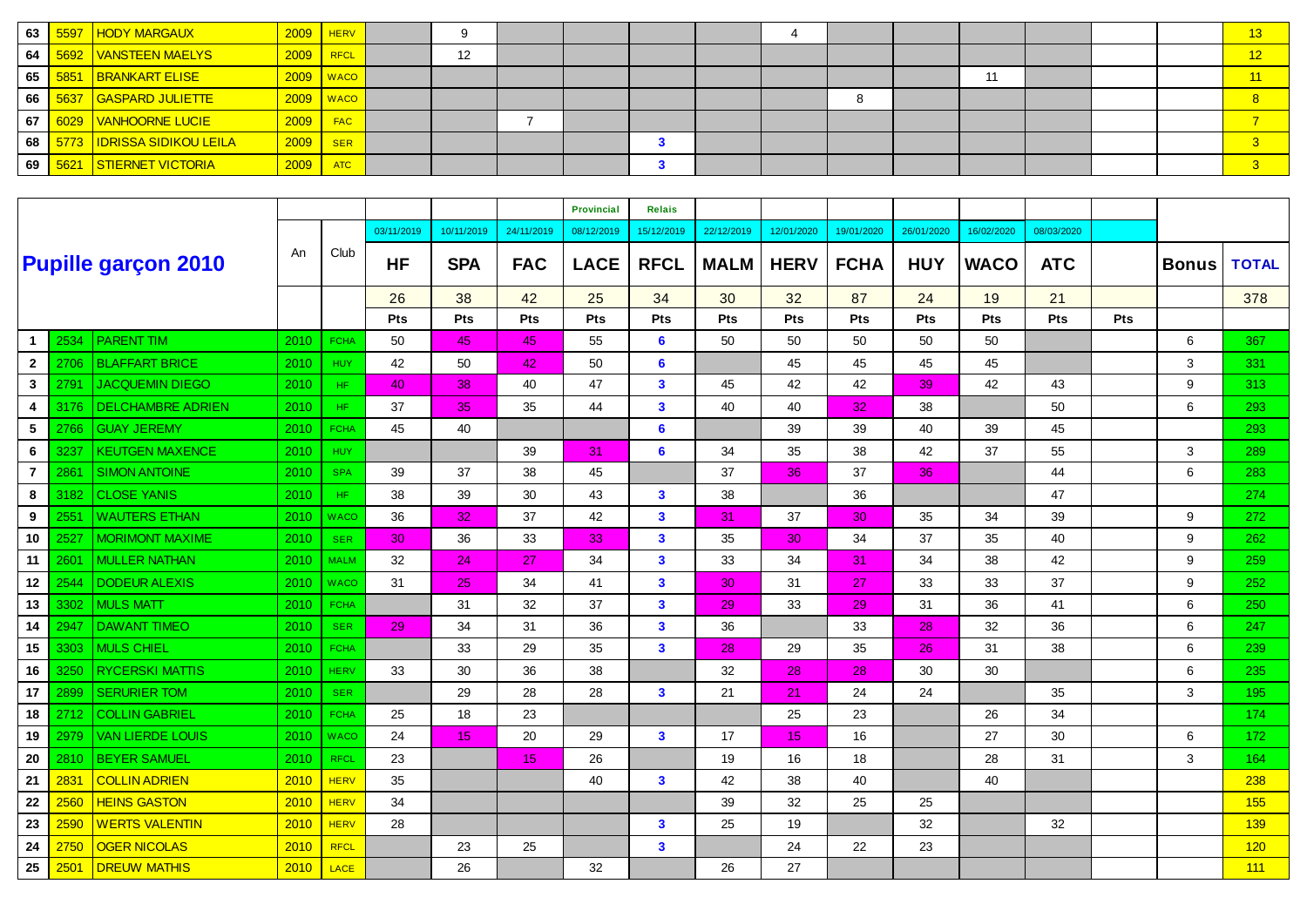| 26 | 2578 | <b>THAELS ALIX</b>           | 2010        | <b>FCHA</b> | 21 |                | 17             |    | $\mathbf{3}$   | 18 |    | 20 |    |    | 28 |  | 107             |
|----|------|------------------------------|-------------|-------------|----|----------------|----------------|----|----------------|----|----|----|----|----|----|--|-----------------|
| 27 | 3183 | <b>WANSART MATIAS</b>        | 2010        | HF          | 22 | 19             | 19             |    | $\mathbf{3}$   |    |    | 19 | 22 |    |    |  | 104             |
| 28 | 3091 | NEZER TOM                    | 2010        | <b>ATC</b>  |    | 42             | 50             |    | 6              |    |    |    |    |    |    |  | 98              |
| 29 | 2887 | <b>ANTONISSEN OWEN</b>       | 2010        | <b>RFCL</b> |    | 27             |                | 39 |                | 27 |    |    |    |    |    |  | 93              |
| 30 | 3197 | NOULET ALEXANDRE             | 2010        | <b>FCHA</b> | 19 | 8              | 10             | 24 |                | 15 |    | 17 |    |    |    |  | 93              |
| 31 | 3162 | <b>FRANCOIS MAXIME</b>       | 2010        | <b>FCHA</b> |    |                | 4              |    |                |    | 14 | 21 |    | 25 | 29 |  | 93              |
| 32 | 2589 | <b>HABETS ROAN</b>           | 2010        | <b>HERV</b> | 18 |                | 16             | 25 |                |    | 13 |    |    |    |    |  | 72              |
| 33 | 3132 | <b>DELHASSE NATHAN</b>       | 2010        | HF          | 26 | 16             |                |    | $\mathbf{3}$   | 22 |    |    |    |    |    |  | 67              |
| 34 | 2775 | <b>SCHAUS GUILLAUME</b>      | 2010        | <b>HERV</b> |    | 13             | 11             |    | $\mathbf{3}$   | 20 | 18 |    |    |    |    |  | 65              |
| 35 | 3143 | <b>TCHUINDJANG KAMAU</b>     | 2010        | HF          |    |                | 26             | 30 |                |    |    |    |    |    |    |  | 56              |
| 36 | 3160 | D'ARCHAMBEAU NEIL            | 2010        | <b>WACO</b> |    |                |                |    |                |    |    | 26 |    | 29 |    |  | 55              |
| 37 | 3166 | <b>PLOEMMEN BASTIEN</b>      | 2010        | RFCL        |    | 14             | 13             | 27 |                |    |    |    |    |    |    |  | 54              |
| 38 | 3206 | <b>DELHEZ NATHAN</b>         | 2010        | HF          |    |                |                |    |                | 23 |    |    | 29 |    |    |  | 52              |
| 39 | 2818 | <b>LEMAIRE NOA</b>           | 2010        | RFCL        |    |                | 21             |    |                |    | 26 |    |    |    |    |  | 47              |
| 40 | 2521 | <b>SKUPIEWSKI YOURI</b>      | 2010        | <b>HERV</b> |    | 20             | 22             |    | $\mathbf{3}$   |    |    |    |    |    |    |  | 45              |
| 41 | 3287 | <b>BRANDT THEO</b>           | 2010        | <b>SPA</b>  |    | 21             |                |    |                |    | 23 |    |    |    |    |  | 44              |
| 42 | 3150 | <b>THUNUS LEO</b>            | 2010        | <b>MALM</b> | 27 |                |                |    |                | 16 |    |    |    |    |    |  | 43              |
| 43 | 2546 | <b>HENSEN LILIAN</b>         | 2010        | <b>HERV</b> |    | 11             | 14             |    |                |    | 17 |    |    |    |    |  | 42              |
| 44 | 3307 | <b>DRION VICTOR</b>          | 2010        | <b>RFCL</b> | 20 | 10             | $\overline{7}$ |    | $\mathbf{3}$   |    |    |    |    |    |    |  | 40 <sup>°</sup> |
| 45 | 2722 | <b>COLLARD BAPTISTE</b>      | 2010        | <b>HERV</b> |    | 17             |                |    |                |    | 22 |    |    |    |    |  | 39              |
| 46 | 3096 | <b>CIARCELLUTO VICTOR</b>    | 2010        | <b>SER</b>  |    |                | 18             |    |                |    |    |    | 21 |    |    |  | 39              |
| 47 | 3248 | <b>PRAILLET MATHIS</b>       | 2010        | HUY         |    | 12             | 12             |    |                |    |    | 14 |    |    |    |  | 38              |
| 48 | 2978 | <b>LECLERC ALEXANDRE</b>     | 2010        | <b>WACO</b> |    |                |                |    |                |    |    |    |    |    | 33 |  | 33 <sub>o</sub> |
| 49 | 3517 | <b>WILLEMS THEO</b>          | 2010        | <b>SPA</b>  |    |                |                |    |                |    | 12 |    | 20 |    |    |  | 32              |
| 50 | 3391 | <b>GARSOU MATHEO</b>         | 2010        | <b>SPA</b>  |    | 28             |                |    |                |    |    |    |    |    |    |  | 28              |
| 51 | 2620 | <b>CLOSE MAILO</b>           | 2010        | <b>SER</b>  |    |                | 24             |    | $\mathbf{3}$   |    |    |    |    |    |    |  | 27              |
| 52 | 3058 | <b>AELEN GILLES</b>          | 2010        | HUY         |    |                |                |    |                |    |    |    | 27 |    |    |  | 27              |
| 53 | 2602 | <b>POUMAY JUSTIN</b>         | 2010        | <b>MALM</b> |    |                |                |    |                | 24 |    |    |    |    |    |  | 24              |
| 54 | 2745 | <b>NOEL ROMAIN</b>           | 2010        | <b>ATC</b>  |    |                | 9              |    |                |    |    | 15 |    |    |    |  | 24              |
| 55 | 3390 | <b>LEGEIN THOMAS</b>         | 2010        | <b>SPA</b>  |    | 22             |                |    |                |    |    |    |    |    |    |  | 22              |
| 56 | 2608 | <b>LEJEUNE MAXIME</b>        | 2010        | <b>HERV</b> |    |                |                |    |                |    | 20 |    |    |    |    |  | 20              |
|    |      | 57 3417 BOUSMANNE VILIUS     | $2010$ FCHA |             |    |                |                |    |                |    |    | 13 |    |    |    |  | 13 <sup>°</sup> |
| 58 |      | 3006   THONAR EDOUARD        | $2010$ SPA  |             |    | 9              |                |    |                |    |    |    |    |    |    |  | 9               |
| 59 |      | 2711 RIZZO HADRIEN           |             | $2010$ SER  |    |                | 6              |    | $\mathbf{3}$   |    |    |    |    |    |    |  | 9               |
| 60 |      | 3120 COTTON LOUIS            | $2010$ HERV |             |    |                | 8              |    |                |    |    |    |    |    |    |  | 8               |
| 61 | 3402 | YACOUBI MOHAMED <sup>®</sup> | $2010$ SER  |             |    |                | $\sqrt{5}$     |    | $\mathbf{3}$   |    |    |    |    |    |    |  | 8               |
| 62 | 3128 | <b>HASSANI MARWANE</b>       |             | $2010$ MALM |    | $\overline{7}$ |                |    |                |    |    |    |    |    |    |  | $\overline{7}$  |
| 63 |      | 2885   KLEIN THEO            |             | $2010$ MALM |    |                |                |    | $\mathbf{3}$   |    |    |    |    |    |    |  | 3 <sup>2</sup>  |
| 64 |      | 3146   NSENGIYUMVA CALEB     | $2010$ SER  |             |    |                |                |    | 3 <sup>1</sup> |    |    |    |    |    |    |  | 3 <sup>°</sup>  |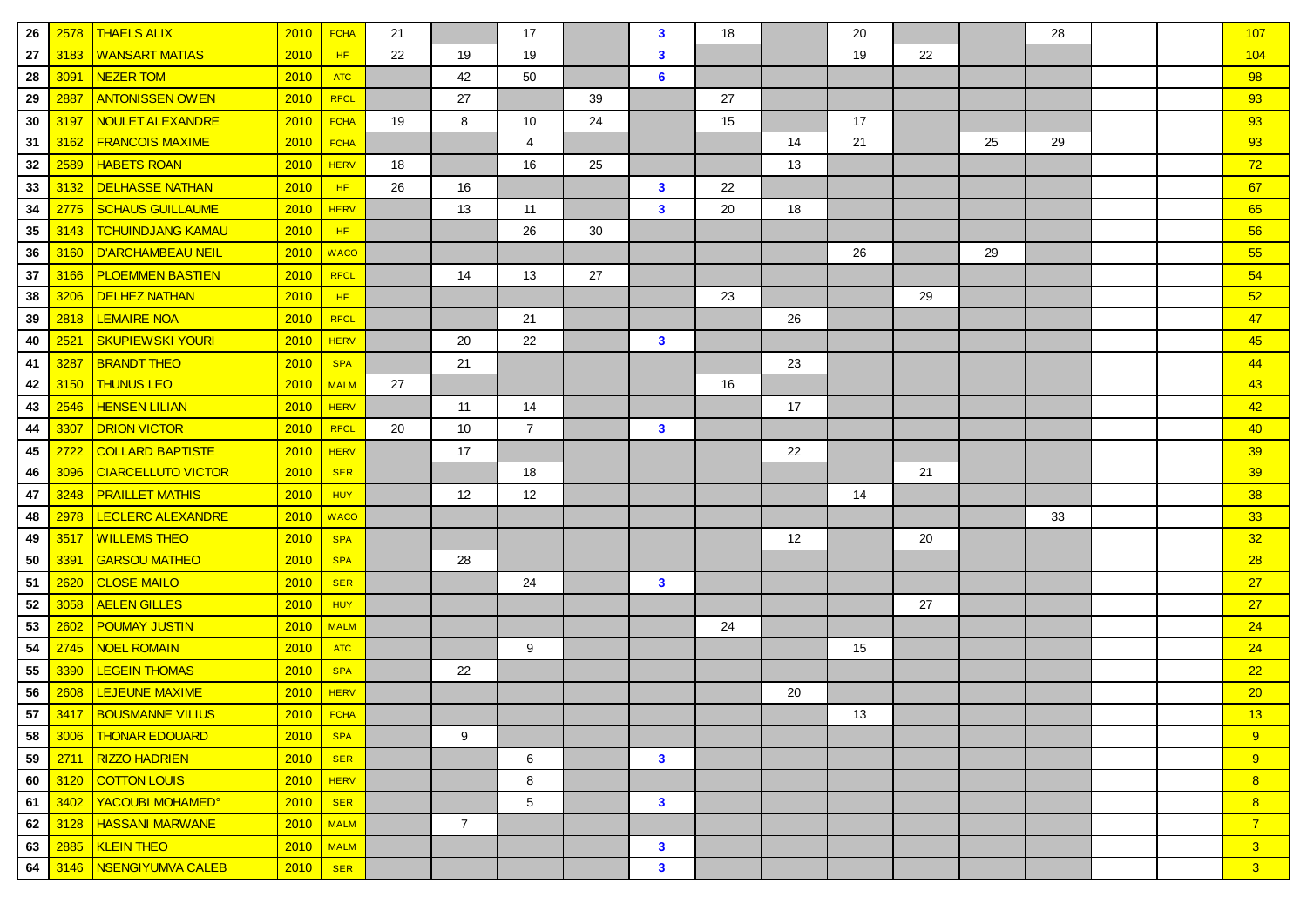| 65 |  |  |  |  |  |  |  |  |  |
|----|--|--|--|--|--|--|--|--|--|
| 66 |  |  |  |  |  |  |  |  |  |

|                |      |                              |      |             |            |            |             | <b>Provincial</b> | <b>Relais</b>           |             |             |                |            |             |            |            |              |              |
|----------------|------|------------------------------|------|-------------|------------|------------|-------------|-------------------|-------------------------|-------------|-------------|----------------|------------|-------------|------------|------------|--------------|--------------|
|                |      |                              |      |             | 03/11/2019 | 10/11/2019 | 24/11/2019  | 08/12/2019        | 15/12/2019              | 22/12/2019  | 12/01/2020  | 19/01/2020     | 26/01/2020 | 16/02/2020  | 08/03/2020 |            |              |              |
|                |      | <b>Pupille garçon 2009</b>   | An   | Club        | <b>HF</b>  | <b>SPA</b> | <b>FAC</b>  | <b>LACE</b>       | <b>RFCL</b>             | <b>MALM</b> | <b>HERV</b> | <b>FCHA</b>    | <b>HUY</b> | <b>WACO</b> | <b>ATC</b> |            | <b>Bonus</b> | <b>TOTAL</b> |
|                |      |                              |      |             | 33         | 38         | 42          | 28                | 53                      | 32          | 40          | 95             | 31         | 27          | 30         |            |              | 449          |
|                |      |                              |      |             | Pts        | Pts        | Pts         | Pts               | Pts                     | Pts         | Pts         | Pts            | <b>Pts</b> | <b>Pts</b>  | <b>Pts</b> | <b>Pts</b> |              |              |
| $\mathbf{1}$   | 307' | <b>BECKERS NATHAN</b>        | 2009 | <b>RFCL</b> | 50         | 50         | 50          | 55                | $\mathbf{9}$            | 50          | 50          | 42             | 45         | 40          | 55         |            | 9            | 378          |
| $\overline{2}$ | 3228 | <b>MBARKI ABDESSALAM</b>     | 2009 | <b>RFCL</b> | 42         | 45         | 45          | 50                | 12                      | 45          | 36          | 37             | 40         | 39          | 45         |            | 9            | 333          |
| $\mathbf{3}$   | 2532 | <b>DEMARET THIBEAU</b>       | 2009 | <b>FCHA</b> | 39         | 40         | 42          | 45                | 6                       | 38          | 40          | 45             | 50         | 42          | 44         |            | 9            | 323          |
| 4              | 2747 | <b>BOUDRON JULES</b>         | 2009 | HF.         |            | 39         | 35          | 47                | 3                       | 39          | 45          | 39             | 42         | 38          | 43         |            | 6            | 303          |
| 5              | 2805 | <b>ETIENNE MATTEO</b>        | 2009 | <b>RFCL</b> | 37         | 36         | 38          | 44                | $\boldsymbol{9}$        | 42          | 42          | 38             | 36         | 34          | 40         |            | 9            | 299          |
| 6              | 2691 | <b>ROBERT MALO</b>           | 2009 | <b>HUY</b>  | 38         | 42         | 39          | 38                | 6                       | 37          |             | 31             | 39         | 36          | 47         |            | 6            | 292          |
| $\overline{7}$ | 3092 | <b>BOVY BASILE</b>           | 2009 | <b>HERV</b> | 35         |            | 37          | 36                | 3                       | 40          | 39          | 33             | 38         | 37          | 42         |            | 6            | 278          |
| 8              | 2804 | <b>DUCAT JULIEN</b>          | 2009 | <b>RFCL</b> | 40         |            | 40          | 41                | $\mathbf{9}$            | 33          | 37          | 32             | 34         | 33          | 37         |            | 6            | 277          |
| 9              | 3419 | <b>MEECKO UGO</b>            | 2009 | <b>RFCL</b> |            |            |             | 42                | $\mathbf{3}$            | 36          | 38          | 36             | 37         | 35          | 41         |            |              | 268          |
| 10             | 2765 | <b>GAVA SIMON</b>            | 2009 | <b>FCHA</b> | 36         | 35         | 34          | 40                | 3                       | 30          | 30          | 23             | 27         | 28          | 29         |            | 9            | 246          |
| 11             | 2730 | <b>SOLTANI NOAH</b>          | 2009 | <b>HERV</b> | 34         | 33         | 30          | 32                | $\mathbf{3}$            | 32          | 27          | 30             | 35         |             | 36         |            | 6            | 241          |
| 12             | 2690 | <b>MARCHAL RENAN</b>         | 2009 | <b>HUY</b>  | 30         |            | 33          |                   | $\mathbf{3}$            | 29          | 33          | 27             | 28         | 31          | 35         |            | 3            | 225          |
| 13             | 2827 | <b>VANSTEENKISTE LOUIS</b>   | 2009 | HF.         | 27         | 27         | 28          | 34                | $\mathbf{3}$            | 31          | 29          | 19             | 25         |             | 33         |            | 6            | 218          |
| 14             | 3164 | <b>MAIRLOT ANTONIN</b>       | 2009 | <b>RFCL</b> | 31         |            | 32          | 35                | $\mathbf{3}$            |             | 31          | 25             | 29         | 30          |            |            |              | 216          |
| 15             | 2820 | <b>VERSTEGEN JEAN-JEREMY</b> | 2009 | <b>RFCL</b> | 32         |            | 23          | 37                | $\mathbf{3}$            | 28          | 25          | 17             | 30         | 29          |            |            | 3            | 210          |
| 16             | 2664 | <b>KEVELAER AUGUSTIN</b>     | 2009 | <b>HERV</b> | 28         |            | 26          | 33                | $\mathbf{3}$            | 27          | 26          |                | 31         |             | 30         |            |              | 204          |
| 17             | 2828 | <b>DOTRIMONT LOUIS</b>       | 2009 | WACO        | 29         |            | 29          |                   |                         | 23          |             | 21             | 22         | 26          | 34         |            |              | 184          |
| 18             | 2713 | <b>GRAMS MARTIN</b>          | 2009 | <b>RFCL</b> | 25         | 26         | 21          |                   | $\mathbf{3}$            | 21          | 17          | 20             | 23         |             | 31         |            | 3            | 173          |
| 19             | 2872 | <b>MACOURS VALENTIN</b>      | 2009 | <b>HUY</b>  |            | 17         | 19          | 29                |                         | 24          | 21          |                | 21         |             | 32         |            |              | 163          |
| 20             | 2619 | <b>BENNARDO TIMEO</b>        | 2009 | <b>SER</b>  | 21         | 25         | 13          | 31                | $\mathbf{3}$            | 20          | 20          | 11             |            |             | 25         |            | 3            | 161          |
| 21             | 3216 | <b>CLAUDE MAXIM</b>          | 2009 | HF.         | 17         | 15         | $9^{\circ}$ | 26                | $\mathbf{3}$            | 17          | 14          | $\overline{7}$ | 17         | 22          | 23         |            | 9            | 149          |
| 22             | 3030 | <b>VANOOSTHUYZE ROMAIN</b>   | 2009 | HF.         | 19         | 14         | 8           | 25                |                         | 16          | 12          | 6              | 16         | 21          | 22         |            | 9            | 142          |
| 23             | 2749 | <b>RAEMACKERS JEAN</b>       | 2009 | <b>RFCL</b> | 22         | 20         | 15          |                   | 3                       | 19          |             | 13             | 19         |             | 26         |            |              | 137          |
| 24             | 2821 | <b>WYNS LUCA</b>             | 2009 | <b>RFCL</b> |            | 21         | 11          |                   | $\overline{\mathbf{3}}$ |             | 18          | 12             | 18         | 23          | 28         |            |              | 134          |
| 25             | 3142 | <b>VROOMEN EMILIEN</b>       | 2009 | HF.         | 15         | 13         | 6           | 24                | 3                       | 15          | 11          |                | 14         | 20          | 21         |            | 6            | 131          |
| 26             | 2806 | <b>GLOUDEN GASPARD</b>       | 2009 | <b>RFCL</b> | 12         | 9          | 4           |                   | $\mathbf{3}$            | 13          | 6           |                | 15         | 19          | 19         |            | 3            | 99           |
| 27             | 2889 | <b>CUTAIA FABIO</b>          | 2009 | <b>RFCL</b> |            | 32         |             | 43                | $\mathbf{3}$            | 34          | 35          | 34             |            |             | 38         |            |              | 219          |
| 28             | 3090 | <b>CHAUVEHEID THEOTIME</b>   | 2009 | <b>ATC</b>  | 45         |            |             |                   | 6                       |             |             |                |            | 50          | 50         |            |              | 151          |
| 29             | 3156 | <b>COUNE BRUNO</b>           | 2009 | <b>RFCL</b> |            | 37         | 36          |                   | 12                      | 35          |             | 28             |            |             |            |            |              | 148          |
| 30             | 3295 | <b>HOUPRESSE MATTHIEU</b>    | 2009 | <b>HUY</b>  |            | 31         |             | 30                | $\mathbf{3}$            |             |             | 22             | 26         | 25          |            |            |              | 137          |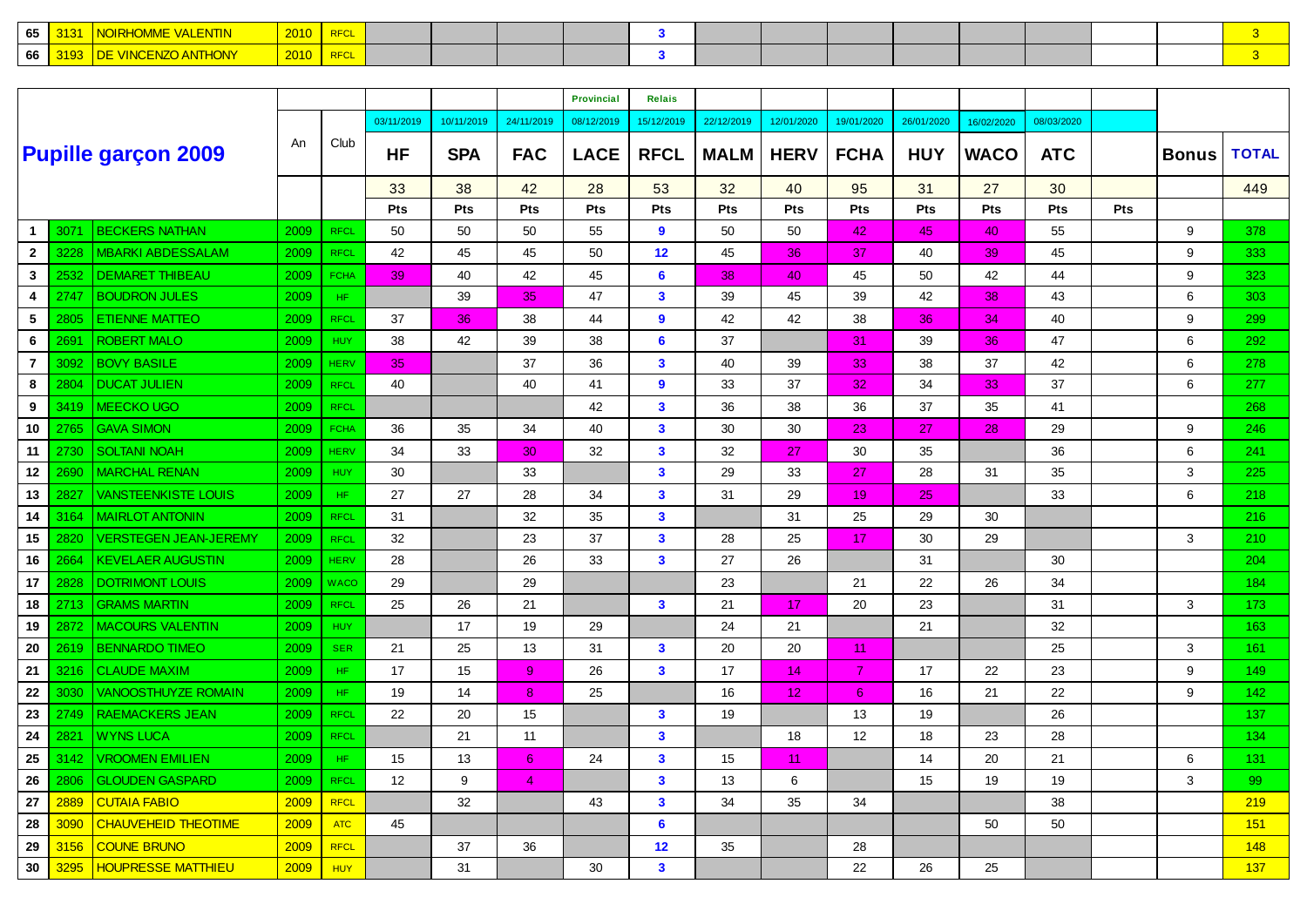| 31 | 2535 | <b>VANDENBOSSCHE MARTIJN</b>    | 2009 | <b>FCHA</b> |    |    |                  |    | $\mathbf{3}$ |    | 34             | 29 | 32 |    | 39 |  | 137             |
|----|------|---------------------------------|------|-------------|----|----|------------------|----|--------------|----|----------------|----|----|----|----|--|-----------------|
| 32 | 2893 | <b>TAANI MOHAMED THEO</b>       | 2009 | RFCL        |    |    | 20               | 27 | $\mathbf{3}$ |    | 28             |    | 24 | 27 |    |  | 129             |
| 33 | 3236 | <b>CONSTANT MANY</b>            | 2009 | <b>ATC</b>  |    | 38 |                  |    | 6            |    |                |    | 33 | 32 |    |  | 109             |
| 34 | 3301 | <b>GUILLAUME EMILE</b>          | 2009 | <b>FCHA</b> |    |    |                  | 39 |              |    | 32             | 35 |    |    |    |  | 106             |
| 35 | 2762 | <b>SIBILLE RENAUD</b>           | 2009 | <b>HERV</b> | 26 |    | 14               | 28 |              |    | 22             | 15 |    |    |    |  | 105             |
| 36 | 2549 | <b>GOSUIN EMILIEN</b>           | 2009 | <b>WACO</b> |    | 22 |                  |    |              |    |                | 18 |    | 24 | 27 |  | 91              |
| 37 | 3004 | <b>DECKERS MATHIS</b>           | 2009 | <b>SPA</b>  | 33 | 30 |                  |    |              | 26 |                |    |    |    |    |  | 89              |
| 38 | 2764 | <b>DENOLIN JOAN</b>             | 2009 | <b>FCHA</b> |    |    |                  |    | $\mathbf{3}$ |    |                | 40 |    | 45 |    |  | 88              |
| 39 | 2582 | <b>PLUNUS ROMAIN</b>            | 2009 | <b>HERV</b> |    |    | 10               | 23 |              | 18 | $\overline{7}$ | 8  |    |    | 20 |  | 86              |
| 40 | 2566 | <b>SCHILS PABLO</b>             | 2009 | <b>SER</b>  |    | 24 | 27               |    | $\mathbf{3}$ | 22 |                | 9  |    |    |    |  | 85              |
| 41 | 3167 | <b>NZALI LOUIS</b>              | 2009 | <b>RFCL</b> |    |    | 31               |    | $\mathbf{3}$ |    | 19             | 24 |    |    |    |  | 77              |
| 42 | 2661 | <b>RODRIGUES LEO</b>            | 2009 | <b>MALM</b> | 23 | 23 |                  |    |              | 25 |                |    |    |    |    |  | 71              |
| 43 | 2837 | <b>DOZO ELIOTT</b>              | 2009 | RFCL        |    |    |                  |    | 12           |    |                | 50 |    |    |    |  | 62              |
| 44 | 2651 | <b>HODY MAXIME</b>              | 2009 | <b>SPA</b>  |    | 16 |                  |    |              |    | 16             |    |    |    | 24 |  | 56              |
| 45 | 3300 | <b>HUBY LOUIS</b>               | 2009 | <b>FCHA</b> |    |    | 22               |    |              |    |                | 14 | 20 |    |    |  | 56              |
| 46 | 3061 | <b>BORSUS AUGUSTIN</b>          | 2009 | <b>RFCL</b> |    | 19 |                  | 22 |              |    | 13             |    |    |    |    |  | 54              |
| 47 | 2800 | <b>CREPIN ARTHUR</b>            | 2009 | <b>HERV</b> | 14 | 12 |                  |    | $\mathbf{3}$ | 14 | 8              |    |    |    |    |  | 51              |
| 48 | 2693 | <b>PLUSQUIN ELIAS</b>           | 2009 | <b>HERV</b> | 24 |    |                  |    |              |    | 23             |    |    |    |    |  | 47              |
| 49 | 3021 | <b>SAVELBERG BRIEUC</b>         | 2009 | <b>HERV</b> | 11 |    |                  |    | $\mathbf{3}$ |    | 24             |    |    |    |    |  | 38              |
| 50 | 3032 | <b>DELCOUR JULES</b>            | 2009 | HF          | 20 | 18 |                  |    |              |    |                |    |    |    |    |  | 38              |
| 51 | 3235 | <b>DESSART EUGENE</b>           | 2009 | <b>HUY</b>  |    | 34 |                  |    | $\mathbf{3}$ |    |                |    |    |    |    |  | 37              |
| 52 | 2652 | <b>KLINGLER QUENTIN</b>         | 2009 | <b>SPA</b>  |    | 29 |                  |    |              |    |                |    |    |    |    |  | 29              |
| 53 | 2860 | <b>DOUTRELEPONT TOM</b>         | 2009 | <b>SPA</b>  |    | 28 |                  |    |              |    |                |    |    |    |    |  | 28              |
| 54 | 2695 | <b>FRANSOLET OSCAR</b>          | 2009 | RFCL        |    |    | 24               |    | $\mathbf{3}$ |    |                |    |    |    |    |  | 27              |
| 55 | 3543 | <b>DELVIGNE THIERRY</b>         | 2009 | <b>FCHA</b> |    |    |                  |    |              |    |                | 26 |    |    |    |  | 26              |
| 56 | 3174 | <b>HOFMAN MATHIS</b>            | 2009 | <b>FAC</b>  |    |    | 25               |    |              |    |                |    |    |    |    |  | 25              |
| 57 | 2605 | <b>SCHIETTEKATTE PAUL-ALLAN</b> | 2009 | <b>FCHA</b> |    |    |                  |    |              |    | 15             | 10 |    |    |    |  | 25              |
| 58 | 2708 | <b>GUERIN WYATT</b>             | 2009 | <b>HUY</b>  | 13 | 10 |                  |    |              |    |                |    |    |    |    |  | 23              |
| 59 | 3127 | <b>GILLIS VICTOR - ANTOINE</b>  | 2009 | <b>RFCL</b> |    | 11 | 3                |    | $\mathbf{3}$ |    | 5              |    |    |    |    |  | 22              |
| 60 | 3066 | <b>BERTRAND OSCAR</b>           | 2009 | <b>RFCL</b> |    |    | 18               |    | $\mathbf{3}$ |    |                |    |    |    |    |  | 21              |
| 61 | 2568 | <b>VANDERPERREN NATHANAEL</b>   | 2009 | <b>SER</b>  |    |    | 17               |    | $\mathbf{3}$ |    |                |    |    |    |    |  | 20 <sub>2</sub> |
| 62 |      | 2815 FRENAY SAMUEL              | 2009 | RFCL        |    |    | $\boldsymbol{7}$ |    | 3            |    | 10             |    |    |    |    |  | 20 <sub>2</sub> |
| 63 |      | 3378   COTELESSA NICOLAS        | 2009 | <b>SER</b>  |    |    | 16               |    | $\mathbf{3}$ |    |                |    |    |    |    |  | 19              |
| 64 | 3031 | <b>LEJEUNE THEO</b>             | 2009 | HF          | 18 |    |                  |    |              |    |                |    |    |    |    |  | 18              |
| 65 | 3140 | <b>BERTRAND ENZO</b>            | 2009 | HF.         | 16 |    |                  |    |              |    |                |    |    |    |    |  | 16              |
| 66 | 3161 | <b>BORACZEK TOM</b>             | 2009 | <b>FCHA</b> |    |    |                  |    |              |    |                | 16 |    |    |    |  | 16              |
| 67 | 3318 | <b>RYSENAER LUCAS</b>           | 2009 | <b>FAC</b>  |    |    | 12               |    |              |    |                |    |    |    |    |  | 12              |
| 68 | 2561 | <b>PENALVER SAMUEL</b>          | 2009 | <b>HERV</b> |    |    |                  |    |              |    | 9              |    |    |    |    |  | 9               |
| 69 |      | 3319   RYSENAER SAMUEL          | 2009 | <b>FAC</b>  |    |    | $5\overline{)}$  |    |              |    |                |    |    |    |    |  | 5 <sub>o</sub>  |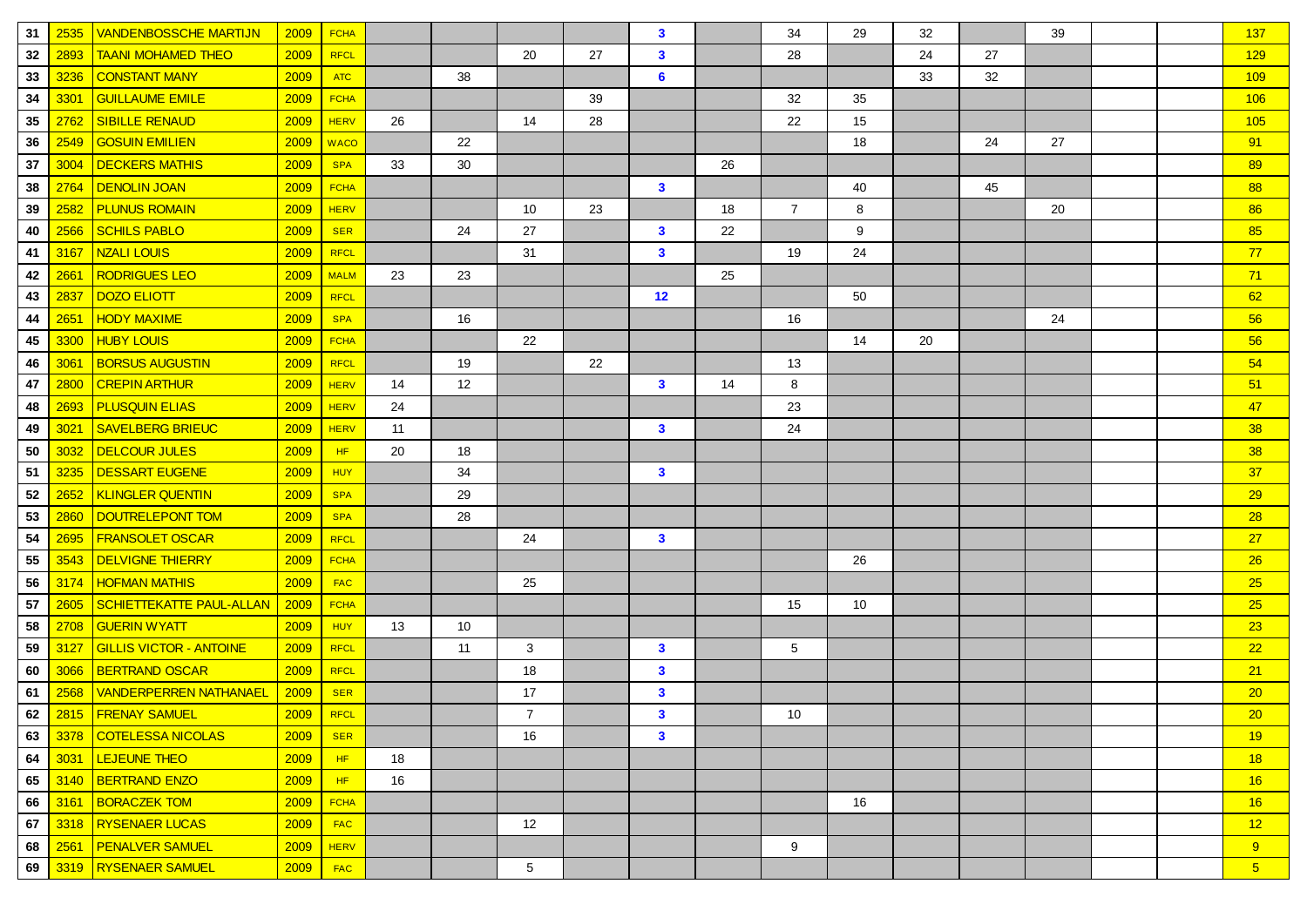|  | <sup>'</sup> 70 <mark>  3376  MOSKOUD YANIS \</mark> | 2009 | RFCL          |  |  |  |  |  |  |  |
|--|------------------------------------------------------|------|---------------|--|--|--|--|--|--|--|
|  | ∣ 71 │ 3125 │AMAASSAN NASSIN ∣                       | 2009 | $ $ RFCL      |  |  |  |  |  |  |  |
|  | 72 2528 SKELTON ETHAN                                | 2009 | <b>SER</b>    |  |  |  |  |  |  |  |
|  | <sup>∣</sup> 73 <mark>∣ 2814 │DANIELS DIEGO │</mark> | 2009 | <b>N</b> RFCL |  |  |  |  |  |  |  |
|  | 74 2660 DI FRANCO SACHA                              | 2009 | <b>SER</b>    |  |  |  |  |  |  |  |

|                 |      |                           |      |             |            |                 |                 | <b>Provincial</b> | <b>Relais</b>           |             |                 |             |            |             |            |     |              |              |
|-----------------|------|---------------------------|------|-------------|------------|-----------------|-----------------|-------------------|-------------------------|-------------|-----------------|-------------|------------|-------------|------------|-----|--------------|--------------|
|                 |      |                           |      |             | 03/11/2019 | 10/11/2019      | 24/11/2019      | 08/12/2019        | 15/12/2019              | 22/12/2019  | 12/01/2020      | 19/01/2020  | 26/01/2020 | 16/02/2020  | 08/03/2020 |     |              |              |
|                 |      | <b>Minime fille 2008</b>  | An   | Club        | HF         | <b>SPA</b>      | <b>FAC</b>      | <b>LACE</b>       | <b>RFCL</b>             | <b>MALM</b> | <b>HERV</b>     | <b>FCHA</b> | <b>HUY</b> | <b>WACO</b> | <b>ATC</b> |     | <b>Bonus</b> | <b>TOTAL</b> |
|                 |      |                           |      |             | 31         | 46              | 45              | 36                | 67                      | 31          | 44              | 77          | 35         | 31          | 29         |     |              | 472          |
|                 |      |                           |      |             | Pts        | Pts             | Pts             | Pts               | Pts                     | Pts         | Pts             | Pts         | Pts        | Pts         | Pts        | Pts |              |              |
| $\mathbf 1$     | 8985 | <b>DUJARDIN EMMA</b>      | 2008 | <b>FCHA</b> | 40         | 45              | 50              | 55                | 6                       | 45          | 50              | 50          | 40         | 50          | 55         |     | 9            | 370          |
| $\mathbf{2}$    | 9087 | <b>VOOS NOUR</b>          | 2008 | <b>FCHA</b> | 42         | 42              | 45              | 50                | 6                       | 50          | 45              | 45          | 45         | 42          | 50         |     | 9            | 345          |
| $\mathbf{3}$    | 8558 | <b>LACROIX ANOUCHKA</b>   | 2008 | <b>WACO</b> | 50         | 50              | 42              | 47                | 6                       | 42          | 42              | 42          |            | 38          | 45         |     | 6            | 330          |
| 4               | 8626 | <b>GREGOIRE MARION</b>    | 2008 | <b>SPA</b>  | 38         | 40              | 39              | 45                | $\mathbf{3}$            | 40          | 40              | 38          | 50         | 45          | 47         |     | 9            | 319          |
| 5               | 8643 | <b>FRAIKIN ERIN</b>       | 2008 | <b>WACO</b> | 39         | 34              | 37              | 43                | 6                       |             | 39              | 39          | 42         | 40          | 41         |     | 6            | 295          |
| 6               | 9320 | <b>OGER LUCILE</b>        | 2008 | <b>WACO</b> |            | 33              | 36              |                   | 6                       | 39          | 38              | 40          | 39         | 39          |            |     |              | 270          |
| $\overline{7}$  | 8988 | <b>GEBOES VICTORIA</b>    | 2008 | <b>RFCL</b> |            | 37              | 34              | 44                | $\mathbf{3}$            |             | 34              | 33          | 37         | 33          | 44         |     | 3            | 269          |
| 8               | 8796 | <b>FAMEREE CLEMENCE</b>   | 2008 | <b>FCHA</b> |            | 39              | 40              | 38                | 6                       | 34          | 31              | 34          | 35         |             |            |     |              | 257          |
| 9               | 8611 | <b>BOUCHOMS ELEONORE</b>  | 2008 | <b>SPA</b>  |            | 31              | 33              | 39                | $\mathbf{3}$            | 32          | 27              | 29          | 32         | 34          | 39         |     | 6            | 249          |
| 10              | 9027 | <b>DURU SASHA</b>         | 2008 | <b>HERV</b> | 37         | 35              | 31              | 35                | $\mathbf{3}$            |             | 10 <sup>°</sup> | 28          | 28         | 31          | 42         |     | 6            | 248          |
| 11              | 8749 | <b>STRAET ELISABETH</b>   | 2008 | HF.         | 34         | 26              | 32              | 42                | $\mathbf{3}$            | 36          | 28              | 32          |            | 27          |            |     | 3            | 237          |
| 12 <sub>2</sub> | 8625 | <b>GREGOIRE ENORA</b>     | 2008 | <b>SPA</b>  | 35         | 32              | 27              | 28                | $\mathbf{3}$            | 28          | 30              | 26          | 22         | 32          | 38         |     | 9            | 235          |
| 13              | 8768 | <b>WEBER JULIE</b>        | 2008 | <b>RFCL</b> | 32         |                 | 30              | 37                | $\mathbf{3}$            | 33          | 25              | 23          | 29         | 22          | 34         |     | 6            | 229          |
| 14              | 8617 | <b>CARMANS FLEUR</b>      | 2008 | <b>FCHA</b> | 36         | 30              |                 | 36                | $\mathbf{3}$            |             | 35              | 14          | 31         |             | 37         |     |              | 222          |
| 15              | 8731 | <b>BECKERS OLIVIA</b>     | 2008 | <b>HERV</b> | 28         | 29              | 29              | 31                | $\mathbf{3}$            | 30          | 26              | 20          | 24         | 24          | 36         |     | 9            | 221          |
| 16              | 8972 | <b>HABSCH FLORIANE</b>    | 2008 | HF.         | 29         | 19              | 21              | 30                | $\mathbf{3}$            |             | 22              | 31          | 27         | 26          | 35         |     | 6            | 209          |
| 17              | 8628 | <b>LEMAIRE ELOISE</b>     | 2008 | <b>SPA</b>  | 33         | 22              | 23              | 33                | $\mathbf{3}$            | 26          | 24              | 27          | 19         | 30          |            |     | 6            | 205          |
| 18              | 8663 | <b>GARSOUX EDEN</b>       | 2008 | <b>SPA</b>  | 31         | 28              | 25              | 27                | $\mathbf{3}$            | 29          |                 |             |            | 21          | 30         |     |              | 194          |
| 19              | 8623 | <b>EVRARD LUCIE</b>       | 2008 | <b>SPA</b>  | 27         | 17              | 22              | 26                | $\mathbf{3}$            | 25          | 19              | 19          | 20         | 29          | 33         |     | 9            | 194          |
| 20              | 8580 | <b>ASA MELIS</b>          | 2008 | <b>HERV</b> |            | 24              | 28              |                   | $\mathbf{3}$            | 27          | 29              | 24          | 26         |             | 31         |     |              | 192          |
| 21              | 8754 | <b>DUBUISSON DELPHINE</b> | 2008 | <b>FCHA</b> |            | 27              | 24              |                   |                         | 23          | 17              | 30          | 30         | 28          |            |     |              | 179          |
| 22              | 8618 | <b>COLLIN JEANNE</b>      | 2008 | <b>FCHA</b> | 23         | 18              | 18              | 23                |                         |             | 13              | 22          | 17         | 23          | 32         |     | 6            | 165          |
| 23              | 8811 | <b>ABRASSART ELEONORE</b> | 2008 | <b>HERV</b> | 26         | 25              | 16              | 21                |                         | 20          |                 | 17          |            | 17          | 27         |     | 3            | 156          |
| 24              | 8982 | <b>DI FILIPPO GIULIA</b>  | 2008 | <b>RFCL</b> | 22         | 8               | 17              |                   | $\mathbf{3}$            | 21          | 14              | 15          | 18         |             | 28         |     | 3            | 141          |
| 25              | 8533 | <b>DESMECHT LUCILE</b>    | 2008 | <b>HERV</b> | 21         | 10 <sup>°</sup> |                 | 16                | $\mathbf{3}$            | 18          | 7               | 12          | 10         | 16          | 24         |     | 6            | 126          |
| 26              | 9190 | <b>ROSA LOUISE</b>        | 2008 | HF.         |            |                 | 10 <sup>°</sup> | 24                | $\mathbf{3}$            | 17          | $\overline{4}$  | 21          | 15         |             | 26         |     |              | 120          |
| 27              | 8826 | PELZER ELEONORE           | 2008 | <b>HERV</b> | 20         | 11              |                 |                   | $\overline{\mathbf{3}}$ | 19          | 8               | 8           | 12         | 18          | 25         |     | 3            | 119          |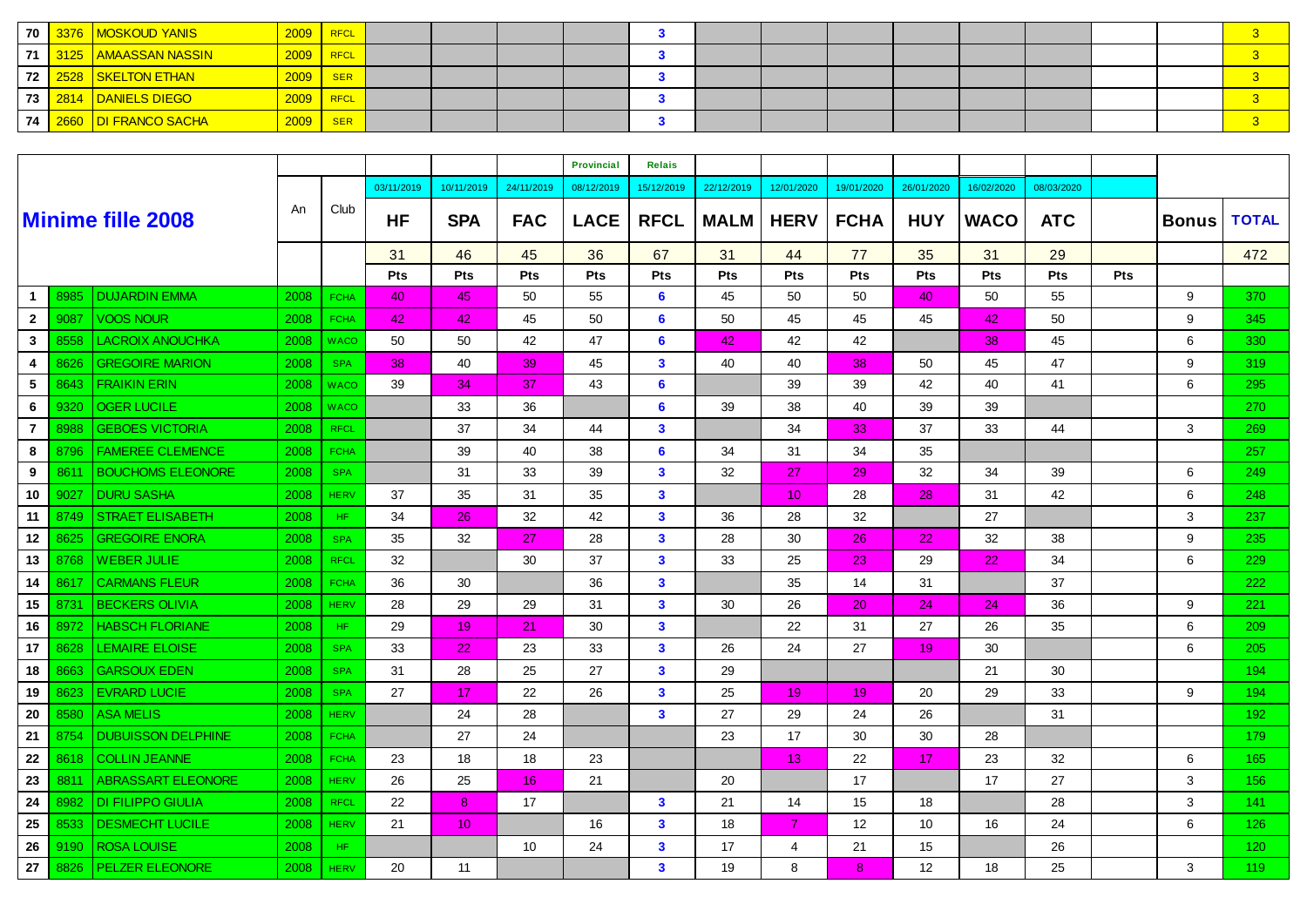| 28 | 8569 | <b>GOYEN LOU</b>                 | 2008 | <b>FCHA</b>   |    | 15             | 13             | 19 | $\mathbf{3}$ | 22 | 11             | 18             | 16 |    |    |  | 117 |
|----|------|----------------------------------|------|---------------|----|----------------|----------------|----|--------------|----|----------------|----------------|----|----|----|--|-----|
| 29 | 8521 | <b>VAN DE WOUWER NOA</b>         | 2008 | <b>SER</b>    |    | $\mathbf{1}$   | 6              | 13 | $\mathbf{3}$ | 16 |                | 6              |    | 13 | 20 |  | 78  |
| 30 | 8732 | <b>HAMERS CAPUCINE</b>           | 2008 | <b>HERV</b>   |    | 36             |                | 40 | $\mathbf{3}$ | 35 | 37             |                | 36 | 36 |    |  | 223 |
| 31 | 9372 | <b>WARNOTTE LORA</b>             | 2008 | <b>RFCL</b>   |    |                |                |    | $\mathbf{3}$ | 37 | 33             | 36             | 33 | 35 | 40 |  | 217 |
| 32 | 8524 | <b>VANDENBOSSCHE PAULIEN</b>     | 2008 | <b>FCHA</b>   |    |                |                |    | $\mathbf{3}$ | 38 | 36             | 37             | 38 |    | 43 |  | 195 |
| 33 | 9086 | <b>SCHRYNEN GAELLE</b>           | 2008 | <b>FCHA</b>   |    |                | 38             |    |              |    | 32             | 35             | 34 | 37 |    |  | 176 |
| 34 | 8989 | <b>SABALLY AMINA<sup>®</sup></b> | 2008 | <b>RFCL</b>   | 45 | 38             | 35             | 41 | $\mathbf{3}$ |    |                |                |    |    |    |  | 162 |
| 35 | 9286 | <b>BLAISE EMELINE</b>            | 2008 | HF            |    |                |                | 29 | $\mathbf{3}$ |    | 16             | 25             | 25 | 25 |    |  | 123 |
| 36 | 8691 | <b>D'AFFNAY JULIA</b>            | 2008 | <b>HERV</b>   |    | 16             |                | 34 | $\mathbf{3}$ | 31 | 21             |                |    |    |    |  | 105 |
| 37 | 8930 | <b>BLANJEAN NOUNA</b>            | 2008 | <b>SPA</b>    |    | 9              |                | 25 | $\mathbf{3}$ |    | 15             | 16             | 14 | 20 |    |  | 102 |
| 38 | 8950 | <b>MOSBEUX EMMA</b>              | 2008 | HF            | 30 | 23             |                |    | $\mathbf{3}$ | 24 | 20             |                |    |    |    |  | 100 |
| 39 | 8805 | <b>GAVRAY ALICE</b>              | 2008 | <b>SPA</b>    |    | 20             |                | 32 | $\mathbf{3}$ |    |                |                | 23 |    |    |  | 78  |
| 40 | 9237 | <b>JENNES MAHAUT</b>             | 2008 | <b>HERV</b>   | 19 | 4              | 9              |    | $\mathbf{3}$ | 15 | $\overline{2}$ |                |    |    | 22 |  | 74  |
| 41 | 8601 | <b>COX ESTELLE</b>               | 2008 | <b>SER</b>    | 25 | 14             | 20             |    | $\mathbf{3}$ |    |                |                |    |    |    |  | 62  |
| 42 | 8899 | <b>FERRIERE ISALINE</b>          | 2008 | <b>FCHA</b>   |    | 21             | 26             |    |              |    | 12             |                |    |    |    |  | 59  |
| 43 | 8935 | <b>GROMMERCH ZELIE</b>           | 2008 | <b>SPA</b>    |    | 12             |                | 18 | $\mathbf{3}$ |    |                | 9              | 13 |    |    |  | 55  |
| 44 | 9212 | <b>KINET SARAH</b>               | 2008 | <b>HUY</b>    |    | 13             | 19             | 17 | $\mathbf{3}$ |    |                |                |    |    |    |  | 52  |
| 45 | 8568 | <b>PETIT NOEMIE</b>              | 2008 | <b>ATC</b>    |    |                | 14             |    | $\mathbf{3}$ |    |                | 10             |    |    | 23 |  | 50  |
| 46 | 8729 | <b>GOMEZ EMMA</b>                | 2008 | HF            | 17 | 3              | 3              |    | $\mathbf{3}$ |    | $\overline{1}$ |                |    |    | 21 |  | 48  |
| 47 | 8986 | <b>STEELS VITALINE</b>           | 2008 | <b>FCHA</b>   |    |                | 11             | 15 |              |    | 5              | $\overline{7}$ | 9  |    |    |  | 47  |
| 48 | 8547 | <b>VAN DE WOUWER ELSA</b>        | 2008 | <b>SER</b>    | 18 | $\overline{1}$ | 8              | 14 | $\mathbf{3}$ |    |                |                |    |    |    |  | 44  |
| 49 | 9044 | <b>BRAGARD CLEO</b>              | 2008 | <b>HERV</b>   |    |                |                |    |              |    | 23             |                | 21 |    |    |  | 44  |
| 50 | 8528 | <b>RENARD CLEMENCE</b>           | 2008 | <b>WACO</b>   |    | 6              |                |    | $\mathbf{3}$ |    |                | 11             |    | 14 |    |  | 34  |
| 51 | 8616 | <b>RENNOTTE ANAELLE</b>          | 2008 | <b>ATC</b>    |    |                |                |    | $\mathbf{3}$ |    |                |                |    |    | 29 |  | 32  |
| 52 | 8544 | <b>MOBERS MAELLE</b>             | 2008 | <b>HERV</b>   | 24 |                |                |    | $\mathbf{3}$ |    |                |                |    |    |    |  | 27  |
| 53 | 8973 | <b>PRIVOT EVE</b>                | 2008 | HF            |    |                |                | 22 | $\mathbf{3}$ |    |                |                |    |    |    |  | 25  |
| 54 | 8581 | <b>FAYS ESTELLE</b>              | 2008 | <b>SER</b>    | 15 | 2              | 5 <sup>5</sup> |    | $\mathbf{3}$ |    |                |                |    |    |    |  | 25  |
| 55 | 8971 | <b>MAGEREN ELISE</b>             | 2008 | HF.           | 16 | 5              |                |    |              |    |                |                |    |    |    |  | 21  |
| 56 | 9289 | <b>CORDA MARIE</b>               | 2008 | <b>LACE</b>   |    |                |                | 20 |              |    |                |                |    |    |    |  | 20  |
| 57 | 8824 | <b>ESCHENAUER CAMILLE</b>        | 2008 | <b>SER</b>    |    |                |                |    | $\mathbf{3}$ |    | 6              |                | 11 |    |    |  | 20  |
| 58 | 8902 | <b>HOUET JULIE</b>               | 2008 | <b>HERV</b>   |    | $\overline{7}$ |                |    | $\mathbf{3}$ |    | 9              |                |    |    |    |  | 19  |
| 59 |      | 8622 LAHAYE CHLOE                |      | $2008$ WACO   |    |                |                |    |              |    |                |                |    | 19 |    |  | 19  |
| 60 | 9203 | <b>FERRETI OLIVIA</b>            | 2008 | <b>FCHA</b>   |    |                |                |    | $\mathbf{3}$ |    |                |                |    | 15 |    |  | 18  |
| 61 | 9364 | <u>AIT HIND MARWA</u>            | 2008 | HF            |    |                |                |    |              |    | 18             |                |    |    |    |  | 18  |
| 62 | 9462 | <b>DEMOULIN VICTORIA</b>         | 2008 | HF            |    |                |                |    |              |    | 3              | 13             |    |    |    |  | 16  |
| 63 | 9177 | <b>ZONJA KARLA</b>               | 2008 | <b>SPA</b>    |    |                | 15             |    |              |    |                |                |    |    |    |  | 15  |
| 64 | 8637 | <b>KOOLS AMBER</b>               | 2008 | <b>MALM</b>   |    |                |                |    |              | 14 |                |                |    |    |    |  | 14  |
| 65 | 8829 | <b>PAQUAY ELOISE</b>             | 2008 | <b>MALM</b>   |    |                |                |    |              | 13 |                |                |    |    |    |  | 13  |
| 66 | 9247 | <b>GALLOUJ YASMINE</b>           |      | $2008$   WACO |    |                | 12             |    |              |    |                |                |    |    |    |  | 12  |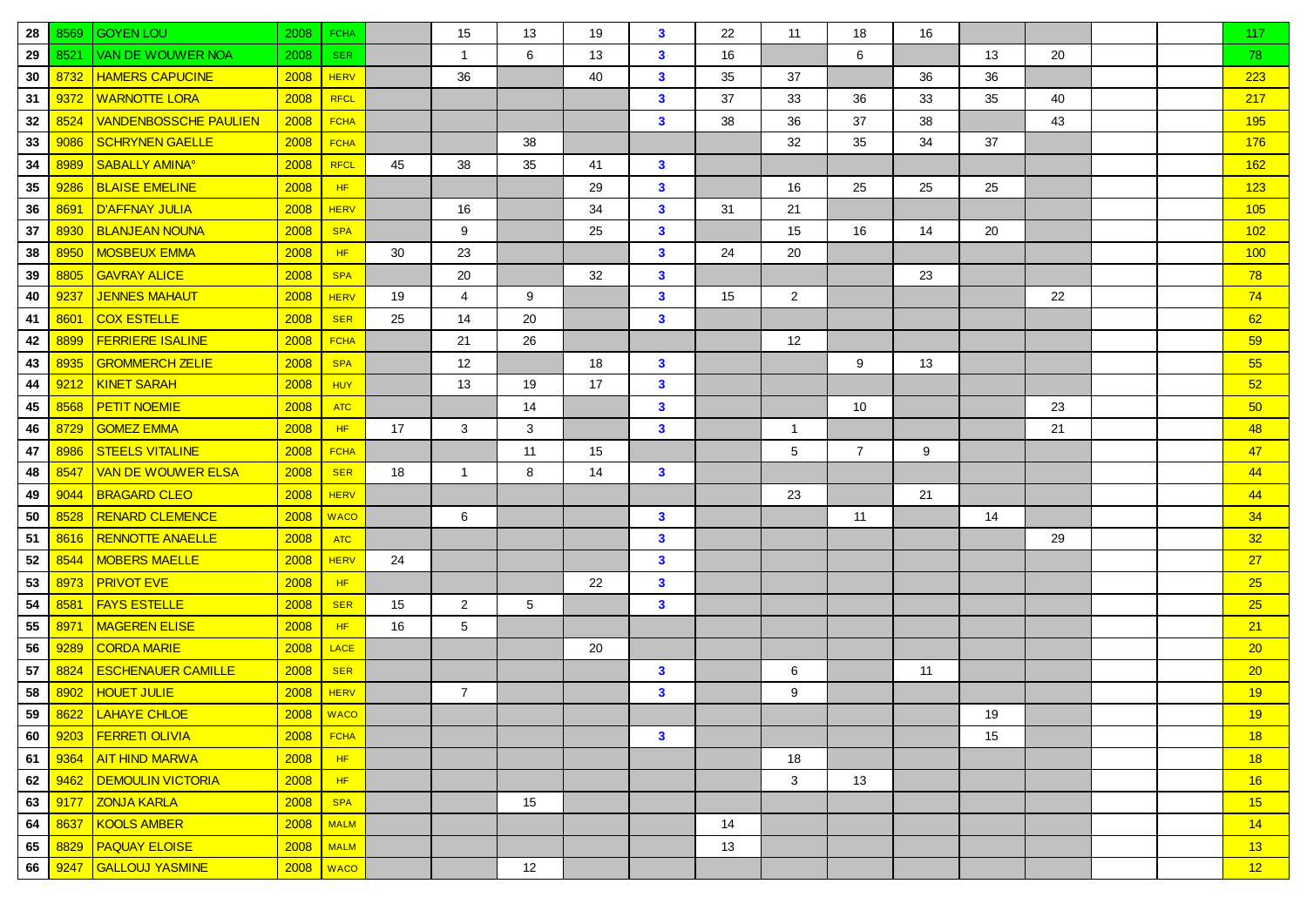| 67 | 9160 | <b>TOUSSAINT JULIE</b>    | 2008 | <b>RFCL</b> |  | $\overline{7}$ | 3            |  |  |  |  | 10             |
|----|------|---------------------------|------|-------------|--|----------------|--------------|--|--|--|--|----------------|
| 68 | 9097 | <b>ABOFLAN KARINE</b>     | 2008 | <b>FAC</b>  |  | 4              |              |  |  |  |  | $\overline{4}$ |
| 69 | 8783 | DOZO MARGOT               | 2008 | <b>RFCL</b> |  |                | $\mathbf{3}$ |  |  |  |  | 3              |
| 70 |      | 8832   KAVASOVIC SIHAM    | 2008 | <b>RFCL</b> |  |                | $\mathbf{3}$ |  |  |  |  | 3 <sup>2</sup> |
| 71 | 9127 | <b>PETERMANS LISA</b>     | 2008 | <b>RFCL</b> |  |                | $\mathbf{3}$ |  |  |  |  | 3 <sup>°</sup> |
| 72 | 9275 | <b>ORY MAELLE</b>         | 2008 | <b>ATC</b>  |  |                | $\mathbf{3}$ |  |  |  |  | 3 <sup>1</sup> |
| 73 |      | 9278   DUMONT ELEONORE    | 2008 | <b>RFCL</b> |  |                | $\mathbf{3}$ |  |  |  |  | 3 <sup>2</sup> |
| 74 |      | 8705   LAFONTAINE FLORINE | 2008 | <b>RFCL</b> |  |                | 3            |  |  |  |  | 3 <sup>°</sup> |
| 75 | 8835 | <b>RAMOS ORTEGA OXANA</b> | 2008 | <b>RFCL</b> |  |                | 3            |  |  |  |  | 3 <sup>2</sup> |
| 76 |      | 9403 COLOGNE ROSE         | 2008 | <b>FCHA</b> |  |                | $\mathbf{3}$ |  |  |  |  | 3 <sup>2</sup> |
| 77 | 9324 | DE VILLENFAGNE CLAIRE     | 2008 | <b>FCHA</b> |  |                | $\mathbf{3}$ |  |  |  |  | 3 <sup>°</sup> |
| 78 | 8850 | <b>ROUBI NORIA</b>        | 2008 | <b>RFCL</b> |  |                | $\mathbf{3}$ |  |  |  |  | 3 <sup>°</sup> |
| 79 | 8851 | <b>GUISSART AURELIE</b>   | 2008 | <b>RFCL</b> |  |                | 3            |  |  |  |  | $\overline{3}$ |
| 80 |      | 9392 CAJOT PAULINE        | 2008 | <b>RFCL</b> |  |                | 3            |  |  |  |  | 3 <sup>°</sup> |
| 81 | 9450 | <b>SCHURMANS VICTORIA</b> | 2008 | <b>RFCL</b> |  |                | $\mathbf{3}$ |  |  |  |  | 3 <sup>2</sup> |
| 82 | 8957 | <b>PETIT LEA</b>          | 2008 | <b>WACO</b> |  | 2              |              |  |  |  |  | 2 <sup>7</sup> |
| 83 | 9155 | <b>LIURNO GIULIA</b>      | 2008 | <b>SER</b>  |  |                |              |  |  |  |  |                |

|                  |      |                            |      |             |            |                 |            | <b>Provincial</b> | <b>Relais</b>     |             |             |             |            |             |            |            |              |              |
|------------------|------|----------------------------|------|-------------|------------|-----------------|------------|-------------------|-------------------|-------------|-------------|-------------|------------|-------------|------------|------------|--------------|--------------|
|                  |      |                            |      |             | 03/11/2019 | 10/11/2019      | 24/11/2019 | 08/12/2019        | 15/12/2019        | 22/12/2019  | 12/01/2020  | 19/01/2020  | 26/01/2020 | 16/02/2020  | 08/03/2020 |            |              |              |
|                  |      | <b>Minime fille 2007</b>   | An   | Club        | <b>HF</b>  | <b>SPA</b>      | <b>FAC</b> | <b>LACE</b>       | <b>RFCL</b>       | <b>MALM</b> | <b>HERV</b> | <b>FCHA</b> | <b>HUY</b> | <b>WACO</b> | <b>ATC</b> |            | <b>Bonus</b> | <b>TOTAL</b> |
|                  |      |                            |      |             | 23         | 35              | 37         | 26                | 35                | 30          | 32          | 56          | 24         | 25          | 19         |            |              | 342          |
|                  |      |                            |      |             | <b>Pts</b> | Pts             | <b>Pts</b> | Pts               | <b>Pts</b>        | Pts         | Pts         | Pts         | <b>Pts</b> | Pts         | <b>Pts</b> | <b>Pts</b> |              |              |
|                  | 8892 | <b>LEMAIRE CELESTE</b>     | 2007 | HF.         | 50         | 50 <sub>2</sub> | 50         | 55                | $12 \overline{ }$ | 50          | 50          | 50          | 50         | 50          | 55         |            | 9            | 381          |
| $\mathbf{2}$     | 8878 | <b>DE COCK HELENE</b>      | 2007 | <b>WACO</b> | 45         | 39              | 45         | 47                | 9                 | 45          | 45          | 45          | 34         | 45          | 50         |            | 9            | 340          |
| 3                | 8531 | <b>FICHANT EMMA</b>        | 2007 | <b>WACO</b> | 42         | 45              | 42         | 50                | 9                 | 42          | 40          | 42          | 45         | 42          | 45         |            | 9            | 329          |
| 4                | 8951 | <b>VANOOSTHUYZE ELYNE</b>  | 2007 | HF.         | 39         | 42              | 39         | 43                | 12                | 39          | 39          | 36          | 36         | 40          | 44         |            | 9            | 307          |
| 5                | 8774 | <b>CHARLIER JULIE</b>      | 2007 | <b>HERV</b> | 40         | 40              | 40         | 45                | 6                 | 40          | 42          | 40          | 40         | 31          | 40         |            | 9            | 302          |
| 6                | 9060 | <b>BEKAERT CAMILLE</b>     | 2007 | HF.         | 34         | 36              | 38         | 41                | 12                |             | 38          | 38          | 38         |             | 47         |            | 3            | 291          |
| $\overline{7}$   | 8530 | <b>STAPELLE OLIVIA</b>     | 2007 | <b>WACO</b> | 37         | 38              |            | 33                | 9                 | 35          | 34          | 39          | 39         | 38          | 41         |            | 6            | 282          |
| 8                | 9065 | <b>DESFAWES BERENICE</b>   | 2007 | HF.         |            | 31              | 37         | 42                |                   | 38          | 35          | 35          | 42         | 36          | 43         |            | 6            | 279          |
| 9                | 8765 | <b>KLIPPERT CLAIRE</b>     | 2007 | <b>RFCL</b> | 38         |                 | 34         | 40                | $\mathbf{3}$      |             | 37          | 37          | 37         | 39          | 42         |            | 3            | 276          |
| 10               | 8813 | <b>THOMSIN LEA</b>         | 2007 | <b>HERV</b> | 33         |                 | 36         | 37                | 6                 |             | 36          | 33          | 35         |             | 38         |            |              | 254          |
| 11               | 8763 | <b>ERPICUM NORAH</b>       | 2007 | <b>RFCL</b> | 30         | 35              | 28         | 36                | $\mathbf{3}$      | 32          | 33          | 32          | 29         | 37          | 35         |            | 9            | 252          |
| 12 <sup>12</sup> | 8776 | <b>JEUKENNE NINA</b>       | 2007 | <b>HERV</b> | 35         | 37              | 33         |                   | 6                 | 34          | 25          | 28          | 33         | 32          | 36         |            | 6            | 252          |
| 13 <sup>1</sup>  | 9026 | <b>BRANDT EMMY</b>         | 2007 | <b>HERV</b> | 31         | 27              | 25         | 38                | $\mathbf{3}$      | 29          | 31          | 31          | 26         | 35          | 39         |            | 9            | 246          |
| 14               | 8773 | <b>VANSTEENKISTE MARIE</b> | 2007 | HF.         | 28         | 32              | 32         | 35                | $\mathbf{3}$      | 36          | 26          | 24          | 24         | 33          | 33         |            | 9            | 241          |
| 15 <sup>1</sup>  | 8627 | <b>LECLUSE VALENTINE</b>   | 2007 | <b>SPA</b>  |            | 34              | 35         | 39                |                   | 37          | 32          |             | 31         | 29          |            |            |              | 237          |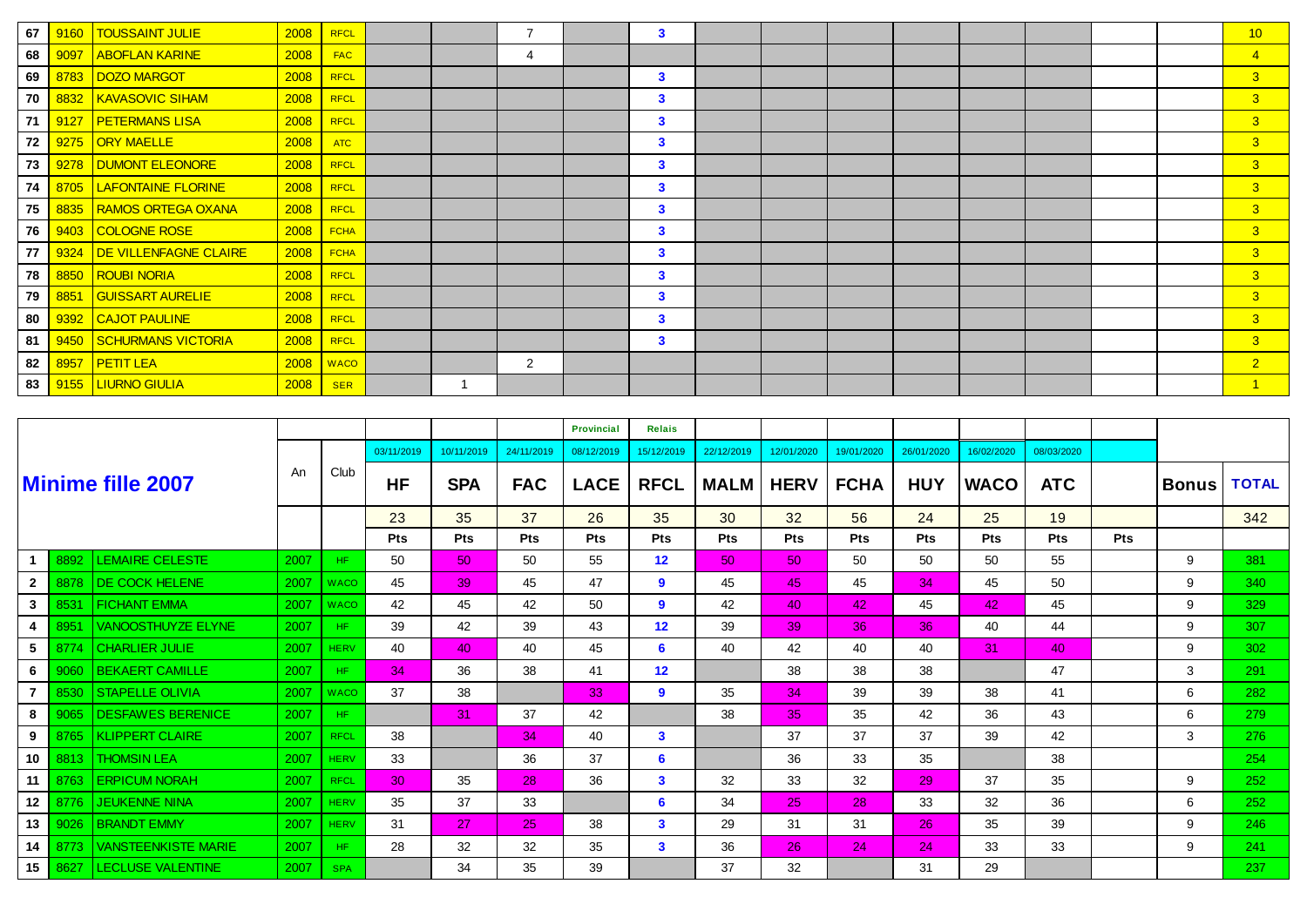| 16 | 8686 | <b>MEEUS SIEN</b>                | 2007 | <b>WACO</b> | 29 | 23              | 26 |    |              | 33 | 22              | 29 | 30 | 30 | 37 | 6 | 220            |
|----|------|----------------------------------|------|-------------|----|-----------------|----|----|--------------|----|-----------------|----|----|----|----|---|----------------|
| 17 | 8786 | <b>VAN LIERDE CHARLOTTE</b>      | 2007 | <b>WACO</b> | 25 | 22 <sub>2</sub> | 29 | 32 | $\mathbf{3}$ | 31 | 17              | 23 | 28 | 23 | 32 | 9 | 212            |
| 18 | 9316 | <b>SAMAIN JANE</b>               | 2007 | <b>WACO</b> |    | 19              | 22 | 34 | $\mathbf{3}$ | 28 | 24              | 30 | 22 | 28 | 34 | 6 | 209            |
| 19 | 8953 | <b>DAGORN CLARA</b>              | 2007 | <b>HUY</b>  | 27 | 28              | 23 | 31 | $\mathbf{3}$ | 30 | 30              | 27 | 27 | 25 |    | 6 | 209            |
| 20 | 8722 | <b>GAVA LUCILE</b>               | 2007 | <b>FCHA</b> |    | 17 <sub>2</sub> | 19 | 27 |              | 24 | 15 <sub>1</sub> | 19 | 23 | 24 | 31 | 6 | 173            |
| 21 | 8730 | <b>MALMENDIEZ LEA</b>            | 2007 | HF.         |    | 15              | 16 | 30 | $\mathbf{3}$ | 23 | 16 <sup>°</sup> | 17 | 21 | 22 | 30 | 6 | 168            |
| 22 | 9029 | <b>PYR ELODIE</b>                | 2007 | <b>HERV</b> | 24 |                 | 17 | 26 | $\mathbf{3}$ | 19 | 14              | 14 |    | 19 |    |   | 136            |
| 23 | 9028 | <b>LUYTEN EMELINE</b>            | 2007 | <b>HERV</b> |    | 12              | 12 | 25 | $\mathbf{3}$ | 21 | 18              | 15 |    | 20 |    |   | 126            |
| 24 | 9194 | <b>BILLEN AGATHE</b>             | 2007 | <b>WACO</b> |    | 29              |    |    | $\mathbf{3}$ |    | 29              | 34 | 32 | 34 |    |   | 161            |
| 25 | 8586 | <b>DETHIER SOPHIE</b>            | 2007 | <b>MALM</b> | 36 | 33              |    | 44 |              | 27 | 20              |    |    |    |    |   | 160            |
| 26 | 8770 | <b>BRIERS LUCIE</b>              | 2007 | <b>WACO</b> |    | 20              |    | 28 | $\mathbf{3}$ |    | 19              | 20 | 25 | 27 |    |   | 142            |
| 27 | 9184 | <b>BOTTIN CLEMENTINE</b>         | 2007 | <b>WACO</b> |    | 25              | 30 |    |              | 26 | 27              |    |    |    |    |   | 108            |
| 28 | 9063 | <b>ROYAUX ZOE</b>                | 2007 | HF          | 32 | 30              | 27 |    | $\mathbf{3}$ |    |                 |    |    |    |    |   | 92             |
| 29 | 9051 | <b>BRISY EVA</b>                 | 2007 | <b>RFCL</b> |    |                 | 15 | 29 | $\mathbf{3}$ |    | 21              | 18 |    |    |    |   | 86             |
| 30 | 8879 | <b>MATTART LOUISE</b>            | 2007 | <b>HERV</b> |    |                 |    |    | $\mathbf{3}$ | 25 | 23              | 25 |    |    |    |   | 76             |
| 31 | 9083 | <b>COUNE CAMILLE</b>             | 2007 | <b>RFCL</b> |    | 18              | 18 |    |              | 18 |                 | 16 |    |    |    |   | 70             |
| 32 | 9052 | <b>CARREA ELENA</b>              | 2007 | <b>RFCL</b> |    | 24              | 21 |    |              |    |                 | 21 |    |    |    |   | 66             |
| 33 | 8845 | <b>DESTEXHE EMMA</b>             | 2007 | <b>SER</b>  |    | 11              | 9  | 24 |              | 16 |                 |    |    |    |    |   | 60             |
| 34 | 8931 | <b>DECKERS CLARA</b>             | 2007 | <b>SPA</b>  | 22 | 14              |    |    |              | 17 |                 |    |    |    |    |   | 53             |
| 35 | 9093 | <b>PAQUOT CELIA</b>              | 2007 | <b>SER</b>  |    |                 | 31 |    |              |    |                 | 22 |    |    |    |   | 53             |
| 36 | 9145 | NOIRHOMME JULIA                  | 2007 | HF.         | 26 | 26              |    |    |              |    |                 |    |    |    |    |   | 52             |
| 37 | 8582 | <b>DECHAMPS VALENTINE</b>        | 2007 | <b>SER</b>  |    |                 | 24 |    |              | 22 |                 |    |    |    |    |   | 46             |
| 38 | 9377 | <b>DEDOYART CAMILLE</b>          | 2007 | <b>HERV</b> |    |                 |    |    | $\mathbf{3}$ |    | 13              |    |    | 21 |    |   | 37             |
| 39 | 9156 | <b>WELSCH AILSA</b>              | 2007 | <b>SER</b>  | 21 | 16              |    |    |              |    |                 |    |    |    |    |   | 37             |
| 40 | 9099 | <b>GEORGOPOULOS CHRISTINA</b>    | 2007 | HF          |    |                 |    |    | $\mathbf{3}$ |    |                 | 12 | 20 |    |    |   | 35             |
| 41 | 8633 | <b>BONETTI MANON</b>             | 2007 | <b>WACO</b> |    |                 |    |    | $\mathbf{3}$ |    |                 |    |    | 26 |    |   | 29             |
| 42 | 8689 | <b>PHILIPPART DE FOY FLORENC</b> | 2007 | <b>SER</b>  |    |                 |    |    | $\mathbf{3}$ |    |                 | 26 |    |    |    |   | 29             |
| 43 | 8983 | <b>LEGRAIN MARGOT</b>            | 2007 | <b>RFCL</b> |    |                 |    |    |              |    | 28              |    |    |    |    |   | 28             |
| 44 | 8600 | <b>DEBATTY MAELLE</b>            | 2007 | <b>SER</b>  |    |                 | 13 |    |              |    | 12              |    |    |    |    |   | 25             |
| 45 | 8830 | <b>BEAUFILS SACHA</b>            | 2007 | <b>RFCL</b> |    | 13              | 11 |    |              |    |                 |    |    |    |    |   | 24             |
| 46 | 9090 | SIMON AMBRE                      | 2007 | <b>RFCL</b> |    |                 | 20 |    | $\mathbf{3}$ |    |                 |    |    |    |    |   | 23             |
| 47 |      | 8952   DELCOUR MARIE             | 2007 | HF          | 23 |                 |    |    |              |    |                 |    |    |    |    |   | 23             |
| 48 | 8629 | <b>LOGNAY ESTELLE</b>            | 2007 | <b>SPA</b>  |    | 21              |    |    |              |    |                 |    |    |    |    |   | 21             |
| 49 | 8585 | <u> PIROTTE ÉLOISE_</u>          | 2007 | <b>MALM</b> |    |                 |    |    |              | 20 |                 |    |    |    |    |   | 20             |
| 50 | 8709 | <u>MALAGOLI SASHA</u>            | 2007 | HF          |    |                 | 14 |    |              |    |                 |    |    |    |    |   | 14             |
| 51 | 9271 | <b>CLOSQUET MARINE</b>           | 2007 | RFCL        |    |                 | 10 |    | $\mathbf{3}$ |    |                 |    |    |    |    |   | 13             |
| 52 | 8909 | <b>DELFORGE FLORINE</b>          | 2007 | <b>ATC</b>  |    |                 |    |    |              |    |                 | 13 |    |    |    |   | 13             |
| 53 | 9499 | DELVIGNE JUSTINE                 | 2007 | <b>FCHA</b> |    |                 |    |    |              |    |                 | 11 |    |    |    |   | 11             |
| 54 | 9317 | <b>SAIDI MAYSARA</b>             | 2007 | RFCL        |    |                 |    |    | $\mathbf{3}$ |    |                 |    |    |    |    |   | 3 <sup>°</sup> |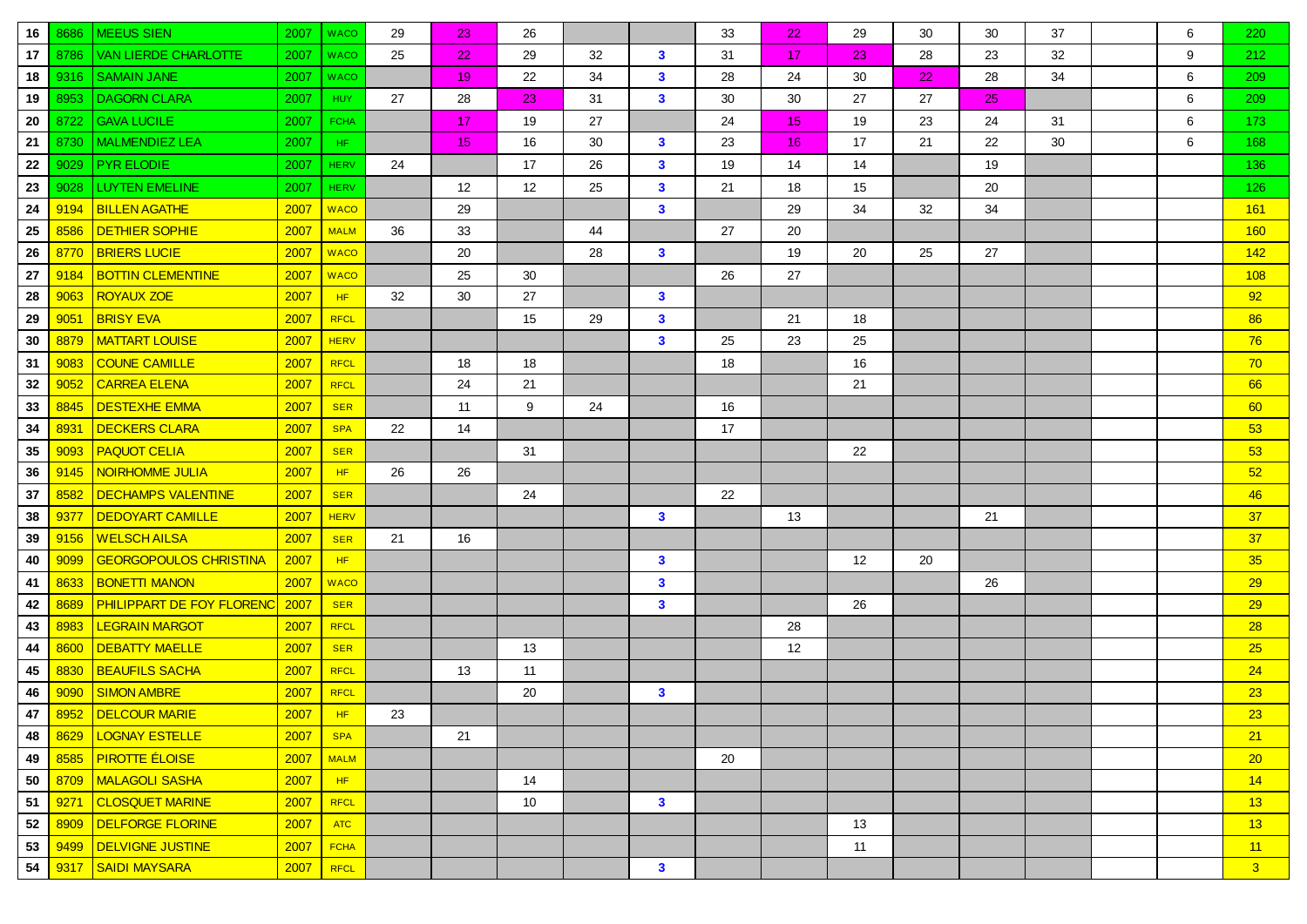| --<br>.  |  |  |  |  |  |  |  |  |  |
|----------|--|--|--|--|--|--|--|--|--|
| hh<br>vv |  |  |  |  |  |  |  |  |  |

|                 |      |                            |      |             |            |            |                 | <b>Provincial</b> | <b>Relais</b>           |             |             |             |            |             |            |     |              |              |
|-----------------|------|----------------------------|------|-------------|------------|------------|-----------------|-------------------|-------------------------|-------------|-------------|-------------|------------|-------------|------------|-----|--------------|--------------|
|                 |      |                            |      |             | 03/11/2019 | 10/11/2019 | 24/11/2019      | 08/12/2019        | 15/12/2019              | 22/12/2019  | 12/01/2020  | 19/01/2020  | 26/01/2020 | 16/02/2020  | 08/03/2020 |     |              |              |
|                 |      | <b>Minime garçon 2008</b>  | An   | Club        | <b>HF</b>  | <b>SPA</b> | <b>FAC</b>      | <b>LACE</b>       | <b>RFCL</b>             | <b>MALM</b> | <b>HERV</b> | <b>FCHA</b> | <b>HUY</b> | <b>WACO</b> | <b>ATC</b> |     | <b>Bonus</b> | <b>TOTAL</b> |
|                 |      |                            |      |             | 28         | 43         | 41              | 31                | 40                      | 29          | 30          | 66          | 24         | 24          | 24         |     |              | 380          |
|                 |      |                            |      |             | Pts        | Pts        | Pts             | Pts               | Pts                     | Pts         | Pts         | Pts         | Pts        | Pts         | <b>Pts</b> | Pts |              |              |
| $\mathbf{1}$    | 5823 | <b>LAMBRECHT ADRIEN</b>    | 2008 | WACO        | 50         | 50         | 50              | 55                | 12                      | 50          | 45          | 50          | 50         | 38          |            |     | 6            | 373          |
| $\mathbf{2}$    | 5868 | <b>GRAULICH SIMON</b>      | 2008 | WACO        | 45         | 45         | 42              | 50                | 12                      | 45          | 50          |             | 45         | 50          | 55         |     | 6            | 358          |
| $3^{\circ}$     | 6285 | <b>FOGUENNE SYLVAIN</b>    | 2008 | HF.         | 42         | 42         | 45              | 47                |                         |             | 40          | 40          | 39         | 39          | 47         |     | 6            | 309          |
| 4               | 6045 | <b>JACQUEMIN MARIUS</b>    | 2008 | HF.         | 37         | 35         | 35              | 41                | $\mathbf{3}$            | 40          | 42          | 42          | 40         | 40          | 50         |     | 9            | 307          |
| $5\phantom{.0}$ | 6461 | <b>MARCHAND SIMON</b>      | 2008 | <b>SPA</b>  | 36         | 34         | 39              | 39                | $\mathbf{3}$            | 38          | 39          | 45          | 42         | 45          | 45         |     | 9            | 306          |
| 6               | 5929 | PEETERS ANTOINE            | 2008 | <b>SPA</b>  | 40         | 40         |                 | 44                | $\mathbf{3}$            | 42          |             | 37          | 38         | 42          | 42         |     | 3            | 294          |
| $\overline{7}$  | 6105 | <b>FRISON AARON</b>        | 2008 | <b>HUY</b>  | 39         | 36         | 40              | 45                | $\mathbf{3}$            | 36          | 37          | 38          | 37         | 31          | 41         |     | 9            | 289          |
| 8               | 6056 | <b>DEBOUGNOUX NATHAN</b>   | 2008 | HF.         |            | 37         | 38              | 40                | $\mathbf{3}$            | 37          | 38          | 39          | 36         |             |            |     |              | 268          |
| 9               | 5913 | <b>BECKS LUCAS</b>         | 2008 | <b>SPA</b>  |            | 32         | 34              | 43                | $\mathbf{3}$            | 35          |             | 32          | 35         | 37          | 44         |     | 3            | 266          |
| 10              | 5886 | <b>MULLER YANNIS</b>       | 2008 | <b>MALM</b> | 33         | 21         | 24              | 27                |                         | 32          | 36          | 33          | 33         | 36          | 43         |     | 9            | 255          |
| 11              | 6373 | <b>BECK ADRIEN</b>         | 2008 | HF.         | 35         | 28         | 32              | 36                | $\mathbf{3}$            | 34          | 31          | 34          |            |             | 38         |     | 3            | 246          |
| 12              | 5819 | <b>FAGNAN POLIS SIMON</b>  | 2008 | <b>SER</b>  |            | 33         | 31              | 33                | 6                       | 30          |             |             | 31         | 34          | 37         |     |              | 235          |
| 13              | 6114 | <b>FRAITURE CLEMENT</b>    | 2008 | HF.         | 27         | 19         | 26              | 30                | $\overline{\mathbf{3}}$ | 22          | 29          | 36          | 30         |             | 40         |     | 6            | 227          |
| 14              | 6341 | <b>DIALLO AMADOU DIOGO</b> | 2008 | WACO        | 34         | $30\,$     | 28              | 35                |                         | 31          | 33          | 31          |            |             |            |     |              | 222          |
| 15              | 6109 | <b>DIDY VICTOR</b>         | 2008 | <b>SER</b>  | 23         | 23         | 23              |                   | $\mathbf{3}$            | 24          | 28          | 28          | 28         | 30          | 36         |     | 6            | 206          |
| 16              | 6081 | <b>WITTEMANS TIJL</b>      | 2008 | <b>WACO</b> |            | 12         | 20              | 28                |                         | 27          | 27          |             | 29         | 27          | 34         |     | 3            | 195          |
| 17              | 5877 | <b>WILLEMS ROMAIN</b>      | 2008 | <b>HERV</b> | 30         | 22         | 21              | 32                | $\mathbf{3}$            | 29          | 30          | 26          |            |             |            |     |              | 193          |
| 18              | 6100 | <b>SIMON BRUNO</b>         | 2008 | <b>SPA</b>  | 28         | 15         | 17 <sub>2</sub> | 26                |                         | 23          | 23          | 24          | 27         |             | 33         |     | 6            | 190          |
| 19              | 6070 | <b>MAGIS MAXIME</b>        | 2008 | HF.         | 26         | 16         | 16              | 22                | $\mathbf{3}$            | 18          | 21          | 20          | 23         | 26          | 29         |     | 9            | 179          |
| 20              | 6222 | <b>DOYEN NOAM</b>          | 2008 | <b>WACO</b> |            | 8          | 14              |                   | $\overline{\mathbf{3}}$ |             | 17          | 23          | 22         | 24          | 32         |     |              | 143          |
| 21              | 6099 | <b>DERU MATHEO</b>         | 2008 | <b>SPA</b>  | 17         | 3          | 6               | 20                |                         | 17          | 16          |             | 20         |             | 27         |     | 3            | 126          |
| 22              | 5881 | <b>BROUWERS HUGO</b>       | 2008 | <b>SER</b>  |            | 27         | 37              | 37                | $\mathbf{3}$            |             |             |             | 34         | 35          | 39         |     |              | 212          |
| 23              | 6158 | <b>SCHODER VIRGILE</b>     | 2008 | <b>FCHA</b> |            | 29         | 33              |                   | $\mathbf{3}$            |             | 22          | 22          |            | 28          | 30         |     |              | 167          |
| 24              | 5831 | <b>GOSUIN GUILLAUME</b>    | 2008 | <b>WACO</b> |            | 24         | 27              |                   |                         |             |             | 30          |            | 33          | 35         |     |              | 149          |
| 25              | 6159 | <mark>LORENT JUSTIN</mark> | 2008 | <b>FCHA</b> | 31         | 17         |                 | 31                | $\mathbf{3}$            |             |             | 27          |            | 32          |            |     |              | 141          |
| 26              | 6013 | <b>THEITE MATHIAS</b>      | 2008 | <b>WACO</b> | 29         |            | 12              | 25                |                         | 28          |             | 21          | 21         |             |            |     |              | 136          |
| 27              | 6015 | <b>GROMMERCH NOE</b>       | 2008 | <b>SPA</b>  |            | 31         |                 | 38                |                         |             | 35          |             |            | 29          |            |     |              | 133          |
| 28              | 6371 | <b>LAMOTE MELCHIOR</b>     | 2008 | <b>FCHA</b> |            |            | 29              |                   | $\mathbf{3}$            | 33          |             | 35          | 32         |             |            |     |              | 132          |
| 29              | 6046 | <b>DARIMONT SAM</b>        | 2008 | HF          | 25         | 10         | 18              |                   | $\mathbf{3}$            | 25          | 26          | 19          |            |             |            |     |              | 126          |
| 30              | 6072 | <b>GREGOIRE MARTIN</b>     | 2008 | <b>HERV</b> | 20         | 6          |                 | 24                | $\mathbf{3}$            | 21          |             |             |            | 22          | 28         |     |              | 124          |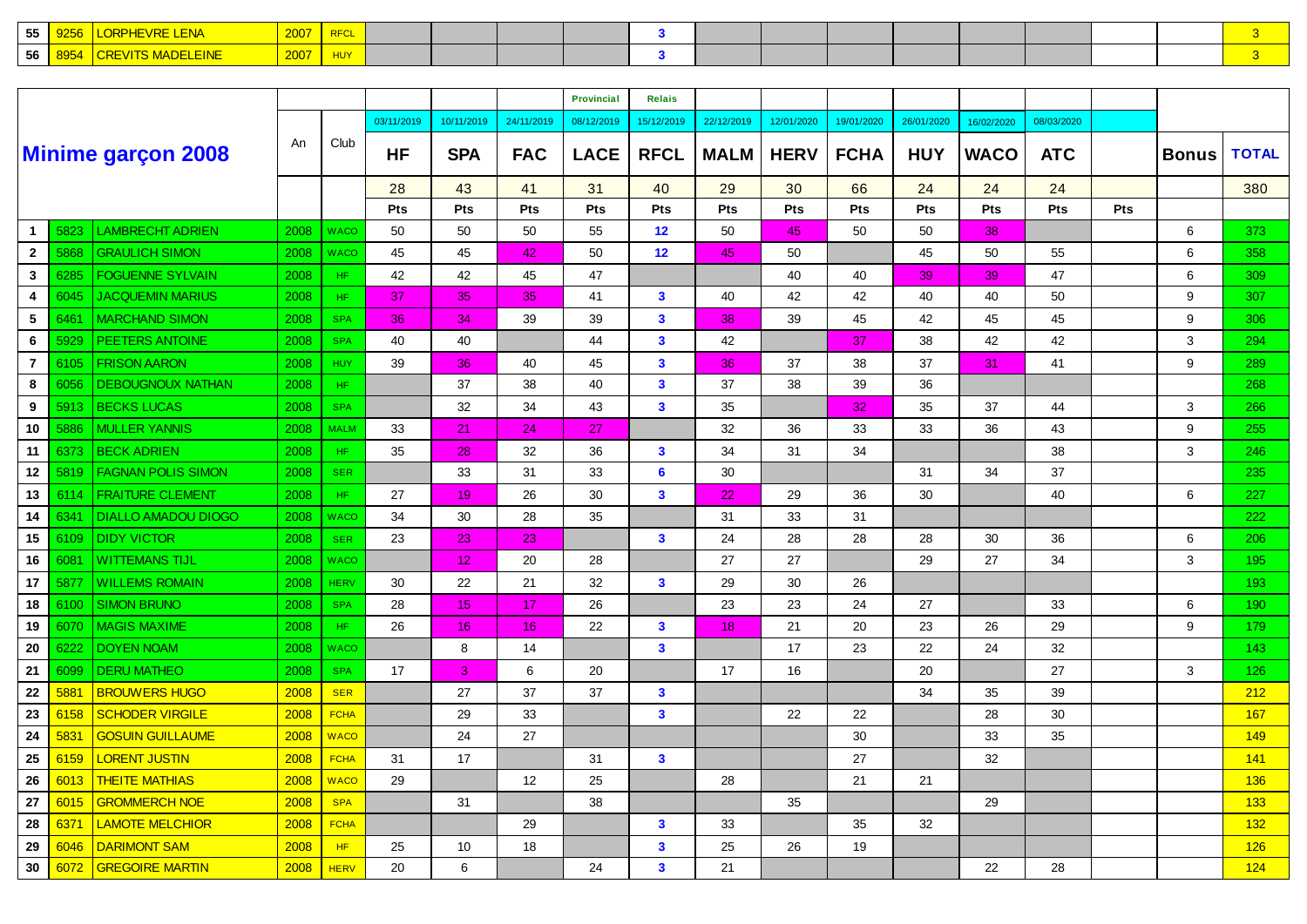| 31 | 5853 | <b>NGUYEN NICOLAS</b>      | 2008 | <b>SER</b>  |    | 39              |                 | 34 | 6            | 39 |    |    |    |    |    |  | 118             |
|----|------|----------------------------|------|-------------|----|-----------------|-----------------|----|--------------|----|----|----|----|----|----|--|-----------------|
| 32 | 6187 | <b>DEWALS NATHAN</b>       | 2008 | <b>RFCL</b> | 38 | 38              | 36              |    | $\mathbf{3}$ |    |    |    |    |    |    |  | 115             |
| 33 | 5936 | <b>EVRARD MAXENCE</b>      | 2008 | <b>SER</b>  | 22 | $\overline{7}$  | 11              |    | $\mathbf{3}$ | 20 |    |    |    | 21 | 31 |  | 115             |
| 34 | 6049 | <b>WYNANTS ARTHUR</b>      | 2008 | HF          | 21 |                 | 10              | 23 | $\mathbf{3}$ |    | 20 |    |    | 25 |    |  | 102             |
| 35 | 6463 | <b>THOMAS LUCA</b>         | 2008 | <b>HUY</b>  |    |                 | 15              |    |              | 26 | 24 | 25 |    |    |    |  | 90              |
| 36 | 6309 | <b>DETREMBLEUR MATHYS</b>  | 2008 | <b>HERV</b> | 18 | $\overline{2}$  | $5\phantom{.0}$ |    | $\mathbf{3}$ | 16 |    | 15 |    |    | 26 |  | 85              |
| 37 | 6116 | <b>OLIVIER THOMAS</b>      | 2008 | <b>WACO</b> | 32 | 26              | 25              |    |              |    |    |    |    |    |    |  | 83              |
| 38 | 6192 | <b>GALLO LORENZO</b>       | 2008 | <b>SER</b>  |    |                 | 4               | 19 | $\mathbf{3}$ | 15 | 15 |    |    |    |    |  | 56              |
| 39 | 6472 | LEFEVRE ARTHUR             | 2008 | <b>HERV</b> |    |                 |                 | 29 | $\mathbf{3}$ |    | 19 |    |    |    |    |  | 51              |
| 40 | 6525 | <b>KARA-BOGA NATHAN</b>    | 2008 | <b>RFCL</b> |    |                 |                 |    |              |    | 25 |    | 25 |    |    |  | 50              |
| 41 | 6180 | <b>GENEVOIS LOUIS</b>      | 2008 | <b>WACO</b> |    |                 |                 |    |              |    |    |    | 24 | 23 |    |  | 47              |
| 42 | 6319 | <b>SNOECK MANOAH</b>       | 2008 | <b>HERV</b> |    |                 |                 | 42 |              |    |    |    |    |    |    |  | 42              |
| 43 | 6035 | <b>GREFFE ANTOINE</b>      | 2008 | <b>HERV</b> |    |                 |                 |    | $\mathbf{3}$ |    | 34 |    |    |    |    |  | 37              |
| 44 | 6267 | <b>PEELEN SIMON</b>        | 2008 | HF          |    | 9               | $\overline{7}$  |    | $\mathbf{3}$ |    | 18 |    |    |    |    |  | 37              |
| 45 | 6354 | DE KEGELAER YAEL           | 2008 | <b>SER</b>  |    |                 | 13              |    | $\mathbf{3}$ | 19 |    |    |    |    |    |  | 35              |
| 46 | 6492 | <b>MASSOTTE LOUIS</b>      | 2008 | HF.         | 24 | 11              |                 |    |              |    |    |    |    |    |    |  | 35              |
| 47 | 6068 | <b>BAIKRY NATHAN</b>       | 2008 | HF          | 19 | $5\phantom{.0}$ | 8               |    |              |    |    |    |    |    |    |  | 32              |
| 48 | 6469 | <b>VAN EECKHOUT JULIEN</b> | 2008 | <b>FCHA</b> |    |                 |                 |    | $\mathbf{3}$ |    |    | 29 |    |    |    |  | 32 <sub>2</sub> |
| 49 | 6490 | <b>STRAET THEO</b>         | 2008 | <b>HERV</b> |    |                 |                 |    |              |    | 32 |    |    |    |    |  | 32 <sub>2</sub> |
| 50 | 6279 | MIZAR MOHAMED              | 2008 | <b>RFCL</b> |    |                 | 30              |    |              |    |    |    |    |    |    |  | 30 <sub>o</sub> |
| 51 | 6029 | <b>GUAY NORMAN</b>         | 2008 | <b>FCHA</b> |    | 25              |                 |    | $\mathbf{3}$ |    |    |    |    |    |    |  | 28              |
| 52 | 6413 | <b>ILARDI SAMUEL</b>       | 2008 | <b>RFCL</b> |    |                 |                 |    |              |    |    |    | 26 |    |    |  | 26              |
| 53 | 6186 | <b>BOURS EDGAR</b>         | 2008 | <b>RFCL</b> |    |                 | 22              |    |              |    |    |    |    |    |    |  | 22              |
| 54 | 6566 | <b>THONNARD ALEXANDRE</b>  | 2008 | HF          |    |                 |                 | 21 |              |    |    |    |    |    |    |  | 21              |
| 55 | 6160 | <b>CHATELAIN LOIC</b>      | 2008 | <b>FCHA</b> |    | 18              |                 |    | $\mathbf{3}$ |    |    |    |    |    |    |  | 21              |
| 56 | 6656 | <b>MOLHANT NOLAN</b>       | 2008 | <b>FCHA</b> |    |                 |                 |    | $\mathbf{3}$ |    |    | 17 |    |    |    |  | 20              |
| 57 | 5827 | <b>FRANS ADRIEN</b>        | 2008 | <b>HERV</b> |    | 20              |                 |    |              |    |    |    |    |    |    |  | 20              |
| 58 | 6107 | <b>GREVESSE ALEXANDRE</b>  | 2008 | <b>HUY</b>  |    |                 | 19              |    |              |    |    |    |    |    |    |  | 19              |
| 59 | 6342 | <b>MARPAUX NATHAN</b>      | 2008 | <b>WACO</b> |    |                 |                 |    |              |    |    | 18 |    |    |    |  | 18              |
| 60 | 5820 | <b>DUCHESNE MAXIME</b>     | 2008 | <b>SER</b>  |    | $\overline{4}$  | 9               |    | $\mathbf{3}$ |    |    |    |    |    |    |  | 16              |
| 61 | 6470 | <b>DUCULOT ROMAIN</b>      | 2008 | <b>FCHA</b> |    |                 |                 |    |              |    |    | 16 |    |    |    |  | 16              |
| 62 | 6008 | <b>DIDDEN ELOAN</b>        | 2008 | HF          |    | 14              |                 |    |              |    |    |    |    |    |    |  | 14              |
| 63 | 6502 | <b>THOMSON VALENTIN</b>    | 2008 | <b>SPA</b>  |    | 13              |                 |    |              |    |    |    |    |    |    |  | 13              |
| 64 | 6278 | <b>JUPRELLE MAXIME</b>     | 2008 | <b>RFCL</b> |    |                 |                 |    | $\mathbf{3}$ |    |    |    |    |    |    |  | 3 <sup>2</sup>  |
| 65 | 6412 | <b>BENCHABA IDIR</b>       | 2008 | <b>RFCL</b> |    |                 |                 |    | $\mathbf{3}$ |    |    |    |    |    |    |  | 3 <sup>5</sup>  |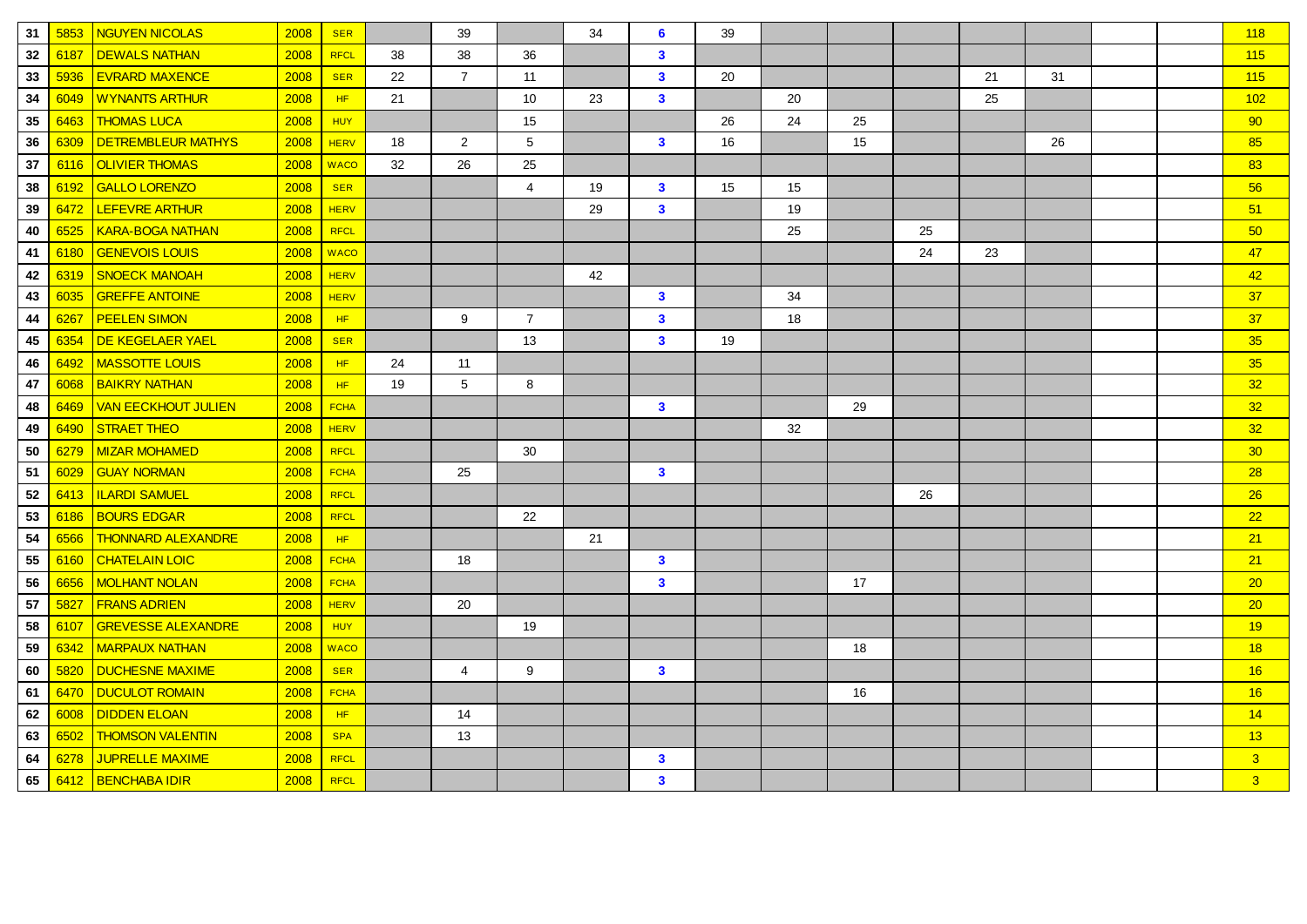|                |      |                            |      |             |            |            |            | <b>Provincial</b> | <b>Relais</b> |             |                |             |            |                 |            |     |              |              |
|----------------|------|----------------------------|------|-------------|------------|------------|------------|-------------------|---------------|-------------|----------------|-------------|------------|-----------------|------------|-----|--------------|--------------|
|                |      |                            |      |             | 03/11/2019 | 10/11/2019 | 24/11/2019 | 08/12/2019        | 15/12/2019    | 22/12/2019  | 12/01/2020     | 19/01/2020  | 26/01/2020 | 16/02/2020      | 08/03/2020 |     |              |              |
|                |      | <b>Minime garçon 2007</b>  | An   | Club        | HF         | <b>SPA</b> | <b>FAC</b> | <b>LACE</b>       | <b>RFCL</b>   | <b>MALM</b> | <b>HERV</b>    | <b>FCHA</b> | <b>HUY</b> | <b>WACO</b>     | <b>ATC</b> |     | <b>Bonus</b> | <b>TOTAL</b> |
|                |      |                            |      |             | 32         | 33         | 33         | 28                | 41            | 34          | 38             | 73          | 25         | 26              | 21         |     |              | 384          |
|                |      |                            |      |             | Pts        | Pts        | Pts        | Pts               | Pts           | Pts         | Pts            | Pts         | Pts        | Pts             | Pts        | Pts |              |              |
| -1             | 6115 | <b>VANDERPOORTEN LOUIS</b> | 2007 | <b>WACO</b> | 50         | 50         |            |                   | 12            | 50          | 45             | 50          | 50         | 45              | 55         |     | 3            | 365          |
| $\overline{2}$ | 5889 | <b>FICHER AUGUSTIN</b>     | 2007 | <b>HERV</b> | 45         | 45         |            | 55                | 9             |             | 50             | 45          | 45         | 50              | 50         |     | 3            | 352          |
| $\mathbf{3}$   | 6060 | <b>COLLETTE FRANCOIS</b>   | 2007 | <b>RFCL</b> | 42         | 42         | 50         | 50                | $\mathbf{3}$  | 42          | 42             | 40          | 42         | 42              | 47         |     | 9            | 327          |
| 4              | 6307 | <b>SPRONCK NAEL</b>        | 2007 | <b>HERV</b> | 40         |            |            | 45                | 9             |             | 39             | 39          | 38         | 40              | 44         |     |              | 294          |
| 5              | 5942 | <b>LAMATTINA LUCAS</b>     | 2007 | <b>FAC</b>  | 38         | 39         | 42         | 47                |               | 45          | 35             | 36          | 39         | 37              |            |     | 6            | 293          |
| 6              | 6073 | <b>JEUKENNE HUGO</b>       | 2007 | <b>HERV</b> | 39         | 40         | 45         | 43                | 9             | 39          | 38             | 34          | 37         |                 |            |     | 3            | 293          |
| $\overline{7}$ | 5879 | <b>GILIS MATEO</b>         | 2007 | <b>HERV</b> | 36         | 38         | 39         | 42                | 6             | 38          | 36             | 32          | 34         | 35 <sub>1</sub> | 41         |     | 9            | 285          |
| 8              | 6048 | <b>STRAET NICOLAS</b>      | 2007 | HF.         | 37         | 37         | 37         | 44                | 6             | 34          | 37             | 35          | 36         | 36              |            |     | 6            | 276          |
| 9              | 6560 | <b>KETS GASPARD</b>        | 2007 | <b>HERV</b> |            |            | 34         | 39                | 6             | 40          | 32             | 37          |            | 39              | 42         |     |              | 269          |
| 10             | 6374 | <b>HOLPER JAN</b>          | 2007 | HF.         | 33         | 35         | 32         | 37                | 6             | 35          | 34             | 33          | 32         | 33              | 45         |     | 9            | 267          |
| 11             | 5884 | <b>DETHIER NOAH</b>        | 2007 | <b>MALM</b> | 35         | 34         | 36         | 36                |               | 37          | 29             | 30          | 33         | 31              | 40         |     | 9            | 260          |
| 12             | 6110 | <b>BUKAL ROMAIN</b>        | 2007 | <b>SER</b>  | 34         | 31         | 31         | 38                |               | 31          | 31             | 29          |            | 29              | 38         |     | 6            | 240          |
| 13             | 6335 | <b>CORDONNIER LUCAS</b>    | 2007 | <b>HERV</b> | 27         | 32         | 33         | 32                | 6             | 29          | 28             | 25          | 28         | 27              | 37         |     | 9            | 234          |
| 14             | 6010 | <b>WITWROUW MAXENCE</b>    | 2007 | HF.         | 29         | 33         | 27         | 35                | $\mathbf{3}$  | 26          | 30             |             | 25         | 26              | 39         |     | 6            | 228          |
| 15             | 6009 | <b>LEMAIRE NOAH</b>        | 2007 | HF.         | 31         | 30         | 30         | 40                | 6             | 27          | 26             | 26          | 26         |                 |            |     | 3            | 219          |
| 16             | 6297 | <b>LEPOINT ALEXIS</b>      | 2007 | <b>RFCL</b> | 28         | 27         |            | 34                | $\mathbf{3}$  |             | 18             | 24          | 24         | 28              | 34         |     | 3            | 205          |
| 17             | 6061 | <b>REUL ARTHUR</b>         | 2007 | <b>RFCL</b> | 25         | 25         |            | 31                | $\mathbf{3}$  |             | 21             | 22          |            | 25              | 36         |     |              | 188          |
| 18             | 5970 | <b>DEVEL ADRIEN</b>        | 2007 | HF.         | 23         | 26         | 24         |                   | $\mathbf{3}$  | 24          | 23             | 21          |            | 24              | 35         |     | 3            | 185          |
| 19             | 6016 | <b>GIAGNACOVO LORIS</b>    | 2007 | <b>RFCL</b> | 24         |            | 18         | 29                | $\mathbf{3}$  |             | 15             | 19          | 23         |                 | 32         |     |              | 163          |
| 20             | 6034 | DELBUSHAYE NOE             | 2007 | HF.         | 16         | 18         | 19         | 26                | $\mathbf{3}$  | 19          | 14             | 15          | 22         |                 | 31         |     | 6            | 160          |
| 21             | 5927 | <b>LIEGEOIS MATEO</b>      | 2007 | <b>SPA</b>  | 20         | 21         | 22         |                   |               | 21          | 16             | 20          |            | 19              | 33         |     | 3            | 159          |
| 22             | 6136 | <b>DETRE ALEXANDRE</b>     | 2007 | <b>SER</b>  | 18         | 16         | 16         | 24                | $\mathbf{3}$  |             | $\overline{7}$ | 12          | 20         | 18              | 28         |     | 6            | 149          |
| 23             | 6336 | <b>FAVRAY NOA</b>          | 2007 | <b>HERV</b> |            | 23         | 21         |                   |               | 12          | 13             | 16          |            | 22              | 30         |     |              | 137          |
| 24             | 6295 | <b>DELGES MANUEL</b>       | 2007 | <b>RFCL</b> | 13         | 14         | 14         |                   | $\mathbf{3}$  | 13          |                | 14          | 21         |                 | 29         |     |              | 121          |
| 25             | 6198 | <b>DRIANNE CYRIL</b>       | 2007 | <b>WACO</b> | 17         | 17         | 15         |                   | $\mathbf{3}$  | 11          | 8              | 11          | 19         | 20              |            |     | 3            | 116          |
| 26             |      | 6672 VANHAELEN GILLES      | 2007 | <b>WACO</b> |            |            |            |                   |               | 36          | 40             | 42          | 40         | 38              | 43         |     |              | 239          |
| 27             | 5935 | <b>EVRARD AYMERIC</b>      | 2007 | <b>SER</b>  |            | 36         | 40         | 41                | 6             | 33          |                |             |            | 30              |            |     |              | 186          |
| 28             | 5931 | <b>BAWIN MAXENCE</b>       | 2007 | HUY         | 32         |            | 26         |                   | $\mathbf{3}$  | 28          | 25             | 27          | 29         |                 |            |     |              | 170          |
| 29             | 6200 | <b>PROVOOST ALOYS</b>      | 2007 | <b>HERV</b> | 26         | 22         |            | 30                |               | 25          | 22             |             |            | 23              |            |     |              | 148          |
| 30             | 6483 | <b>KEYMEULEN MATHIEU</b>   | 2007 | <b>FCHA</b> |            |            | 38         |                   |               |             |                | 38          | 35         | 34              |            |     |              | 145          |
| 31             | 5992 | <b>KEUTGEN MATHIS</b>      | 2007 | HUY         |            |            | 35         |                   | $\mathbf{3}$  | 30          |                | 31          | 31         |                 |            |     |              | 130          |
| 32             | 5905 | <b>DORBOLO MATHIEU</b>     | 2007 | <b>SER</b>  | 21         | 20         |            | 27                | $\mathbf{3}$  | 20          |                | 18          |            |                 |            |     |              | 109          |
| 33             | 6450 | GOOSSENS NICOLAS           | 2007 | <b>SPA</b>  |            | 29         | 25         |                   | $\mathbf{3}$  | 23          |                |             | 27         |                 |            |     |              | 107          |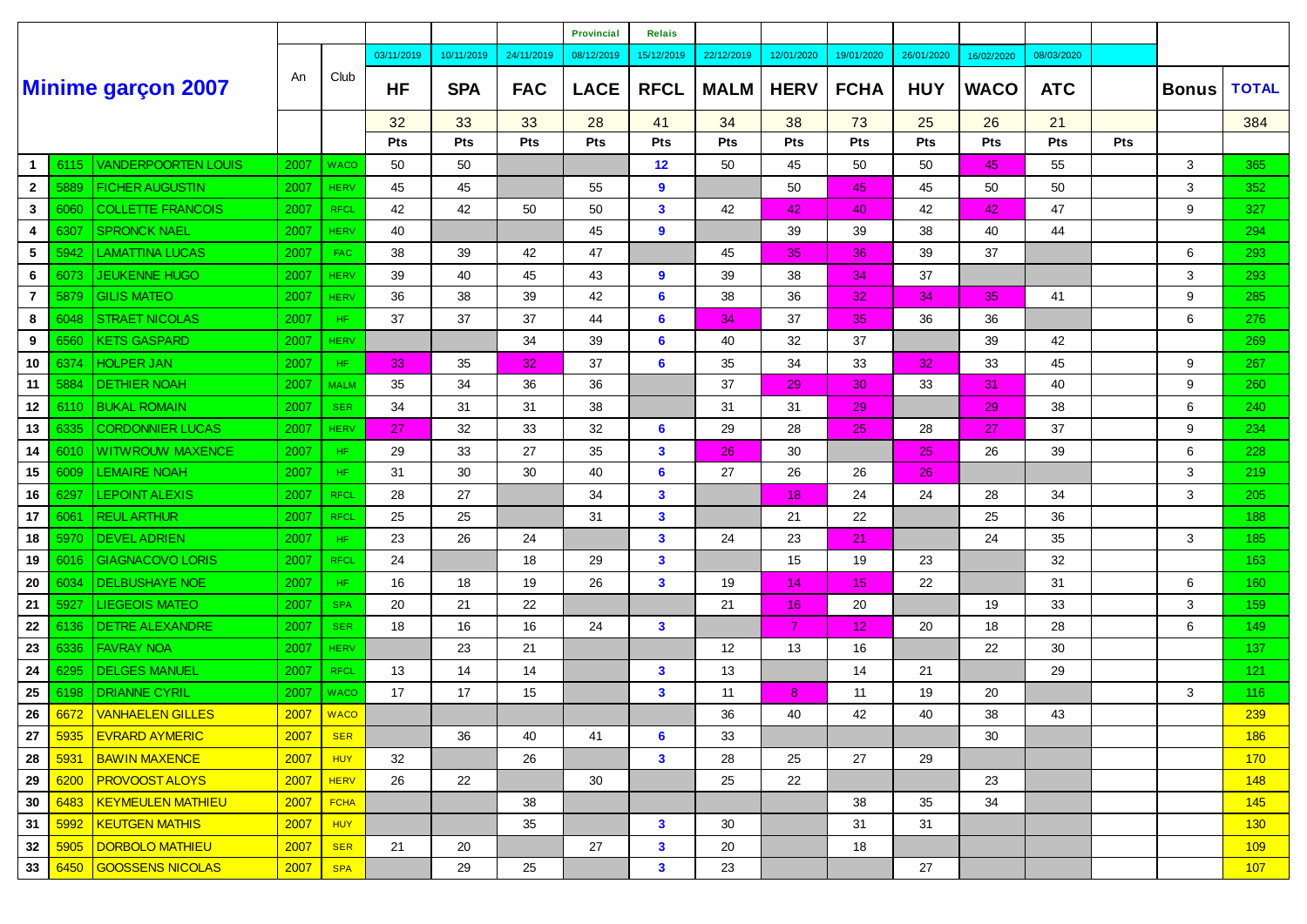| 34 | 5945 | <b>DUGAILLIEZ TOM</b>      | 2007 | <b>HERV</b> | 22 | 24 |    | 28 |                         |    | 17              |    |    |    |  | 91             |
|----|------|----------------------------|------|-------------|----|----|----|----|-------------------------|----|-----------------|----|----|----|--|----------------|
| 35 | 6140 | <b>HAVARD FLORIAN</b>      | 2007 | <b>SPA</b>  | 15 | 15 |    | 25 | $\mathbf{3}$            | 18 | 11              |    |    |    |  | 87             |
| 36 | 6527 | <b>GIAMBRONE MATHYS</b>    | 2007 | <b>RFCL</b> | 30 |    | 29 |    | $\mathbf{3}$            |    |                 | 23 |    |    |  | 85             |
| 37 | 6062 | <b>SLANGEN OSCAR</b>       | 2007 | <b>RFCL</b> | 19 |    | 20 |    | $\mathbf{3}$            | 16 | 12              | 13 |    |    |  | 83             |
| 38 | 6007 | <b>TRICHA FAUDEL</b>       | 2007 | HF          |    | 28 | 28 |    |                         |    | 27              |    |    |    |  | 83             |
| 39 | 6675 | <b>HENNEN THEO</b>         | 2007 | <b>RFCL</b> |    |    |    |    | $\mathbf{3}$            | 32 | 33              |    |    |    |  | 68             |
| 40 | 5826 | <b>DENIS THIBAUT</b>       | 2007 | <b>WACO</b> |    |    |    | 33 |                         |    |                 |    | 30 |    |  | 63             |
| 41 | 6287 | <b>NOIRHOMME PAUL</b>      | 2007 | <b>RFCL</b> |    |    |    |    | $\mathbf{3}$            |    | 24              | 28 |    |    |  | 55             |
| 42 | 6475 | <b>CREPIN ARNO</b>         | 2007 | <b>HERV</b> | 14 | 12 |    |    | $\mathbf{3}$            | 14 | 10 <sup>1</sup> |    |    |    |  | 53             |
| 43 | 6503 | <b>MALPAS LOAN</b>         | 2007 | <b>RFCL</b> |    | 19 | 23 |    | $\overline{\mathbf{3}}$ |    |                 |    |    |    |  | 45             |
| 44 | 6337 | <b>KAISER CHARLES</b>      | 2007 | <b>HERV</b> |    |    |    |    |                         | 22 | 20              |    |    |    |  | 42             |
| 45 | 6528 | <b>WITTEVRONGEL ULYSSE</b> | 2007 | <b>RFCL</b> |    |    |    | 23 |                         | 17 |                 |    |    |    |  | 40             |
| 46 | 5824 | <b>RENARD LEOPOLD</b>      | 2007 | <b>WACO</b> |    |    |    |    | $\mathbf{3}$            |    |                 |    |    | 32 |  | 35             |
| 47 | 6055 | <b>NUGENT SACHA</b>        | 2007 | <b>RFCL</b> |    | 13 |    |    | $\overline{\mathbf{3}}$ | 15 |                 |    |    |    |  | 31             |
| 48 | 6258 | <b>CRISTINO MAORO</b>      | 2007 | <b>WACO</b> |    |    |    |    |                         |    |                 |    |    | 21 |  | 21             |
| 49 | 6607 | <b>GERON ALBAN</b>         | 2007 | <b>HERV</b> |    |    |    |    |                         |    | 19              |    |    |    |  | 19             |
| 50 | 6387 | <b>ELIAS NICOLAS</b>       | 2007 | <b>FAC</b>  |    |    | 17 |    |                         |    |                 |    |    |    |  | 17             |
| 51 | 6724 | <b>BOTTON LOAN</b>         | 2007 | <b>FCHA</b> |    |    |    |    |                         |    |                 | 17 |    |    |  | 17             |
| 52 | 6719 | <b>PIERRE ANTON</b>        | 2007 | <b>HERV</b> |    |    |    |    |                         |    | 9               |    |    |    |  | 9              |
| 53 | 6582 | <b>VANDERNOOT MORGAN</b>   | 2007 | <b>FCHA</b> |    |    |    |    | 3                       |    |                 |    |    |    |  | 3 <sup>2</sup> |
| 54 | 6597 | <b>SAIDI ISSAM</b>         | 2007 | <b>RFCL</b> |    |    |    |    | $\mathbf{3}$            |    |                 |    |    |    |  | $\overline{3}$ |
| 55 | 6017 | <b>BOVI ROMAIN</b>         | 2007 | <b>RFCL</b> |    |    |    |    | $\mathbf{3}$            |    |                 |    |    |    |  | $\overline{3}$ |
| 56 | 5961 | <b>ERNST RAPHAEL</b>       | 2007 | <b>SPA</b>  |    |    |    |    | $\mathbf{3}$            |    |                 |    |    |    |  | $\overline{3}$ |
| 57 | 6314 | <b>LUMINET PABLO</b>       | 2007 | <b>FCHA</b> |    |    |    |    | $\mathbf{3}$            |    |                 |    |    |    |  | $\overline{3}$ |
| 58 | 6031 | <b>MARIEN ALEX</b>         | 2007 | <b>SER</b>  |    |    |    |    | $\mathbf{3}$            |    |                 |    |    |    |  | 3              |
| 59 | 6433 | <b>VOOS LENY</b>           | 2007 | HF          |    |    |    |    | 3                       |    |                 |    |    |    |  | 3 <sup>2</sup> |

|                |                |                        |      |             |            |            |            | <b>Provincial</b> | <b>Relais</b>     |             |             |             |            |             |            |            |          |              |
|----------------|----------------|------------------------|------|-------------|------------|------------|------------|-------------------|-------------------|-------------|-------------|-------------|------------|-------------|------------|------------|----------|--------------|
|                |                |                        |      |             | 03/11/2019 | 10/11/2019 | 24/11/2019 | 08/12/2019        | 15/12/2019        | 22/12/2019  | 12/01/2020  | 19/01/2020  | 26/01/2020 | 16/02/2020  | 08/03/2020 |            |          |              |
|                | <b>Cadette</b> |                        | An   | Club        | <b>HF</b>  | <b>SPA</b> | <b>FAC</b> | <b>LACE</b>       | <b>RFCL</b>       | <b>MALM</b> | <b>HERV</b> | <b>FCHA</b> | <b>HUY</b> | <b>WACO</b> | <b>ATC</b> |            | ∣Bonus ∣ | <b>TOTAL</b> |
|                |                |                        |      |             | 32         | 43         | 50         | 23                | 45                | 31          | 44          | 74          | 34         | 30          | 34         |            |          | 440          |
|                |                |                        |      |             | <b>Pts</b> | <b>Pts</b> | <b>Pts</b> | <b>Pts</b>        | Pts               | <b>Pts</b>  | Pts         | <b>Pts</b>  | <b>Pts</b> | <b>Pts</b>  | <b>Pts</b> | <b>Pts</b> |          |              |
|                |                | 1664 YLIEFF FANNY      | 2005 | HF.         | 45         | 50         | 45         | 50                | $\mathbf{3}$      | 50          | 50          | 40          | 50         | 42          | 55         |            | 9        | 362          |
| 2 <sup>1</sup> |                | 1727 CAPPA ELIA        | 2005 | <b>HERV</b> | 50         |            | 50         | 47                | $12 \overline{ }$ | 45          | 45          | 45          | 45         | 50          | 50         |            | 6        | 355          |
| 3 <sup>1</sup> |                | 1381   KOLL EMILIE     | 2006 | <b>HERV</b> | 42         |            | 39         | 45                | 12                | 40          | 42          | 42          | 42         | 45          | 47         |            | 6        | 323          |
|                |                | 1522 SECRETIN JULIETTE | 2005 | <b>WACO</b> | 40         | 45         | 42         | 55                | 3                 | 42          |             | 38          | 40         | 40          |            |            | 3        | 310          |
| 5 <sub>1</sub> |                | 1577 SCHODER JEANNE    |      | $2006$ FCHA |            | 42         | 40         | 43                | 9                 |             | 40          | 39          | 39         |             | 45         |            |          | 297          |
| 6 <sup>1</sup> |                | 1391 LONGUEVILLE ZOE   | 2005 | FCHA        | 39         | 38         |            |                   | 9                 | 37          | 36          | 36          | 38         | 39          | 44         |            |          | 283          |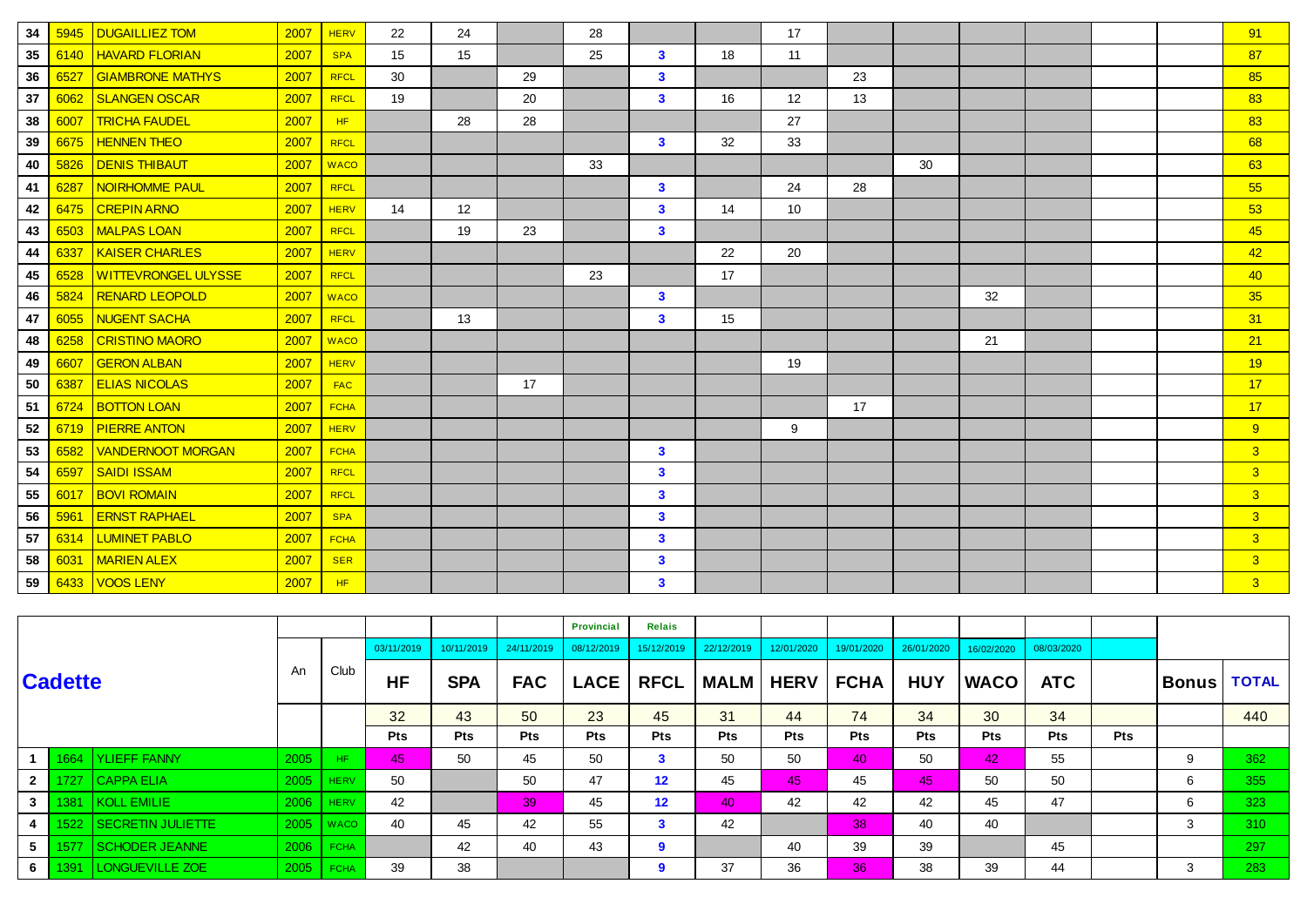| 7  | 1511 | <b>POSSEN CLARISSE</b>     | 2005 | <b>RFCL</b> | 38 | 36             | 35              | 41 | 6              | 39 | 35              | 31 |                   |                 | 42 | 3 | 275              |
|----|------|----------------------------|------|-------------|----|----------------|-----------------|----|----------------|----|-----------------|----|-------------------|-----------------|----|---|------------------|
| 8  | 1392 | <b>SCALAIS JULIE</b>       | 2006 | <b>FCHA</b> | 34 | 35             | 34              | 40 | 6              | 38 | 33              | 32 | 36                | 32 <sub>1</sub> | 41 | 9 | 273              |
| 9  | 1505 | <b>JOSEPH CLEMENCE</b>     | 2006 | <b>RFCL</b> | 37 | 37             | 37              | 42 | $\mathbf{3}$   | 36 | 37              | 37 |                   | 38              |    | 3 | 271              |
| 10 | 1852 | <b>CAMBIER MANON</b>       | 2005 | <b>FCHA</b> | 36 | 39             | 36              |    |                | 34 | 34              | 33 | 34                | 36              | 39 | 6 | 260              |
| 11 | 1716 | <b>SPRONCK SOLENE</b>      | 2005 | <b>HERV</b> | 33 |                | 28              | 38 | 12             | 33 | 32              | 34 | 35                | 33              |    | 3 | 253              |
| 12 | 1953 | <b>DELHEZ JULIE</b>        | 2005 | <b>HERV</b> |    |                | 31              |    |                | 35 | 30              | 35 | 37                | 37              | 43 |   | 248              |
| 13 | 1540 | <b>WANSART THEA</b>        | 2005 | <b>SPA</b>  | 28 | 30             | 27              | 30 | 6              | 31 | 28              | 29 | 25                |                 | 31 | 6 | 219              |
| 14 | 1438 | <b>MARCHAL ERYN</b>        | 2006 | <b>HUY</b>  | 29 |                | 20              | 33 | $\mathbf{3}$   | 28 | 16              | 26 | 28                | 30              | 29 | 6 | 212              |
| 15 | 1579 | <b>BRICHART LEA</b>        | 2006 | <b>FCHA</b> |    | 32             | 32              | 39 | 6              | 29 | 29              | 19 | 24                |                 |    |   | 210              |
| 16 | 1368 | CIARCELLUTO MARINE         | 2005 | <b>SER</b>  |    | 28             | 25              | 37 |                |    | 24              | 30 | 26                | 25              | 23 | 3 | 198              |
| 17 | 1761 | <b>SWENNEN EMMA</b>        | 2006 | <b>HUY</b>  |    | 22             | 19              |    | $\mathbf{3}$   |    | 26              | 28 | 27                | 29              | 32 |   | 186              |
| 18 | 1504 | <b>CSIK CLARA</b>          | 2006 | <b>RFCL</b> | 25 | 18             | 8               | 35 | $\mathbf{3}$   | 25 | 15              | 21 |                   | 22              | 26 | 6 | 181              |
| 19 | 1433 | <b>GOMEZ LEA</b>           | 2005 | HF.         | 30 | 19             | 21              |    | $\mathbf{3}$   |    | 20              | 23 | 20                | 24              | 35 | 3 | 179              |
| 20 | 1320 | <b>PLUMIER LUCIE</b>       | 2005 | <b>FCHA</b> | 23 | 26             | 23              |    | $\mathbf{3}$   | 26 | 19              | 20 | 22                |                 | 28 | 3 | 174              |
| 21 | 1523 | <b>WITTEMANS INGE</b>      | 2006 | <b>WACO</b> |    | 17             | 14              | 31 | $\mathbf{3}$   | 19 | 10 <sup>°</sup> |    | 17                | 18              | 20 | 3 | 142 <sub>2</sub> |
| 22 | 1440 | <b>PIRLET ZELIE</b>        | 2005 | <b>HUY</b>  | 18 | 15             | 17              |    | $\mathbf{3}$   | 22 | 11              | 18 | 19                | 21              |    | 3 | 136              |
| 23 | 1478 | <b>DETRE EVE</b>           | 2005 | <b>SER</b>  | 14 | 8              | $5\phantom{.0}$ | 28 |                |    | 3               | 5  | 10                | 14              | 15 | 6 | 100 <sub>1</sub> |
| 24 | 1534 | <b>BONFOND MAUREEN</b>     | 2006 | <b>WACO</b> | 20 | 16             | 10              |    |                |    |                 | 3  | 16                | 16              | 17 |   | 98               |
| 25 | 1697 | <b>POLART CLARA</b>        | 2005 | <b>RFCL</b> | 16 | 10             |                 |    |                | 17 | $\overline{7}$  | 12 |                   | 15              | 18 |   | 95 <sub>1</sub>  |
| 26 | 1615 | <b>FERON JOSEPHINE</b>     | 2006 | <b>FCHA</b> |    | 4              | 3               | 29 | $\mathbf{3}$   |    | 6               | 8  | 11                |                 | 16 |   | 80               |
| 27 | 1745 | <b>BEKAERT FLAVIE</b>      | 2005 | HF.         | 17 | $\overline{7}$ | $\mathbf{1}$    |    |                | 18 | 8               | 11 | 13                |                 |    |   | 75.              |
| 28 | 1507 | <b>DELPIRE CAMILLE</b>     | 2005 | <b>RFCL</b> | 35 | 31             | 30              |    | 6              |    | 22              |    | 31                |                 | 36 |   | 191              |
| 29 | 1397 | <b>POUSSART SARAH-LINE</b> | 2005 | <b>SPA</b>  | 31 | 29             | 26              |    | 6              |    |                 |    | 33                | 28              | 38 |   | 191              |
| 30 | 1437 | <b>MIESSEN LUCIE</b>       | 2005 | <b>HUY</b>  |    |                | 33              |    | $\mathbf{3}$   |    |                 | 27 | 30                | 35              | 37 |   | 165              |
| 31 | 1486 | <b>HAMERS COLINE</b>       | 2006 | <b>HERV</b> | 26 | 25             |                 | 36 | $\mathbf{3}$   |    | 17              |    | 23                | 27              |    |   | 157              |
| 32 | 1859 | <b>CONSTANT LILY</b>       | 2006 | ATC         |    | 24             | 22              |    |                | 30 | 25              |    | 21                |                 | 34 |   | 156              |
| 33 | 1873 | <b>DEROCHE ALICE</b>       | 2006 | <b>RFCL</b> |    | 20             | 24              |    | $\mathbf{3}$   |    | 27              | 24 |                   | 26              | 30 |   | 154              |
| 34 | 1844 | <b>MARTIN JULIETTE</b>     | 2006 | HF          |    |                |                 |    |                | 32 | 23              | 25 | 32                | 31              |    |   | 143              |
| 35 | 1480 | <b>THEUNIS IRIS</b>        | 2006 | <b>FCHA</b> |    |                |                 | 44 | 9              |    | 39              | 50 |                   |                 |    |   | 142              |
| 36 | 1380 | <b>BONJEAN EMY</b>         | 2006 | <b>SPA</b>  | 32 | 33             | 29              |    | $6\phantom{1}$ |    |                 |    |                   |                 | 40 |   | 140              |
| 37 | 1508 | <b>HANSSEN ELOISE</b>      | 2005 | <b>RFCL</b> | 27 |                | 16              |    | 6              | 27 | 18              | 17 |                   |                 | 21 |   | 132              |
|    |      | 38 1425 ERNST VIOLAINE     | 2005 | <b>SPA</b>  |    | 40             | 38              |    |                |    | 38              |    |                   |                 |    |   | 116              |
| 39 |      | 1665 BLAISE MANON          | 2005 | HF          | 24 | 14             |                 | 32 |                | 24 | 14              |    |                   |                 |    |   | 108              |
| 40 | 1462 | <b>HALUT INES</b>          | 2006 | HUY         |    |                | 18              |    | $\mathbf{3}$   |    |                 | 22 | 29                | 34              |    |   | 106              |
| 41 | 1435 | <b>MELIN MAELLE</b>        | 2006 | <b>HUY</b>  |    |                | $\overline{7}$  |    | $\mathbf{3}$   | 21 | 12              |    | 18                | 20              | 22 |   | 103              |
| 42 | 1938 | <b>BOSMANS MARGOT</b>      | 2005 | <b>RFCL</b> |    |                | 4               |    | $\mathbf{3}$   |    | 13              | 16 | 15                | 17              | 27 |   | 95               |
| 43 | 1778 | <b>ELMEKKI SARAH</b>       | 2005 | <b>RFCL</b> |    |                |                 | 34 | $\mathbf{3}$   |    | 21              |    |                   |                 | 33 |   | 91               |
| 44 | 1828 | <b>LAURENT CHARLOTTE</b>   | 2005 | <b>HUY</b>  |    |                | 13              |    | $\mathbf{3}$   |    |                 | 10 | $12 \overline{ }$ | 19              | 19 |   | 76               |
| 45 | 1551 | <b>CLEMEUR NAHYA</b>       | 2006 | HF          | 21 | $\overline{5}$ | 9               |    |                | 23 |                 | 14 |                   |                 |    |   | 72               |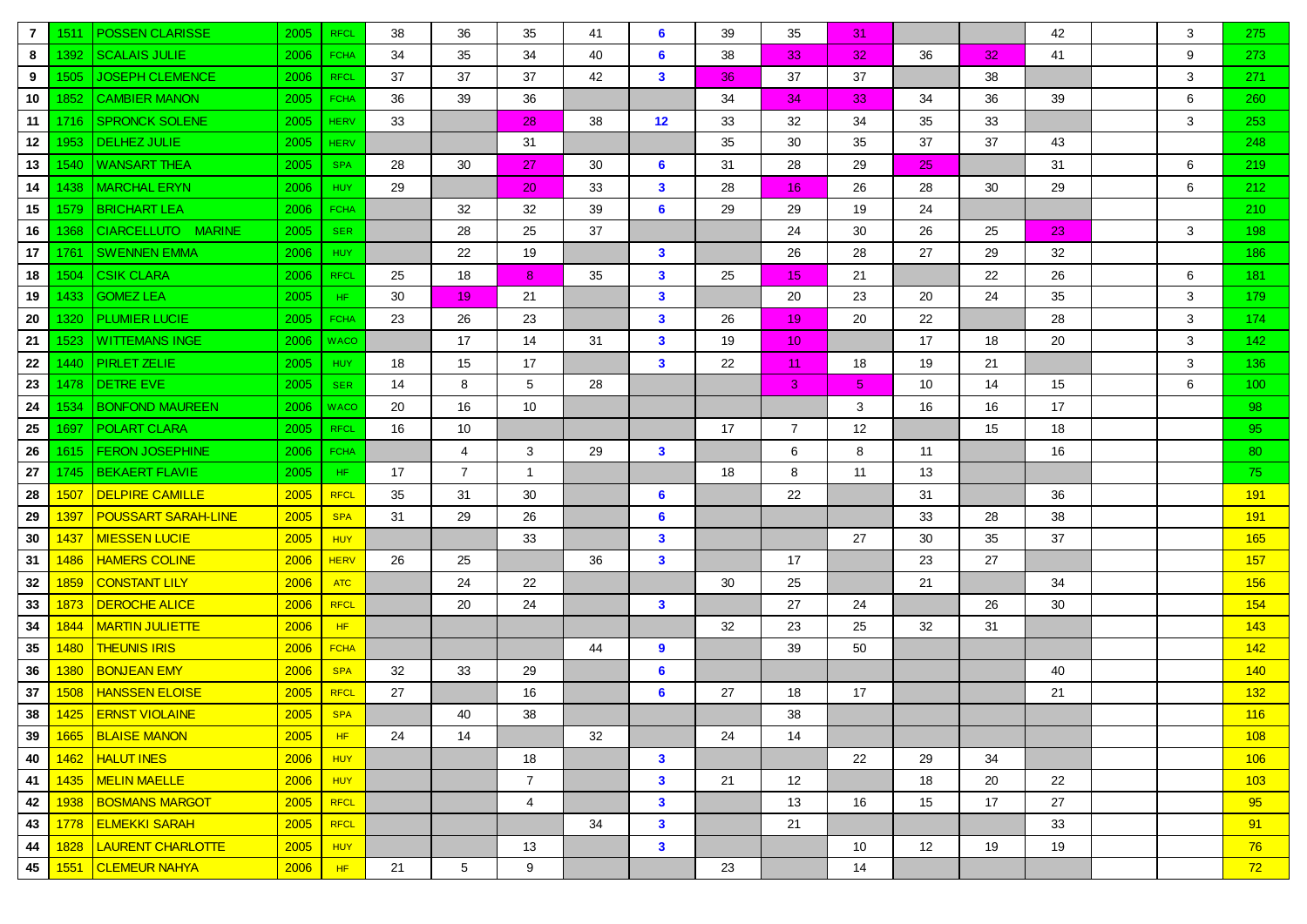| 46 | 1617 | <b>HOUET LILOU</b>          | 2006 | <b>HERV</b> |    | 23             |                   |    | $\mathbf{3}$    |    | 9              |                |    |    | 25 |  | 60                      |
|----|------|-----------------------------|------|-------------|----|----------------|-------------------|----|-----------------|----|----------------|----------------|----|----|----|--|-------------------------|
| 47 | 1467 | <b>THUNUS OLIVIA</b>        | 2006 | <b>MALM</b> | 12 |                |                   | 26 |                 | 16 | 4              |                |    |    |    |  | 58                      |
| 48 | 1357 | <b>DETHIER EMILIE</b>       | 2005 | <b>MALM</b> | 22 | 13             |                   |    |                 | 20 |                |                |    |    |    |  | 55                      |
| 49 | 1407 | <b>HARDY LOUISE</b>         | 2006 | <b>MALM</b> | 19 |                |                   | 27 |                 |    |                |                |    |    |    |  | 46                      |
| 50 | 1721 | <b>MAHIEU LOUISE</b>        | 2006 | <b>FCHA</b> |    | 34             |                   |    | $6\phantom{1}6$ |    |                |                |    |    |    |  | 40                      |
| 51 | 1771 | SCHRYNEN CHLOE              | 2005 | <b>FCHA</b> |    |                | $12 \overline{ }$ |    | $\mathbf{3}$    |    | $\mathbf{1}$   | 9              | 14 |    |    |  | 39                      |
| 52 | 1967 | <b>BENSIF AALIYA</b>        | 2006 | <b>HERV</b> |    |                |                   |    | $\mathbf{3}$    |    | 31             |                |    |    |    |  | 34                      |
| 53 | 1499 | <b>FLORKIN VICTORIA</b>     | 2005 | <b>FCHA</b> |    | 27             |                   |    | $\mathbf{3}$    |    |                |                |    |    |    |  | 30                      |
| 54 | 1951 | <b>BERTHUS CLARISSE</b>     | 2006 | RFCL        |    |                |                   |    | $\mathbf{3}$    |    |                |                |    |    | 24 |  | 27                      |
| 55 | 1785 | <b>DEPREZ LINE</b>          | 2005 | <b>FAC</b>  |    |                | $\overline{1}$    |    |                 |    |                |                |    | 23 |    |  | 24                      |
| 56 | 1485 | <b>GILLON LOLA</b>          | 2006 | HF.         | 15 |                |                   |    |                 |    |                | 6              |    |    |    |  | 21                      |
| 57 | 1606 | <b>HAUFROID JULIETTE</b>    | 2006 | HF          |    | 21             |                   |    |                 |    |                |                |    |    |    |  | 21                      |
| 58 | 2111 | <b>VANDY MARGAUX</b>        | 2006 | <b>FCHA</b> |    |                |                   |    |                 |    |                | 15             |    |    |    |  | 15                      |
| 59 | 1666 | <b>HEINEN LENA</b>          | 2006 | HF          | 13 | $\overline{2}$ |                   |    |                 |    |                |                |    |    |    |  | 15                      |
| 60 | 1674 | <b>RAUW GWENDOLINE</b>      | 2006 | HF          |    |                | 15                |    |                 |    |                |                |    |    |    |  | 15                      |
| 61 | 1603 | <b>GEURTS CAROLINE</b>      | 2006 | <b>WACO</b> |    |                | 11                |    | $\mathbf{3}$    |    |                |                |    |    |    |  | 14                      |
| 62 | 2075 | <b>THIJS HELENE</b>         | 2006 | <b>FCHA</b> |    |                |                   |    |                 |    |                | 13             |    |    |    |  | 13                      |
| 63 | 1853 | <b>VAASSEN CHLOE</b>        | 2006 | <b>HERV</b> |    | 6              | $\overline{2}$    |    |                 |    | 5              |                |    |    |    |  | 13                      |
| 64 | 1395 | <b>FRANS VALENTINE</b>      | 2005 | <b>SPA</b>  |    | 12             |                   |    |                 |    |                |                |    |    |    |  | 12                      |
| 65 | 1646 | <b>REIS FANETTE</b>         | 2005 | <b>SPA</b>  |    | 11             |                   |    |                 |    |                |                |    |    |    |  | 11                      |
| 66 | 1394 | COUNET MARGAUX              | 2005 | <b>SPA</b>  |    | 9              |                   |    |                 |    |                |                |    |    |    |  | 9                       |
| 67 | 2110 | <b>VANDY MANON</b>          | 2005 | <b>FCHA</b> |    |                |                   |    |                 |    |                | $\overline{7}$ |    |    |    |  | $\overline{7}$          |
| 68 | 1786 | <b>ABOFLAN LAURA</b>        | 2006 | <b>FAC</b>  |    |                | 6                 |    |                 |    |                |                |    |    |    |  | 6                       |
| 69 | 1900 | <b>SARR NDOUMBE</b>         | 2006 | <b>FCHA</b> |    |                |                   |    |                 |    |                | 4              |    |    |    |  | $\overline{4}$          |
| 70 | 1770 | <b>HUBERT ADELE</b>         | 2005 | <b>FCHA</b> |    |                |                   |    | $\mathbf{3}$    |    |                |                |    |    |    |  | 3                       |
| 71 | 1481 | <b>TOPPET LOUISE</b>        | 2005 | <b>FCHA</b> |    |                |                   |    | $\mathbf{3}$    |    |                |                |    |    |    |  | $\overline{\mathbf{3}}$ |
| 72 | 1840 | <b>GOOSSENS EMMA</b>        | 2005 | <b>SPA</b>  |    | 3              |                   |    |                 |    |                |                |    |    |    |  | 3 <sup>2</sup>          |
| 73 | 1988 | <b>GILLARD LEILA</b>        | 2006 | <b>HUY</b>  |    |                |                   |    | $\mathbf{3}$    |    |                |                |    |    |    |  | 3 <sup>2</sup>          |
| 74 | 1966 | <b>GROULARD CAMILLE</b>     | 2005 | HF          |    |                |                   |    | $\mathbf{3}$    |    |                |                |    |    |    |  | 3                       |
| 75 | 1924 | <b>CHARLIER EMILIE</b>      | 2005 | <b>HERV</b> |    |                |                   |    |                 |    | $\overline{2}$ |                |    |    |    |  | 2 <sup>1</sup>          |
| 76 | 1439 | <b>ROBERT TEA</b>           | 2006 | <b>HUY</b>  |    |                | $\overline{1}$    |    |                 |    |                |                |    |    |    |  | $\overline{1}$          |
| 77 | 1829 | <b>HUMBLET CAMILLE</b>      | 2006 | HF          |    | $\mathbf{1}$   |                   |    |                 |    |                |                |    |    |    |  | $\overline{1}$          |
| 78 | 1909 | <b>RYSENAER MANON</b>       | 2006 | <b>FAC</b>  |    |                | $\mathbf{1}$      |    |                 |    |                |                |    |    |    |  | $\vert$ 1               |
| 79 | 1784 | <b>VANHOORNE JEANNE</b>     | 2006 | FAC         |    |                | $\mathbf{1}$      |    |                 |    |                |                |    |    |    |  | $\mathbf{1}$            |
| 80 |      | 1759   VANHEMELRIJCK MARION | 2005 | <b>WACO</b> |    |                | $\overline{1}$    |    |                 |    |                |                |    |    |    |  | $\overline{1}$          |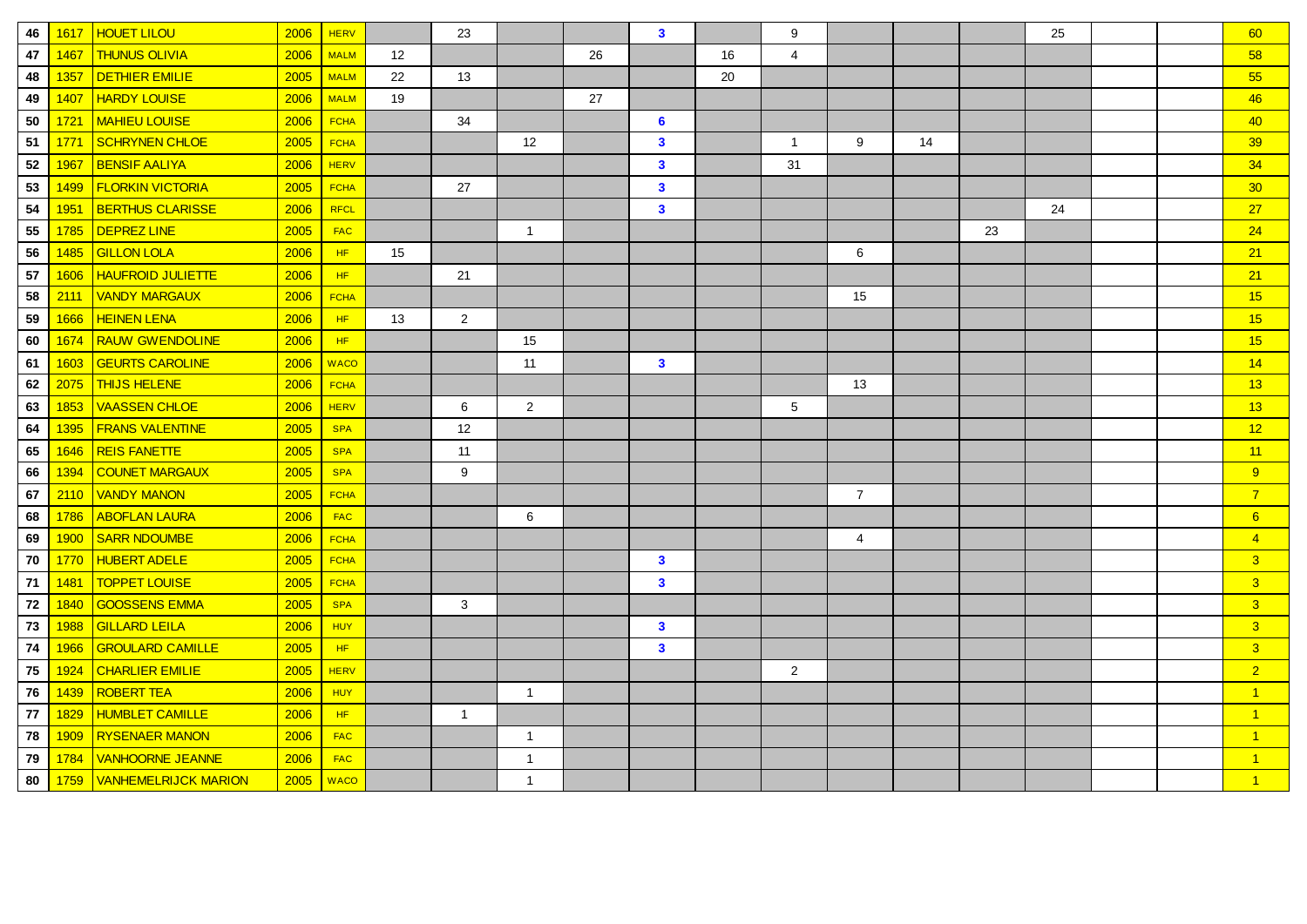|                 |              |                                  |      |             |                 |                 |                  | <b>Provincial</b> | <b>Relais</b>   |             |             |                   |            |                 |            |            |              |                  |
|-----------------|--------------|----------------------------------|------|-------------|-----------------|-----------------|------------------|-------------------|-----------------|-------------|-------------|-------------------|------------|-----------------|------------|------------|--------------|------------------|
|                 |              |                                  |      |             | 03/11/2019      | 10/11/2019      | 24/11/2019       | 08/12/2019        | 15/12/2019      | 22/12/2019  | 12/01/2020  | 19/01/2020        | 26/01/2020 | 16/02/2020      | 08/03/2020 |            |              |                  |
|                 | <b>Cadet</b> |                                  | An   | Club        | <b>HF</b>       | <b>SPA</b>      | <b>FAC</b>       | <b>LACE</b>       | <b>RFCL</b>     | <b>MALM</b> | <b>HERV</b> | <b>FCHA</b>       | <b>HUY</b> | <b>WACO</b>     | <b>ATC</b> |            | <b>Bonus</b> | <b>TOTAL</b>     |
|                 |              |                                  |      |             | 32              | 39              | 45               | 32                | 39              | 27          | 35          | 74                | 32         | 32              | 29         |            |              | 416              |
|                 |              |                                  |      |             | Pts             | <b>Pts</b>      | <b>Pts</b>       | <b>Pts</b>        | Pts             | <b>Pts</b>  | <b>Pts</b>  | <b>Pts</b>        | <b>Pts</b> | <b>Pts</b>      | <b>Pts</b> | <b>Pts</b> |              |                  |
| $\mathbf 1$     | 1600         | <b>SCHREUER TIMOTHEE</b>         | 2005 | HF.         | 50              | 50              | 50               | 47                | 12 <sup>2</sup> | 45          | 45          | 50                | 50         |                 | 50         |            | 6            | 365              |
| $\mathbf{2}$    | 1467         | <b>JEUKENNE SIMON</b>            | 2005 | <b>HERV</b> | 38              | 39              | 42               | 45                | 6               | 50          | 40          | 45                | 45         | 45              | 55         |            | 9            | 342              |
| $\mathbf{3}$    | 1503         | <b>DAUCHAT CYRIL</b>             | 2006 | HF.         | 45              | 45              | 45               | 50                | 12              | 42          | 42          | 39                | 42         | 50              | 34         |            | 9            | 340              |
| 4               | 1399         | <b>FADDA ALEXIS</b>              | 2005 | WACO        | 40              | 38              | 40               | 44                | 9               | 38          |             | 40                | 39         | 38              | 47         |            | 6            | 303              |
| 5               | 1389         | <b>GEADA DA SILVA ANDRE NATH</b> | 2005 | <b>WACO</b> | 42              | 42              | 38               | 40                | 9               | 39          |             | 38                | 40         | 42              | 40         |            | 6            | 300              |
| 6               | 1601         | <b>MEIERS MATHIS</b>             | 2005 | HF.         | 39              | 36              | 32               | 42                | 12              | 40          | 37          | 31                | 36         | 40              | 41         |            | 9            | 296              |
| $\mathbf{7}$    | 1722.        | <b>VANMEERHAEGHE MATHYS</b>      | 2006 | <b>FCHA</b> |                 | 37              | 37               | 41                | 6               |             | 39          | 37                | 38         | 36              | 42         |            | 3            | 280              |
| 8               | 1403         | <b>VELAZQUEZ SAEZ TANGUY</b>     | 2006 | FAC.        | 37              | 35              | 39               | 43                |                 | 37          | 36          | 32                |            | 31              | 45         |            | 6            | 278              |
| 9               | 1395         | <b>PEETERS LUCIEN</b>            | 2006 | <b>SPA</b>  | 35              | 32 <sub>2</sub> | 28               | 39                |                 | 35          |             | 34                | 35         | 39              | 44         |            | 6            | 267              |
| 10              | 1661         | <b>ALPESSE NICOLAS</b>           | 2006 | <b>FCHA</b> |                 | 40              | 30               | 38                | 6               |             | 38          | 35                | 34         | 32              |            |            |              | 253              |
| 11              | 1413.        | <b>DEJALLE SACHA</b>             | 2005 | HF.         |                 | 33              | 33               | 37                | 3               |             | 35          | 24                | 29         | 33              | 43         |            | 3            | 249              |
| 12 <sub>2</sub> | 1417         | <b>PIRLET TITOUAN</b>            | 2005 | <b>HUY</b>  | 34              | 30              | 35               |                   | $\mathbf{3}$    | 34          | 33          | 30                | 32         | 37              |            |            | 3            | 241              |
| 13              | 1386         | <b>CARMANS LOUIS</b>             | 2005 | <b>FCHA</b> | 36              | 34              | 26               |                   | 6               |             | 32          | 26                | 33         | 29              | 38         |            | 3            | 237              |
| 14              | 1469         | <b>FROIDMONT ANTONIN</b>         | 2006 | WACO        | 31              | 28              | 24               | 35                | $\mathbf{3}$    | 31          | 29          | 29                | 30         | 28              | 36         |            | 9            | 233              |
| 15              | 1376         | <b>CORTES LECLOU AMADEO</b>      | 2006 | <b>RFCL</b> | 30              |                 | 36               | 33                |                 | 36          | 30          | 33                |            | 35              |            |            |              | 233              |
| 16              | 1717         | <b>HUBERLAND VICTOR</b>          | 2005 | <b>WACO</b> | 32              | 29              | 29               |                   | 9               | 32          |             | 27                | 28         | 30              | 35         |            | 3            | 227              |
| 17              | 1436         | <b>KEUTGEN NATHANAEL</b>         | 2005 | <b>HUY</b>  |                 |                 | 25               |                   | 3               | 33          | 31          | 28                | 31         | 34              | 39         |            |              | 224              |
| 18              | 1434         | PIETTE TOM                       | 2006 | HF.         | 28              | 25              | 22               | 28                | 3               | 30          | 24          | 22                | 27         |                 | 28         |            | 6            | 199              |
| 19              | 1394         | <b>JURION CYRIL</b>              | 2005 | <b>SPA</b>  | 25              | 20 <sub>2</sub> | 18               | 27                |                 | 28          | 25          | 21                | 24         | 25              | 32         |            | 9            | 195 <sub>1</sub> |
| 20              | 1375         | <b>DUCHESNE THOMAS</b>           | 2006 | <b>RFCL</b> | 16              | 22              | 15 <sub>15</sub> | 30                |                 | 27          | 28          | 17                |            | 27              | 33         |            | 6            | 190 <sub>1</sub> |
| 21              | 1441         | <b>DELBUSHAYE ETHAN</b>          | 2005 | HF.         | 26              | 19              | 19               | 31                | $\mathbf{3}$    | 26          | 22          | 18                | 22         | 23              | 26         |            | 9            | 188              |
| 22              | 1397         | <b>MICHOTTE BRUNO</b>            | 2006 | <b>HUY</b>  | 27              | 26              | 20               |                   | $\mathbf{3}$    |             |             | 23                | 26         | 26              | 30         |            |              | 181              |
| 23              | 1459.        | <b>CRAUWELS LOUIS</b>            | 2005 | <b>RFCL</b> | 21              |                 | 10               | 29                | $\mathbf{3}$    |             | 27          | 20                |            | 22              | 29         |            |              | 161              |
| 24              | 1602         | <b>GEORGE JULIEN</b>             | 2005 | HF.         | 22              |                 | 13               | 32                |                 |             | 21          | 19                | 23         | 24              |            |            |              | 154              |
| 25              | 1694         | <b>VOOS CELIEN</b>               | 2006 | <b>FCHA</b> |                 | 16              | 8                |                   | 3               | 25          | 17          | 14                | 21         | 21              | 27         |            | 3            | 147              |
| 26              |              | 1693   BURLET MATHIS             | 2006 | FCHA        |                 | 15              | 9                | 23                | $\mathbf{3}$    |             | 19          |                   | 18         | $17$            | 22         |            |              | 126              |
| 27              |              | 1323   MONSEZ BASTIEN            | 2005 | <b>HERV</b> | 15              |                 | $\overline{7}$   | 25                | $\mathbf{3}$    | 18          |             | 7                 | 13         | 12 <sup>°</sup> | 25         |            | 3            | 121              |
| 28              |              | 1319 <b>DESMEDT LUCIEN</b>       | 2005 | FCHA        | 13              | 11              | $\overline{4}$   |                   | $\mathbf{3}$    | 22          | 14          | 11                | 16         | 14              | 20         |            | 6            | 119 <sup>°</sup> |
| 29              |              | 1516   DALOZE-TILMAN NATHAN      | 2006 | <b>FCHA</b> |                 | 6               |                  | 20                |                 | 19          | 12          | 9                 | 14         | 13              | 23         |            | 3            | $113 -$          |
| 30              | 1324         | MONSEZ LUCAS                     | 2005 | <b>HERV</b> | 14              |                 |                  | 18                | $\mathbf{3}$    | 21          | 9           | 10                | 15         |                 | 21         |            |              | 111              |
| 31              | 1346         | <b>GERARD FLORENT</b>            | 2006 | <b>WACO</b> | 12 <sup>°</sup> | 8               | $\mathbf{3}$     | 19                | $\mathbf{3}$    | 20          | 16          | $12 \overline{ }$ | 17         |                 |            |            | 3            | 110              |
| 32              | 1461         | VEREECKEN SIMON                  | 2005 | <b>RFCL</b> |                 |                 | 34               | 36                | 6               |             |             | 36                | 37         |                 | 37         |            |              | 186              |
| 33              |              | 1610   RYSENAER BAPTISTE         | 2005 | HERV        | 33              | 31              | 31               |                   | 6               |             | 34          | 25                |            |                 |            |            |              | 160 <sub>1</sub> |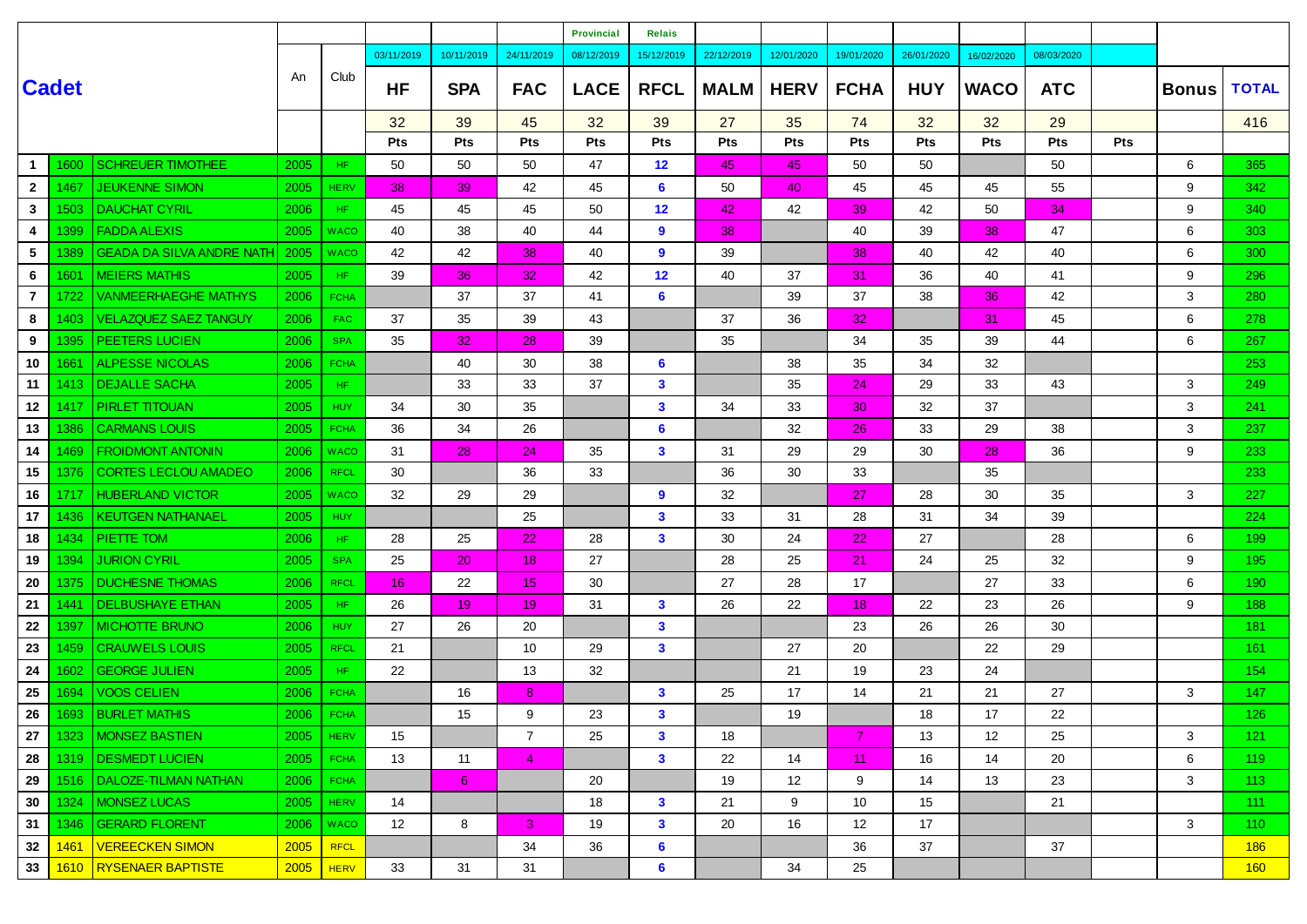| 34 | 1460 | <b>PIERRON THOMAS</b>       | 2005 | <b>RFCL</b> |    |                |                | 55 | 6              |    | 50 | 42 |    |    |    |  | 153             |
|----|------|-----------------------------|------|-------------|----|----------------|----------------|----|----------------|----|----|----|----|----|----|--|-----------------|
| 35 | 1554 | <b>DELSEMME MATHEO</b>      | 2005 | HF          | 24 |                | 14             |    |                |    | 26 | 16 |    | 19 | 31 |  | 130             |
| 36 | 1634 | <b>BONHOMME HUGO</b>        | 2006 | <b>RFCL</b> | 23 |                | 12             | 26 | $\mathbf{3}$   |    | 20 | 13 |    | 20 |    |  | 117             |
| 37 | 1766 | <b>KIVIKAS THEO</b>         | 2006 | <b>WACO</b> |    | 27             | 21             | 34 | $\mathbf{3}$   |    |    |    |    | 18 |    |  | 103             |
| 38 | 1451 | <b>DEGUELDRE BAPTISTE</b>   | 2006 | HF.         | 18 | 17             |                | 24 |                | 23 |    |    | 19 |    |    |  | 101             |
| 39 | 1415 | <b>RIGA DORIAN</b>          | 2006 | <b>HUY</b>  | 17 | 18             |                |    |                |    |    |    | 20 | 15 | 24 |  | 94              |
| 40 | 1582 | <b>DECKERS HUGO</b>         | 2005 | <b>SPA</b>  | 29 | 24             |                |    |                | 29 |    |    |    |    |    |  | 82              |
| 41 | 1679 | <b>SCHIMCKUS THEO</b>       | 2006 | HF          | 20 | 14             |                |    |                | 24 |    |    |    |    |    |  | 58              |
| 42 | 1553 | <b>OTTO SYLVAIN</b>         | 2005 | HF          |    | 23             |                |    |                |    | 18 | 15 |    |    |    |  | 56              |
| 43 | 1458 | <b>ALDENHOFF ADRIEN</b>     | 2006 | <b>HERV</b> |    | 9              |                | 22 | $\mathbf{3}$   |    | 11 |    |    |    |    |  | 45              |
| 44 | 1574 | <b>BRUGGEN CLEMENT</b>      | 2006 | <b>SER</b>  | 19 |                | 16             |    | $\mathbf{3}$   |    |    |    |    |    |    |  | 38              |
| 45 | 1744 | <b>DEMARCHE LUCAS</b>       | 2005 | <b>RFCL</b> |    |                | $\sqrt{5}$     | 21 |                |    | 10 |    |    |    |    |  | 36              |
| 46 | 1708 | <b>BROUWIER MATHIS</b>      | 2006 | <b>HERV</b> |    |                | 27             |    | 6              |    |    |    |    |    |    |  | 33 <sub>o</sub> |
| 47 | 1659 | <b>MAZY ARNAUD</b>          | 2006 | <b>SER</b>  |    |                | 23             |    | $\mathbf{3}$   |    |    |    |    |    |    |  | 26              |
| 48 | 1768 | DE KAESTEKER VALENTIN       | 2005 | <b>HUY</b>  |    |                |                |    |                |    |    |    | 25 |    |    |  | 25              |
| 49 | 1353 | <b>BRIXHE CORENTIN</b>      | 2005 | <b>HERV</b> |    |                |                |    |                |    | 23 |    |    |    |    |  | 23              |
| 50 | 1393 | <b>JEROME LOUIS</b>         | 2005 | <b>SPA</b>  |    | 21             |                |    |                |    |    |    |    |    |    |  | 21              |
| 51 | 1377 | <b>VANGEEBERGEN BASTIEN</b> | 2006 | <b>RFCL</b> |    | 12             | 6              |    |                |    |    |    |    |    |    |  | 18              |
| 52 | 1440 | <b>DELBUSHAYE MATEO</b>     | 2005 | HF          |    |                |                | 17 |                |    |    |    |    |    |    |  | 17              |
| 53 | 1633 | <b>FRANQUET BALIAN</b>      | 2005 | <b>HUY</b>  |    |                | 17             |    |                |    |    |    |    |    |    |  | 17              |
| 54 | 1493 | <b>BECKERS NATHAN</b>       | 2006 | <b>WACO</b> |    |                |                |    |                |    |    |    |    | 16 |    |  | 16              |
| 55 | 1859 | <b>BRANDT PIERRE</b>        | 2006 | <b>SPA</b>  |    |                |                |    |                |    | 15 |    |    |    |    |  | 15              |
| 56 | 1856 | <b>HAUSEUX PIERRE</b>       | 2005 | <b>SER</b>  |    |                | 11             |    | $\mathbf{3}$   |    |    |    |    |    |    |  | 14              |
| 57 | 1893 | <b>RADERMECKER TOM</b>      | 2005 | <b>HERV</b> |    |                |                |    |                |    | 13 |    |    |    |    |  | 13              |
| 58 | 1603 | <b>MAGIS ANTOINE</b>        | 2005 | HF          |    | 13             |                |    |                |    |    |    |    |    |    |  | 13              |
| 59 | 1809 | <b>COLLARD ROBIN</b>        | 2006 | <b>SER</b>  |    |                |                |    |                |    |    |    | 12 |    |    |  | 12              |
| 60 | 1494 | <b>GAVRAY AUGUSTIN</b>      | 2006 | <b>SPA</b>  |    | 10             |                |    |                |    |    |    |    |    |    |  | 10              |
| 61 | 1388 | <b>BOLLINE JONATHAN</b>     | 2006 | <b>WACO</b> |    | $\overline{7}$ | $\mathbf{1}$   |    |                |    |    |    |    |    |    |  | 8               |
| 62 | 1709 | <b>RIGA MATTEO</b>          | 2006 | <b>FCHA</b> |    |                |                |    |                |    |    | 8  |    |    |    |  | 8               |
| 63 | 1817 | <b>PADUANELLI LUCAS</b>     | 2005 | <b>RFCL</b> |    |                |                |    | $6\phantom{1}$ |    |    |    |    |    |    |  | 6               |
| 64 | 1745 | <b>LIURNO MAURO</b>         | 2006 | <b>SER</b>  |    | 5              | $\mathbf{1}$   |    |                |    |    |    |    |    |    |  | 6               |
| 65 | 1572 | <b>QUOIRIN JONATHAN</b>     | 2005 | <b>SER</b>  |    |                | $\overline{2}$ |    | $\mathbf{3}$   |    |    |    |    |    |    |  | 5 <sup>5</sup>  |
| 66 | 1317 | <b>SKELTON AMAURY</b>       | 2006 | <b>SER</b>  |    |                |                |    | $\mathbf{3}$   |    |    |    |    |    |    |  | 3 <sup>2</sup>  |
| 67 | 1733 | <b>MOKHLES YANIS</b>        | 2006 | <b>SER</b>  |    |                |                |    | $\mathbf{3}$   |    |    |    |    |    |    |  | 3 <sup>2</sup>  |
| 68 | 1897 | <b>DOBBELSTEIN WILLIAM</b>  | 2006 | <b>RFCL</b> |    |                |                |    | $\mathbf{3}$   |    |    |    |    |    |    |  | 3 <sup>2</sup>  |
| 69 | 1604 | <b>PETIT THEO</b>           | 2006 | <b>WACO</b> |    |                | $\mathbf{1}$   |    |                |    |    |    |    |    |    |  | $\overline{1}$  |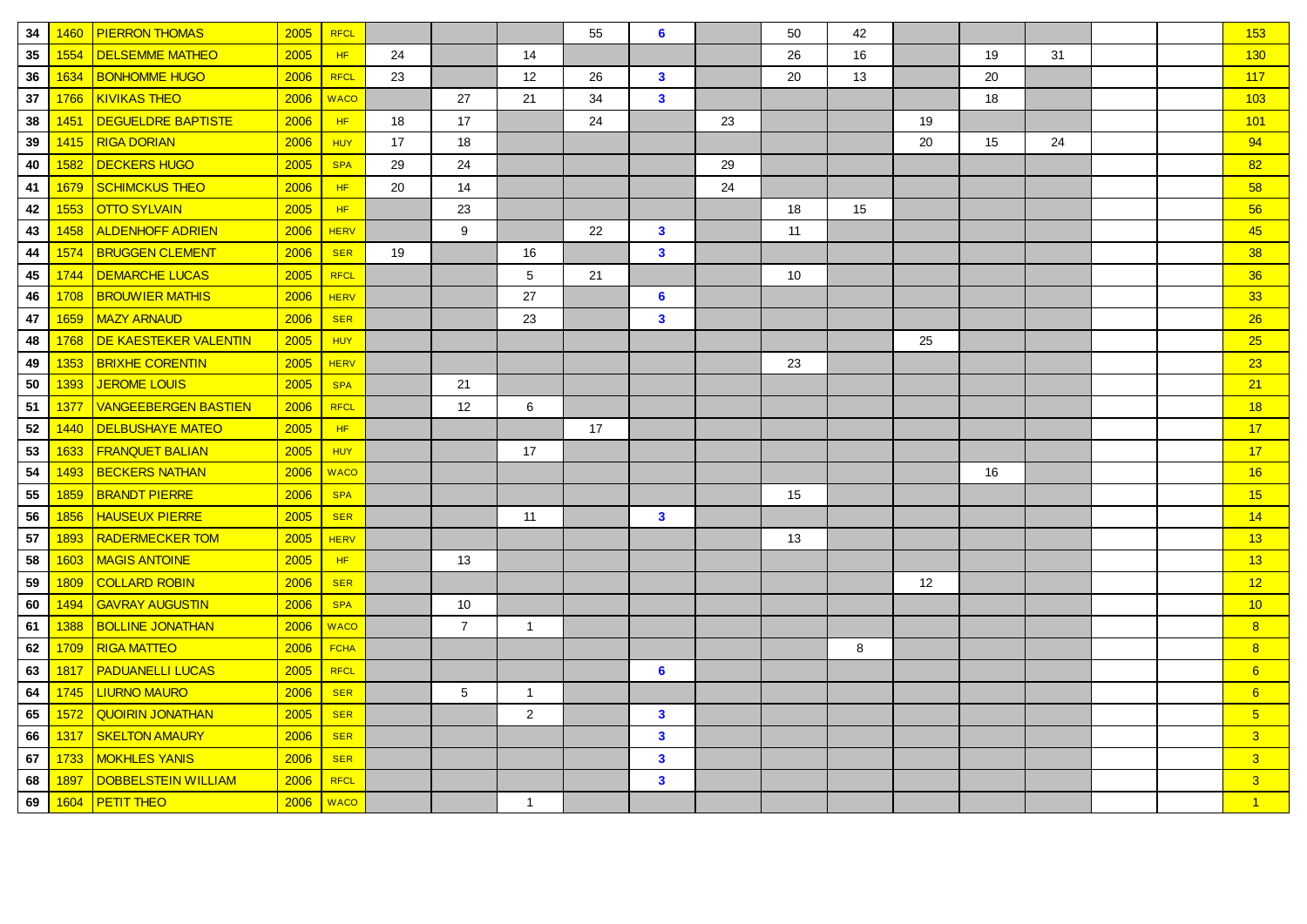|                |      |                              |            |             |            |            |            | <b>Provincial</b> | <b>Relais</b> |             |             |             |            |             |            |     |              |                 |
|----------------|------|------------------------------|------------|-------------|------------|------------|------------|-------------------|---------------|-------------|-------------|-------------|------------|-------------|------------|-----|--------------|-----------------|
|                |      |                              |            |             | 03/11/2019 | 10/11/2019 | 24/11/2019 | 08/12/2019        | 15/12/2019    | 22/12/2019  | 12/01/2020  | 19/01/2020  | 26/01/2020 | 16/02/2020  | 08/03/2020 |     |              |                 |
|                |      | <b>Scolaire fille</b>        | An         | Club        | <b>HF</b>  | <b>SPA</b> | <b>FAC</b> | <b>LACE</b>       | <b>RFCL</b>   | <b>MALM</b> | <b>HERV</b> | <b>FCHA</b> | <b>HUY</b> | <b>WACO</b> | <b>ATC</b> |     | <b>Bonus</b> | <b>TOTAL</b>    |
|                |      |                              |            |             | 13         | 17         | 22         | 11                | 12            | 13          | 13          | 51          | 8          | 10          | 11         |     |              | 181             |
|                |      |                              |            |             | <b>Pts</b> | Pts        | Pts        | Pts               | Pts           | Pts         | Pts         | Pts         | Pts        | Pts         | Pts        | Pts |              |                 |
| -1             | 3482 | <b>HERBET CORALIE</b>        | 2003       | HF.         | 50         | 50         |            | 55                |               |             | 42          | 42          |            | 45          | 55         |     |              | 339             |
| $\mathbf{2}$   | 3441 | LEFEVRE ELOISE               | 2004       | <b>SER</b>  |            |            | 50         | 50                | $\mathbf{3}$  | 45          | 45          | 40          | 50         | 50          |            |     |              | 333             |
| $\mathbf{3}$   | 3434 | <b>BRONLET EMMA</b>          | 2004       | <b>MALM</b> | 40         | 40         | 40         | 44                |               | 40          | 40          | 39          | 45         | 42          |            |     | 6            | 297             |
| 4              | 3689 | <b>FRACASSI OLIVIA</b>       | 2004       | <b>HERV</b> | 35         |            | 36         | 42                | 12            | 36          | 37          | 35          |            | 39          | 45         |     | 3            | 285             |
| 5              | 3410 | <b>LEMACHE FANNY</b>         | 2004       | <b>SER</b>  |            | 36         | 34         | 41                | $\mathbf{3}$  |             |             | 36          | 42         | 38          | 44         |     |              | 274             |
| 6              | 3542 | POSSEN ANNA                  | 2004       | <b>RFCL</b> | 36         | 39         | 31         |                   | 9             |             | 36          | 33          |            | 40          | 42         |     |              | 266             |
| $\overline{7}$ | 3489 | <b>KAYIHURA INES</b>         | 2004       | <b>RFCL</b> | 31         | 27         | 25         | 38                |               |             | 34          | 30          | 40         | 36          | 40         |     | 6            | 255             |
| 8              | 3711 | <b>BINET AMANDINE</b>        | 2004       | <b>RFCL</b> | 45         | 45         |            | 47                | 9             |             | 50          | 50          |            |             | 50         |     |              | 296             |
| 9              | 3695 | <b>GABRIEL MANON</b>         | 2004       | HF          | 38         | 42         | 42         | 45                |               | 37          |             |             |            |             | 47         |     |              | 251             |
| 10             | 3737 | <b>BECKERS ANAIS</b>         | 2003       | <b>HERV</b> |            | 38         | 35         | 43                | 12            | 39          | 39          | 38          |            |             |            |     |              | 244             |
| 11             | 3500 | <b>NASDY SARAH</b>           | 2004       | <b>RFCL</b> |            | 30         |            |                   | 9             |             | 32          | 31          | 39         | 34          | 41         |     |              | 216             |
| 12             | 3464 | <b>MONFORT OLIVIA</b>        | 2003       | <b>SPA</b>  | 32         | 32         |            |                   |               |             |             | 29          | 38         | 35          | 39         |     |              | 205             |
| 13             | 3506 | <b>BREVER EVE</b>            | 2003       | <b>HERV</b> |            |            | 32         | 39                | 12            | 35          |             | 37          |            |             | 43         |     |              | <b>198</b>      |
| 14             | 3657 | <b>BEAUDOINT ANNE-LISE</b>   | 2004       | <b>FCHA</b> |            | 34         | 26         |                   |               | 34          |             | 32          |            | 37          |            |     |              | 163             |
| 15             | 3477 | <b>DEVILLE EMMA</b>          | 2004       | <b>SPA</b>  | 33         | 31         | 28         |                   |               | 33          | 33          |             |            |             |            |     |              | 158             |
| 16             | 3824 | <b>DEVILLE FLAVIE</b>        | 2004       | <b>SPA</b>  | 37         |            | 37         |                   |               | 38          | 38          |             |            |             |            |     |              | 150             |
| 17             | 3486 | <b>VERBRUGGHE EMMA</b>       | 2003       | <b>HUY</b>  |            |            | 45         |                   | $\mathbf{3}$  | 50          |             | 45          |            |             |            |     |              | 143             |
| 18             | 3863 | <b>WERNY LEA</b>             | 2003       | <b>SER</b>  |            |            | 23         |                   |               |             | 31          |             | 37         |             |            |     |              | 91              |
| 19             | 3620 | <b>ROUXHET JUSTINE</b>       | 2003       | <b>WACO</b> |            |            | 39         |                   |               | 42          |             |             |            |             |            |     |              | 81              |
| 20             | 3549 | <b>ARNOULD CHARLINE</b>      | 2003       | <b>WACO</b> | 39         |            | 38         |                   |               |             |             |             |            |             |            |     |              | 77              |
| 21             | 3462 | <b>LOUIS NOA</b>             | 2004       | <b>SPA</b>  |            | 37         | 33         |                   | 6             |             |             |             |            |             |            |     |              | 76              |
| ${\bf 22}$     | 3823 | <b>DEMARTIN ZEHAB</b>        | 2003       | <b>SPA</b>  |            | 35         | 29         |                   | 6             |             |             |             |            |             |            |     |              | 70              |
| 23             | 3659 | <b>FOGUENNE MARIE-FRANCE</b> | 2004       | HF          |            |            |            |                   |               |             | 35          | 34          |            |             |            |     |              | 69              |
| 24             | 3448 | <b>BEAUVE ANAIS</b>          | 2004       | <b>SPA</b>  |            | 33         | 27         |                   | $\mathbf{3}$  |             |             |             |            |             |            |     |              | 63              |
| 25             | 3574 | <b>GEROME KRISTINA</b>       | 2004       | <b>SER</b>  |            |            | 22         |                   |               |             |             |             | 36         |             |            |     |              | 58              |
| 26             |      | 3442 SENARD ELOISE           | $2003$ SER |             | 42         |            |            |                   |               |             |             |             |            |             |            |     |              | 42              |
| 27             |      | 3403   HUBINGER LYNN         | 2004       | LACE        |            |            |            | 40                |               |             |             |             |            |             |            |     |              | 40              |
| 28             | 3760 | SIMON OLIVIA                 | 2003       | HF          | 34         |            |            |                   |               |             |             |             |            |             |            |     |              | 34              |
| 29             | 3664 | <b>BLAISE SARAH</b>          | 2004       | <b>MALM</b> |            |            |            |                   |               | 32          |             |             |            |             |            |     |              | 32              |
| 30             | 3515 | SCHMITZ CAMILLE              | 2004       | <b>MALM</b> |            |            |            |                   |               | 31          |             |             |            |             |            |     |              | 31              |
| 31             | 3450 | KOLL LOLA                    | 2004       | <b>HERV</b> |            |            | 30         |                   |               |             |             |             |            |             |            |     |              | 30 <sub>o</sub> |
| 32             | 3458 | <b>FRANS EMMA</b>            | 2003       | <b>SPA</b>  |            | 29         |            |                   |               |             |             |             |            |             |            |     |              | 29              |
| 33             | 3449 | <b>CORNE LOUISE</b>          | 2004       | <b>SPA</b>  |            | 28         |            |                   |               |             |             |             |            |             |            |     |              | 28              |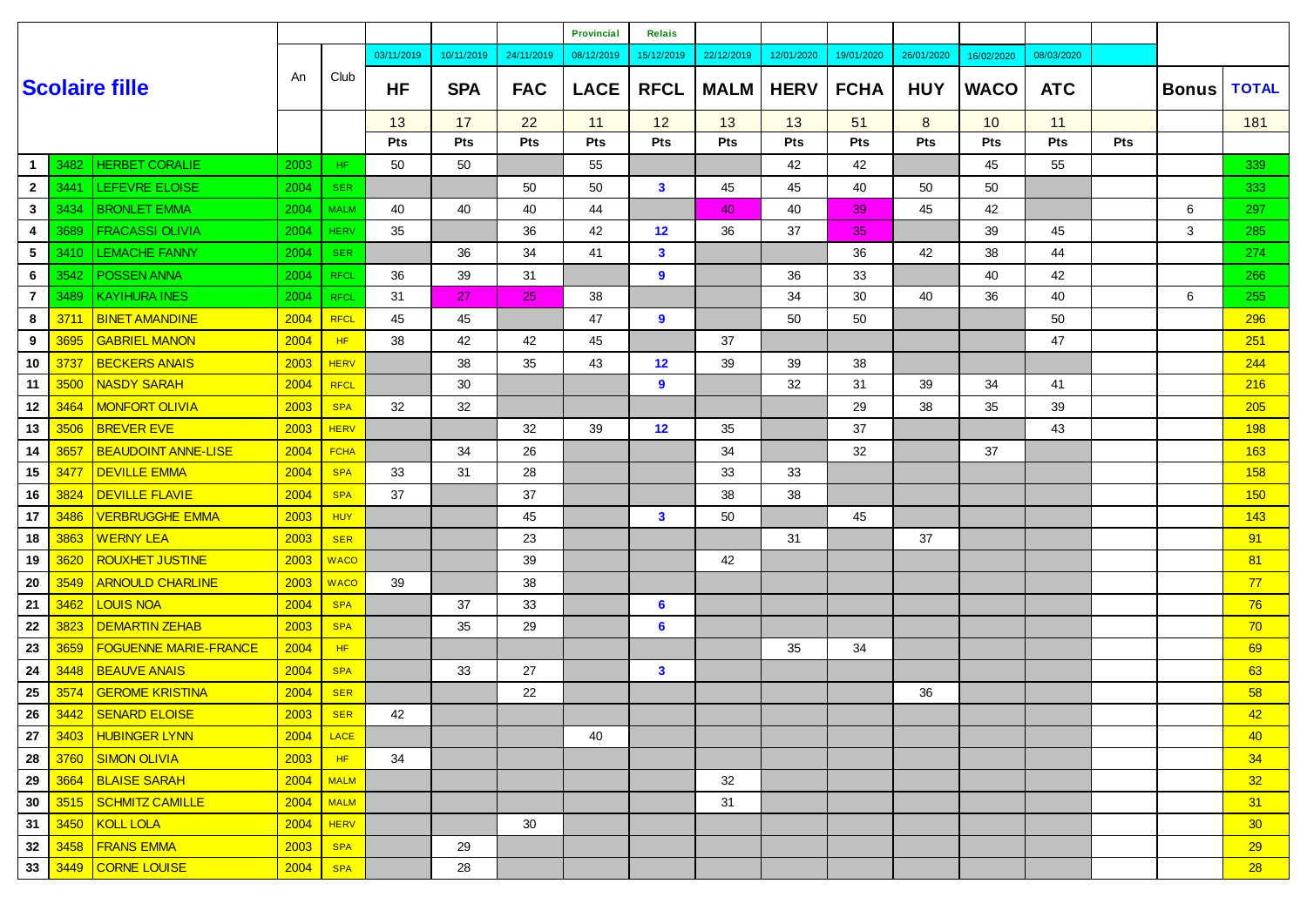| $\sim$<br>. .<br>- - -<br>$\overline{\phantom{a}}$ |  |
|----------------------------------------------------|--|
|----------------------------------------------------|--|

|                 |      |                             |             |             |            |            |            | <b>Provincial</b> | Relais       |             |             |             |            |             |            |            |              |              |
|-----------------|------|-----------------------------|-------------|-------------|------------|------------|------------|-------------------|--------------|-------------|-------------|-------------|------------|-------------|------------|------------|--------------|--------------|
|                 |      |                             |             |             | 03/11/2019 | 10/11/2019 | 24/11/2019 | 08/12/2019        | 15/12/2019   | 22/12/2019  | 12/01/2020  | 19/01/2020  | 26/01/2020 | 16/02/2020  | 08/03/2020 |            |              |              |
|                 |      | <b>Scolaire garçon</b>      | An          | Club        | <b>HF</b>  | <b>SPA</b> | <b>FAC</b> | <b>LACE</b>       | <b>RFCL</b>  | <b>MALM</b> | <b>HERV</b> | <b>FCHA</b> | <b>HUY</b> | <b>WACO</b> | <b>ATC</b> |            | <b>Bonus</b> | <b>TOTAL</b> |
|                 |      |                             |             |             | 19         | 13         | 22         | 12                | 21           | 17          | 23          | 59          | 15         | 9           | 8          |            |              | 218          |
|                 |      |                             |             |             | Pts        | Pts        | Pts        | Pts               | Pts          | Pts         | Pts         | Pts         | Pts        | <b>Pts</b>  | <b>Pts</b> | <b>Pts</b> |              |              |
| $\mathbf{1}$    | 3207 | <b>THIRION DIEGO</b>        | 2003        | HF.         | 50         |            | 50         | 55                | 12           | 50          | 45          | 42          |            | 50          | 55         |            | 3            | 370          |
| $\mathbf{2}$    | 3170 | <b>CHARLET-BRIART LOUIS</b> | 2003        | HF.         | 42         |            | 45         | 50                | 12           | 42          | 40          | 38          | 50         | 42          | 50         |            | 6            | 339          |
| $\mathbf{3}$    | 3159 | <b>ESPAGNET MATHIS</b>      | 2003        | <b>HUY</b>  | 39         | 50         | 42         | 47                | 9            | 40          | 42          | 39          | 45         | 45          |            |            | 6            | 326          |
| 4               | 3158 | <b>DUYSINX TOM</b>          | 2004        | <b>HUY</b>  | 38         | 45         | 40         | 45                | 9            | 37          | 35          | 37          | 42         |             |            |            | 3            | 296          |
| $5\phantom{.0}$ | 3173 | <b>TIBBAUT CORENTIN</b>     | 2003        | <b>HUY</b>  | 37         | 42         | 38         | 41                | 9            | 36          | 29          |             |            | 40          | 44         |            | 3            | 290          |
| 6               | 3172 | <b>PAULISSEN GUILLAUME</b>  | 2003        | <b>HUY</b>  | 31         | 39         | 35         |                   |              | 34          |             | 36          | 37         | 39          | 47         |            | 3            | 270          |
| $\overline{7}$  | 3391 | <b>BAUDOUX ALEXANDRE</b>    | 2003        | HF.         | 34         | 37         | 36         |                   |              | 33          | 32          | 34          | 40         | 37          | 43         |            | 6            | 267          |
| 8               | 3229 | <b>JEUKENNE MARTIN</b>      | 2003        | <b>HERV</b> |            |            | 33         | 39                | 6            | 30          | 33          | 31          | 38         | 38          | 45         |            | 3            | 266          |
| 9               | 3238 | <b>DOOM THOMAS</b>          | 2003        | <b>SPA</b>  | 32         | 36         | 30         | 40                | 3            | 32          | 34          | 32          | 39         | 36          |            |            | 6            | 258          |
| 10              | 3281 | <b>LEMAIRE AUGUSTIN</b>     | 2003        | HF.         | 30         | 34         | 28         |                   | 12           | 31          | 24          | 27          | 31         |             | 41         |            | 3            | 237          |
| 11              | 3243 | <b>MULLENS VICTOR</b>       | 2004        | <b>HUY</b>  | 35         |            | 37         | 44                | 3            | 35          | 37          | 30          |            |             |            |            |              | 221          |
| 12              | 3470 | <b>BOVY VICTOR</b>          | 2004        | <b>HERV</b> |            |            | 29         | 37                | 6            | 28          | 30          | 33          | 33         |             |            |            |              | 196          |
| 13              | 3190 | <b>THUNUS NICOLAS</b>       | 2004        | <b>MALM</b> | 36         | 38         |            | 42                |              | 39          | 38          |             |            |             |            |            |              | 193          |
| 14              | 3196 | <b>MONFORT QUENTIN</b>      | 2003        | HF.         | 33         |            | 34         |                   |              |             | 27          | 23          | 35         | 35          |            |            |              | 187          |
| 15              | 3271 | <b>MATTART ANTOINE</b>      | 2003        | <b>HERV</b> |            |            |            |                   | 6            | 45          | 39          | 40          |            |             |            |            |              | 130          |
| 16              | 3383 | <b>STINI ZACARIA</b>        | 2004        | HF.         | 28         |            | 31         |                   |              |             | 21          |             |            |             | 42         |            |              | 122          |
| 17              | 3155 | <b>SPAILIER ULRIC</b>       | 2004        | <b>SPA</b>  | 29         | 33         | 26         |                   | 3            | 29          |             |             |            |             |            |            |              | 120          |
| 18              | 3397 | <b>MARON NICOLAS</b>        | 2003        | <b>SPA</b>  | 40         | 40         |            |                   |              | 38          |             |             |            |             |            |            |              | 118          |
| 19              | 3403 | <b>MAIRLOT ADRIEN</b>       | 2003        | <b>HUY</b>  | 26         |            | 24         |                   | $\mathbf{3}$ |             |             | 22          | 32         |             |            |            |              | 107          |
| 20              | 3215 | <b>DANON JULIEN</b>         | 2004        | <b>FCHA</b> |            | 35         | 32         |                   | 6            |             |             | 29          |            |             |            |            |              | 102          |
| 21              | 3370 | <b>ALBERT EMILE</b>         | 2003        | <b>SER</b>  | 25         |            | 25         |                   |              |             | 22          |             | 29         |             |            |            |              | 101          |
| 22              | 3272 | <b>THIBERT REGIS</b>        | 2004        | <b>HERV</b> | 45         |            |            |                   |              |             |             | 50          |            |             |            |            |              | 95           |
| 23              | 3142 | <b>DELREZ TOM</b>           | 2003        | <b>RFCL</b> |            |            |            |                   |              |             | 50          | 45          |            |             |            |            |              | 95           |
| 24              | 3353 | DECELLE SEAN                | 2003        | <b>SER</b>  | 27         |            | 27         |                   | $\mathbf{3}$ |             |             |             | 36         |             |            |            |              | 93           |
| 25              | 3356 | <b>ALPESSE QUENTIN</b>      | 2004        | <b>FCHA</b> |            |            |            |                   |              |             | 31          | 25          | 34         |             |            |            |              | 90           |
| 26              |      | 3263 SCHODER HUGO           | $2004$ FCHA |             |            |            | 39         | 43                | 6            |             |             |             |            |             |            |            |              | 88           |
| 27              |      | 3439 DE WINTER ROMAN        | 2003        | <b>HERV</b> |            |            |            |                   | 6            |             | 36          | 35          |            |             |            |            |              | 77           |
| 28              |      | 3510 BENSIF SAMIR           | 2004        | <b>HERV</b> |            |            |            | 38                | 6            |             | 28          |             |            |             |            |            |              | 72           |
| 29              | 3225 | <b>HOUBIE LOIC</b>          | 2004        | RFCL        |            | 32         | 23         |                   |              |             |             |             |            |             |            |            |              | 55           |
| 30              | 3199 | <b>ALDENHOFF ARTHUR</b>     | <b>2003</b> | <b>HERV</b> |            |            |            |                   | 6            |             | 26          |             |            |             |            |            |              | 32           |
| 31              |      | 3339   OLIVIER BASTIEN      | 2004        | <b>FCHA</b> |            |            |            |                   | 6            |             |             | 26          |            |             |            |            |              | 32           |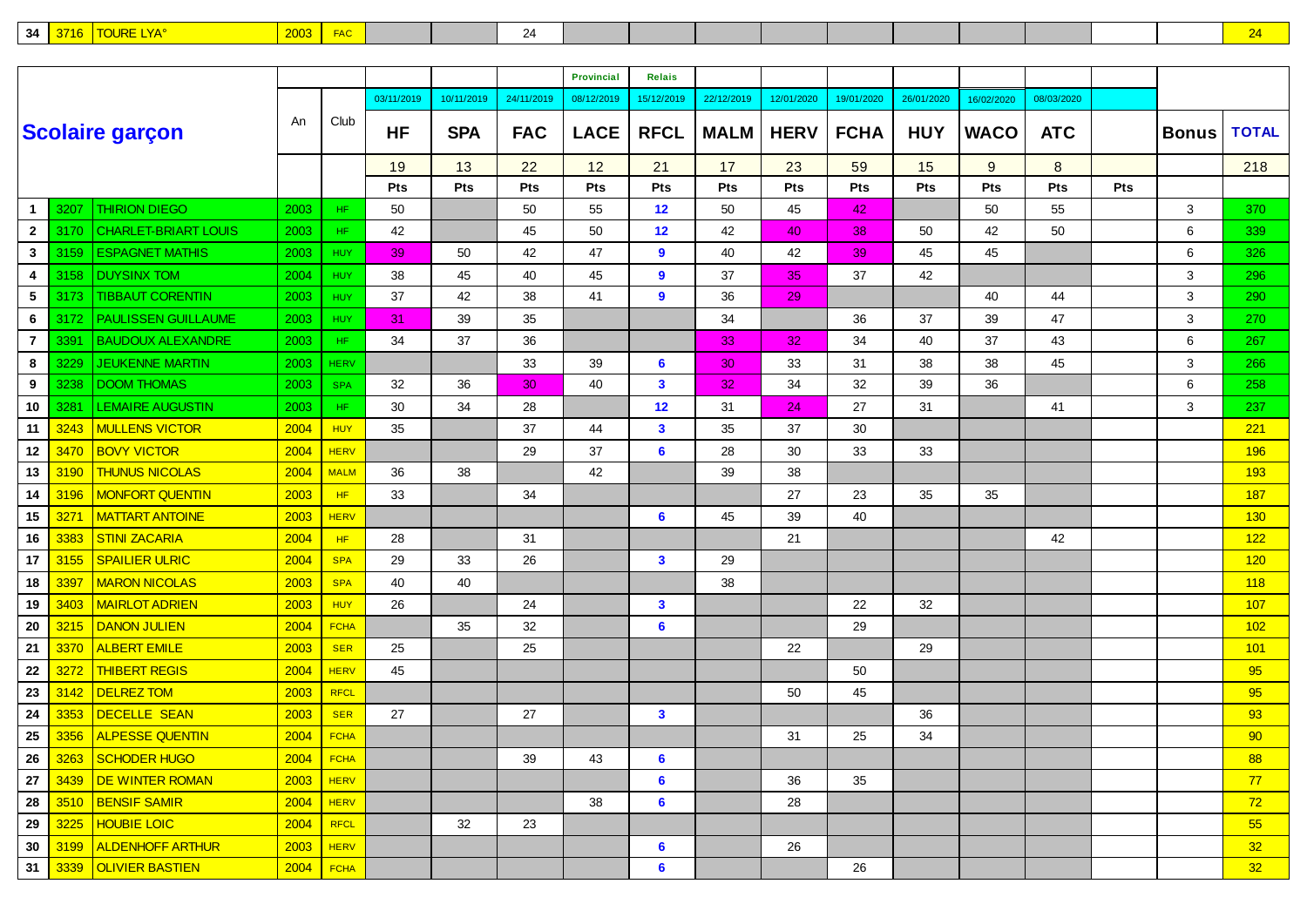| 32 |      | 3479   INGEBOS CLEMENT          |             | $2004$ FCHA | 31 |    |  |    |    |    |    |  |  | 31           |
|----|------|---------------------------------|-------------|-------------|----|----|--|----|----|----|----|--|--|--------------|
| 33 |      | 3128   DECHAMPS THIBAULT        | 2004        | <b>SER</b>  |    |    |  |    |    |    | 30 |  |  | 30           |
| 34 |      | 3282   DELSEMME HUGO            | 2003        | HF          |    |    |  |    |    | 28 |    |  |  | 28           |
| 35 |      | 3328 SCHOONBROODT GERMAIN       | 2004        | HF.         |    |    |  | 27 |    |    |    |  |  | 27           |
| 36 | 3507 | STELANDRE BENJAMIN <sup>®</sup> | 2003        | <b>HERV</b> |    |    |  |    | 25 |    |    |  |  | 25           |
| 37 |      | 3496   MATIVA ULISSE            | $2004$ FCHA |             |    |    |  |    |    | 24 |    |  |  | 24           |
| 38 | 3284 | <b>PROVOOST NOA</b>             | 2004        | <b>HERV</b> |    |    |  |    | 23 |    |    |  |  | 23           |
| 39 |      | 3483   KHALIS ANES°             | 2004        | <b>FAC</b>  |    | 22 |  |    |    |    |    |  |  | 22           |
| 40 | 3240 | <b>MARISSIAUX VICTOR</b>        | 2003        | <b>SPA</b>  |    |    |  |    |    |    |    |  |  | $\mathbf{3}$ |

|                |     |                             |      |             |            |                |            | <b>Provincial</b> | <b>Relais</b> |             |             |             |            |             |                |            |              |              |
|----------------|-----|-----------------------------|------|-------------|------------|----------------|------------|-------------------|---------------|-------------|-------------|-------------|------------|-------------|----------------|------------|--------------|--------------|
|                |     |                             |      |             | 03/11/2019 | 10/11/2019     | 24/11/2019 | 08/12/2019        | 15/12/2019    | 22/12/2019  | 12/01/2020  | 19/01/2020  | 26/01/2020 | 16/02/2020  | 08/03/2020     |            |              |              |
|                |     | <b>Junior dame</b>          | An   | Club        | <b>HF</b>  | <b>SPA</b>     | <b>FAC</b> | <b>LACE</b>       | <b>RFCL</b>   | <b>MALM</b> | <b>HERV</b> | <b>FCHA</b> | <b>HUY</b> | <b>WACO</b> | <b>ATC</b>     |            | <b>Bonus</b> | <b>TOTAL</b> |
|                |     |                             |      |             | 3          | 5 <sup>5</sup> | 5          | 5                 | 6             | $5^{\circ}$ | 6           | 15          | 3          | 5           | $\overline{4}$ |            |              | 62           |
|                |     |                             |      |             | <b>Pts</b> | <b>Pts</b>     | <b>Pts</b> | Pts               | <b>Pts</b>    | <b>Pts</b>  | <b>Pts</b>  | <b>Pts</b>  | <b>Pts</b> | <b>Pts</b>  | <b>Pts</b>     | <b>Pts</b> |              |              |
|                | 613 | <b>REUL JULIETTE</b>        | 2002 | <b>RFCL</b> |            | 50             | 50         | 55                | 12            |             | 50          | 45          | 50         | 50          | 55             |            | 3            | 375          |
| $\mathbf{2}$   | 570 | DIDY ZOE                    | 2002 | <b>MALM</b> | 45         | 40             | 40         | 47                |               | 42          | 42          | 40          | 45         | 42          | 47             |            | 9            | 319          |
| $\mathbf{3}$   | 605 | <b>MARITANO ALICIA</b>      | 2002 | HF.         | 42         | 39             | 39         | 44                |               | 39          | 39          | 39          | 42         | 40          | 45             |            | 9            | 300          |
| 4              | 623 | <b>BOLDO SOPHIE</b>         | 2002 | HF          |            | 42             |            |                   |               | 45          | 45          | 42          |            | 45          | 50             |            |              | 269          |
| $5^{\circ}$    | 569 | <b>WILLEMSENS EMMA</b>      | 2002 | <b>HERV</b> | 50         |                | 42         | 45                |               | 40          | 40          |             |            |             |                |            |              | 217          |
| 6              | 598 | <b>BREVER CHLOE</b>         | 2001 | <b>HERV</b> |            |                |            | 50                |               | 50          |             |             |            |             |                |            |              | 100          |
| $\overline{7}$ | 609 | <u>BUIS ÉLEA</u>            | 2001 | <b>FCHA</b> |            | 45             | 45         |                   | 9             |             |             |             |            |             |                |            |              | 99           |
| 8              | 578 | <b>DELREZ FLORINE</b>       | 2002 | <b>RFCL</b> |            |                |            |                   | 12            |             |             | 50          |            |             |                |            |              | 62           |
| 9              | 641 | <b>BEER AUDREY</b>          | 2001 | HF          |            |                |            |                   |               |             |             | 38          |            |             |                |            |              | 38           |
| 10             | 664 | <b>HOCK COLINE</b>          | 2001 | <b>FCHA</b> |            |                |            |                   | 9             |             |             |             |            |             |                |            |              | 9            |
| 11             | 610 | <b>VAN OLDENEEL GARANCE</b> | 2002 | <b>FCHA</b> |            |                |            |                   | 9             |             |             |             |            |             |                |            |              | 9            |
| 12             | 573 | LEFEVRE CHARLINE            | 2002 | <b>SER</b>  |            |                |            |                   | 6             |             |             |             |            |             |                |            |              | $6^{\circ}$  |

|                |     |                        |      |               |            |            |            | <b>Provincial</b> | <b>Relais</b> |                           |            |                       |            |             |            |            |          |              |
|----------------|-----|------------------------|------|---------------|------------|------------|------------|-------------------|---------------|---------------------------|------------|-----------------------|------------|-------------|------------|------------|----------|--------------|
|                |     |                        |      |               | 03/11/2019 | 10/11/2019 | 24/11/2019 | 08/12/2019        | 15/12/2019    | $\frac{1}{22/12/2019}$    | 12/01/2020 | 19/01/2020 26/01/2020 |            | 16/02/2020  | 08/03/2020 |            |          |              |
|                |     | Junior homme           | An   | Club          | <b>HF</b>  | <b>SPA</b> | <b>FAC</b> |                   |               | LACE   RFCL   MALM   HERV |            | <b>FCHA</b>           | <b>HUY</b> | <b>WACO</b> | <b>ATC</b> |            | ∣Bonus ∣ | <b>TOTAL</b> |
|                |     |                        |      |               |            | 3          | 3          | $5^{\circ}$       | 4             | 4                         |            | 23                    |            | 3           |            |            |          | 54           |
|                |     |                        |      |               | <b>Pts</b> | <b>Pts</b> | <b>Pts</b> | <b>Pts</b>        | <b>Pts</b>    | <b>Pts</b>                | <b>Pts</b> | <b>Pts</b>            | <b>Pts</b> | <b>Pts</b>  | <b>Pts</b> | <b>Pts</b> |          |              |
|                | 804 | CABO ADRIEN            |      | $2002$   WACO |            | 50         | 50         | 55                |               | 50                        | 50         |                       |            | 50          | 55         |            |          | 360          |
| 2 <sup>1</sup> | 726 | <b>GROULARD MARTIN</b> | 2001 | <b>HF</b>     |            |            | 42         | 45                |               | 40                        | 42         | 38                    |            | 42          | 47         |            |          | 296          |
| 3 <sup>1</sup> |     | 805 THYS ARNAUD        | 2001 | <b>HERV</b>   |            | 42         | 45         | 47                |               | 45                        |            |                       |            |             |            |            |          | 179          |
|                |     | 676 JENNEN THOMAS      | 2002 | <b>RFCL</b>   |            |            |            |                   |               | 42                        | 45         | 39                    |            |             | 50         |            |          | 176          |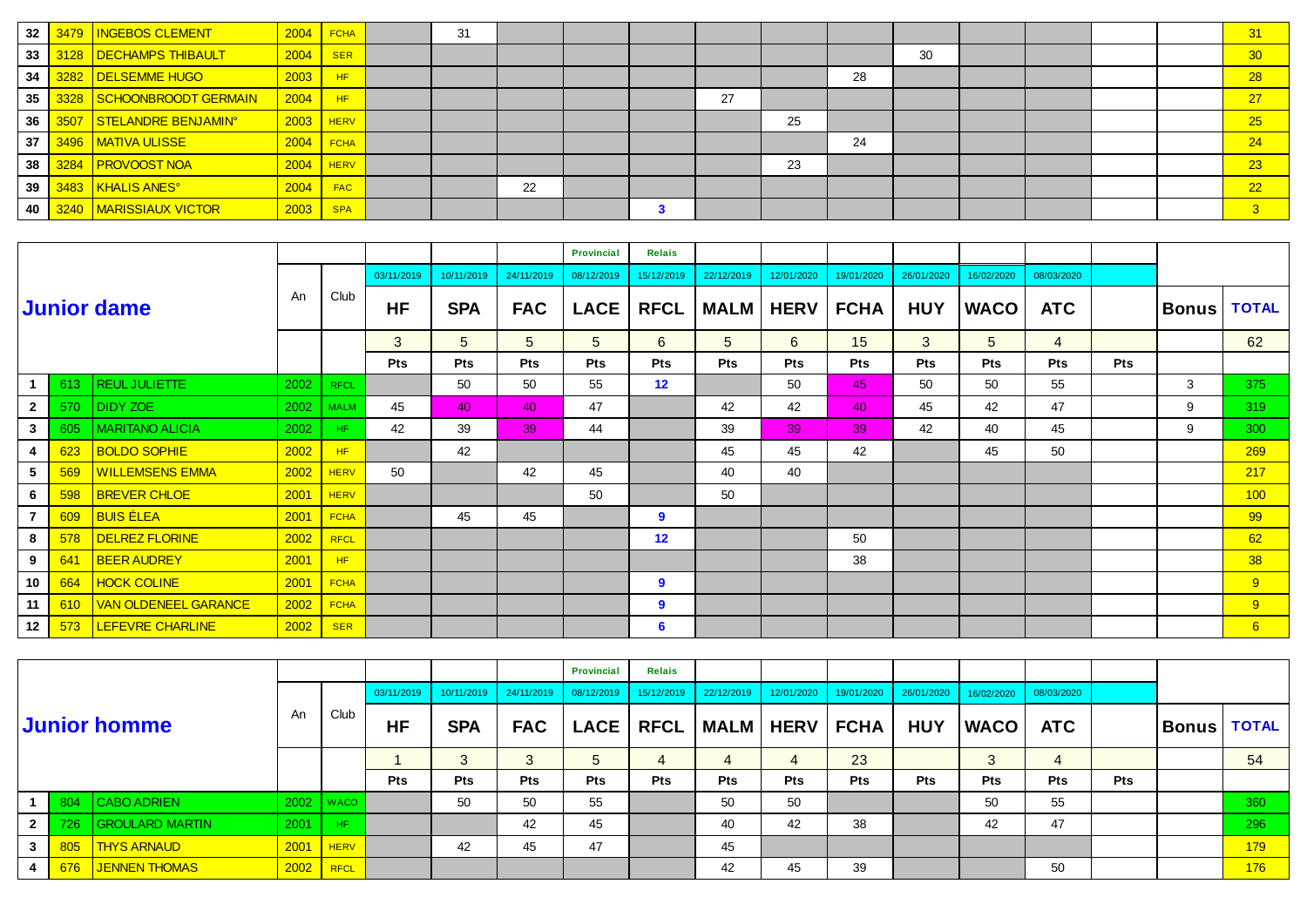| 5  | 711 | <b>SMAGGHE CLEMENT</b>      | 2002 | HF <sub>1</sub> |    |    | 44 |   | 40 | 36 |    |    |  | 120   |
|----|-----|-----------------------------|------|-----------------|----|----|----|---|----|----|----|----|--|-------|
| 6  | 606 | <b>TROISFONTAINES ALBAN</b> | 2002 | <b>SER</b>      |    |    | 50 | 9 |    | 42 |    |    |  | 101   |
|    | 737 | <b>QUERINJEAN RUBEN</b>     | 2001 | <b>WACO</b>     |    |    |    |   |    | 50 |    |    |  | 50    |
| 8  | 727 | <b>HOLPER NICLAS</b>        | 2002 | <b>HF</b>       | 50 |    |    |   |    |    |    |    |  | 50    |
| 9  | 690 | <b>CLASSE ANTHONY</b>       | 2001 | <b>FCHA</b>     |    | 45 |    | 3 |    |    |    |    |  | 48    |
| 10 | 741 | <b>DELVAUX LOIC</b>         | 2002 | <b>RFCL</b>     |    |    |    |   |    |    |    | 45 |  | 45    |
| 11 | 894 | DE FROIDMONT GUILLAUME      | 2001 | <b>SPA</b>      |    |    |    |   |    |    | 45 |    |  | 45    |
| 12 | 673 | <b>VEREECKEN HUGO</b>       | 2002 | <b>RFCL</b>     |    |    |    |   |    | 45 |    |    |  | 45    |
| 13 | 768 | <b>CAMBRESIER MAXIME</b>    | 2002 | <b>RFCL</b>     |    |    |    |   |    | 40 |    |    |  | $-40$ |
| 14 | 649 | <b>BAYARD JULIEN</b>        | 2002 | <b>SER</b>      |    |    |    |   |    | 37 |    |    |  | 37    |
| 15 | 623 | <b>BERTRAND DIMITRI</b>     | 2002 | <b>SER</b>      |    |    |    |   |    |    |    |    |  | 9     |
| 16 | 796 | <b>DEHARRE MATHIEU</b>      | 2002 | <b>SER</b>      |    |    |    | 9 |    |    |    |    |  | 9     |

|              |      |                            |      |             |                |            |                 | <b>Provincial</b> | <b>Relais</b>  |             |             |             |            |             |            |            |              |              |
|--------------|------|----------------------------|------|-------------|----------------|------------|-----------------|-------------------|----------------|-------------|-------------|-------------|------------|-------------|------------|------------|--------------|--------------|
|              |      |                            |      |             | 03/11/2019     | 10/11/2019 | 24/11/2019      | 08/12/2019        | 15/12/2019     | 22/12/2019  | 12/01/2020  | 19/01/2020  | 26/01/2020 | 16/02/2020  | 08/03/2020 |            |              |              |
|              |      | <b>Senior dame</b>         | An   | Club        | <b>HF</b>      | <b>SPA</b> | <b>FAC</b>      | <b>LACE</b>       | <b>RFCL</b>    | <b>MALM</b> | <b>HERV</b> | <b>FCHA</b> | <b>HUY</b> | <b>WACO</b> | <b>ATC</b> |            | <b>Bonus</b> | <b>TOTAL</b> |
|              |      |                            |      |             | $\overline{7}$ | 10         | 10              | 10                | 16             | 12          | 8           | 40          | 5          | 6           | 5          |            |              | 129          |
|              |      |                            |      |             | Pts            | <b>Pts</b> | Pts             | <b>Pts</b>        | Pts            | <b>Pts</b>  | Pts         | <b>Pts</b>  | Pts        | Pts         | Pts        | <b>Pts</b> |              |              |
| -1           | 2154 | <b>COOSEMANS MARIE</b>     | 1996 | <b>SPA</b>  |                | 50         | 42              | 44                |                | 39          | 42          | 40          | 50         | 50          | 55         |            | 6            | 339          |
| $\mathbf{2}$ | 2122 | <b>HANSEZ ANNE</b>         | 1995 | <b>HERV</b> | 40             | 40         | 39              | 42                | 9              | 42          | 40          | 42          | 45         | 42          |            |            | 6            | 308          |
| 3            | 2202 | <b>SCHEPPERS LEA</b>       | 1995 | HF.         |                | 45         |                 | 43                | 6              | 40          | 39          |             | 42         | 40          | 50         |            |              | 305          |
| 4            | 2200 | <b>MOSTERT PAULINE</b>     | 1997 | HF.         | 39             | 39         | 38              | 41                | $6\phantom{1}$ | 36          |             | 39          |            | 39          | 47         |            | 3            | 291          |
| 5            | 2411 | ALLEPUZ FUSTER PAULA°      | 1989 | <b>HUY</b>  |                | 36         | 35 <sub>1</sub> | 40                | 6              | 34          | 37          | 37          | 40         | 38          | 45         |            | 6            | 285          |
| 6.           | 2392 | <b>CHARLIER LAURIANE</b>   | 1989 | <b>HERV</b> |                | 34         | 34              |                   | $\mathbf{3}$   | 32          | 36          |             | 39         |             | 44         |            |              | 222          |
|              | 2129 | <b>STORDEUR MELANIE</b>    | 1992 | <b>FCHA</b> | 45             |            | 50              | 50                | 12             |             | 50          |             |            |             |            |            |              | 207          |
| 8            | 2214 | <b>VIEILVOYE CHARLOTTE</b> | 1996 | HF.         | 42             |            | 45              | 45                |                |             | 45          |             |            |             |            |            |              | 177          |
| 9            | 2404 | <b>COMPERE CAMILLE</b>     | 1993 | <b>WACO</b> |                | 42         | 40              |                   |                | 38          |             |             |            | 45          |            |            |              | 165          |
| 10           | 2270 | <b>CHARLIER ELINE</b>      | 1997 | <b>HERV</b> |                | 35         | 36              | 39                | 9              | 35          |             |             |            |             |            |            |              | 154          |
| 11           | 2175 | <b>TSAGKAS CASSANDRA</b>   | 1998 | HF          |                |            | 37              |                   | $\mathbf{3}$   | 37          | 38          | 38          |            |             |            |            |              | 153          |
| 12           | 2176 | <b>ROMPEN MARGAUX</b>      | 2000 | HF.         | 38             | 37         |                 |                   | 6              | 33          |             |             |            |             |            |            |              | 114          |
| 13           | 2177 | <b>FRANCKART CORENTINE</b> | 2000 | <b>HUY</b>  |                |            |                 | 47                | 6              | 50          |             |             |            |             |            |            |              | 103          |
| 14           | 2223 | <b>VANDORMAEL MARIE</b>    | 2000 | <b>RFCL</b> |                |            |                 | 55                | $\mathbf{3}$   |             |             |             |            |             |            |            |              | 58           |
| 15           | 2218 | <b>CLASSE AMANDINE</b>     | 1995 | <b>FCHA</b> |                | 38         |                 |                   | 12             |             |             |             |            |             |            |            |              | 50           |
| 16           | 2139 | <b>WELSCH MILLY</b>        | 2000 | <b>SER</b>  | 50             |            |                 |                   |                |             |             |             |            |             |            |            |              | 50           |
| 17           | 4409 | <b>BALANCIER SARAH</b>     | 1984 | <b>WACO</b> |                |            |                 |                   |                |             |             | 50          |            |             |            |            |              | 50           |
| 18           | 2357 | <b>HENRARD ELEA</b>        | 1999 | <b>LACE</b> |                |            |                 |                   |                | 45          |             |             |            |             |            |            |              | 45           |
| 19           | 2102 | DE COCK FLORENCE           | 1992 | <b>WACO</b> |                |            |                 |                   |                |             |             | 45          |            |             |            |            |              | 45           |
| 20           | 2231 | <b>JENNEN VICTORIA</b>     | 2000 | <b>RFCL</b> | 37             |            |                 |                   |                |             |             |             |            |             |            |            |              | 37           |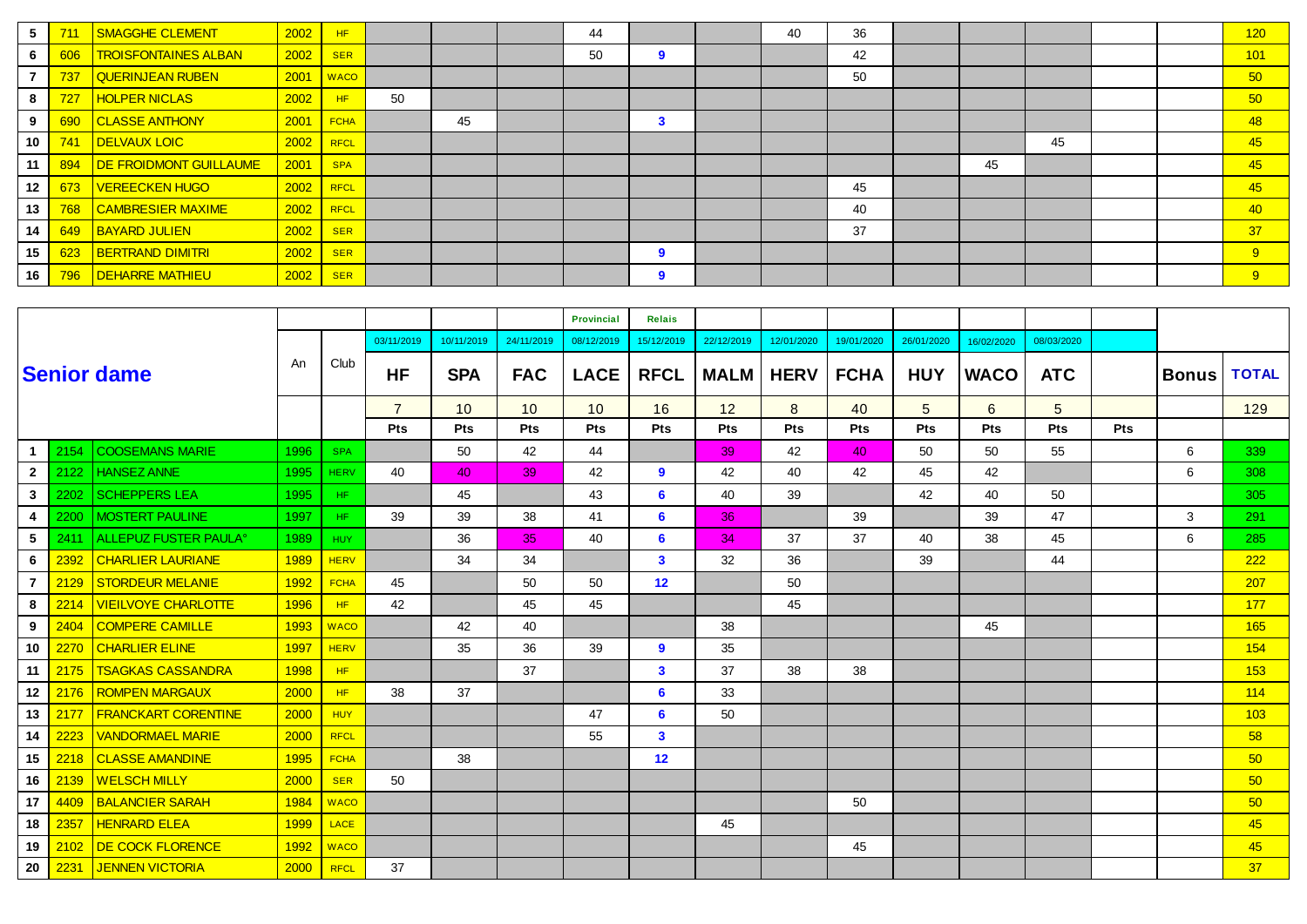| 21              |      | <b>LEONARD SARAH</b>     |      | <b>FCHA</b> |  |  |  |  |  |  |  |
|-----------------|------|--------------------------|------|-------------|--|--|--|--|--|--|--|
| 22              |      | 2441 CORMAN ELISE        | 1997 | <b>HERV</b> |  |  |  |  |  |  |  |
| 23 <sub>1</sub> | 2374 | <b>MAGAIN LOUISE</b>     | 1997 | <b>HUY</b>  |  |  |  |  |  |  |  |
| 24              | 2265 | <b>BAUDINET CAROLINE</b> |      | <b>RFCL</b> |  |  |  |  |  |  |  |

|                |      |                                 |             |             |            |            |            | <b>Provincial</b> | <b>Relais</b> |             |             |             |            |             |                 |            |              |                 |
|----------------|------|---------------------------------|-------------|-------------|------------|------------|------------|-------------------|---------------|-------------|-------------|-------------|------------|-------------|-----------------|------------|--------------|-----------------|
|                |      |                                 |             |             | 03/11/2019 | 10/11/2019 | 24/11/2019 | 08/12/2019        | 15/12/2019    | 22/12/2019  | 12/01/2020  | 19/01/2020  | 26/01/2020 | 16/02/2020  | 08/03/2020      |            |              |                 |
|                |      | <b>Senior homme</b>             | An          | Club        | <b>HF</b>  | <b>SPA</b> | <b>FAC</b> | <b>LACE</b>       | <b>RFCL</b>   | <b>MALM</b> | <b>HERV</b> | <b>FCHA</b> | <b>HUY</b> | <b>WACO</b> | <b>ATC</b>      |            | <b>Bonus</b> | <b>TOTAL</b>    |
|                |      |                                 |             |             | 14         | 13         | 23         | 22                | 29            | 18          | 27          | 73          | 10         | 6           | $5\overline{)}$ |            |              | 240             |
|                |      |                                 |             |             | Pts        | <b>Pts</b> | <b>Pts</b> | <b>Pts</b>        | Pts           | Pts         | Pts         | <b>Pts</b>  | Pts        | Pts         | <b>Pts</b>      | <b>Pts</b> |              |                 |
| $\mathbf{1}$   | 2832 | <b>GILLET GEOFFRAY</b>          | 1987        | <b>HUY</b>  |            | 42         | 45         | 45                | 6             | 45          | 40          | 33          | 50         | 42          |                 |            | 3            | 318             |
| $\mathbf{2}$   | 3223 | <b>ARGENTO ANAEL</b>            | 1985        | <b>SER</b>  | 39         | 38         | 36         | 38                | $\mathbf{3}$  | 33          | 29          | 24          | 42         |             |                 |            | 3            | 261             |
| $\mathbf{3}$   | 2845 | <b>NASSIRU SANI<sup>°</sup></b> | 1995        | HF.         | 33         |            | 26         | 29                |               | 27          | 18          | 18          | 35         | 38          | 45              |            | 6            | 239             |
| 4              | 2714 | NURKOWSKI JONATHAN              | 1990        | <b>FCHA</b> |            | 37         | 34         | 30                |               | 28          |             | 19          | 38         | 39          |                 |            |              | 225             |
| 5              | 2947 | DE VREESE MARVIN                | 1993        | <b>RFCL</b> | 36         | 35         | 30         | 34                |               |             | 24          | 21          | 40         |             |                 |            |              | 220             |
| 6              | 3063 | <b>COLLIGNON THOMAS</b>         | 1986        | <b>FCHA</b> | 32         | 32         |            | 31                | $\mathbf{3}$  |             | 19          | 16          | 36         |             | 47              |            |              | 216             |
| $\overline{7}$ | 3224 | <b>GEROMBOUX ARNAUD</b>         | 1991        | <b>HERV</b> |            |            | 39         | 41                |               | 37          | 33          | 28          |            | 40          |                 |            |              | 218             |
| 8              | 2960 | <b>REIP HUGO</b>                | 1999        | HF.         | 38         | 36         | 32         | 33                | $\mathbf{3}$  | 30          | 21          |             |            |             |                 |            |              | 193             |
| 9              | 3092 | <b>TERRITO JOAKIM</b>           | <b>1992</b> | HF.         | 42         |            | 50         | 47                |               |             |             | 34          |            |             |                 |            |              | 173             |
| 10             | 3209 | <b>RAEMACKERS CEDRIC</b>        | 1985        | <b>FCHA</b> |            | 39         | 42         | 44                | $\mathbf{3}$  |             | 37          |             |            |             |                 |            |              | 165             |
| 11             | 3347 | <b>SCHOONBROODT FRANCK</b>      | 1997        | HF          |            |            | 33         | 36                | $\mathbf{3}$  | 32          |             |             |            |             | 55              |            |              | 159             |
| 12             | 2831 | <b>RUZZICONI ELLIOT</b>         | 1997        | <b>HERV</b> | 40         |            |            | 37                | $\mathbf{3}$  | 34          | 30          |             |            |             |                 |            |              | 144             |
| 13             | 3035 | <b>PARMENTIER NICOLAS</b>       | 1989        | <b>RFCL</b> | 31         | 31         | 24         |                   | $\mathbf{3}$  |             |             | 15          | 34         |             |                 |            |              | 138             |
| 14             | 3207 | <b>COLLARD ARNAUD</b>           | 2000        | <b>HERV</b> |            |            |            |                   | 12            | 40          | 45          | 36          |            |             |                 |            |              | 133             |
| 15             | 3099 | <b>TELLER RENAUD</b>            | 1990        | <b>HERV</b> |            |            | 29         | 35                |               | 31          | 23          |             |            |             |                 |            |              | 118             |
| 16             | 3177 | <b>DUMONT RAPHAEL</b>           | 1988        | <b>SPA</b>  | 35         | 33         | 28         |                   |               |             | 22          |             |            |             |                 |            |              | 118             |
| 17             | 2873 | DEFLANDRE CLEMENT               | 1997        | <b>HERV</b> |            |            |            |                   | 12            |             | 50          |             |            | 50          |                 |            |              | 112             |
| 18             | 3307 | <b>DEMIRKAZAN MIKAIL</b>        | 1993        | <b>HERV</b> |            |            | 40         |                   |               |             | 36          | 30          |            |             |                 |            |              | 106             |
| 19             | 2999 | <b>REUTER TOM</b>               | 1999        | HF.         | 50         |            |            | 55                |               |             |             |             |            |             |                 |            |              | 105             |
| 20             | 2799 | <b>SMETS FLORENT</b>            | 2000        | <b>HERV</b> |            |            |            |                   | 6             | 35          | 32          | 27          |            |             |                 |            |              | 100             |
| 21             | 2891 | <b>NOEL ADRIEN</b>              | 1995        | <b>WACO</b> |            |            |            | 50                | 9             |             |             | 40          |            |             |                 |            |              | 99              |
| 22             | 2954 | <b>CLAROS CORDOVA FABIO</b>     | 1993        | <b>RFCL</b> |            |            | 23         | 32                | $\mathbf{3}$  |             | 20          | 17          |            |             |                 |            |              | 95              |
| 23             | 2892 | <b>NOEL ENZO</b>                | 1995        | <b>WACO</b> |            | 50         |            |                   |               |             |             |             |            | 45          |                 |            |              | 95              |
| 24             | 2898 | <b>DEWEZ PIERRE</b>             | 1993        | <b>SPA</b>  | 34         | 34         | 25         |                   |               |             |             |             |            |             |                 |            |              | 93              |
| 25             | 3401 | <b>VANHEES JEAN</b>             | 1986        | <b>FCHA</b> |            |            |            |                   | $\mathbf{3}$  |             | 26          | 22          | 39         |             |                 |            |              | 90              |
| 26             | 2886 | <b>PTAK FLORENT</b>             | 1998        | <b>HERV</b> |            |            |            |                   | 6             | 42          | 42          |             |            |             |                 |            |              | 90 <sup>°</sup> |
| 27             | 2778 | <b>CAELEN FLORENT</b>           | 1989        | <b>ATC</b>  |            |            |            |                   |               | 50          |             | 37          |            |             |                 |            |              | 87              |
| 28             | 2746 | <b>STRAET PAOLO</b>             | 1998        | <b>HERV</b> |            |            |            |                   | 12            |             | 39          | 35          |            |             |                 |            |              | 86              |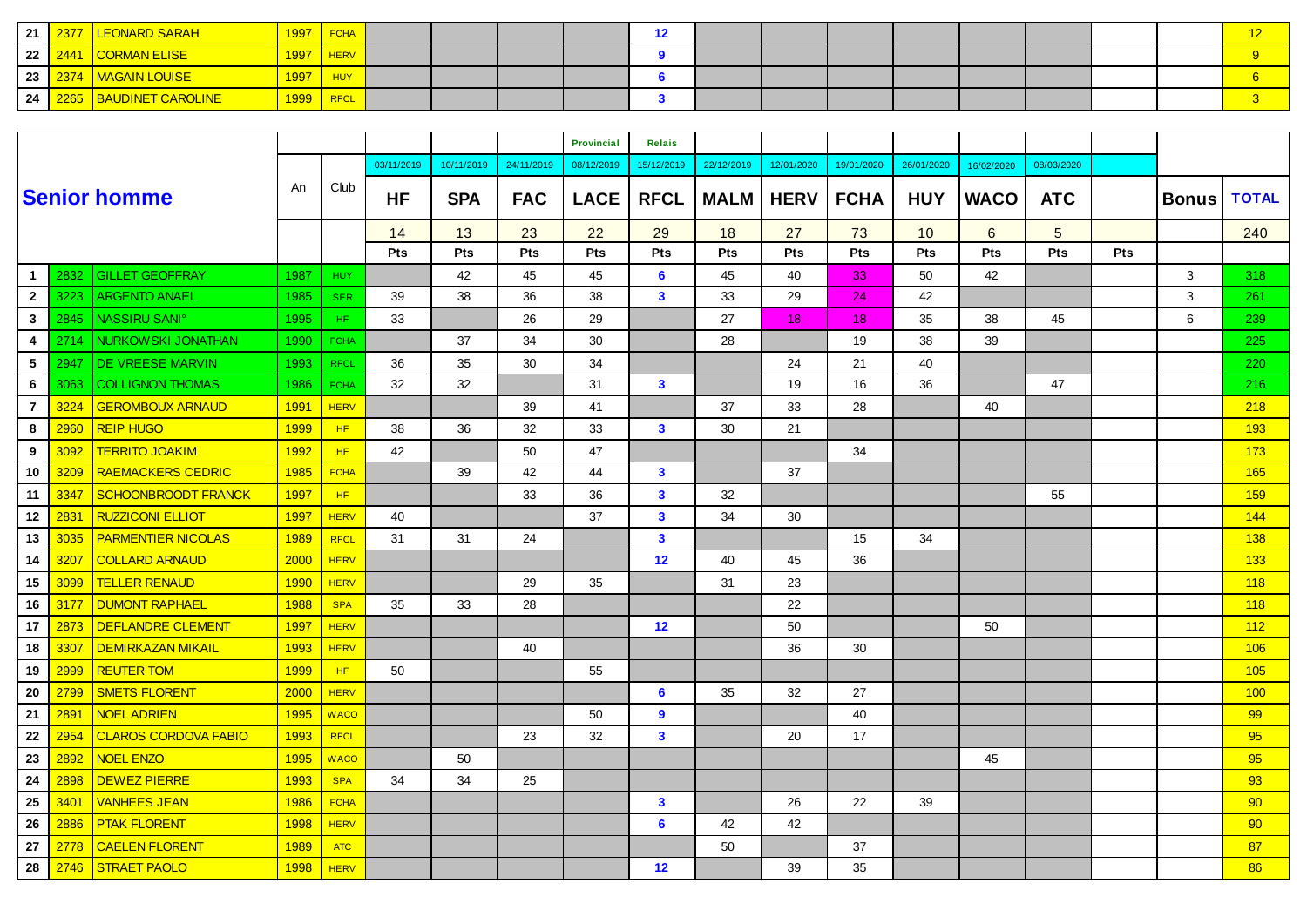| 29 | 3091 | <b>GALLO CHRISTOPH</b>                   | 1989        | HF          | 45 |    |    |    |                         |    |    | 38 |    |    |  | 83             |
|----|------|------------------------------------------|-------------|-------------|----|----|----|----|-------------------------|----|----|----|----|----|--|----------------|
| 30 | 2759 | <b>RAUW FRANCIS</b>                      | 1992        | <b>LACE</b> |    |    |    | 43 |                         | 39 |    |    |    |    |  | 82             |
| 31 | 2748 | <b>RENARD ARNAUD</b>                     | 1985        | <b>WACO</b> |    | 40 |    |    | 9                       |    |    | 32 |    |    |  | 81             |
| 32 | 2813 | <b>RADELET STEPHEN</b>                   | 1988        | <b>HUY</b>  |    |    |    |    | 6                       |    |    | 26 | 45 |    |  | 77             |
| 33 | 2885 | <b>MICHEL LEO</b>                        | 2000        | <b>HERV</b> | 37 |    | 31 |    |                         |    |    |    |    |    |  | 68             |
| 34 | 3422 | <b>REMACLE OLIVIER</b>                   | 1987        | <b>HERV</b> |    |    |    |    |                         |    | 35 | 31 |    |    |  | 66             |
| 35 | 3125 | LEJOLY MATHIEU                           | 1995        | HF          |    |    |    | 39 |                         |    |    | 25 |    |    |  | 64             |
| 36 | 3416 | <b>TRILLET DENIS</b>                     | 1994        | <b>RFCL</b> |    |    |    |    |                         |    | 34 | 29 |    |    |  | 63             |
| 37 | 3545 | <b>LEJEUNE SILVAIN</b>                   | 1987        | <b>SPA</b>  |    |    |    |    |                         |    | 28 | 23 |    |    |  | 51             |
| 38 | 2944 | <b>BOUCHIKHI SOUFIANE</b>                | 1990        | <b>RFCL</b> |    |    |    |    |                         |    |    | 50 |    |    |  | 50             |
| 39 | 3136 | <b>HUBIN VINCENT</b>                     | 2000        | <b>WACO</b> |    |    |    |    |                         |    |    |    |    | 50 |  | 50             |
| 40 | 2967 | LONNEUX OUSSAMA                          | 1997        | <b>RFCL</b> |    |    |    |    |                         |    |    | 45 |    |    |  | 45             |
| 41 | 2974 | <b>THONON REGIS</b>                      | <b>1987</b> | <b>MALM</b> |    | 45 |    |    |                         |    |    |    |    |    |  | 45             |
| 42 | 3245 | <b>RALET HUGO</b>                        | 1991        | HF          |    |    |    |    |                         |    | 25 | 20 |    |    |  | 45             |
| 43 | 3379 | <b>DATTOLI ANTOINE</b>                   | 1996        | <b>HUY</b>  |    |    |    | 40 | 3                       |    |    |    |    |    |  | 43             |
| 44 | 2753 | <b>LEJOLY PIERRE</b>                     | 1992        | <b>MALM</b> |    |    |    | 42 |                         |    |    |    |    |    |  | 42             |
| 45 | 2945 | <b>DA SILVA LUCAS</b>                    | 1999        | <b>RFCL</b> |    |    |    |    |                         |    |    | 42 |    |    |  | 42             |
| 46 | 3051 | <b>CRISMER AUGUSTIN</b>                  | 2000        | <b>SER</b>  |    |    | 38 |    | 3                       |    |    |    |    |    |  | 41             |
| 47 | 2740 | <b>FINTOLINI DORIAN</b>                  | 1993        | <b>ATC</b>  |    |    |    |    |                         |    |    | 39 |    |    |  | 39             |
| 48 | 2723 | <b>CARABIN SEBASTIEN</b>                 | 1989        | <b>HERV</b> |    |    |    |    |                         |    | 38 |    |    |    |  | 38             |
| 49 | 2792 | <b>FAYMONVILLE JEAN</b>                  | 2000        | <b>MALM</b> |    |    |    |    |                         | 38 |    |    |    |    |  | 38             |
| 50 | 2789 | <b>ESSABRI YOANN</b>                     | 1985        | <b>SER</b>  |    |    |    |    |                         |    |    |    | 37 |    |  | 37             |
| 51 | 3098 | <b>BURNETT JACKSON</b>                   | 2000        | HF          |    |    | 37 |    |                         |    |    |    |    |    |  | 37             |
| 52 | 3151 | <b>WEYNAND WILLIAM</b>                   | 1992        | <b>MALM</b> |    |    |    |    |                         | 36 |    |    |    |    |  | 36             |
| 53 | 3243 | <b>OUAHDANI ABDEL MOUNIM<sup>®</sup></b> | 1998        | HF          |    |    | 35 |    |                         |    |    |    |    |    |  | 35             |
| 54 | 3533 | <b>GERREKENS JORDAN</b>                  | 1993        | <b>HERV</b> |    |    |    |    |                         |    | 31 |    |    |    |  | 31             |
| 55 | 3000 | <b>WIMMER JULIEN</b>                     | 1999        | <b>HERV</b> |    |    |    |    |                         | 29 |    |    |    |    |  | 29             |
| 56 | 2701 | <b>FRAIPONT OLIVIER</b>                  | 1999        | LACE        |    |    | 27 |    |                         |    |    |    |    |    |  | 27             |
| 57 | 3540 | <b>KONINCKX STEPHANE</b>                 | 1991        | <b>HERV</b> |    |    |    |    |                         |    | 27 |    |    |    |  | 27             |
| 58 | 3032 | <b>CHOPART JULIEN<sup>®</sup></b>        | 1992        | RFCL        |    |    | 22 |    | $\mathbf{3}$            |    |    |    |    |    |  | 25             |
| 59 | 2957 | <b>RENARD PIERRICK</b>                   | 1995        | <b>SER</b>  |    |    | 21 |    | 3                       |    |    |    |    |    |  | 24             |
| 60 | 3350 | VANHAEREN MARTIN                         |             | 1998   WACO |    |    |    |    | 9                       |    |    |    |    |    |  | 9              |
| 61 |      | 2843 APPLINCOURT JULIEN                  | 1995        | <b>FCHA</b> |    |    |    |    | $\mathbf{3}$            |    |    |    |    |    |  | 3 <sup>1</sup> |
| 62 | 2786 | <b>SCHAUWERS FRANCOIS</b>                | 1996        | <b>SPA</b>  |    |    |    |    | $\mathbf{3}$            |    |    |    |    |    |  | 3 <sup>7</sup> |
| 63 | 2775 | <b>BORN ADRIEN</b>                       | 1996        | <b>SPA</b>  |    |    |    |    | $\mathbf{3}$            |    |    |    |    |    |  | 3 <sup>2</sup> |
| 64 | 2859 | <b>GASPAR AYMERIC</b>                    | <b>1997</b> | HF          |    |    |    |    | $\mathbf{3}$            |    |    |    |    |    |  | 3 <sup>7</sup> |
| 65 | 2935 | <b>BERGHMANS WOUTER</b>                  | 1985        | <b>FCHA</b> |    |    |    |    | $\mathbf{3}$            |    |    |    |    |    |  | 3 <sup>7</sup> |
| 66 |      | 3256 BASTIN KILLIAN                      | 1996        | <b>SPA</b>  |    |    |    |    | $\overline{\mathbf{3}}$ |    |    |    |    |    |  | 3 <sup>°</sup> |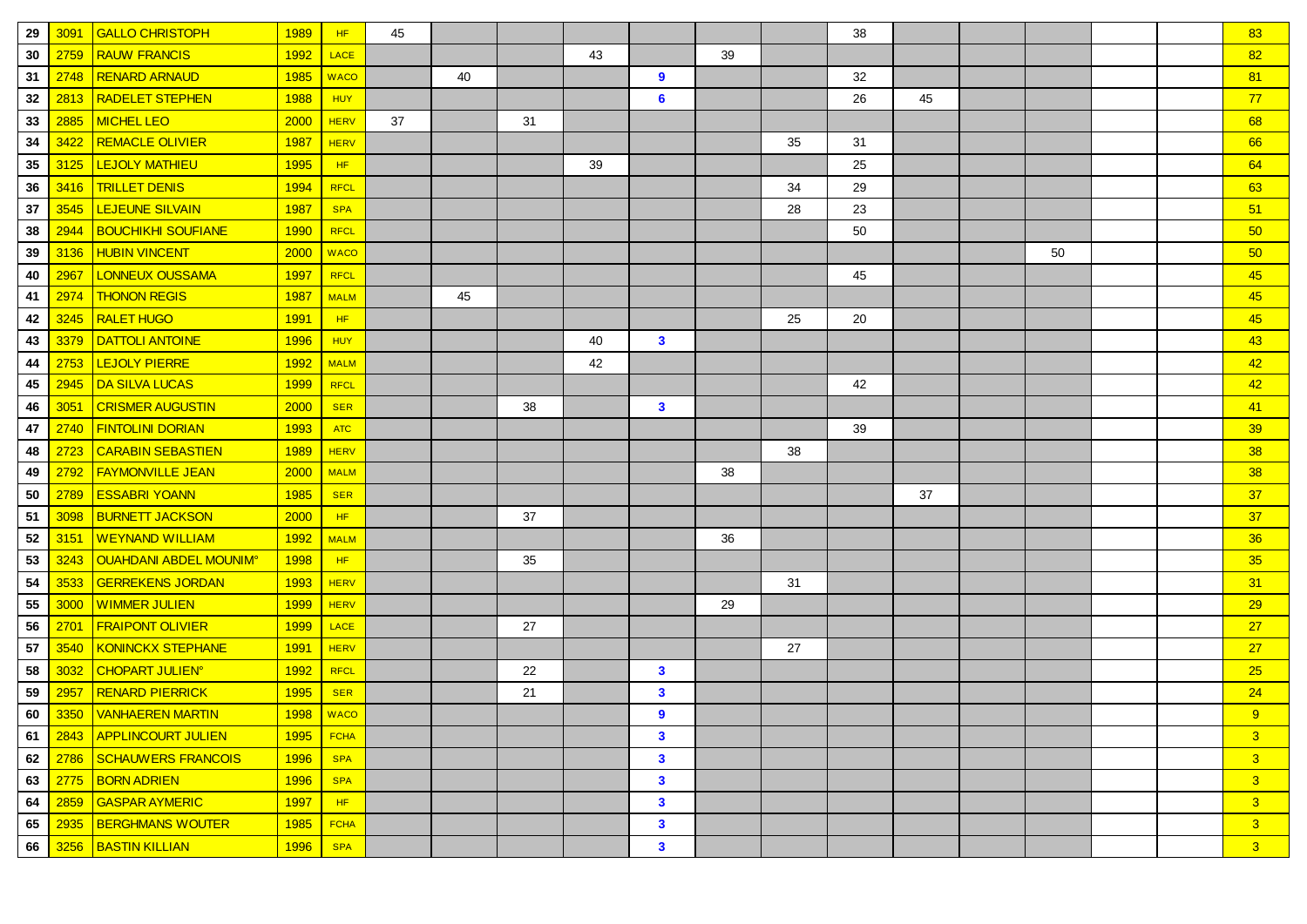|                |      |                                    |      |             |                |                 |            | <b>Provincial</b> | <b>Relais</b>  |             |             |             |            |                |            |            |              |                 |
|----------------|------|------------------------------------|------|-------------|----------------|-----------------|------------|-------------------|----------------|-------------|-------------|-------------|------------|----------------|------------|------------|--------------|-----------------|
|                |      |                                    |      |             | 03/11/2019     | 10/11/2019      | 24/11/2019 | 08/12/2019        | 15/12/2019     | 22/12/2019  | 12/01/2020  | 19/01/2020  | 26/01/2020 | 16/02/2020     | 08/03/2020 |            |              |                 |
|                |      | <b>Master dame</b>                 | An   | Club        | <b>HF</b>      | <b>SPA</b>      | <b>FAC</b> | <b>LACE</b>       | <b>RFCL</b>    | <b>MALM</b> | <b>HERV</b> | <b>FCHA</b> | <b>HUY</b> | <b>WACO</b>    | <b>ATC</b> |            | <b>Bonus</b> | <b>TOTAL</b>    |
|                |      |                                    |      |             | $\overline{2}$ | $6\overline{6}$ | 8          | 8                 | 17             | 9           | 11          | 39          | 9          | $\overline{7}$ | 8          |            |              | 124             |
|                |      |                                    |      |             | Pts            | Pts             | Pts        | Pts               | Pts            | Pts         | Pts         | Pts         | Pts        | Pts            | Pts        | <b>Pts</b> |              |                 |
| $\mathbf{1}$   | 4104 | <b>WAGELMANS CLARISSE</b>          | 1976 | <b>RFCL</b> |                | 50              | 50         | 50                | 12             |             | 45          | 42          | 50         | 45             | 50         |            | 3            | 355             |
| $\overline{2}$ | 4014 | <b>DRESSEN LAURENCE</b>            | 1975 | FAC         | 50             | 45              | 45         | 45                | $\mathbf{3}$   | 50          | 40          | 38          | 45         | 40             | 45         |            | 9            | 337             |
| 3              | 4213 | <b>NEURAY ISABELLE</b>             | 1972 | <b>RFCL</b> |                | 42              | 42         | 44                | 6              | 40          | 39          | 36          | 40         |                | 44         |            | 3            | 300             |
| 4              | 4083 | <b>TROISFONTAINES DELPHINE</b>     | 1978 | HF.         | 45             | 40              | 39         | 43                |                | 39          | 38          |             | 38         | 38             | 43         |            | 6            | 293             |
| 5              | 4322 | <b>MAZZEI NATACHA</b>              | 1973 | <b>HERV</b> |                | 38              | 36         | 42                | $6\phantom{1}$ | 36          | 33          |             | 36         | 37             | 42         |            | 3            | 276             |
| 6              | 4197 | <b>DEJARDIN CHRISTELLE</b>         | 1974 | <b>HUY</b>  |                |                 | 40         |                   |                | 38          | 36          | 35          | 37         | 39             |            |            |              | 225             |
| $\overline{7}$ | 4465 | <b>THONNARD SEVERINE</b>           | 1983 | HF          |                |                 |            |                   |                | 45          | 37          | 37          | 42         |                | 47         |            |              | 208             |
| 8              | 4020 | <b>CHAMBEAU CAROLE</b>             | 1982 | <b>WACO</b> |                |                 |            | 47                | 9              |             | 42          | 39          |            | 42             |            |            |              | 179             |
| 9              | 4409 | <b>BALANCIER SARAH</b>             | 1984 | <b>WACO</b> |                |                 |            | 55                | 9              |             |             |             |            | 50             |            |            |              | 114             |
| 10             | 3999 | <b>HOST SANDRINE</b>               | 1975 | <b>RFCL</b> |                |                 |            |                   | 12             |             | 50          | 50          |            |                |            |            |              | 112             |
| 11             | 4231 | <b>CUPERS EVELYNE</b>              | 1971 | HF          |                |                 |            |                   | 6              | 37          | 34          | 34          |            |                |            |            |              | 111             |
| 12             | 4441 | <b>TOSI IRENE<sup>®</sup></b>      | 1984 | <b>ATC</b>  |                |                 |            |                   |                |             |             | 40          |            |                | 55         |            |              | 95              |
| 13             | 4181 | <b>BRUN CAROLINE</b>               | 1982 | <b>HUY</b>  |                | 39              | 38         |                   | $\mathbf{3}$   |             |             |             |            |                |            |            |              | 80              |
| 14             | 3981 | <b>FRANSSEN GEORGETTE</b>          | 1960 | <b>LACE</b> |                |                 |            | 41                |                | 35          |             |             |            |                |            |            |              | 76              |
| 15             | 4143 | <b>DOYEN MARIE-JEANNE</b>          | 1955 | <b>FCHA</b> |                |                 |            |                   |                |             |             |             | 35         |                | 41         |            |              | 76              |
| 16             | 3998 | <b>DETREZ MARTINE</b>              | 1970 | <b>RFCL</b> |                |                 |            |                   | $\mathbf{3}$   |             |             | 45          |            |                |            |            |              | 48              |
| 17             | 4178 | <b>DRIES SABINE</b>                | 1976 | HF          |                |                 |            |                   | 6              | 42          |             |             |            |                |            |            |              | 48              |
| 18             | 4112 | <b>CROTTEUX EMILIE</b>             | 1979 | <b>WACO</b> |                |                 |            |                   | 9              |             |             |             | 39         |                |            |            |              | 48              |
| 19             | 4217 | <b>SENTE CYNTHIA</b>               | 1976 | <b>HERV</b> |                |                 |            |                   | 6              |             | 35          |             |            |                |            |            |              | 41              |
| 20             | 4055 | <b>AJETI MINIRE</b>                | 1966 | <b>HUY</b>  |                |                 | 37         |                   | $\mathbf{3}$   |             |             |             |            |                |            |            |              | 40              |
| 21             | 4161 | <b>BONAZZA ISABELLE</b>            | 1968 | <b>SER</b>  |                |                 |            |                   |                |             |             | 33          |            |                |            |            |              | 33 <sub>o</sub> |
| 22             | 4377 | <b>WOUTERS CATHERINE</b>           | 1967 | <b>HERV</b> |                |                 |            |                   | 6              |             |             |             |            |                |            |            |              | 6               |
| 23             | 3996 | <b>PHILIS LAMBRIRY<sup>®</sup></b> | 1973 | <b>RFCL</b> |                |                 |            |                   | 6              |             |             |             |            |                |            |            |              | 6               |
| 24             | 4273 | <b>KOHL ANGELIQUE</b>              | 1969 | <b>HUY</b>  |                |                 |            |                   | $\mathbf{3}$   |             |             |             |            |                |            |            |              | $\overline{3}$  |

|  |                     |             |             |            |            |                           | <b>Provincial</b> | <b>Relais</b>         |                                  |            |                                                                |            |             |            |     |               |     |
|--|---------------------|-------------|-------------|------------|------------|---------------------------|-------------------|-----------------------|----------------------------------|------------|----------------------------------------------------------------|------------|-------------|------------|-----|---------------|-----|
|  |                     |             |             | 03/11/2019 |            | $10/11/2019$   24/11/2019 |                   | 08/12/2019 15/12/2019 | $22/12/2019$                     |            | 12/01/2020   19/01/2020   26/01/2020   16/02/2020   08/03/2020 |            |             |            |     |               |     |
|  | <b>Master homme</b> | An          | Club        | <b>HF</b>  | <b>SPA</b> | <b>FAC</b>                |                   |                       | LACE   RFCL   MALM   HERV   FCHA |            |                                                                | <b>HUY</b> | <b>WACO</b> | <b>ATC</b> |     | Bonus   TOTAL |     |
|  |                     |             |             | 31         | 24         | 37                        | 36                | 44                    | 33                               | 35         | 124                                                            | 27         | 18          | 17         |     |               | 426 |
|  |                     |             |             | <b>Pts</b> | <b>Pts</b> | <b>Pts</b>                | <b>Pts</b>        | Pts                   | <b>Pts</b>                       | <b>Pts</b> | <b>Pts</b>                                                     | <b>Pts</b> | <b>Pts</b>  | <b>Pts</b> | Pts |               |     |
|  | 6829 SPANU LAURENT  | $1984$ RFCL |             | 50         |            | 45                        | 50                | $12 \overline{ }$     | 45                               | 42         | 45                                                             | 45         |             |            |     |               | 334 |
|  | 2 6945 PETRY CEDRIC |             | $1981$ RFCL | 42         | 42         | 42                        | 43                | $12 \overline{ }$     | 40                               | 38         | 38                                                             | 42         | 45          |            |     |               | 314 |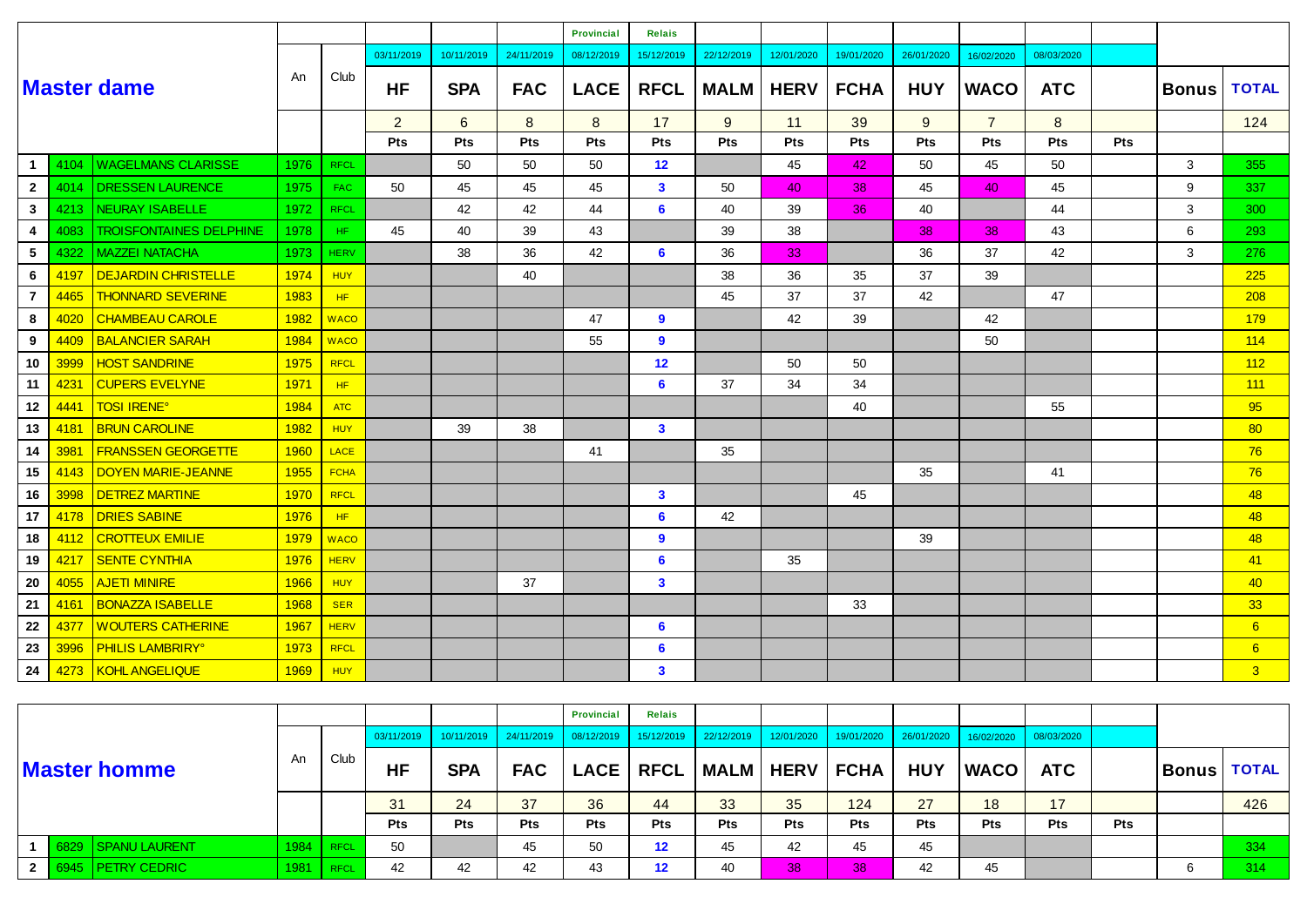| 3              | 6720 | <b>LORENT DIMITRI</b>        | 1980        | <b>FCHA</b> | 37 | 37 | 35              | 40 | 6              |    | 34                | 33              | 38 | 42 |    | 3 | 272              |
|----------------|------|------------------------------|-------------|-------------|----|----|-----------------|----|----------------|----|-------------------|-----------------|----|----|----|---|------------------|
| 4              | 6862 | <b>ROCKS DIDIER</b>          | 1982        | <b>SER</b>  | 36 | 38 | 37              | 37 | 6              | 34 | 33                | 30 <sub>o</sub> | 39 |    |    | 3 | 263              |
| 5              | 6463 | <b>GASPART STEPHANE</b>      | 1970        | <b>HUY</b>  | 26 | 34 | 23              | 31 | $\mathbf{3}$   | 28 |                   |                 | 32 | 38 | 44 | 3 | 239              |
| 6              | 6300 | <b>DEMARET FREDERIK</b>      | 1977        | <b>FCHA</b> | 32 | 39 | 31              |    | 6              | 31 | 30                | 32              | 36 |    |    |   | 237              |
| $\overline{7}$ | 6512 | <b>MATHY DOMINIQUE</b>       | 1957        | <b>HUY</b>  | 25 | 31 | 21              | 29 | $\mathbf{3}$   | 24 | 22                | 21              | 30 | 37 | 43 | 9 | 231              |
| 8              | 6952 | <b>ROSA HUGUES</b>           | 1978        | HF.         |    | 30 |                 | 30 | $\mathbf{3}$   | 27 | 23                | 27              | 34 |    | 45 |   | 219              |
| 9              | 6896 | <b>BOSMANS ERIC</b>          | 1969        | <b>RFCL</b> | 28 | 35 | 25              | 36 | $\mathbf{3}$   | 29 | 27                | 26              |    |    |    |   | 209              |
| 10             | 6905 | <b>WALRAFF YVES</b>          | 1969        | HF.         |    | 29 |                 | 27 | $\mathbf{3}$   | 23 | 15                |                 | 29 | 36 | 40 |   | 202              |
| 11             | 6664 | <b>HENRARD RAPHAEL</b>       | 1980        | <b>HERV</b> | 27 |    | 24              | 28 |                | 25 | 24                | 25              |    |    | 47 |   | <b>200</b>       |
| 12             | 6439 | <b>KAYIHURA JEAN-IDES</b>    | 1983        | <b>SPA</b>  | 24 |    | 20              | 23 | $\mathbf{3}$   |    | 16 <sup>1</sup>   | 19              | 31 | 35 | 41 | 3 | 199              |
| 13             | 6603 | <b>DEGUELDRE JEAN-LOUIS</b>  | 1963        | HF.         | 21 | 28 |                 | 25 | $\mathbf{3}$   | 22 | 14                |                 | 27 |    | 39 |   | 179              |
| 14             | 6841 | <b>FOGUENNE ALAIN</b>        | 1975        | HF.         | 20 | 26 | 14              | 21 |                |    |                   |                 | 23 | 32 | 38 |   | 174              |
| 15             | 6583 | <b>MARITANO MICHEL</b>       | 1968        | HF.         | 15 |    | 10 <sup>°</sup> | 18 |                | 14 | 11                |                 | 19 | 29 | 36 | 3 | 145              |
| 16             | 6861 | <b>HEPTIA NOEL</b>           | 1950        | <b>SER</b>  | 16 | 21 | 11              | 19 |                | 16 | $12 \overline{ }$ | 10 <sup>°</sup> | 20 | 30 |    | 6 | 140 <sub>1</sub> |
| 17             | 6467 | <b>EVRARD VALERY</b>         | 1974        | <b>SER</b>  | 18 | 24 | 15              | 20 | $\mathbf{3}$   | 18 |                   | 11              | 22 |    |    |   | 131              |
| 18             | 6565 | PIETTE JOSEPH                | 1943        | HF.         | 13 |    | 9               | 16 |                |    |                   | 9               | 17 | 27 | 35 |   | 126              |
| 19             | 6505 | <b>VANDEBERG PAUL</b>        | 1942        | HF.         | 14 |    | 8               | 15 |                | 12 | 9                 | 8               |    |    | 34 |   | 100              |
| 20             | 6987 | <b>MICHEL LUC</b>            | 1978        | <b>HERV</b> |    | 45 | 39              | 47 |                | 50 | 45                |                 |    |    |    |   | 226              |
| 21             | 6688 | <b>FLORKIN - DANS GILLES</b> | 1982        | <b>RFCL</b> | 35 |    | 33              | 39 | $\mathbf{3}$   | 33 | 32                |                 | 37 |    |    |   | 212              |
| 22             | 6793 | <b>SCHWALL STEPHAN</b>       | 1983        | HF.         | 40 | 50 |                 |    |                | 42 | 40                |                 |    |    |    |   | 172              |
| 23             | 6429 | <b>COLLIN LAURENT</b>        | 1976        | <b>FCHA</b> | 23 | 27 |                 |    |                |    | 20                | 22              | 33 | 34 |    |   | 159              |
| 24             | 7257 | <b>ROORDA CHRISTOPHE</b>     | 1983        | <b>HERV</b> |    |    |                 | 42 |                | 38 | 36                | 37              |    |    |    |   | 153              |
| 25             | 6683 | <b>PIETTE DAMIEN</b>         | 1979        | HF          |    |    | 36              |    |                |    | 35                | 35              | 40 |    |    |   | 146              |
| 26             | 6433 | <b>DETHIER GAEL</b>          | 1977        | <b>SPA</b>  |    |    |                 | 55 |                |    | 37                | 50              |    |    |    |   | 142              |
| 27             | 6965 | <b>HAVET DAVID</b>           | 1984        | <b>HERV</b> |    |    | 50              |    |                |    | 50                | 42              |    |    |    |   | 142              |
| 28             | 6478 | <b>JACQUEMIN MANUEL</b>      | 1978        | <b>WACO</b> |    | 25 |                 | 24 |                | 20 | 13                |                 | 26 | 33 |    |   | 141              |
| 29             | 6251 | <b>VAN KERCKHOVEN GEERT</b>  | 1976        | <b>LACE</b> | 30 | 32 | 19              | 33 |                |    | 19                |                 |    |    |    |   | 133              |
| 30             | 6430 | <b>SCALAIS JEAN-PHILIPPE</b> | 1976        | <b>FCHA</b> | 31 | 33 | 26              | 35 | $\mathbf{3}$   |    |                   |                 |    |    |    |   | 128              |
| 31             | 6794 | <b>HILGER-SCHUTZ JEROME</b>  | <b>1975</b> | HF          | 45 |    |                 | 45 |                | 36 |                   |                 |    |    |    |   | 126              |
| 32             | 6676 | <b>MARCHAL ANDRE</b>         | 1956        | HF          | 17 | 22 |                 |    |                | 15 |                   |                 |    | 31 | 37 |   | 122              |
| 33             | 6499 | <b>DEVEL PHILIPPE</b>        | 1975        | HF          |    |    |                 |    | $\mathbf{3}$   | 39 | 39                | 40              |    |    |    |   | 121              |
|                |      | 34 6545 EEMOS CRUZ JOSE      |             | 1957   HUY  | 19 |    | 16              | 22 | $\mathbf{3}$   | 19 |                   | 14              | 25 |    |    |   | 118              |
| $35 \mid$      |      | 7177   DORTHU OLIVIER        | 1972        | <b>HERV</b> |    |    | 27              | 34 |                |    | 26                | 28              |    |    |    |   | 115              |
| 36             | 7172 | <b>BRONLET BENOIT</b>        |             | $1973$ MALM |    |    | 34              | 41 | $6\phantom{1}$ | 32 |                   |                 |    |    |    |   | 113              |
| 37             | 7459 | <b>RAEMACKERS CEDRIC</b>     | 1985        | <b>FCHA</b> |    |    |                 |    |                |    |                   |                 |    | 50 | 55 |   | 105              |
| 38             | 7208 | <b>LAMBERTY HELORI</b>       | 1983        | <b>SER</b>  |    |    | 22              | 32 |                |    | 17                | 24              |    |    |    |   | 95               |
| 39             | 6585 | <b>GOMEZ XAVIER</b>          | 1974        | HF          | 29 |    |                 |    |                |    |                   | 29              | 35 |    |    |   | 93               |
| 40             | 6440 | <b>LEEMANS JEAN-FRANCOIS</b> | 1967        | <b>SPA</b>  |    |    |                 | 17 |                | 13 | 10                |                 | 18 | 28 |    |   | 86               |
| 41             |      | 7252 PHILIPPE PATRICK        | 1969        | ATC         |    |    |                 |    |                |    |                   | 36              |    |    | 50 |   | 86               |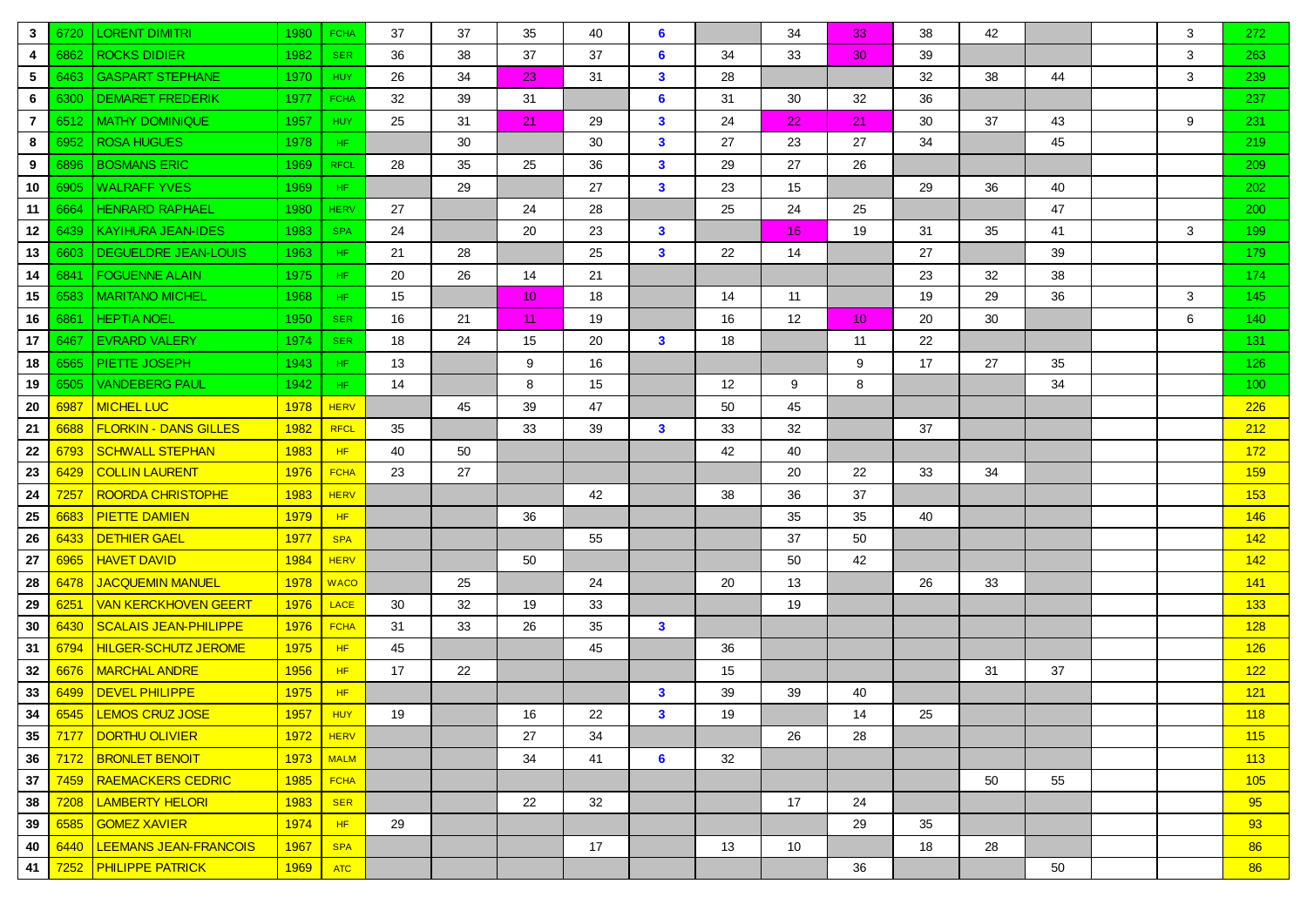| 42 | 6797 | <b>SCHWALL KLAUS</b>           | 1981        | HF          | 33 |    |    |    |              | 26 | 25 |                |    |    |    |  | 84 |
|----|------|--------------------------------|-------------|-------------|----|----|----|----|--------------|----|----|----------------|----|----|----|--|----|
| 43 | 7206 | <b>SKILBECQ PIERRE</b>         | 1982        | <b>WACO</b> |    |    |    |    | 9            |    |    | 31             |    | 40 |    |  | 80 |
| 44 | 7231 | <b>BRISY PHILIPPE</b>          | 1974        | RFCL        |    |    | 38 |    | $\mathbf{3}$ | 35 |    |                |    |    |    |  | 76 |
| 45 | 7113 | <b>LOPEZ-NAVA DIDIER</b>       | 1971        | <b>SER</b>  |    |    | 29 | 38 | $\mathbf{3}$ |    |    |                |    |    |    |  | 70 |
| 46 | 6815 | <b>BENOIT NICOLAS</b>          | 1982        | <b>WACO</b> | 34 | 36 |    |    |              |    |    |                |    |    |    |  | 70 |
| 47 | 7170 | <b>LICCIARDI CALOGERO®</b>     | 1961        | RFCL        |    |    |    | 26 |              |    | 18 | 18             |    |    |    |  | 62 |
| 48 | 6721 | <b>CRISTOFOLI MARCO</b>        | 1984        | <b>FCHA</b> |    |    |    |    |              |    |    | 23             |    | 39 |    |  | 62 |
| 49 | 7207 | <b>CABO REGUERA FRANCISCO®</b> | 1971        | <b>SER</b>  |    |    | 30 |    |              | 30 |    |                |    |    |    |  | 60 |
| 50 | 6624 | <b>CHARLIER JULIEN</b>         | 1980        | RFCL        |    |    |    |    | 12           |    |    | 39             |    |    |    |  | 51 |
| 51 | 6299 | <b>THEUNIS GERT</b>            | 1975        | <b>FCHA</b> |    |    |    | 44 | 6            |    |    |                |    |    |    |  | 50 |
| 52 | 7459 | <b>RAEMACKERS CÉDRIC</b>       | 1985        | <b>FCHA</b> |    |    |    |    |              |    |    |                | 50 |    |    |  | 50 |
| 53 | 6979 | <b>ESTE SEBASTIEN</b>          | 1984        | <b>WACO</b> |    |    | 40 |    | 9            |    |    |                |    |    |    |  | 49 |
| 54 | 7007 | DOUPAGNE CLAUDE                | 1963        | <b>SER</b>  |    |    | 17 |    | $\mathbf{3}$ |    |    |                | 28 |    |    |  | 48 |
| 55 | 6544 | <b>SOLTANI KARIM</b>           | 1978        | <b>HERV</b> |    |    |    |    |              |    |    |                |    |    | 42 |  | 42 |
| 56 | 6879 | <b>MAGNEE FABIAN</b>           | 1973        | <b>WACO</b> |    | 40 |    |    |              |    |    |                |    |    |    |  | 40 |
| 57 | 6953 | <b>DONNAY VINCENT</b>          | 1965        | HF          |    |    |    |    |              |    |    | 6              |    |    | 33 |  | 39 |
| 58 | 6466 | <b>DELCHAMBRE FREDERIC</b>     | 1973        | <b>WACO</b> | 39 |    |    |    |              |    |    |                |    |    |    |  | 39 |
| 59 | 6973 | <b>MAHAUX OLIVIER</b>          | 1976        | HF.         | 38 |    |    |    |              |    |    |                |    |    |    |  | 38 |
| 60 | 6730 | <b>BAUDINET JEAN-PIERRE</b>    | 1968        | <b>RFCL</b> |    |    |    |    | $\mathbf{3}$ |    |    | 34             |    |    |    |  | 37 |
| 61 | 6469 | <b>VANDEPUTTE EDDY</b>         | 1971        | <b>MALM</b> |    |    |    |    |              | 37 |    |                |    |    |    |  | 37 |
| 62 | 7020 | <b>VERVIER ARNAUD</b>          | 1983        | <b>HERV</b> |    |    | 32 |    |              |    |    |                |    |    |    |  | 32 |
| 63 | 7358 | <b>BASTIN MICHEL</b>           | 1978        | <b>HERV</b> |    |    |    |    |              |    | 31 |                |    |    |    |  | 31 |
| 64 | 6633 | <b>LOMBA RENAUD</b>            | 1979        | <b>FCHA</b> |    |    |    |    |              |    | 29 |                |    |    |    |  | 29 |
| 65 | 7302 | <b>GIRRETZ FRANCOIS</b>        | 1982        | <b>HERV</b> |    |    |    |    |              |    | 28 |                |    |    |    |  | 28 |
| 66 | 6722 | <b>BERTON GUY</b>              | <b>1970</b> | <b>FCHA</b> |    |    | 28 |    |              |    |    |                |    |    |    |  | 28 |
| 67 | 6511 | <b>ROBERT YVES</b>             | 1970        | HUY         |    |    |    |    | $\mathbf{3}$ |    |    |                | 24 |    |    |  | 27 |
| 68 | 6345 | <b>COLLETTE PIERRE</b>         | 1955        | <b>SER</b>  |    |    |    | 14 | $\mathbf{3}$ |    |    | $\overline{7}$ |    |    |    |  | 24 |
| 69 | 6460 | <b>BAWIN BENOIT</b>            | 1970        | <b>HUY</b>  |    |    |    |    | $\mathbf{3}$ |    |    |                | 21 |    |    |  | 24 |
| 70 | 6972 | <b>BLAISE JEAN-FRANCOIS</b>    | 1976        | HF          |    | 23 |    |    |              |    |    |                |    |    |    |  | 23 |
| 71 | 6252 | <u>MICHAT JACKY</u>            | 1959        | LACE        | 22 |    |    |    |              |    |    |                |    |    |    |  | 22 |
| 72 | 6399 | <b>MULLER GAETAN</b>           | 1977        | <b>MALM</b> |    |    |    |    |              | 21 |    |                |    |    |    |  | 21 |
| 73 |      | 6781 DEBATTY HERVE             | 1977 SER    |             |    |    |    |    |              |    | 21 |                |    |    |    |  | 21 |
| 74 |      | 6926 BLANJEAN OLIVIER          | 1979        | <b>SPA</b>  |    | 20 |    |    |              |    |    |                |    |    |    |  | 20 |
| 75 | 7436 | <b>CULOT GREGORY</b>           | 1978        | <b>HERV</b> |    |    |    |    |              |    |    | 20             |    |    |    |  | 20 |
| 76 | 6989 | <b>RODRIQUE EMMANUEL</b>       | 1967        | <b>HUY</b>  |    |    | 18 |    |              |    |    |                |    |    |    |  | 18 |
| 77 | 6883 | <u>WILLEMSENS STEPHANE</u>     | 1975        | <b>HERV</b> |    |    |    |    |              | 17 |    |                |    |    |    |  | 17 |
| 78 | 7348 | <u>VAN DER MEERSCH MICHEL</u>  | 1963        | <b>FCHA</b> |    |    |    |    |              |    |    | 17             |    |    |    |  | 17 |
| 79 | 7107 | <b>WEIDNER DANIEL</b>          | 1956        | <b>HUY</b>  |    |    | 13 |    | $\mathbf{3}$ |    |    |                |    |    |    |  | 16 |
| 80 | 7201 | <b>MOYERSOEN BERNARD</b>       | 1962        | RFCL        |    |    |    |    |              |    |    | 16             |    |    |    |  | 16 |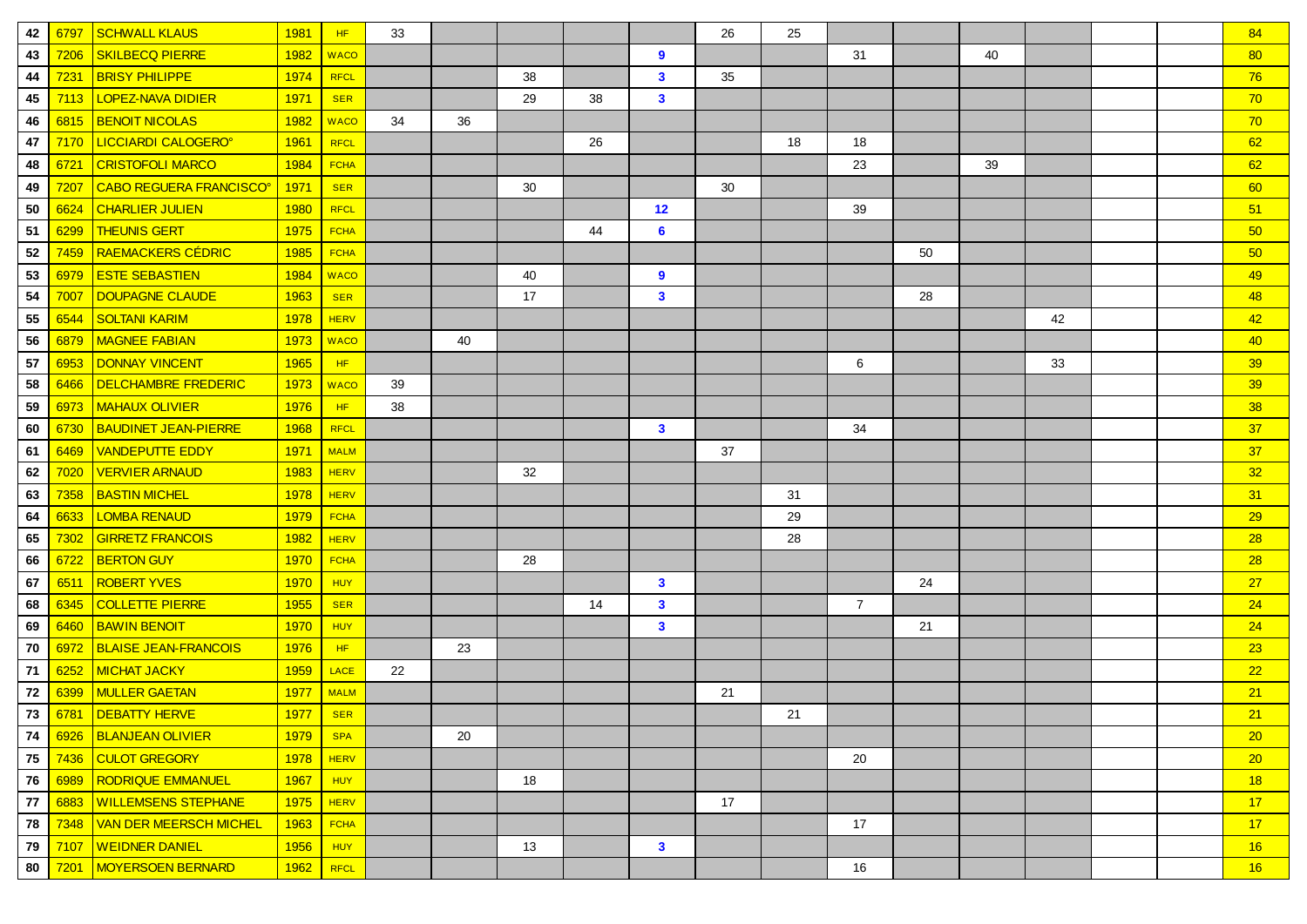| 81 | 7074 | DOLHEN PIERRE                 | 1973 | <b>FCHA</b> |  |    |              |  | 15 |  |  | 15               |
|----|------|-------------------------------|------|-------------|--|----|--------------|--|----|--|--|------------------|
| 82 |      | 7148   DEMARET RAYMOND        | 1955 | <b>FCHA</b> |  |    |              |  | 13 |  |  | 13               |
| 83 |      | 7240   PETIT ALAIN            | 1972 | <b>HUY</b>  |  | 12 |              |  |    |  |  | 12               |
| 84 |      | 6839   KOVILIC PASCAL         | 1969 | <b>FCHA</b> |  |    |              |  | 12 |  |  | 12               |
| 85 | 6981 | <b>CROQUET JONATHAN</b>       | 1981 | <b>WACO</b> |  |    | 9            |  |    |  |  | 9                |
| 86 | 6400 | JANSSEN FABRICE               | 1980 | <b>MALM</b> |  |    | 6            |  |    |  |  | 6                |
| 87 | 6398 | <b>HEINS RAPHAEL</b>          | 1977 | <b>SER</b>  |  |    | 6            |  |    |  |  | $6 \overline{6}$ |
| 88 |      | 7180 MOKHLES ALI <sup>®</sup> | 1975 | <b>SER</b>  |  |    | 6            |  |    |  |  | $6 \overline{6}$ |
| 89 | 6811 | <b>DORTU PATRICK</b>          | 1982 | <b>SPA</b>  |  |    | $\mathbf{3}$ |  |    |  |  | 3 <sup>2</sup>   |
| 90 | 7215 | SCHMITZ BERTRAND              | 1981 | <b>HUY</b>  |  |    | $\mathbf{3}$ |  |    |  |  | 3 <sup>2</sup>   |
| 91 | 7321 | <b>LEMIRE FREDERIC</b>        | 1972 | <b>WACO</b> |  |    | $\mathbf{3}$ |  |    |  |  | 3 <sup>2</sup>   |
| 92 | 6574 | <b>BOUCHE MARC</b>            | 1960 | <b>RFCL</b> |  |    | $\mathbf{3}$ |  |    |  |  | 3 <sup>°</sup>   |
| 93 | 6537 | NASDY SAID                    | 1961 | <b>RFCL</b> |  |    | 3            |  |    |  |  | 3 <sup>2</sup>   |
| 94 | 6468 | DENIS OLIVIER                 | 1975 | <b>SER</b>  |  |    | $\mathbf{3}$ |  |    |  |  | 3 <sup>°</sup>   |
| 95 |      | 6718   MAZY GAUTHIER          | 1977 | <b>FCHA</b> |  |    | $\mathbf{3}$ |  |    |  |  | 3 <sup>°</sup>   |
| 96 |      | 7120   QUAIRIAT JACQUES       | 1950 | <b>RFCL</b> |  |    | $\mathbf{3}$ |  |    |  |  | 3 <sup>2</sup>   |
| 97 | 7106 | <b>LALLEMAND BENOIT</b>       | 1958 | <b>HUY</b>  |  |    | $\mathbf{3}$ |  |    |  |  | 3 <sup>°</sup>   |

|              |      |                            |             |             |                 |            |                | Provincial  | <b>Relais</b> |             |             |                 |            |             |            |            |       |              |
|--------------|------|----------------------------|-------------|-------------|-----------------|------------|----------------|-------------|---------------|-------------|-------------|-----------------|------------|-------------|------------|------------|-------|--------------|
|              |      |                            |             |             | 03/11/2019      | 10/11/2019 | 24/11/2019     | 08/12/2019  | 15/12/2019    | 22/12/2019  | 12/01/2020  | 19/01/2020      | 26/01/2020 | 16/02/2020  | 08/03/2020 |            |       |              |
|              |      | <b>Cross court dame</b>    | An          | Club        | <b>HF</b>       | <b>SPA</b> | <b>FAC</b>     | <b>LACE</b> | <b>RFCL</b>   | <b>MALM</b> | <b>HERV</b> | <b>FCHA</b>     | <b>HUY</b> | <b>WACO</b> | <b>ATC</b> |            | Bonus | <b>TOTAL</b> |
|              |      |                            |             |             | $5\overline{)}$ | 8          | $\overline{7}$ | 6           | 9             | 8           | 9           | 39              | 5          | 6           | 5          |            |       | 107          |
|              |      |                            |             |             | <b>Pts</b>      | <b>Pts</b> | <b>Pts</b>     | <b>Pts</b>  | Pts           | <b>Pts</b>  | <b>Pts</b>  | <b>Pts</b>      | <b>Pts</b> | <b>Pts</b>  | <b>Pts</b> | <b>Pts</b> |       |              |
|              | 4352 | <b>BAAR MAGALI</b>         | 1984        | HF.         |                 | 42         | 45             | 55          | 6             | 42          | 45          | 38              | 50         | 42          | 55         |            | 6     | 346          |
| $\mathbf{2}$ | 4107 | <b>MENTEN RENEE</b>        | 1978        | <b>WACO</b> |                 | 40         | 50             | 50          | $\mathbf{3}$  | 40          | 42          |                 | 45         | 45          | 50         |            | 3     | 328          |
| $\mathbf{3}$ | 560  | <b>DELCOMMUNE LEA</b>      | 2002        | <b>SER</b>  | 39              | 37         | 39             | 47          | 6             | 38          | 40          | 35 <sub>1</sub> | 42         |             |            |            | 3     | 291          |
| 4            | 2290 | <b>VAN LANCKER JORDANA</b> | 1992        | HF.         | 40              | 38         |                | 44          | $\mathbf{3}$  |             | 36          | 33              | 40         | 39          |            |            |       | 273          |
| 5            | 4161 | <b>BONAZZA ISABELLE</b>    | 1968        | <b>SER</b>  |                 | 36         | 38             | 43          | 3             | 37          | 37          |                 | 39         | 38          |            |            |       | 271          |
| 6            | 2239 | <b>FAUCONNIER ELINE</b>    | <b>1999</b> | <b>SPA</b>  | 50              | 45         | 42             |             |               | 39          |             |                 |            |             |            |            |       | 176          |
|              | 4469 | <b>VERITER VANESSA</b>     | 1977        | <b>RFCL</b> |                 |            |                | 45          | 12            |             | 39          |                 |            |             | 45         |            |       | 141          |
| 8            | 590  | <b>PETIT MARILOU</b>       | 2002        | <b>SPA</b>  | 45              |            | 40             |             |               |             |             | 34              |            |             |            |            |       | 119          |
| 9            | 666  | <b>LEHAEN CLAIRE</b>       | 2001        | <b>RFCL</b> |                 | 50         |                |             | 12            | 50          |             |                 |            |             |            |            |       | 112          |
| 10           | 2308 | <b>HERBIET CHLOE</b>       | 1998        | <b>WACO</b> |                 |            |                |             |               |             |             | 42              |            | 50          |            |            |       | 92           |
| 11           | 2307 | <b>GODEFROID MATHILDE</b>  | 1992        | <b>WACO</b> |                 |            |                |             |               |             |             |                 |            | 40          | 47         |            |       | 87           |
| 12           | 2378 | <b>FRANCK AMELIE</b>       | 1991        | <b>RFCL</b> | 42              | 39         |                |             |               |             |             |                 |            |             |            |            |       | 81           |
| 13           | 2270 | <b>CHARLIER ELINE</b>      | 1997        | <b>HERV</b> |                 |            |                |             |               |             | 38          | 36              |            |             |            |            |       | 74           |
| 14           | 578  | <b>DELREZ FLORINE</b>      | 2002        | <b>RFCL</b> |                 |            |                |             |               |             | 50          |                 |            |             |            |            |       | 50           |
| 15           | 2139 | <b>WELSCH MILLY</b>        | 2000        | <b>SER</b>  |                 |            |                |             |               |             |             | 50              |            |             |            |            |       | 50           |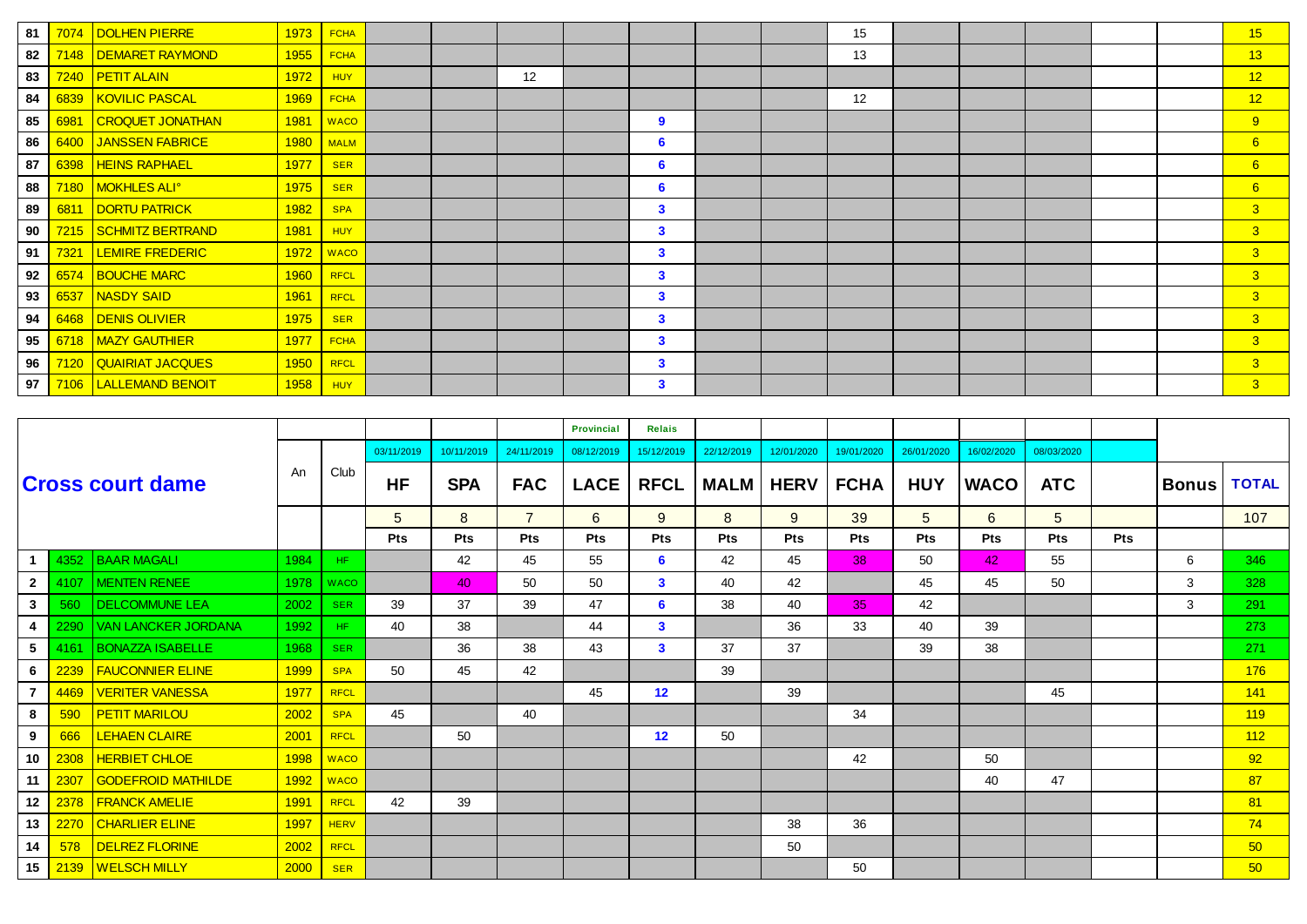| 16              |     | 2462 JACQUEMIN MATHILDE  | $1998$ RFCL              |             |  |  |    | 45 |  |  | 45    |
|-----------------|-----|--------------------------|--------------------------|-------------|--|--|----|----|--|--|-------|
| 17 <sup>2</sup> |     | 2288 FORTHOMME MARJORIE  | 1994                     | HF          |  |  | 45 |    |  |  | 45    |
| 18              |     | 2265   BAUDINET CAROLINE | $1999$ RFCL              |             |  |  |    | 40 |  |  | $-40$ |
| 19              |     | 2129 STORDEUR MELANIE    |                          | $1992$ FCHA |  |  |    | 39 |  |  | 39    |
| 20 <sup>1</sup> |     | 2377 LEONARD SARAH       | <mark>1997   FCHA</mark> |             |  |  |    | 37 |  |  | 37    |
| 21              |     | 4196 JUSTIN DANIELLE     | $1952$ RFCL              |             |  |  |    |    |  |  |       |
| 22              | 561 | DELCOMMUNE SARAH         | 2002                     | <b>SER</b>  |  |  |    |    |  |  |       |

|                |      |                           |      |             |            |            |            | <b>Provincial</b> | <b>Relais</b>     |             |             |             |            |             |            |            |              |                  |
|----------------|------|---------------------------|------|-------------|------------|------------|------------|-------------------|-------------------|-------------|-------------|-------------|------------|-------------|------------|------------|--------------|------------------|
|                |      |                           |      |             | 03/11/2019 | 10/11/2019 | 24/11/2019 | 08/12/2019        | 15/12/2019        | 22/12/2019  | 12/01/2020  | 19/01/2020  | 26/01/2020 | 16/02/2020  | 08/03/2020 |            |              |                  |
|                |      | <b>Cross court homme</b>  | An.  | Club        | <b>HF</b>  | <b>SPA</b> | <b>FAC</b> | <b>LACE</b>       | <b>RFCL</b>       | <b>MALM</b> | <b>HERV</b> | <b>FCHA</b> | <b>HUY</b> | <b>WACO</b> | <b>ATC</b> |            | <b>Bonus</b> | <b>TOTAL</b>     |
|                |      |                           |      |             | 17         | 32         | 37         | 32                | 34                | 28          | 29          | 115         | 19         | 19          | 21         |            |              | 383              |
|                |      |                           |      |             | <b>Pts</b> | Pts        | Pts        | Pts               | Pts               | <b>Pts</b>  | <b>Pts</b>  | <b>Pts</b>  | Pts        | Pts         | Pts        | <b>Pts</b> |              |                  |
| $\mathbf{1}$   | 3221 | <b>DEFRAITEUR ROMAIN</b>  | 1997 | <b>HERV</b> |            |            | 39         | 45                | $\mathbf{3}$      | 45          | 42          | 38          | 50         |             | 39         |            |              | 301              |
| $\mathbf{2}$   | 2714 | NURKOWSKI JONATHAN        | 1990 | <b>FCHA</b> | 42         | 36         | 33         | 38                | $\mathbf{3}$      | 31          | 17          |             | 37         | 33          | 33         |            | 6            | 261              |
| $\mathbf{3}$   | 824  | <b>VLASSIS LAURENT</b>    | 2002 | <b>RFCL</b> |            |            | 30         | 37                | $12 \overline{ }$ | 35          | 33          |             | 38         | 34          | 40         |            |              | 259              |
| 4              | 3208 | <b>GRIFGNEE MAXIME</b>    | 1995 | <b>HERV</b> |            |            | 29         | 35                | $\mathbf{3}$      | 34          | 35          | 31          |            | 31          | 37         |            |              | 235              |
| 5              | 741  | <b>DELVAUX LOIC</b>       | 2002 | <b>RFCL</b> | 35         | 27         | 26         | 28                |                   | 28          | 26          | 26          | 34         | 29          |            |            | 6            | 213              |
| 6              | 6566 | <b>PIETTE OLIVIER</b>     | 1977 | HF.         | 28         | 17         |            | 24                | $\mathbf{3}$      | 22          | 20          | 22          | 30         | 27          | 32         |            | 6            | 194              |
| $\overline{7}$ | 2781 | <b>DELHASSE YANNICK</b>   | 1989 | <b>SPA</b>  | 32         | 25         | 21         | 27                | $\mathbf{3}$      | 26          | 23          |             | 32         |             |            |            |              | 189              |
| 8              | 7034 | <b>COURARD FABIAN</b>     | 1971 | <b>SPA</b>  | 33         | 19         | 19         | 26                | $\mathbf{3}$      | 25          | 21          | 24          | 31         |             |            |            | 3            | 185              |
| 9              | 632  | <b>COURARD BAPTISTE</b>   | 2001 | <b>SPA</b>  | 31         | 18         | 14         |                   |                   | 24          | 18          | 21          | 29         | 26          |            |            | 3            | 170 <sub>1</sub> |
| 10             | 6452 | <b>URBANO MICHAEL</b>     | 1978 | <b>SPA</b>  | 30         | 15         | 11         | 23                | $\mathbf{3}$      | 23          | 16          | 23          | 26         |             |            |            | 3            | 162              |
| 11             | 6266 | <b>SCHIESKE HERMAN</b>    | 1964 | <b>LACE</b> | 29         | 16         | 12         | 20                |                   | 20          | 15          |             |            |             | 31         |            |              | 143              |
| 12             | 3126 | <b>PAQUES BENOIT</b>      | 1991 | <b>RFCL</b> |            | 50         | 50         | 55                | 6                 |             |             |             | 40         | 42          | 45         |            |              | 288              |
| 13             | 2816 | <b>VAN HEE THOMAS</b>     | 1995 | <b>HUY</b>  |            | 38         | 38         |                   | 6                 |             |             | 34          | 42         | 35          | 44         |            |              | 237              |
| 14             | 673  | <b>VEREECKEN HUGO</b>     | 2002 | <b>RFCL</b> |            |            | 40         |                   | 12                | 39          | 40          |             | 45         |             | 43         |            |              | 219              |
| 15             | 2906 | <b>BIERBERG ANTHONY</b>   | 1998 | HF          | 38         |            |            | 31                |                   | 29          | 30          | 29          |            |             | 36         |            |              | 193              |
| 16             | 3213 | <b>GRIFGNEE GUILLAUME</b> | 1998 | <b>HERV</b> |            |            | 35         | 40                | $\mathbf{3}$      | 38          |             |             |            | 38          | 38         |            |              | 192              |
| 17             | 2749 | <b>JACOB JUSTIN</b>       | 1998 | <b>HERV</b> |            | 42         | 37         | 43                | 6                 | 42          |             |             |            |             |            |            |              | <b>170</b>       |
| 18             | 2701 | <b>FRAIPONT OLIVIER</b>   | 1999 | <b>LACE</b> |            | 32         | 20         | 34                |                   |             | 32          |             |            |             | 35         |            |              | 153              |
| 19             | 3160 | <b>THIOUX THOMAS</b>      | 1999 | <b>HUY</b>  | 37         | 28         | 24         | 32                | $\mathbf{3}$      | 27          |             |             |            |             |            |            |              | 151              |
| 20             | 3071 | <b>DUMOULIN MAXIME</b>    | 1995 | <b>HERV</b> | 50         |            | 45         | 47                |                   |             |             |             |            |             |            |            |              | 142              |
| 21             | 3428 | DE LONGREE JULIEN         | 1995 | <b>FCHA</b> |            |            |            |                   |                   |             | 37          | 32          | 36         | 37          |            |            |              | 142              |
| 22             | 6507 | <b>MELIN CHRISTOPHE</b>   | 1975 | <b>HUY</b>  |            |            | 15         | 22                | $\mathbf{3}$      | 21          | 19          |             | 25         |             | 30         |            |              | 135              |
| 23             | 3514 | <b>LAHAYE JULIEN</b>      | 1989 | <b>SPA</b>  |            |            |            |                   |                   |             | 29          | 27          | 35         | 30          |            |            |              | 121              |
| 24             | 872  | <b>REUL ANTOINE</b>       | 2001 | <b>RFCL</b> |            |            |            | 39                | $\mathbf{3}$      | 37          |             |             |            |             | 41         |            |              | 120              |
| 25             | 727  | <b>HOLPER NICLAS</b>      | 2002 | HF          |            |            |            |                   |                   | 40          | 39          | 35          |            |             |            |            |              | 114              |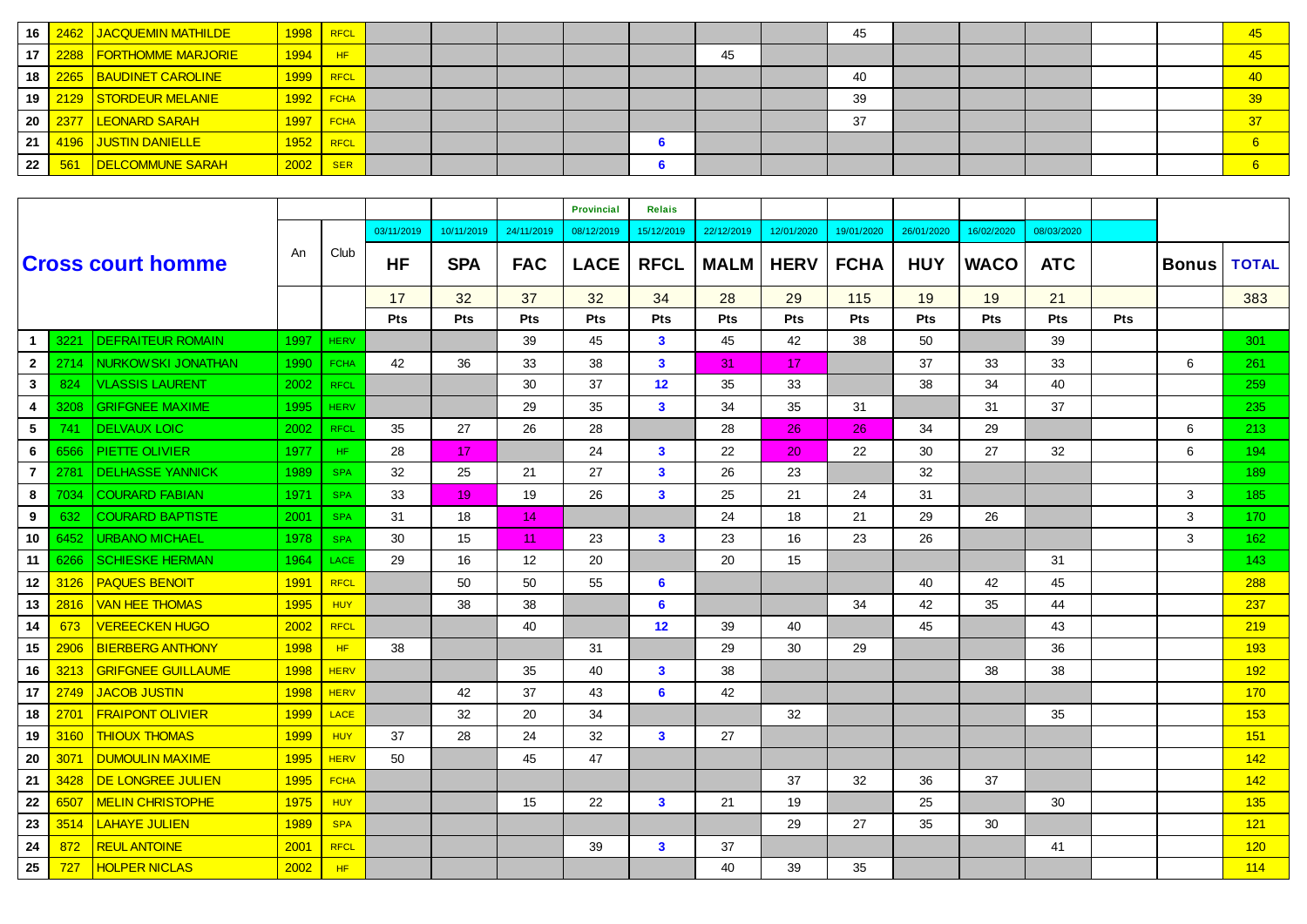| 26 | 3068 | <b>CHEDDAD MOURAD</b>       | 1995        | <b>RFCL</b> |    |    |    | 42 |                |    | 38 | 33 |    |    |    |  | 113             |
|----|------|-----------------------------|-------------|-------------|----|----|----|----|----------------|----|----|----|----|----|----|--|-----------------|
| 27 | 6469 | <b>VANDEPUTTE EDDY</b>      | 1971        | <b>MALM</b> |    |    | 34 |    | $6\phantom{1}$ |    | 36 |    |    | 36 |    |  | 112             |
| 28 | 2740 | <b>FINTOLINI DORIAN</b>     | 1993        | <b>ATC</b>  |    |    |    | 50 |                |    |    |    |    |    | 55 |  | 105             |
| 29 | 6606 | <b>REIP MICHEL</b>          | 1965        | HF.         |    | 14 |    | 19 |                | 19 |    | 19 |    |    | 29 |  | 100             |
| 30 | 728  | <b>HAYON YANN</b>           | 2002        | HF          | 39 |    | 28 |    |                | 33 |    |    |    |    |    |  | 100             |
| 31 | 768  | <b>CAMBRESIER MAXIME</b>    | 2002        | <b>RFCL</b> | 45 |    |    |    | 12             | 36 |    |    |    |    |    |  | 93              |
| 32 | 3359 | <b>FAUCONNIER SEBASTIEN</b> | 2000        | <b>RFCL</b> |    |    |    |    | $\mathbf{3}$   |    |    |    |    | 39 | 50 |  | 92              |
| 33 | 2886 | <b>PTAK FLORENT</b>         | 1998        | <b>HERV</b> |    |    | 42 |    |                |    |    |    |    | 50 |    |  | 92              |
| 34 | 2957 | <b>RENARD PIERRICK</b>      | 1995        | <b>SER</b>  |    |    |    |    |                |    |    |    | 28 | 28 | 34 |  | 90              |
| 35 | 3219 | <b>MERTZ CHRISTOPHER</b>    | <b>1993</b> | <b>RFCL</b> |    |    |    |    | 6              |    | 45 | 39 |    |    |    |  | 90              |
| 36 | 2870 | <b>TECQMENNE MARTIN</b>     | 1997        | <b>HERV</b> |    | 40 |    | 44 | $\mathbf{3}$   |    |    |    |    |    |    |  | 87              |
| 37 | 3036 | <b>LOUIS SEBASTIEN</b>      | 1996        | <b>RFCL</b> |    | 39 |    |    |                |    |    |    |    |    | 42 |  | 81              |
| 38 | 796  | <b>DEHARRE MATHIEU</b>      | 2002        | <b>SER</b>  |    |    |    | 29 |                |    | 25 | 25 |    |    |    |  | 79              |
| 39 | 711  | SMAGGHE CLEMENT             | 2002        | HF          | 40 | 33 |    |    |                |    |    |    |    |    |    |  | 73              |
| 40 | 3128 | <b>LAMOLINE GUILLAUME</b>   | <b>1991</b> | <b>RFCL</b> |    | 37 |    |    |                |    | 34 |    |    |    |    |  | 71              |
| 41 | 2952 | <b>RONDAL BENJAMIN</b>      | 2000        | <b>HERV</b> |    | 34 | 31 |    | $\mathbf{3}$   |    |    |    |    |    |    |  | 68              |
| 42 | 808  | <b>LEVAUX UGO</b>           | 2001        | <b>RFCL</b> |    | 35 | 32 |    |                |    |    |    |    |    |    |  | 67              |
| 43 | 2847 | <b>LODRINI JEROME</b>       | 1997        | <b>HERV</b> |    | 31 |    | 33 |                |    |    |    |    |    |    |  | 64              |
| 44 | 703  | <b>KAISER BORIS</b>         | 2001        | <b>HERV</b> |    |    |    |    |                | 32 | 31 |    |    |    |    |  | 63              |
| 45 | 2789 | <b>ESSABRI YOANN</b>        | 1985        | <b>SER</b>  | 36 |    |    |    | $\mathbf{3}$   |    | 24 |    |    |    |    |  | 63              |
| 46 | 2885 | <b>MICHEL LEO</b>           | 2000        | <b>HERV</b> |    | 29 |    |    |                |    |    | 30 |    |    |    |  | 59              |
| 47 | 813  | <b>RADERMECKER ARTHUR</b>   | 2002        | <b>HERV</b> |    |    |    |    |                | 30 | 27 |    |    |    |    |  | 57              |
| 48 | 630  | <b>BOXUS FLORENT</b>        | 2002        | <b>FCHA</b> |    | 30 | 27 |    |                |    |    |    |    |    |    |  | 57              |
| 49 | 6846 | LEJACQUES THIBAUT           | 1983        | <b>HERV</b> | 34 | 22 |    |    |                |    |    |    |    |    |    |  | 56              |
| 50 | 2727 | <b>COLLETTE JONATHAN</b>    | 1994        | <b>SER</b>  |    | 23 |    | 25 | $\mathbf{3}$   |    |    |    |    |    |    |  | 51              |
| 51 | 2945 | <b>DA SILVA LUCAS</b>       | 1999        | <b>RFCL</b> |    |    |    |    |                |    | 50 |    |    |    |    |  | 50              |
| 52 | 2873 | <b>DEFLANDRE CLEMENT</b>    | 1997        | <b>HERV</b> |    |    |    |    |                |    |    | 50 |    |    |    |  | 50              |
| 53 | 2999 | <b>REUTER TOM</b>           | 1999        | HF          |    |    |    |    |                | 50 |    |    |    |    |    |  | 50 <sub>0</sub> |
| 54 | 782  | <b>DARMONT THEO</b>         | 2002        | <b>SER</b>  |    | 26 | 22 |    |                |    |    |    |    |    |    |  | 48              |
| 55 | 2832 | <b>GILLET GEOFFRAY</b>      | 1987        | HUY         |    |    |    |    |                |    |    |    |    |    | 47 |  | 47              |
| 56 | 3090 | <b>HUSTIN VALERE</b>        | 1993        | <b>RFCL</b> |    |    |    |    |                |    |    | 45 |    |    |    |  | 45              |
|    |      | 57 3207 COLLARD ARNAUD      | 2000        | HERV        |    |    |    |    |                |    |    |    |    | 45 |    |  | 45              |
| 58 |      | 3220   BLACHERE ALEXANDRE   | 1993        | RFCL        |    |    |    |    | $\mathbf{3}$   |    |    | 42 |    |    |    |  | 45              |
| 59 | 3150 | <b>COURTOIS DIMITRI</b>     | 1998        | <b>SPA</b>  |    | 45 |    |    |                |    |    |    |    |    |    |  | 45              |
| 60 | 2899 | <b>TRIFFAUX ROBIN</b>       | <b>1999</b> | <b>SPA</b>  |    | 24 | 18 |    | $\mathbf{3}$   |    |    |    |    |    |    |  | 45              |
| 61 | 2874 | <b>CARDILLO JOACHIM</b>     | 1988        | RFCL        |    |    |    |    | $\mathbf{3}$   |    |    | 40 |    |    |    |  | 43              |
| 62 | 7019 | DE WERGIFOSSE BERNARD       | 1979        | <b>SPA</b>  |    | 20 |    |    |                |    | 22 |    |    |    |    |  | 42              |
| 63 | 2890 | JACQUEMIN JULIAN            | 1999        | <b>WACO</b> |    |    |    | 41 |                |    |    |    |    |    |    |  | 41              |
| 64 | 3125 | <b>LEJOLY MATHIEU</b>       | 1995        | HF          |    |    |    |    |                |    |    |    |    | 40 |    |  | 40 <sub>1</sub> |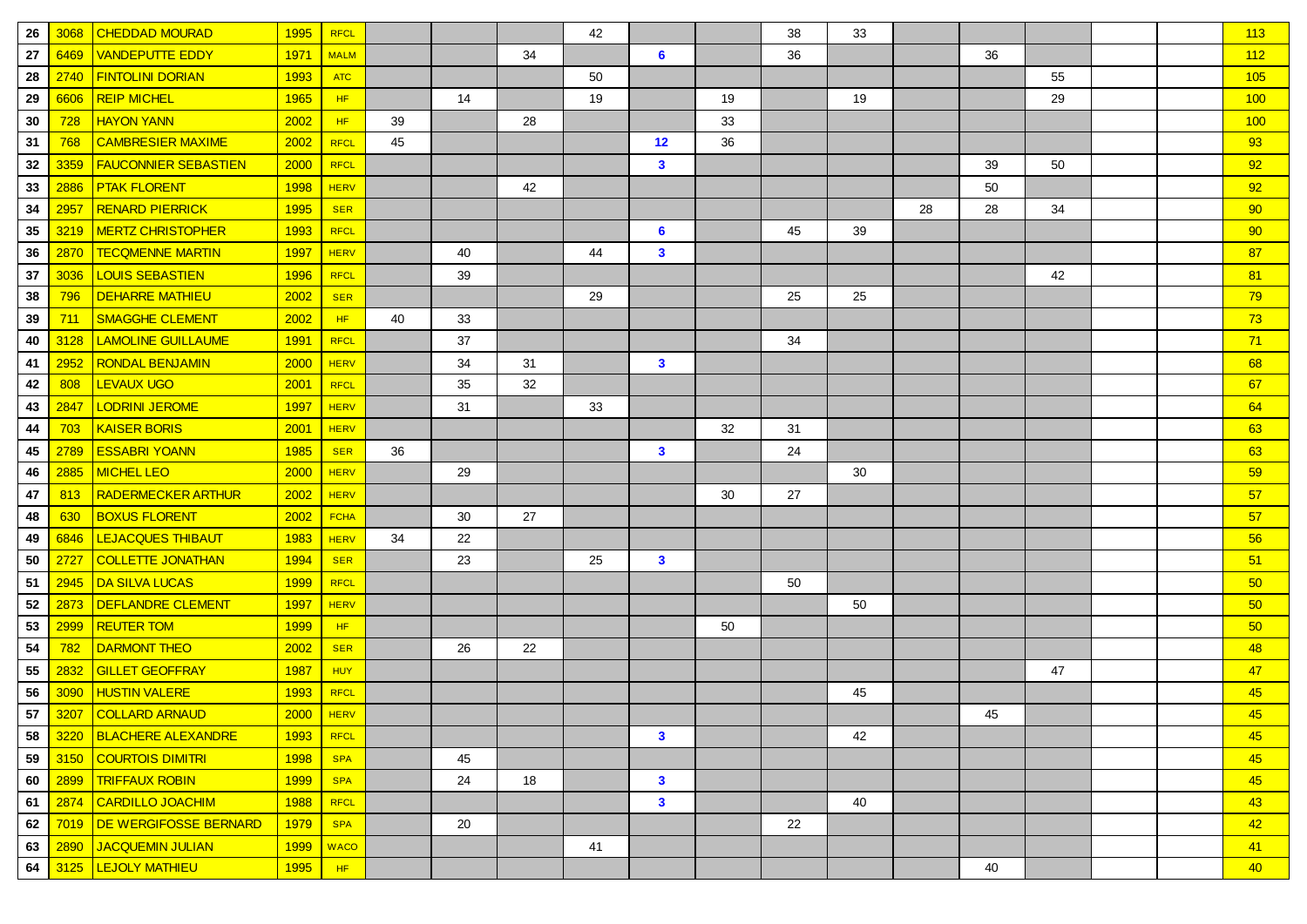| 65         | 804  | <b>CABO ADRIEN</b>                       | 2002 | <b>WACO</b> |    |    |    |    |                         |    |    | 39 |    |  | 39             |
|------------|------|------------------------------------------|------|-------------|----|----|----|----|-------------------------|----|----|----|----|--|----------------|
| 66         | 3209 | <b>RAEMACKERS CÉDRIC</b>                 | 1985 | <b>FCHA</b> |    |    |    |    |                         |    | 37 |    |    |  | 37             |
| 67         | 3098 | <b>BURNETT JACKSON</b>                   | 2000 | HF          |    |    |    | 36 |                         |    |    |    |    |  | 36             |
| 68         | 714  | <b>SCHAUWERS ANTOINE</b>                 | 2001 | <b>RFCL</b> |    |    |    |    |                         |    | 36 |    |    |  | 36             |
| 69         | 688  | <b>QUOIRIN JEAN-DANIEL</b>               | 2001 | <b>SER</b>  |    |    | 36 |    |                         |    |    |    |    |  | 36             |
| 70         | 639  | <b>ESPAGNET CYRIL</b>                    | 2002 | <b>HUY</b>  |    |    |    |    |                         |    |    | 33 |    |  | 33             |
| 71         | 2813 | <b>RADELET STEPHEN</b>                   | 1988 | <b>HUY</b>  |    |    |    |    |                         |    |    |    | 32 |  | 32             |
| 72         | 3243 | <b>OUAHDANI ABDEL MOUNIM<sup>®</sup></b> | 1998 | HF          |    |    |    | 30 |                         |    |    |    |    |  | 30             |
| 73         | 2960 | <b>REIP HUGO</b>                         | 1999 | HF          |    |    |    |    |                         |    | 28 |    |    |  | 28             |
| 74         | 3000 | <b>WIMMER JULIEN</b>                     | 1999 | <b>HERV</b> |    |    |    |    |                         | 28 |    |    |    |  | 28             |
| 75         | 6995 | <b>JADOT OLIVIER</b>                     | 1975 | <b>HUY</b>  | 27 |    |    |    |                         |    |    |    |    |  | 27             |
| 76         | 7107 | <u>WEIDNER DANIEL</u>                    | 1956 | <b>HUY</b>  |    |    |    |    |                         |    |    | 27 |    |  | 27             |
| 77         | 6718 | <b>MAZY GAUTHIER</b>                     | 1977 | <b>FCHA</b> |    |    | 25 |    |                         |    |    |    |    |  | 25             |
| ${\bf 78}$ | 775  | <b>RENARD MARTIN</b>                     | 2002 | <b>FAC</b>  |    |    | 23 |    |                         |    |    |    |    |  | 23             |
| 79         | 6563 | DA SILVA JOHNNY PATRICK                  | 1978 | <b>WACO</b> |    |    |    | 21 |                         |    |    |    |    |  | 21             |
| 80         | 634  | <b>DUMORTIER ROMAIN</b>                  | 2001 | <b>SPA</b>  |    | 21 |    |    |                         |    |    |    |    |  | 21             |
| 81         | 6583 | <b>MARITANO MICHEL</b>                   | 1968 | HF          |    |    |    |    |                         |    | 20 |    |    |  | 20             |
| 82         | 2797 | <b>MARTINESSE EMMANUEL</b>               | 1988 | <b>FAC</b>  |    |    | 17 |    |                         |    |    |    |    |  | 17             |
| 83         | 6653 | <b>WITTEMANS FREEK</b>                   | 1980 | <b>WACO</b> |    |    | 16 |    |                         |    |    |    |    |  | 16             |
| 84         | 774  | <b>VOLVERT FLORENT</b>                   | 2002 | <b>FAC</b>  |    |    | 13 |    |                         |    |    |    |    |  | 13             |
| 85         | 6449 | <b>POUSSART PAUL</b>                     | 1965 | <b>SPA</b>  |    |    | 10 |    |                         |    |    |    |    |  | 10             |
| 86         | 6683 | <b>PIETTE DAMIEN</b>                     | 1979 | HF          |    |    | 9  |    |                         |    |    |    |    |  | 9              |
| 87         | 3326 | <b>DEGEY BRICE</b>                       | 2000 | RFCL        |    |    |    |    | 6                       |    |    |    |    |  | $6^{\circ}$    |
| 88         | 3057 | <b>SEVRIN FRANCOIS</b>                   | 1990 | <b>SPA</b>  |    |    |    |    | $\mathbf{3}$            |    |    |    |    |  | 3 <sup>°</sup> |
| 89         | 6415 | <b>DELBECQ SALOMON</b>                   | 1985 | <b>SER</b>  |    |    |    |    | $\mathbf{3}$            |    |    |    |    |  | 3 <sup>°</sup> |
| 90         | 2833 | <b>CORSWAREM PIERRE-HENRI</b>            | 1986 | <b>HUY</b>  |    |    |    |    | $\mathbf{3}$            |    |    |    |    |  | 3 <sup>1</sup> |
| 91         | 2712 | <b>DELVENNE TOM</b>                      | 1999 | <b>SER</b>  |    |    |    |    | $\mathbf{3}$            |    |    |    |    |  | 3 <sup>2</sup> |
| 92         | 3330 | <b>VOZ VICTOR</b>                        | 2000 | <b>RFCL</b> |    |    |    |    | $\overline{\mathbf{3}}$ |    |    |    |    |  | 3 <sup>°</sup> |
| 93         | 6584 | <b>DELBUSHAYE BRUNO</b>                  | 1977 | HF          |    |    |    |    | $\mathbf{3}$            |    |    |    |    |  | 3 <sup>1</sup> |
|            |      |                                          |      |             |    |    |    |    |                         |    |    |    |    |  |                |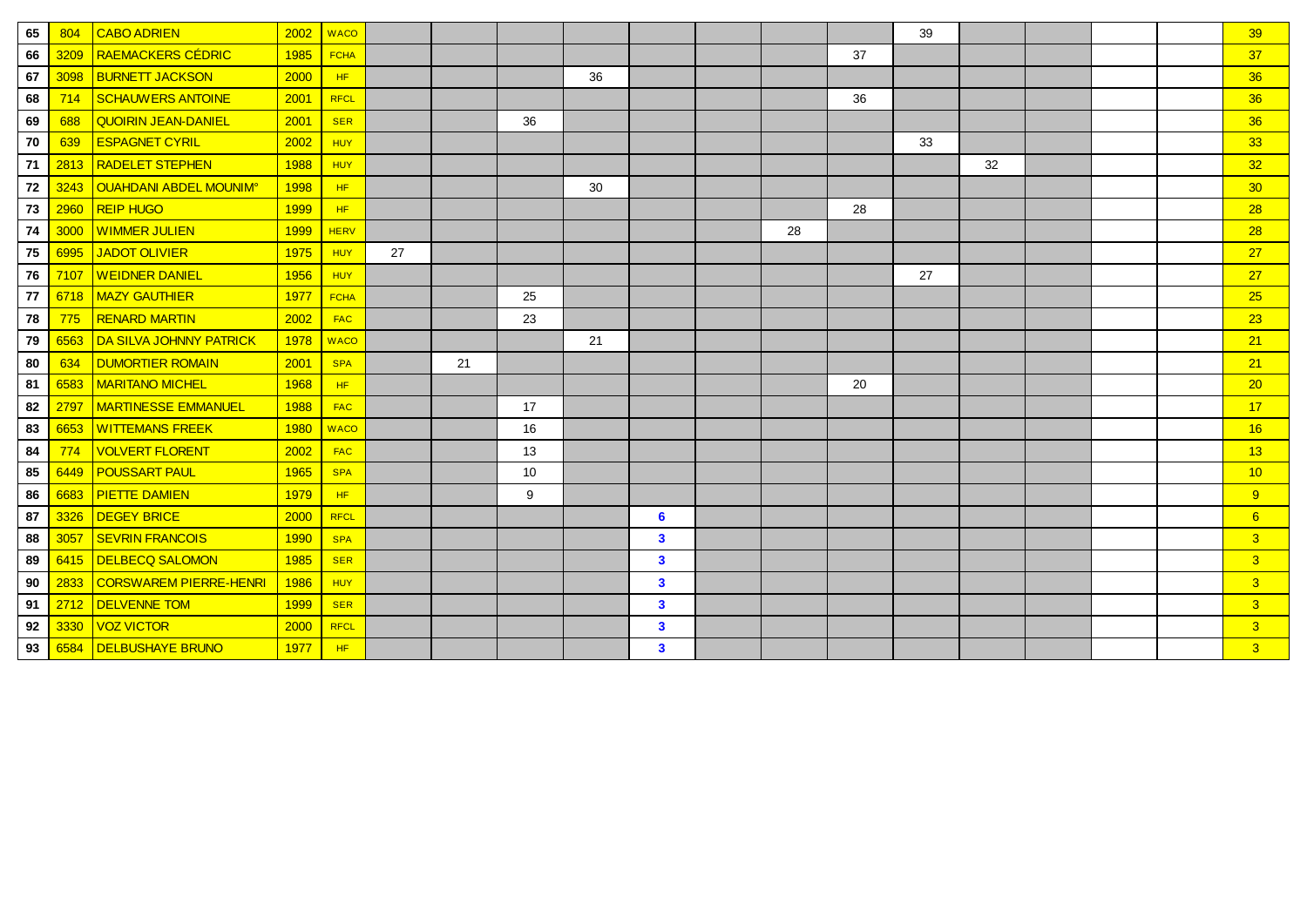|               |                | Nombre total participants / club |            |                |              |                |              |              |                |             |                |              |               |
|---------------|----------------|----------------------------------|------------|----------------|--------------|----------------|--------------|--------------|----------------|-------------|----------------|--------------|---------------|
|               | <b>HF</b>      | <b>SPA</b>                       | <b>FAC</b> | <b>LACE</b>    | <b>RFCL</b>  | <b>MALM</b>    | <b>HERV</b>  | <b>FCHA</b>  | <b>HUY</b>     | <b>WACO</b> | <b>ATC</b>     | <b>Total</b> |               |
| <b>HF</b>     | 131            | 131                              | 114        | 108            | 96           | 121            | 125          | 120          | 89             | 75          | 93             | 1.203        | <b>HF</b>     |
| <b>SPA</b>    | 47             | 92                               | 54         | 43             | 52           | 50             | 56           | 43           | 45             | 38          | 35             | 555          | <b>SPA</b>    |
| <b>FAC</b>    | 3              | 3                                | 23         | 3              | $\mathbf{1}$ | 3              | 3            | 4            | $\overline{2}$ | 4           | $\overline{2}$ | 51           | <b>FAC</b>    |
| <b>LACE</b>   | $\overline{7}$ | 11                               | 9          | 12             |              | 9              | 8            | $\mathbf{1}$ | 3              | 3           | 5              | 68           | <b>LACE</b>   |
| <b>RFCL</b>   | 56             | 74                               | 97         | 66             | 150          | 58             | 98           | 98           | 54             | 50          | 66             | 867          | <b>RFCL</b>   |
| <b>MALM</b>   | 24             | 27                               | 13         | 19             | 8            | 40             | 19           | 10           | 6              | 10          | $\overline{7}$ | 183          | <b>MALM</b>   |
| <b>HERV</b>   | 82             | 84                               | 91         | 95             | 106          | 101            | 171          | 81           | 61             | 52          | 65             | 989          | <b>HERV</b>   |
| <b>FCHA</b>   | 45             | 75                               | 79         | 49             | 96           | 40             | 78           | 123          | 74             | 68          | 56             | 783          | <b>FCHA</b>   |
| <b>HUY</b>    | 23             | 29                               | 48         | 27             | 52           | 32             | 29           | 41           | 47             | 34          | 21             | 383          | <b>HUY</b>    |
| <b>WACO</b>   | 39             | 62                               | 67         | 39             | 58           | 45             | 44           | 67           | 54             | 76          | 43             | 594          | <b>WACO</b>   |
| <b>ATC</b>    | $\overline{2}$ | 3                                | 12         | $\overline{1}$ | 15           | $\overline{2}$ | $\mathbf{1}$ | 14           | 6              | 5           | 16             | 77           | <b>ATC</b>    |
|               |                |                                  |            |                |              |                |              |              |                |             |                |              |               |
| <b>Autres</b> | 49             | 78                               | 101        | 57             | 98           | 57             | 51           | 1.022        | 39             | 36          | 36             | 1.624        | <b>Autres</b> |
| <b>Total</b>  | 508            | 669                              | 708        | 519            | 732          | 558            | 683          | 1.624        | 480            | 451         | 445            | 7.377        |               |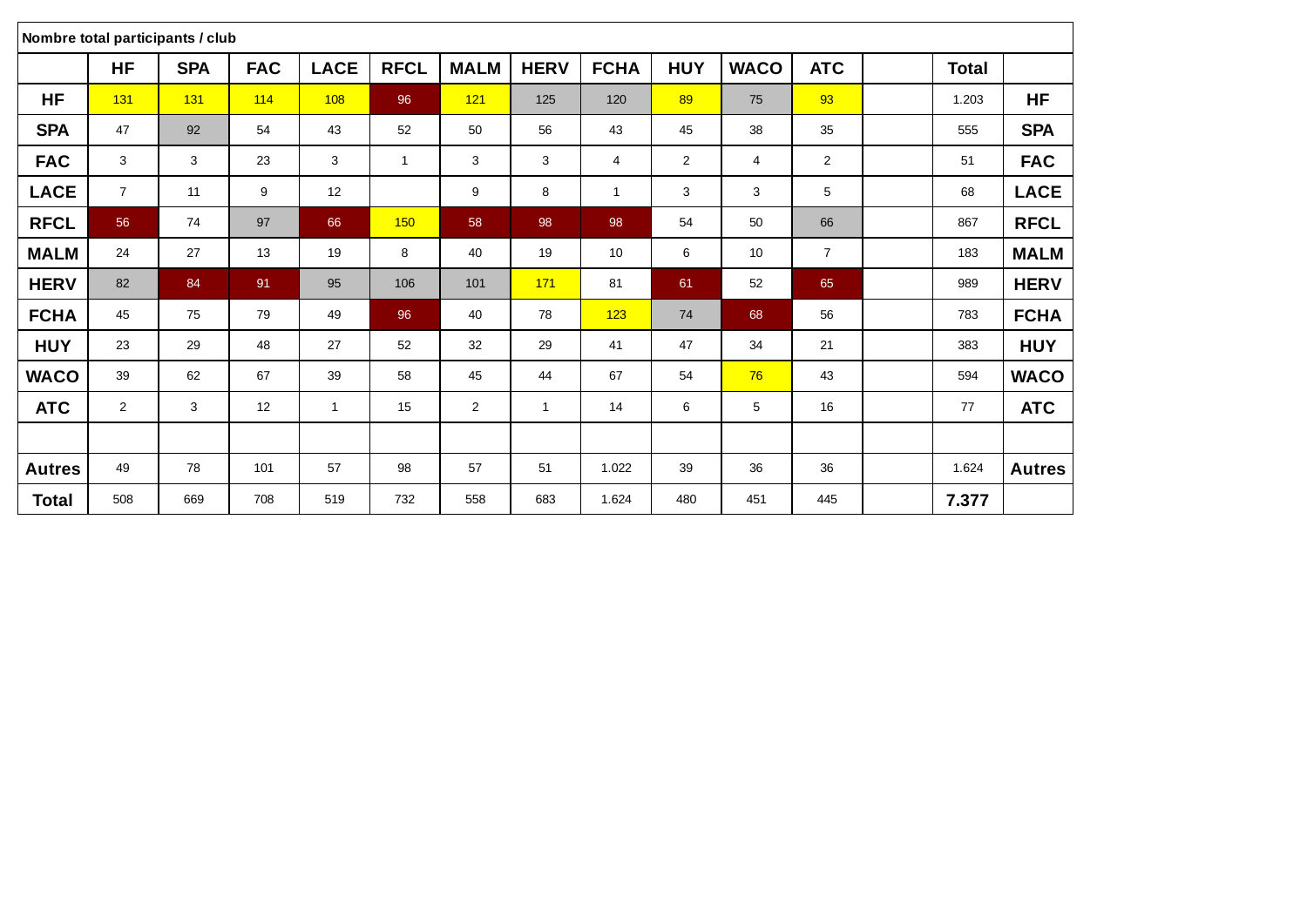| Nombre de participants par Club par épreuve à HF (03/11/2019) |                |                |                         |                |                         |                         |                |                |                |                |             |                         |                |                |             |                |                         |             |                         |                |                |                |            |                |                |               |
|---------------------------------------------------------------|----------------|----------------|-------------------------|----------------|-------------------------|-------------------------|----------------|----------------|----------------|----------------|-------------|-------------------------|----------------|----------------|-------------|----------------|-------------------------|-------------|-------------------------|----------------|----------------|----------------|------------|----------------|----------------|---------------|
|                                                               | <b>BENF</b>    | <b>BENF</b>    | <b>BENG</b>             | <b>BENG</b>    | <b>PUPF</b>             | <b>PUPF</b>             | <b>PUPG</b>    | <b>PUPG</b>    | <b>MINF</b>    | <b>MINF</b>    | <b>MING</b> | <b>MING</b>             | <b>CADF</b>    | CADG           | <b>SCOF</b> | <b>SCOG</b>    | <b>JUNF</b>             | <b>JUNG</b> | <b>SENF</b>             | <b>SENG</b>    | <b>MASF</b>    | <b>MASG</b>    | <b>CCF</b> | CCH            | <b>Total</b>   |               |
| <b>HF</b>                                                     | $\overline{4}$ | 11             | 8                       | $\overline{4}$ | 4                       | 9                       | 5              | $\overline{7}$ | 5              | $\overline{7}$ | 9           | 6                       | $\overline{7}$ | 9              | 3           | 6              |                         | -1          | 3                       | 5              | $\overline{1}$ | 11             |            | $\overline{4}$ | 131            | <b>HF</b>     |
| <b>SPA</b>                                                    |                | 1              | 3                       | 3              | $\overline{2}$          | 3                       | $\mathbf{1}$   | -1             | 5              |                | 4           | 2                       | 3              | 3              | 3           | 3              |                         |             |                         | 2              |                | $\overline{1}$ | 2          | $\overline{4}$ | 47             | <b>SPA</b>    |
| <b>FAC</b>                                                    |                |                |                         |                |                         |                         |                |                |                |                |             | $\overline{1}$          |                | $\overline{1}$ |             |                |                         |             |                         |                | $\overline{1}$ |                |            |                | 3              | <b>FAC</b>    |
| <b>LACE</b>                                                   |                |                | $\overline{1}$          |                | $\overline{\mathbf{1}}$ | 2                       |                |                |                |                |             |                         |                |                |             |                |                         |             |                         |                |                | $\overline{2}$ |            | $\overline{1}$ | $\overline{7}$ | <b>LACE</b>   |
| <b>RFCL</b>                                                   | -1             |                | 3                       |                | $\overline{4}$          |                         | $\overline{2}$ | 9              | 3              | 2              |             | $\overline{7}$          | 6              | $\overline{4}$ | 3           |                |                         |             |                         | 2              |                | 4              |            | 2              | 56             | <b>RFCL</b>   |
| <b>MALM</b>                                                   |                |                | $\overline{\mathbf{1}}$ | 2              | $5^{\circ}$             | $\overline{4}$          | $\overline{2}$ |                |                | -1             |             | $\overline{\mathbf{1}}$ | 3              |                | -1          | -1             | $\overline{\mathbf{1}}$ |             |                         |                |                |                |            |                | 24             | <b>MALM</b>   |
| <b>HERV</b>                                                   | 2              | $\overline{4}$ | 5                       | 5              | $\overline{7}$          | $\overline{7}$          | 5              | $\overline{7}$ | $\overline{7}$ | 5              | 3           | 8                       | $\overline{4}$ | $\overline{4}$ | 1           | $\overline{1}$ | -1                      |             | $\overline{\mathbf{1}}$ | $\overline{2}$ |                | $\overline{1}$ |            | 2              | 82             | <b>HERV</b>   |
| <b>FCHA</b>                                                   | 3              | $\overline{4}$ | 3                       | $\overline{2}$ | $\overline{7}$          |                         | 5              | 2              | $\overline{4}$ |                | - 1         |                         | $\overline{4}$ | 2              |             |                |                         |             | -1                      | -1             |                | 4              |            | $\overline{1}$ | 45             | <b>FCHA</b>   |
| <b>HUY</b>                                                    |                |                |                         |                |                         |                         | $\overline{1}$ | 3              |                | -1             |             | - 1                     | 2              | 3              |             | 6              |                         |             |                         |                |                | 3              |            | 2              | 23             | <b>HUY</b>    |
| <b>WACO</b>                                                   |                | $\overline{1}$ | 2                       | 5              |                         | 2                       | 3              |                | $\overline{2}$ | 5              | 5           | 2                       | $\overline{2}$ | 5              | 1           |                |                         |             |                         |                |                | $\overline{2}$ |            |                | 39             | <b>WACO</b>   |
| <b>ATC</b>                                                    |                |                |                         |                |                         |                         |                | $\mathbf{1}$   |                |                |             |                         |                |                |             |                |                         |             |                         |                |                |                |            |                | $\overline{2}$ | <b>ATC</b>    |
|                                                               | 2              | $\overline{2}$ |                         | 2              |                         | 2                       |                |                | $\overline{2}$ |                |             | $\overline{\mathbf{1}}$ |                |                |             |                |                         |             |                         | $\overline{1}$ |                |                |            |                | 14             |               |
| <b>Autres</b>                                                 | $\overline{2}$ | $\overline{4}$ | 2                       | $\overline{2}$ |                         | $\overline{\mathbf{1}}$ | 2              |                | 3              |                | 2           | 3                       | -1             | $\overline{1}$ | -1          | 2              |                         |             | $\overline{1}$          | $\overline{1}$ |                | 3              |            | $\overline{1}$ | 35             | <b>Autres</b> |
| Total                                                         | 14             | 27             | 29                      | 25             | 31                      | 33                      | 26             | 33             | 31             | 23             | 28          | 32                      | 32             | 32             | 13          | 19             | 3                       |             | $\overline{7}$          | 14             | 2              | 31             | 5          | 17             | 508            |               |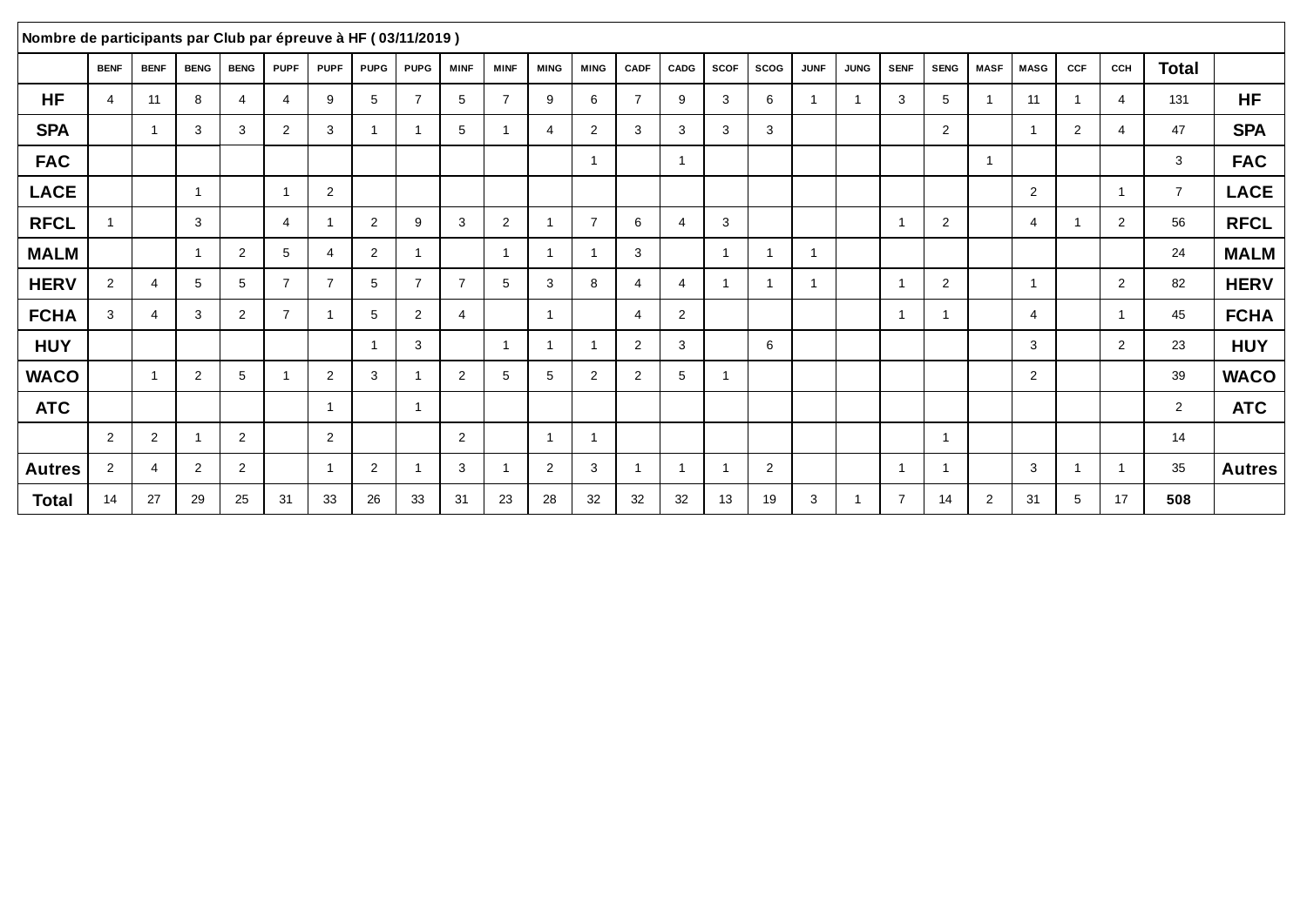| Nombre de participants par Club par épreuve à SPA (10/11/2019) |                |                |                         |                         |                |                |                          |                |                         |                         |                         |                |                |                |                         |                |                |                          |                         |                         |                |                |                         |                |       |               |
|----------------------------------------------------------------|----------------|----------------|-------------------------|-------------------------|----------------|----------------|--------------------------|----------------|-------------------------|-------------------------|-------------------------|----------------|----------------|----------------|-------------------------|----------------|----------------|--------------------------|-------------------------|-------------------------|----------------|----------------|-------------------------|----------------|-------|---------------|
|                                                                | <b>BENF</b>    | <b>BENF</b>    | <b>BENG</b>             | <b>BENG</b>             | <b>PUPF</b>    | <b>PUPF</b>    | <b>PUPG</b>              | <b>PUPG</b>    | <b>MINF</b>             | <b>MINF</b>             | <b>MING</b>             | <b>MING</b>    | CADF           | <b>CADG</b>    | <b>SCOF</b>             | <b>SCOG</b>    | <b>JUNF</b>    | <b>JUNG</b>              | <b>SENF</b>             | <b>SENG</b>             | <b>MASF</b>    | <b>MASG</b>    | <b>CCF</b>              | CCH            | Total |               |
| <b>HF</b>                                                      | 5              | 14             | 9                       | $\overline{7}$          |                | 9              | 5                        | 6              | 5                       | 8                       | 11                      | $\overline{7}$ | 8              | 10             | 2                       | $\overline{2}$ | $\overline{2}$ |                          | 3                       |                         |                | $\overline{7}$ | 2                       | 3              | 131   | <b>HF</b>     |
| <b>SPA</b>                                                     |                | 4              | 4                       | 6                       | 5              | 6              | 5                        | 4              | 9                       | 3                       | $\overline{7}$          | 3              | 8              | 5              | $\overline{7}$          | 3              |                |                          | $\overline{1}$          | 2                       |                |                | $\overline{\mathbf{1}}$ | 8              | 92    | <b>SPA</b>    |
| <b>FAC</b>                                                     |                |                |                         |                         |                |                |                          |                |                         |                         |                         | -1             |                |                |                         |                |                |                          |                         |                         | -1             |                |                         |                | 3     | <b>FAC</b>    |
| <b>LACE</b>                                                    |                |                | 2                       | $\overline{1}$          |                | 3              | $\overline{\mathbf{1}}$  |                |                         |                         |                         |                |                |                |                         |                |                |                          |                         |                         |                |                |                         | $\overline{2}$ | 11    | <b>LACE</b>   |
| <b>RFCL</b>                                                    | $\overline{2}$ | $\overline{2}$ | 3                       | $\overline{\mathbf{1}}$ | $\overline{7}$ | 3              | 4                        | 11             | 3                       | 4                       | $\overline{\mathbf{1}}$ | 6              | 6              | 2              | $\boldsymbol{\Delta}$   |                | $\overline{1}$ |                          |                         | 2                       | $\overline{2}$ | $\overline{2}$ | 2                       | 5              | 74    | <b>RFCL</b>   |
| <b>MALM</b>                                                    | 2              |                | $\overline{\mathbf{1}}$ | 2                       | 8              | 3              | $\overline{2}$           | -1             |                         | $\overline{\mathbf{1}}$ | $\overline{\mathbf{1}}$ | -1             | -1             |                | $\overline{\mathbf{A}}$ |                | $\overline{1}$ |                          |                         | - 1                     |                |                |                         |                | 27    | <b>MALM</b>   |
| <b>HERV</b>                                                    | 3              | 5              | 3                       | 5                       | $\overline{7}$ | 9              | 5                        | $\overline{2}$ | 10 <sup>°</sup>         | 4                       | $\overline{4}$          | 8              | 3              | 3              | -1                      |                |                | $\overline{1}$           | 3                       |                         | $\overline{1}$ |                |                         | 6              | 84    | <b>HERV</b>   |
| <b>FCHA</b>                                                    | 2              | 4              | 3                       | 5                       | $\overline{7}$ | 2              | 6                        | 2              | 8                       |                         | $\overline{4}$          |                | 9              | $\overline{7}$ |                         | $\overline{2}$ | -1             | $\overline{\phantom{a}}$ | $\overline{1}$          | 3                       |                | $\overline{4}$ |                         | 2              | 75    | <b>FCHA</b>   |
| <b>HUY</b>                                                     |                |                |                         |                         |                | 2              | $\overline{2}$           | 5              | $\overline{1}$          | $\overline{ }$          | $\overline{\mathbf{1}}$ |                | 2              | 3              |                         | $\overline{4}$ |                |                          | $\overline{1}$          |                         | -1             | $\overline{2}$ |                         | 2              | 29    | <b>HUY</b>    |
| <b>WACO</b>                                                    |                | 5              | 2                       | $\overline{4}$          | 3              | $\overline{4}$ | 3                        | -1             | $\overline{4}$          | 9                       | $\overline{7}$          | $\overline{2}$ | 3              | $\overline{7}$ |                         |                |                | -1                       | $\overline{\mathbf{1}}$ | 2                       |                | 3              | $\overline{\mathbf{1}}$ |                | 62    | <b>WACO</b>   |
| <b>ATC</b>                                                     |                |                |                         |                         |                |                | -1                       | -1             |                         |                         |                         |                | $\overline{1}$ |                |                         |                |                |                          |                         |                         |                |                |                         |                | 3     | <b>ATC</b>    |
|                                                                | -4             | 3              | $\overline{4}$          | $\overline{\mathbf{1}}$ | $\overline{2}$ | $\overline{4}$ | $\overline{\phantom{a}}$ | 2              | $\overline{\mathbf{1}}$ | $\overline{2}$          | $\overline{\mathbf{1}}$ | -1             |                |                |                         |                |                |                          |                         |                         |                |                |                         |                | 26    |               |
| <b>Autres</b>                                                  | $\overline{2}$ | 5              | 3                       | 3                       |                | $\overline{1}$ | 3                        | 3              | 5                       | $\mathbf{2}^{\circ}$    | 6                       | 4              | 2              |                | $\overline{1}$          |                |                |                          |                         | $\overline{\mathbf{1}}$ |                | 3              | 2                       | $\overline{4}$ | 52    | <b>Autres</b> |
| <b>Total</b>                                                   | 21             | 42             | 34                      | 35                      | 45             | 46             | 38                       | 38             | 46                      | 35                      | 43                      | 33             | 43             | 39             | 17                      | 13             | 5              | 3                        | 10                      | 13                      | 6              | 24             | 8                       | 32             | 669   |               |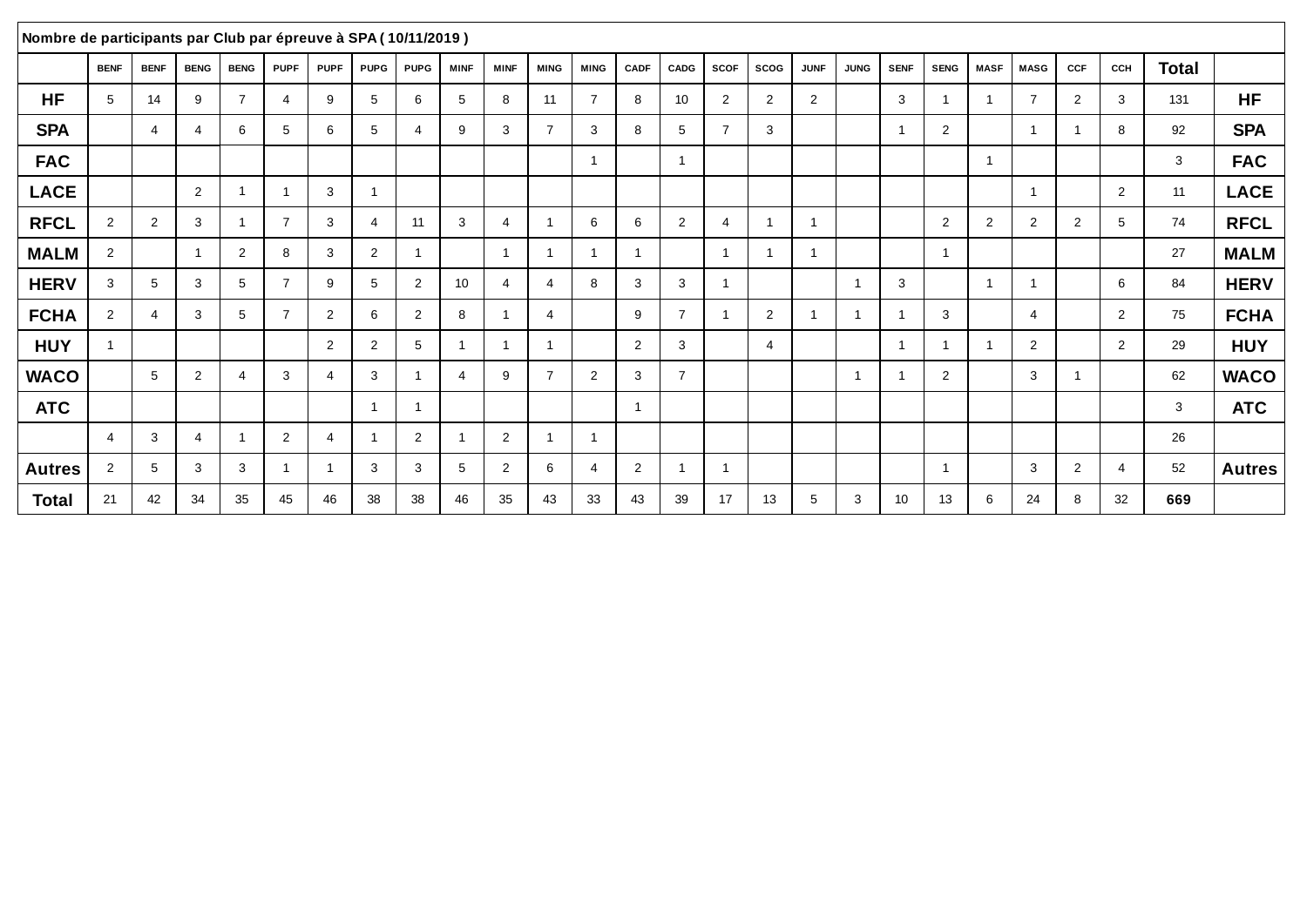| Nombre de participants par Club par épreuve à FAC (24/11/2019) |             |                |                |                         |             |                 |                |             |                         |                |                |                         |                       |                |                |                |                         |                |                         |                |                |                |                |                |       |               |
|----------------------------------------------------------------|-------------|----------------|----------------|-------------------------|-------------|-----------------|----------------|-------------|-------------------------|----------------|----------------|-------------------------|-----------------------|----------------|----------------|----------------|-------------------------|----------------|-------------------------|----------------|----------------|----------------|----------------|----------------|-------|---------------|
|                                                                | <b>BENF</b> | <b>BENF</b>    | <b>BENG</b>    | <b>BENG</b>             | <b>PUPF</b> | <b>PUPF</b>     | <b>PUPG</b>    | <b>PUPG</b> | <b>MINF</b>             | <b>MINF</b>    | <b>MING</b>    | <b>MING</b>             | <b>CADF</b>           | CADG           | <b>SCOF</b>    | <b>SCOG</b>    | <b>JUNF</b>             | <b>JUNG</b>    | <b>SENF</b>             | <b>SENG</b>    | <b>MASF</b>    | <b>MASG</b>    | CCF            | CCH            | Total |               |
| <b>HF</b>                                                      | 3           | 11             |                | 5                       | 5           | $\overline{7}$  | 5              | 5           | $\overline{\mathbf{A}}$ | 8              | 10             | $\overline{7}$          | 5                     | 8              |                | 6              |                         |                | 3                       | 6              |                | 5              |                | 2              | 114   | <b>HF</b>     |
| <b>SPA</b>                                                     |             | 4              |                | 2                       | 3           | $\overline{4}$  | $\mathbf{1}$   |             | $\overline{7}$          |                | $\overline{4}$ | 2                       | $\overline{4}$        | 2              | 5              | 2              |                         |                | $\mathbf{1}$            | $\overline{2}$ |                | $\overline{1}$ | $\overline{2}$ | 6              | 54    | <b>SPA</b>    |
| <b>FAC</b>                                                     |             | $\overline{2}$ |                | $\overline{1}$          |             |                 |                | 3           | -1                      |                |                | 2                       | 4                     | $\overline{1}$ |                | -1             |                         |                |                         |                | -1             |                |                | 3              | 23    | <b>FAC</b>    |
| <b>LACE</b>                                                    |             |                | 3              |                         | -1          |                 |                |             |                         |                |                |                         |                       |                |                |                |                         |                |                         | $\overline{1}$ |                | $\overline{1}$ |                | $\overline{2}$ | 9     | <b>LACE</b>   |
| <b>RFCL</b>                                                    |             | $\overline{1}$ | 4              | $\overline{2}$          | 8           | 3               | 5              | 17          | 5                       | 8              | 3              | 6                       | $\overline{7}$        | $\overline{7}$ | 2              | -1             | $\overline{\mathbf{1}}$ |                |                         | $\overline{4}$ | $\overline{2}$ | 5              |                | 5              | 97    | <b>RFCL</b>   |
| <b>MALM</b>                                                    |             |                |                |                         | 4           | $\overline{2}$  | $\mathbf{1}$   |             |                         |                | - 1            | $\overline{\mathbf{1}}$ |                       |                | -1             |                | $\overline{1}$          |                |                         |                |                | $\overline{1}$ |                | $\overline{ }$ | 13    | <b>MALM</b>   |
| <b>HERV</b>                                                    | 3           | 4              | 3              | 3                       | 6           | 6               | 6              | 5           | 5                       | 6              | 2              | 5                       | 5                     | $\overline{4}$ | 4              | 2              | -1                      | -1             | 3                       | 4              | -1             | 5              |                | $\overline{7}$ | 91    | <b>HERV</b>   |
| <b>FCHA</b>                                                    | 6           | 4              | 2              | 8                       | 6           | 3               | $\overline{7}$ | 3           | 9                       |                | 2              | -1                      | $\overline{7}$        | 6              |                | 2              | -1                      |                | $\overline{1}$          | $\overline{2}$ |                | 4              |                | 3              | 79    | <b>FCHA</b>   |
| <b>HUY</b>                                                     |             |                |                |                         |             | 2               | 3              | 3           | $\overline{1}$          |                | 3              | 2                       | 8                     | $\overline{4}$ |                | 6              |                         |                | $\overline{\mathbf{1}}$ |                | 3              | 6              |                | 3              | 48    | <b>HUY</b>    |
| <b>WACO</b>                                                    |             | 4              | $\overline{2}$ | $\overline{7}$          | 5           | $\overline{4}$  | 3              |             | 5                       | 6              | 8              |                         | 5                     | 8              | $\overline{2}$ |                |                         | $\overline{1}$ | $\overline{1}$          |                |                | -1             | -1             |                | 67    | <b>WACO</b>   |
| <b>ATC</b>                                                     |             | $\overline{1}$ | 5              | 2                       |             |                 | 2              |             | $\overline{1}$          |                |                |                         | -1                    |                |                |                |                         |                |                         |                |                |                |                |                | 12    | <b>ATC</b>    |
|                                                                | 2           |                | 3              | -1                      | 3           | 3               | $\mathbf{1}$   | -1          | $\overline{1}$          | $\overline{2}$ | -1             | 3                       |                       |                |                |                |                         |                |                         |                |                |                |                |                | 21    |               |
| <b>Autres</b>                                                  |             | 4              | 3              | $\overline{\mathbf{1}}$ | -1          | $5\overline{5}$ | 8              | 4           | 6                       | 4              | $\overline{7}$ | 3                       | $\boldsymbol{\Delta}$ | 5              | 4              | $\overline{2}$ |                         |                |                         | 3              |                | 8              | 3              | $\overline{4}$ | 80    | <b>Autres</b> |
| <b>Total</b>                                                   | 18          | 35             | 30             | 32                      | 43          | 41              | 42             | 42          | 45                      | 37             | 41             | 33                      | 50                    | 45             | 22             | 22             | 5                       | 3              | 10                      | 23             | 8              | 37             | $\overline{7}$ | 37             | 708   |               |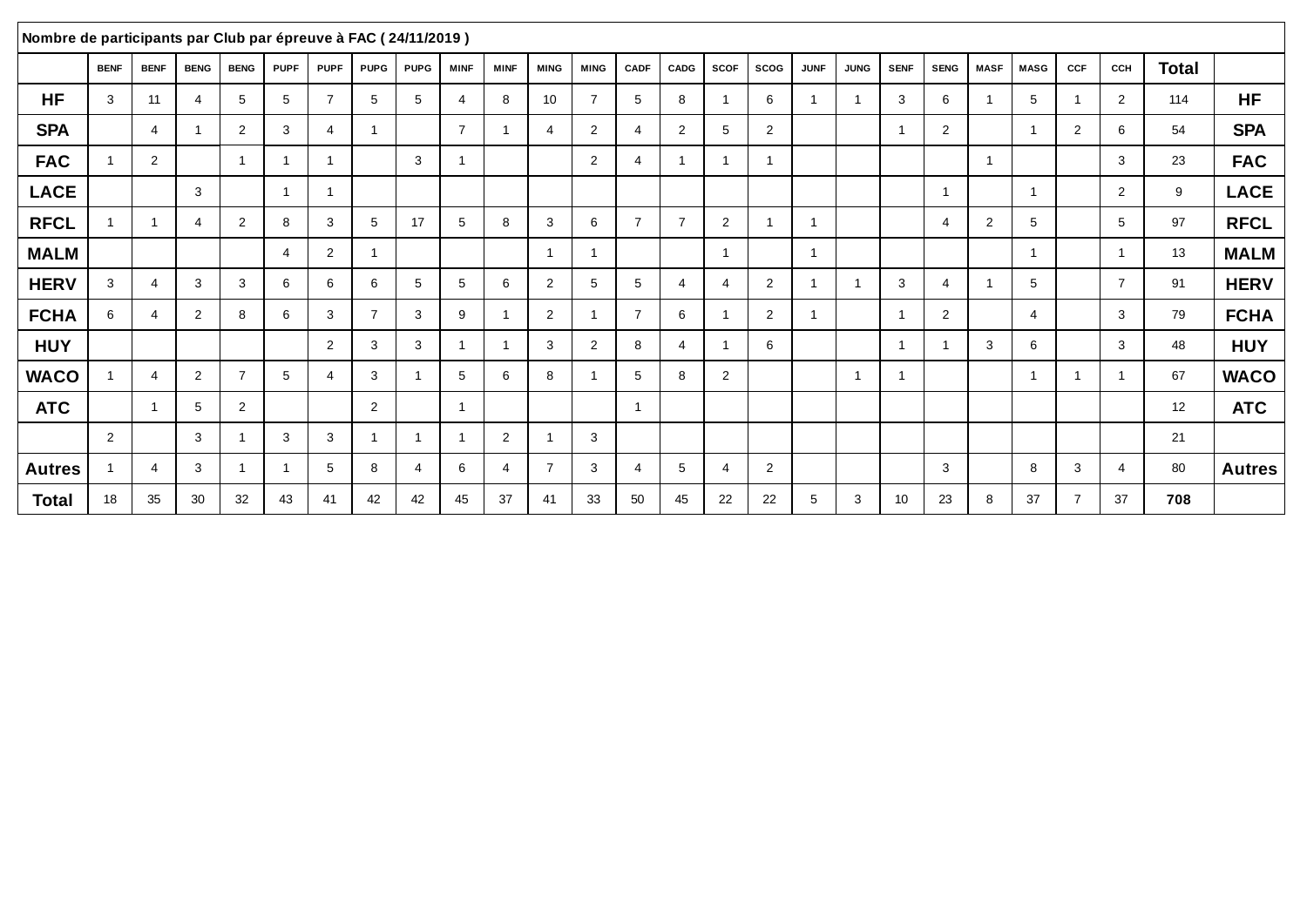| Nombre de participants par Club par épreuve à LACE (08/12/2019) |                |                |                         |                         |                |                |                |             |                |             |                |                         |                |                |                |                |                         |                |                 |                |                |                |                |                 |                |               |
|-----------------------------------------------------------------|----------------|----------------|-------------------------|-------------------------|----------------|----------------|----------------|-------------|----------------|-------------|----------------|-------------------------|----------------|----------------|----------------|----------------|-------------------------|----------------|-----------------|----------------|----------------|----------------|----------------|-----------------|----------------|---------------|
|                                                                 | <b>BENF</b>    | <b>BENF</b>    | <b>BENG</b>             | <b>BENG</b>             | <b>PUPF</b>    | <b>PUPF</b>    | <b>PUPG</b>    | <b>PUPG</b> | <b>MINF</b>    | <b>MINF</b> | <b>MING</b>    | <b>MING</b>             | <b>CADF</b>    | CADG           | <b>SCOF</b>    | <b>SCOG</b>    | <b>JUNF</b>             | <b>JUNG</b>    | <b>SENF</b>     | <b>SENG</b>    | <b>MASF</b>    | <b>MASG</b>    | CCF            | CCH             | <b>Total</b>   |               |
| <b>HF</b>                                                       | 3              | $\overline{7}$ | 3                       | 6                       | 5              | 8              | 4              | 5           | 5              | 6           | 8              | 5                       | $\overline{2}$ | 9              | 2              | 2              |                         | $\overline{2}$ | 3               | 6              | -1             | 8              | $\overline{2}$ | 5               | 108            | <b>HF</b>     |
| <b>SPA</b>                                                      |                | 3              | 3                       | 2                       | $\overline{2}$ | $\overline{4}$ | $\mathbf{1}$   |             | 9              |             | 6              | $\overline{\mathbf{1}}$ | -1             | 2              |                | $\overline{1}$ |                         |                | $\overline{1}$  |                |                | 3              |                | 3               | 43             | <b>SPA</b>    |
| <b>FAC</b>                                                      |                |                |                         |                         |                |                |                |             |                |             |                | $\overline{\mathbf{1}}$ |                | $\overline{1}$ |                |                |                         |                |                 |                | $\overline{1}$ |                |                |                 | 3              | <b>FAC</b>    |
| <b>LACE</b>                                                     |                |                | 3                       |                         | $\overline{1}$ |                | $\overline{1}$ |             | $\overline{1}$ |             |                |                         |                |                | $\overline{1}$ |                |                         |                |                 | $\overline{1}$ | $\overline{1}$ | $\overline{1}$ |                | $\overline{2}$  | 12             | <b>LACE</b>   |
| <b>RFCL</b>                                                     |                |                | 3                       | -1                      | $\overline{7}$ |                | 3              | 10          | 3              | 3           |                | 5                       | 4              | $\overline{7}$ | 2              |                | $\overline{1}$          |                | $\overline{1}$  | 2              | 2              | 5              |                | $5\overline{5}$ | 66             | <b>RFCL</b>   |
| <b>MALM</b>                                                     |                |                |                         |                         | $\overline{7}$ |                | $\mathbf{1}$   |             |                |             | - 1            | $\overline{\mathbf{1}}$ | 2              |                | ٠              | -1             | $\overline{\mathbf{1}}$ |                |                 | -1             |                | $\overline{1}$ |                |                 | 19             | <b>MALM</b>   |
| <b>HERV</b>                                                     | $\overline{4}$ | 4              | 3                       | $\overline{4}$          | 8              | $\overline{7}$ | 3              | 5           | 6              | 5           | $\overline{4}$ | 8                       | $\overline{4}$ | $\overline{4}$ | 3              | 3              | 2                       | -1             | 2               | 3              | $\overline{1}$ | 4              |                | $\overline{7}$  | 95             | <b>HERV</b>   |
| <b>FCHA</b>                                                     |                | 3              |                         | 3                       | 5              | 2              | 4              | 3           | $\overline{7}$ |             | -1             |                         | 5              | $\overline{4}$ |                | $\overline{1}$ |                         |                | $\overline{1}$  | 3              |                | 3              |                | $\overline{1}$  | 49             | <b>FCHA</b>   |
| <b>HUY</b>                                                      | 3              |                | $\overline{\mathbf{1}}$ |                         |                |                | 2              | 3           | $\overline{1}$ |             | - 1            |                         | $\overline{1}$ |                |                | $\overline{4}$ |                         |                | $\overline{2}$  | $\overline{2}$ |                | 3              |                | 2               | 27             | <b>HUY</b>    |
| <b>WACO</b>                                                     |                | $\overline{2}$ |                         | $\overline{\mathbf{1}}$ | 2              | $\overline{2}$ | 3              |             | $\overline{2}$ | 6           | 5              |                         | $\overline{2}$ | 5              |                |                |                         | $\overline{1}$ |                 |                | 2              |                | -1             | $\overline{2}$  | 39             | <b>WACO</b>   |
| <b>ATC</b>                                                      |                |                |                         |                         |                |                |                |             |                |             |                |                         |                |                |                |                |                         |                |                 |                |                |                |                | $\overline{ }$  | $\overline{1}$ | <b>ATC</b>    |
|                                                                 |                |                | 2                       | $\overline{\mathbf{A}}$ | -1             |                |                | -1          |                |             | -1             | 2                       |                |                |                |                |                         |                |                 | 1              |                | $\overline{1}$ |                | $\overline{ }$  | 12             |               |
| <b>Autres</b>                                                   | 2              | 2              | 3                       | $\overline{1}$          | -1             | 3              | 3              |             | $\overline{2}$ |             | $\overline{4}$ | 4                       | 2              |                | 2              |                |                         | $\overline{1}$ |                 | 2              |                | 6              | 2              | 3               | 45             | <b>Autres</b> |
| <b>Total</b>                                                    | 13             | 21             | 22                      | 19                      | 39             | 29             | 25             | 28          | 36             | 26          | 31             | 28                      | 23             | 32             | 11             | 12             | 5                       | 5              | 10 <sup>1</sup> | 22             | 8              | 36             | 6              | 32              | 519            |               |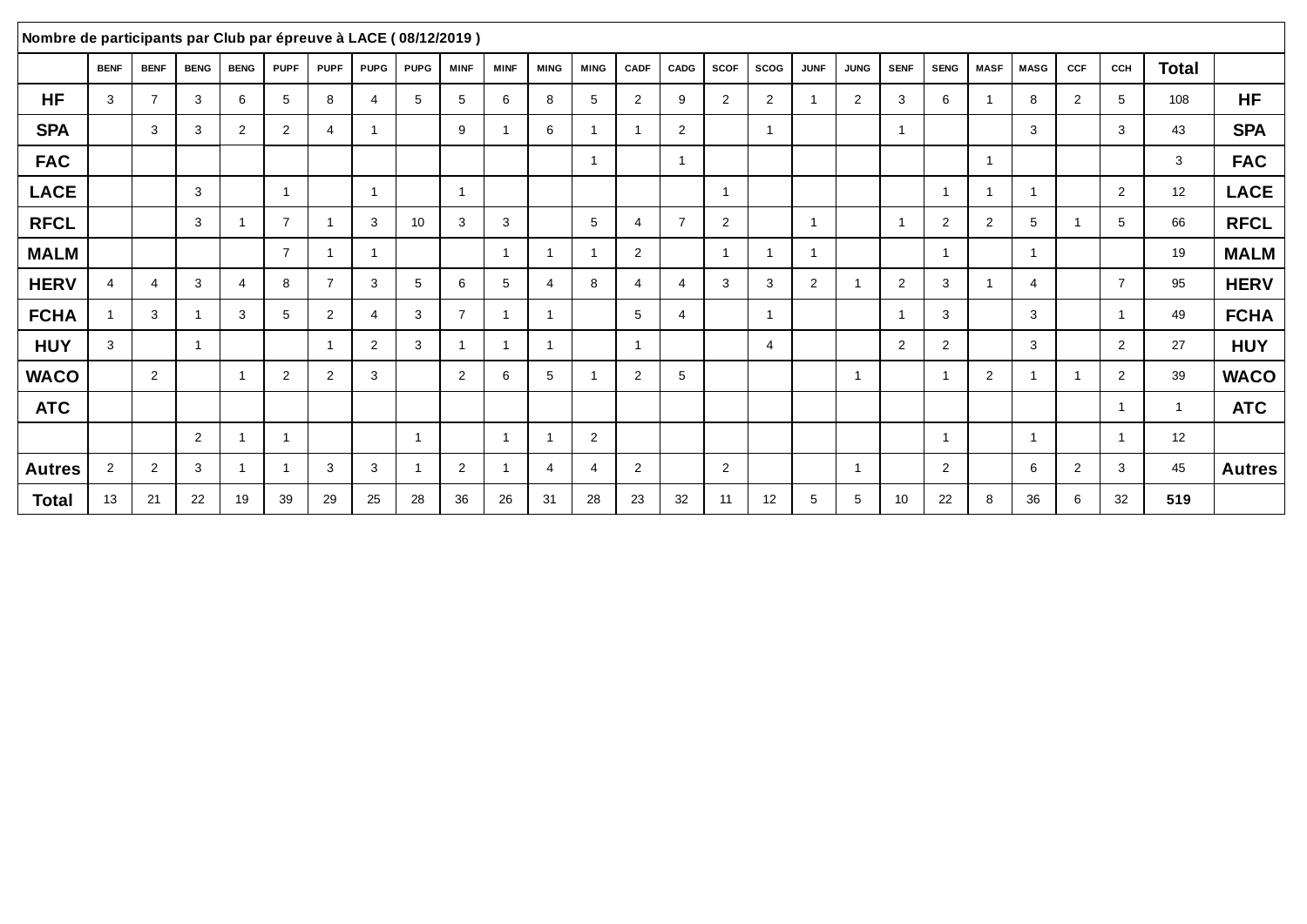| Nombre de participants par Club par épreuve à RFCL (15/12/2019) |                |             |                |                |                |                |                |                          |                         |                |                |                |             |      |             |                |                         |             |                |             |                |                |                |                |                |               |
|-----------------------------------------------------------------|----------------|-------------|----------------|----------------|----------------|----------------|----------------|--------------------------|-------------------------|----------------|----------------|----------------|-------------|------|-------------|----------------|-------------------------|-------------|----------------|-------------|----------------|----------------|----------------|----------------|----------------|---------------|
|                                                                 | <b>BENF</b>    | <b>BENF</b> | <b>BENG</b>    | <b>BENG</b>    | <b>PUPF</b>    | <b>PUPF</b>    | <b>PUPG</b>    | <b>PUPG</b>              | <b>MINF</b>             | <b>MINF</b>    | <b>MING</b>    | <b>MING</b>    | <b>CADF</b> | CADG | <b>SCOF</b> | <b>SCOG</b>    | <b>JUNF</b>             | <b>JUNG</b> | <b>SENF</b>    | <b>SENG</b> | <b>MASF</b>    | <b>MASG</b>    | CCF            | CCH            | <b>Total</b>   |               |
| <b>HF</b>                                                       | $\overline{4}$ | 8           | 4              | $\overline{4}$ | 4              | 5              | 5              | $\boldsymbol{\varDelta}$ | $\overline{7}$          | $\overline{7}$ | 8              | $\overline{7}$ | 3           | 6    |             | 3              |                         |             | $\overline{4}$ | 3           | $\overline{2}$ | 4              | $\overline{2}$ | 2              | 96             | <b>HF</b>     |
| <b>SPA</b>                                                      |                | 3           | 3              | 6              | 3              | 3              |                |                          | 9                       |                | 3              | 3              | 3           |      | 3           | 3              |                         |             |                | 3           |                | 2              |                | 5              | 52             | <b>SPA</b>    |
| <b>FAC</b>                                                      |                |             |                |                |                |                |                |                          |                         |                |                |                |             |      |             |                |                         |             |                |             | -1             |                |                |                | $\overline{1}$ | <b>FAC</b>    |
| <b>LACE</b>                                                     |                |             |                |                |                |                |                |                          |                         |                |                |                |             |      |             |                |                         |             |                |             |                |                |                |                |                | <b>LACE</b>   |
| <b>RFCL</b>                                                     | $\overline{4}$ | 5           | 8              | $\overline{4}$ | 8              |                | $\overline{4}$ | 23                       | 16                      | $\overline{7}$ | 3              | 13             | 9           | 6    | 3           |                | 2                       |             | $\overline{2}$ | 3           | 5              | 10             | 3              | 11             | 150            | <b>RFCL</b>   |
| <b>MALM</b>                                                     |                |             |                |                | $\mathbf{3}$   |                | 2              |                          |                         |                |                |                |             |      |             |                |                         |             |                |             |                | $\overline{2}$ |                | $\overline{ }$ | 8              | <b>MALM</b>   |
| <b>HERV</b>                                                     |                | 3           | 3              | 6              | 9              | 6              | 4              | 5                        | 10                      | 8              | 5              | $\overline{7}$ | 6           | 6    | 3           | 6              |                         |             | $\overline{4}$ | 6           | 3              |                |                | 6              | 106            | <b>HERV</b>   |
| <b>FCHA</b>                                                     | 4              | 8           | 3              | 9              | 3              | 3              | 5              | $\boldsymbol{\varDelta}$ | 9                       |                | $\overline{7}$ | 2              | 12          | 6    |             | 3              | 3                       | -1          | 3              | 5           |                | 5              |                | $\overline{1}$ | 96             | <b>FCHA</b>   |
| <b>HUY</b>                                                      |                |             |                |                |                |                | 2              | 4                        | $\overline{\mathbf{1}}$ | $\overline{2}$ | - 1            | 2              | 9           | 3    |             | 5              |                         |             | 3              | 3           | 3              | 8              |                | $\overline{4}$ | 52             | <b>HUY</b>    |
| <b>WACO</b>                                                     |                | 4           | 2              | $\overline{4}$ |                | 5              | 3              |                          | $\overline{4}$          | 8              | 3              | 3              | 3           | 6    |             |                |                         |             |                | 3           | 3              | 4              | $\overline{1}$ |                | 58             | <b>WACO</b>   |
| <b>ATC</b>                                                      |                |             | 3              | 3              |                | 3              | $\mathbf{1}$   | $\overline{2}$           | 3                       |                |                |                |             |      |             |                |                         |             |                |             |                |                |                |                | 15             | <b>ATC</b>    |
|                                                                 |                |             | $\overline{1}$ |                |                |                |                |                          | $\overline{\mathbf{1}}$ |                | 2              |                |             |      |             |                |                         |             |                |             |                |                |                |                | 5              |               |
| <b>Autres</b>                                                   | $\overline{4}$ | 5           |                | 2              | $\overline{2}$ | $\overline{7}$ | 8              | 11                       | $\overline{7}$          | $\overline{2}$ | 8              | $\overline{4}$ |             | 6    | 2           | $\overline{1}$ | $\overline{\mathbf{1}}$ | 3           |                | 3           |                | 9              | 3              | $\overline{4}$ | 93             | <b>Autres</b> |
| <b>Total</b>                                                    | 18             | 36          | 28             | 38             | 33             | 33             | 34             | 53                       | 67                      | 35             | 40             | 41             | 45          | 39   | 12          | 21             | 6                       | 4           | 16             | 29          | 17             | 44             | 9              | 34             | 732            |               |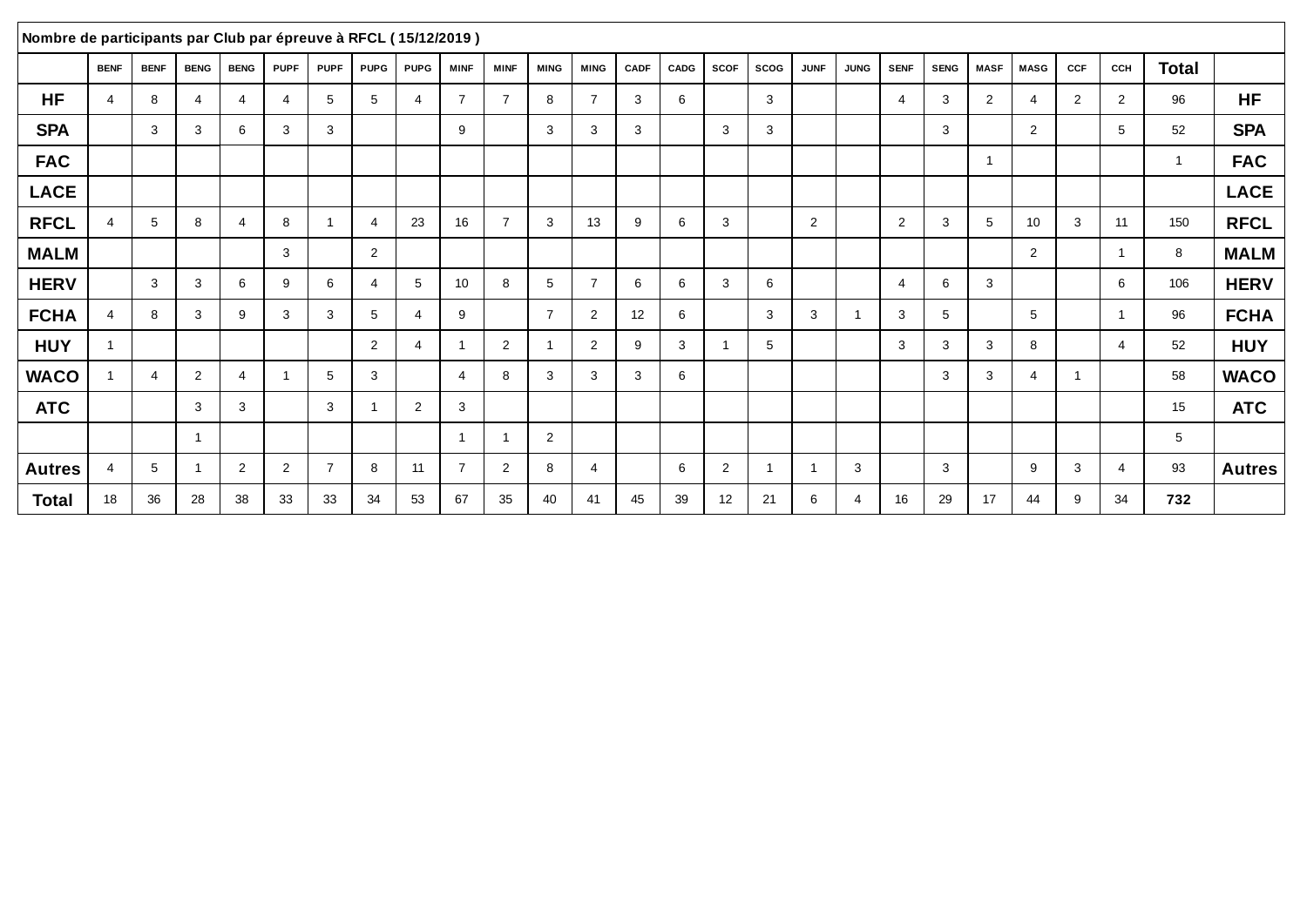| Nombre de participants par Club par épreuve à MALM (22/12/2019) |                |                |                |             |                |                |                         |                          |                |                         |                         |                |                |                |                         |             |                |                          |                |                          |             |                |                         |                |                |               |
|-----------------------------------------------------------------|----------------|----------------|----------------|-------------|----------------|----------------|-------------------------|--------------------------|----------------|-------------------------|-------------------------|----------------|----------------|----------------|-------------------------|-------------|----------------|--------------------------|----------------|--------------------------|-------------|----------------|-------------------------|----------------|----------------|---------------|
|                                                                 | <b>BENF</b>    | <b>BENF</b>    | <b>BENG</b>    | <b>BENG</b> | <b>PUPF</b>    | <b>PUPF</b>    | <b>PUPG</b>             | <b>PUPG</b>              | <b>MINF</b>    | <b>MINF</b>             | <b>MING</b>             | <b>MING</b>    | CADF           | <b>CADG</b>    | <b>SCOF</b>             | <b>SCOG</b> | <b>JUNF</b>    | <b>JUNG</b>              | <b>SENF</b>    | <b>SENG</b>              | <b>MASF</b> | <b>MASG</b>    | <b>CCF</b>              | CCH            | Total          |               |
| <b>HF</b>                                                       | 5              | 8              | 8              | 6           | 5              | 9              | 5                       | 5                        | 3              | 5                       | 6                       | 6              | 5              | $\overline{7}$ |                         | 5           | $\overline{2}$ | $\overline{\phantom{a}}$ | $\overline{4}$ | 3                        | 4           | 10             | 2                       | 6              | 121            | <b>HF</b>     |
| <b>SPA</b>                                                      |                | 3              | 3              | 3           | 2              | 5              | -1                      | -1                       | 6              | $\mathbf{2}^{\circ}$    | 5                       | 3              | -1             | 3              | 2                       | 3           |                |                          | $\overline{1}$ |                          |             |                | -1                      | $\overline{4}$ | 50             | <b>SPA</b>    |
| <b>FAC</b>                                                      |                |                |                |             |                |                |                         |                          |                |                         |                         | -1             |                |                |                         |             |                |                          |                |                          | -1          |                |                         |                | 3              | <b>FAC</b>    |
| <b>LACE</b>                                                     |                |                | $\overline{2}$ |             |                | $\overline{1}$ | $\overline{\mathbf{1}}$ |                          |                |                         |                         |                |                |                |                         |             |                |                          | $\overline{1}$ | $\overline{\phantom{a}}$ | -1          |                |                         | $\overline{1}$ | 9              | <b>LACE</b>   |
| <b>RFCL</b>                                                     | 2              |                | $\overline{4}$ |             | $\overline{7}$ | -1             | $\overline{2}$          | 11                       | 3              | $\mathbf{2}$            |                         | 6              | 5              | 2              |                         |             |                | $\overline{1}$           |                |                          | -1          | 5              | -1                      | 5              | 58             | <b>RFCL</b>   |
| <b>MALM</b>                                                     | 2              | $\mathbf{1}$   | 2              | 2           | $\overline{7}$ | $\overline{4}$ | 3                       | $\overline{\phantom{a}}$ | $\overline{2}$ | $\overline{2}$          | $\overline{\mathbf{1}}$ | -1             | 2              |                | 3                       |             | $\overline{1}$ |                          |                | 2                        |             | 3              |                         |                | 40             | <b>MALM</b>   |
| <b>HERV</b>                                                     | $\overline{4}$ | 4              | 2              | 5           | $\overline{7}$ | $\overline{7}$ | 5                       | 5                        | 8              | 6                       | 3                       | 8              | $\overline{4}$ | 3              | 3                       | 3           | $\overline{2}$ | -1                       | 3              | $\overline{7}$           | -1          | $\overline{4}$ |                         | 6              | 101            | <b>HERV</b>   |
| <b>FCHA</b>                                                     | 2              | $\overline{2}$ | 2              | 2           | 3              | 2              | 5                       | 2                        | 6              | -1                      | $\mathbf{1}$            |                | 5              | 3              | 1                       |             |                |                          |                | -1                       |             |                |                         | $\mathbf{1}$   | 40             | <b>FCHA</b>   |
| <b>HUY</b>                                                      |                |                | -1             |             |                | $\overline{1}$ |                         | 3                        |                | $\overline{\mathbf{1}}$ | 2                       | $\overline{2}$ | 3              | $\overline{2}$ |                         | 5           |                |                          | 2              |                          | -1          | 3              |                         | $\overline{2}$ | 32             | <b>HUY</b>    |
| <b>WACO</b>                                                     |                | 2              | 2              | 5           |                | 2              | 3                       | -1                       | $\overline{2}$ | $\overline{7}$          | 5                       | 3              | 2              | 5              | $\overline{\mathbf{A}}$ |             |                | $\overline{1}$           | $\overline{1}$ |                          |             |                | $\overline{\mathbf{1}}$ |                | 45             | <b>WACO</b>   |
| <b>ATC</b>                                                      |                |                |                |             |                |                |                         |                          |                |                         |                         |                | 1              |                |                         |             |                |                          |                | $\overline{\phantom{a}}$ |             |                |                         |                | $\overline{2}$ | <b>ATC</b>    |
|                                                                 |                | 2              |                | 3           |                |                | $\overline{\mathbf{1}}$ | $\overline{1}$           |                | $\overline{2}$          |                         |                |                |                |                         |             |                |                          |                | - 1                      |             |                |                         |                | 12             |               |
| <b>Autres</b>                                                   | 2              | $\mathbf{1}$   | 3              | 3           |                | $\overline{2}$ | 3                       | 2                        | $\overline{1}$ | $\overline{2}$          | 6                       | 4              | 3              |                | $\overline{1}$          |             |                |                          |                | -1                       |             | $\overline{4}$ | 3                       | 3              | 45             | <b>Autres</b> |
| <b>Total</b>                                                    | 18             | 23             | 30             | 29          | 33             | 34             | 30                      | 32                       | 31             | 30                      | 29                      | 34             | 31             | 27             | 13                      | 17          | 5              | 4                        | 12             | 18                       | 9           | 33             | 8                       | 28             | 558            |               |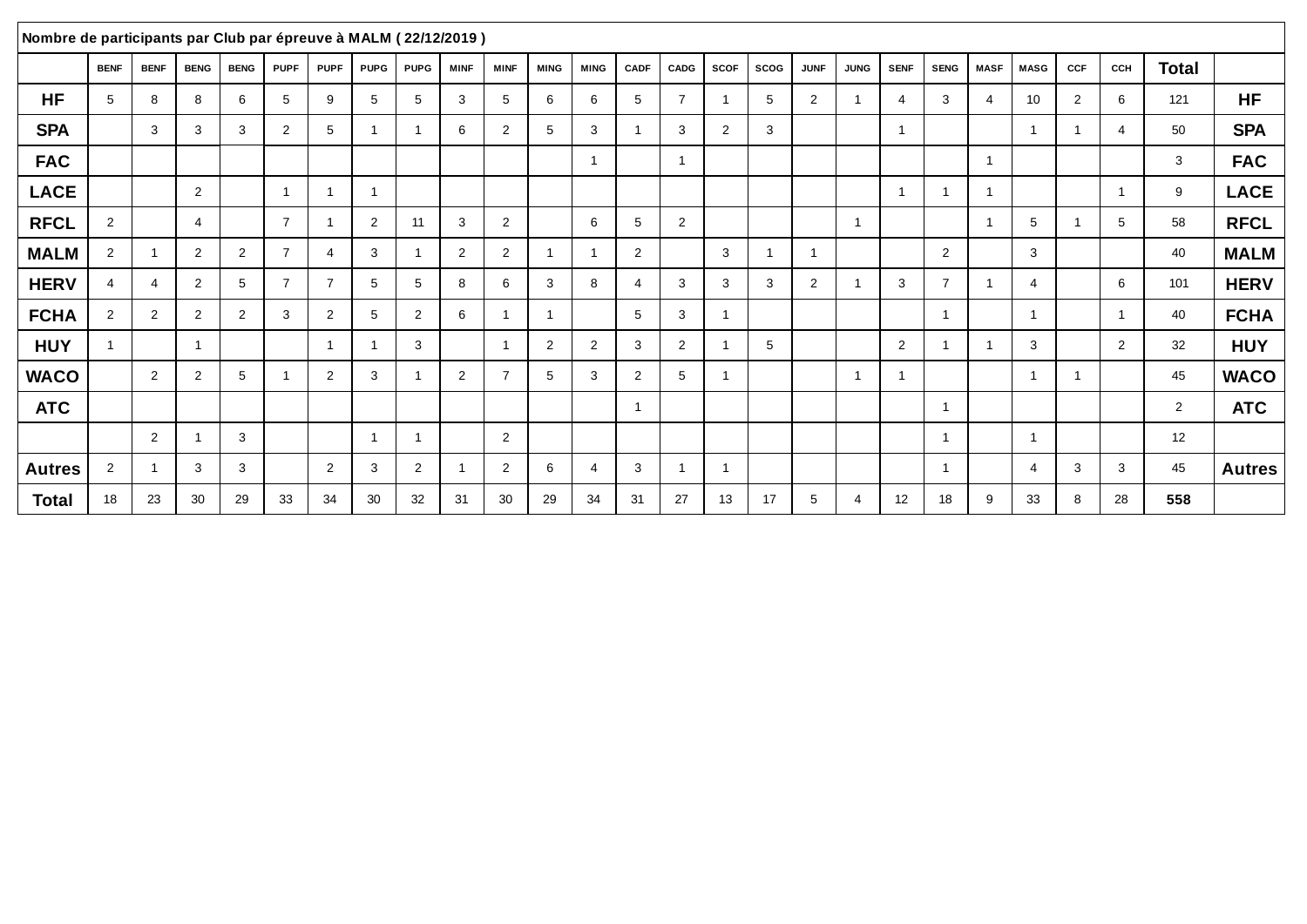| Nombre de participants par Club par épreuve à HERV (12/01/2020) |                |                |                |                |                |             |                |                         |                         |                |                |                         |                       |                |                |                         |                         |                |                |                |                |                         |                |                |                |               |
|-----------------------------------------------------------------|----------------|----------------|----------------|----------------|----------------|-------------|----------------|-------------------------|-------------------------|----------------|----------------|-------------------------|-----------------------|----------------|----------------|-------------------------|-------------------------|----------------|----------------|----------------|----------------|-------------------------|----------------|----------------|----------------|---------------|
|                                                                 | <b>BENF</b>    | <b>BENF</b>    | <b>BENG</b>    | <b>BENG</b>    | <b>PUPF</b>    | <b>PUPF</b> | <b>PUPG</b>    | <b>PUPG</b>             | <b>MINF</b>             | <b>MINF</b>    | <b>MING</b>    | <b>MING</b>             | CADF                  | CADG           | <b>SCOF</b>    | <b>SCOG</b>             | <b>JUNF</b>             | <b>JUNG</b>    | <b>SENF</b>    | <b>SENG</b>    | <b>MASF</b>    | <b>MASG</b>             | CCF            | CCH            | Total          |               |
| <b>HF</b>                                                       | 3              | 10             | 4              | $\overline{7}$ | 6              | 9           | 2              | 5                       | 8                       | 6              | 9              | $\overline{7}$          | 5                     | 9              | 2              | 6                       | 2                       | $\overline{2}$ | 3              | 3              | 3              | 9                       | $\overline{2}$ | 3              | 125            | <b>HF</b>     |
| <b>SPA</b>                                                      |                | 4              | 2              | 5              | 3              | 6           | 3              |                         | 6                       |                | $\overline{4}$ | 2                       | 2                     | $\overline{2}$ | 2              | -1                      |                         |                | $\overline{1}$ | 2              |                | 3                       |                | 6              | 56             | <b>SPA</b>    |
| <b>FAC</b>                                                      |                |                |                |                |                |             |                |                         |                         |                |                | $\overline{\mathbf{1}}$ |                       | $\overline{1}$ |                |                         |                         |                |                |                | $\overline{1}$ |                         |                |                | 3              | <b>FAC</b>    |
| <b>LACE</b>                                                     |                |                | 3              |                | $\overline{1}$ |             | $\overline{1}$ |                         |                         |                |                |                         |                       |                |                |                         |                         |                |                |                |                | $\overline{1}$          |                | $\overline{2}$ | 8              | <b>LACE</b>   |
| <b>RFCL</b>                                                     | 3              | $\overline{2}$ | 3              | $\overline{2}$ | 9              | 2           | 3              | 16                      | $\overline{4}$          | 4              | -1             | $\overline{7}$          | 9                     | 6              | 4              | $\overline{\mathbf{1}}$ | $\overline{\mathbf{1}}$ | -1             |                | 3              | 3              | 5                       | $\overline{2}$ | $\overline{7}$ | 98             | <b>RFCL</b>   |
| <b>MALM</b>                                                     |                |                |                |                | 5              | -4          | $\mathbf{1}$   |                         |                         | $\overline{ }$ | - 1            | -4                      | -1                    |                | ٠              | -1                      | $\overline{\mathbf{1}}$ |                |                |                |                |                         |                |                | 19             | <b>MALM</b>   |
| <b>HERV</b>                                                     | 8              | $\overline{7}$ | 14             | 8              | 14             | 11          | 9              | 9                       | 10                      | 8              | $\overline{4}$ | 13                      | 9                     | 6              | $\overline{2}$ | 8                       | - 1                     |                | $\overline{2}$ | 13             | 2              | $\overline{7}$          | -1             | 5              | 171            | <b>HERV</b>   |
| <b>FCHA</b>                                                     | $\overline{4}$ | 5              | 3              | 6              | 6              | 3           | 6              | 5                       | 11                      |                | -1             |                         | 9                     | $\overline{7}$ |                | $\overline{1}$          |                         |                | $\overline{1}$ | 3              |                | 4                       |                | 2              | 78             | <b>FCHA</b>   |
| <b>HUY</b>                                                      | $\overline{4}$ |                | -1             |                |                |             | 2              | 2                       |                         |                | 2              |                         | $\boldsymbol{\Delta}$ | 2              |                | $\overline{4}$          |                         |                | $\overline{1}$ |                | -1             | $\overline{\mathbf{1}}$ |                |                | 29             | <b>HUY</b>    |
| <b>WACO</b>                                                     |                | 4              | $\overline{2}$ | $\overline{4}$ |                | 3           | 3              |                         | 3                       | 9              | 5              | 3                       |                       | $\overline{2}$ |                |                         |                         | $\overline{1}$ |                |                | $\overline{1}$ | - 1                     | $\overline{1}$ |                | 44             | <b>WACO</b>   |
| <b>ATC</b>                                                      |                |                |                |                |                |             |                |                         |                         |                |                |                         | $\overline{1}$        |                |                |                         |                         |                |                |                |                |                         |                |                | $\overline{1}$ | <b>ATC</b>    |
|                                                                 |                | 2              |                | 5              |                |             |                | $\overline{\mathbf{1}}$ | $\overline{1}$          |                | -1             | $\overline{\mathbf{1}}$ |                       |                |                |                         | $\overline{\mathbf{1}}$ |                |                | -1             |                |                         | $\overline{1}$ |                | 17             |               |
| <b>Autres</b>                                                   |                | $\overline{2}$ | $\overline{2}$ | 3              |                | 2           | $\overline{2}$ |                         | $\overline{\mathbf{1}}$ |                | $\overline{2}$ | 2                       | 3                     |                | 2              | -1                      |                         |                |                | $\overline{1}$ |                | 4                       | 2              | 2              | 34             | <b>Autres</b> |
| <b>Total</b>                                                    | 25             | 36             | 35             | 40             | 45             | 42          | 32             | 40                      | 44                      | 32             | 30             | 38                      | 44                    | 35             | 13             | 23                      | 6                       | 4              | 8              | 27             | 11             | 35                      | 9              | 29             | 683            |               |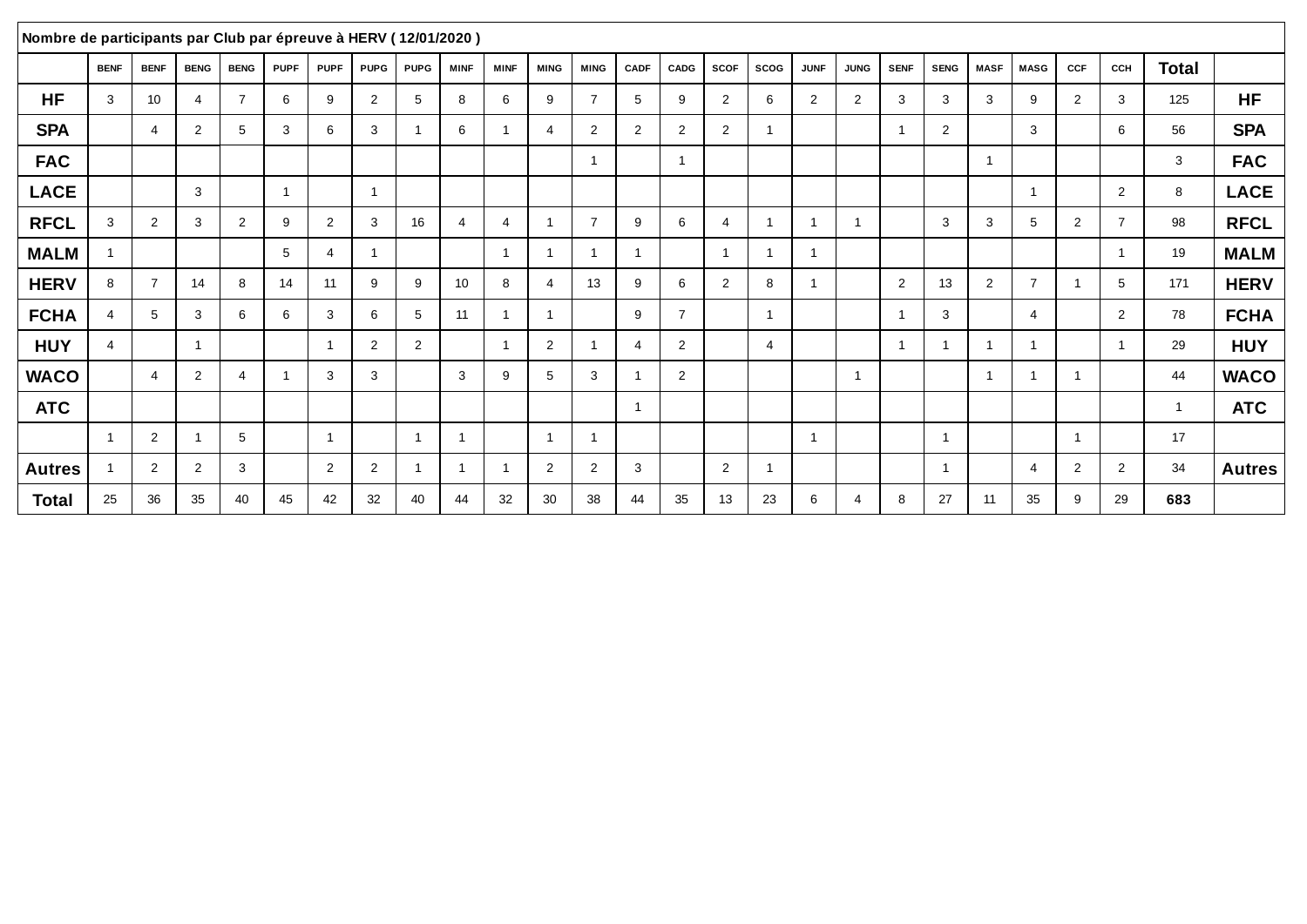| Nombre de participants par Club par épreuve à FCHA (19/01/2020) |                |                |                          |                          |                |                |                |                        |                 |                         |                |                |                |                |             |                |                |             |                |                |                |                          |                |                |                |               |
|-----------------------------------------------------------------|----------------|----------------|--------------------------|--------------------------|----------------|----------------|----------------|------------------------|-----------------|-------------------------|----------------|----------------|----------------|----------------|-------------|----------------|----------------|-------------|----------------|----------------|----------------|--------------------------|----------------|----------------|----------------|---------------|
|                                                                 | <b>BENF</b>    | <b>BENF</b>    | <b>BENG</b>              | <b>BENG</b>              | <b>PUPF</b>    | <b>PUPF</b>    | <b>PUPG</b>    | <b>PUPG</b>            | <b>MINF</b>     | <b>MINF</b>             | <b>MING</b>    | <b>MING</b>    | <b>CADF</b>    | CADG           | <b>SCOF</b> | <b>SCOG</b>    | <b>JUNF</b>    | <b>JUNG</b> | <b>SENF</b>    | <b>SENG</b>    | <b>MASF</b>    | <b>MASG</b>              | CCF            | CCH            | Total          |               |
| <b>HF</b>                                                       | $\overline{4}$ | 9              | $\boldsymbol{\varDelta}$ | 3                        | 6              | 10             | $\overline{4}$ | $\boldsymbol{\Lambda}$ | 5               | $\overline{7}$          | 7              | 5              | 6              | 9              | 2           | 6              | 3              | 2           | 2              | 5              | $\overline{2}$ | $\overline{7}$           | 2              | 6              | 120            | <b>HF</b>     |
| <b>SPA</b>                                                      |                | $\overline{4}$ | 2                        | 3                        | $\overline{2}$ | 5              | $\overline{1}$ |                        | $\overline{7}$  |                         | $\overline{4}$ | $\mathbf{1}$   | -1             | $\overline{2}$ |             |                |                |             | $\mathbf{1}$   |                |                | 2                        | -1             | $\overline{4}$ | 43             | <b>SPA</b>    |
| <b>FAC</b>                                                      |                | $\overline{1}$ |                          |                          |                |                |                |                        |                 |                         |                | $\mathbf{1}$   |                | $\overline{1}$ |             |                |                |             |                |                | -1             |                          |                |                | $\overline{4}$ | <b>FAC</b>    |
| <b>LACE</b>                                                     |                |                |                          |                          | -1             |                |                |                        |                 |                         |                |                |                |                |             |                |                |             |                |                |                |                          |                |                | $\mathbf{1}$   | <b>LACE</b>   |
| <b>RFCL</b>                                                     | $\overline{2}$ |                | 3                        | $\overline{\phantom{a}}$ | $\overline{7}$ | 2              | 2              | 14                     | $\overline{4}$  | 5                       |                | 8              | $\overline{7}$ | 6              | $\Delta$    |                | 2              | 3           |                | $\overline{7}$ | 4              | $\overline{7}$           | 2              | $\overline{7}$ | 98             | <b>RFCL</b>   |
| <b>MALM</b>                                                     | $\overline{1}$ |                |                          |                          | $\overline{4}$ |                | $\mathbf{1}$   |                        |                 |                         |                | $\mathbf{1}$   |                |                |             |                | $\mathbf{1}$   |             |                |                |                |                          |                |                | 10             | <b>MALM</b>   |
| <b>HERV</b>                                                     |                | 2              | 3                        | $\overline{2}$           | 4              | $\overline{7}$ | 3              | 4                      | 6               | $\overline{7}$          | 2              | $\overline{7}$ | 4              | 4              | 3           | 5              |                |             | $\overline{1}$ | 6              |                | 5                        | -1             | $\overline{4}$ | 81             | <b>HERV</b>   |
| <b>FCHA</b>                                                     | 9              | $\overline{7}$ | 6                        | 10                       | 8              | 5              | 9              | 9                      | 10 <sup>1</sup> | $\overline{2}$          | 6              | $\overline{2}$ | 13             | $\overline{7}$ |             | $\overline{4}$ |                |             |                | 3              |                | 8                        | 2              | 2              | 123            | <b>FCHA</b>   |
| <b>HUY</b>                                                      | 3              |                | $\overline{\mathbf{1}}$  |                          |                | $\overline{4}$ | 3              | 3                      |                 | $\overline{\mathbf{1}}$ | $\overline{2}$ | $\overline{2}$ | 6              | 3              |             | 5              |                |             | $\overline{1}$ | $\overline{2}$ |                | $\overline{2}$           |                | $\overline{ }$ | 41             | <b>HUY</b>    |
| <b>WACO</b>                                                     |                | 6              | 3                        | 8                        | $\overline{2}$ | 6              | $\overline{4}$ | 2                      | 4               | 8                       | 6              | 3              | 2              | 5              |             |                |                | -1          | $\overline{2}$ | 2              | -1             | $\overline{\phantom{a}}$ | $\overline{1}$ |                | 67             | <b>WACO</b>   |
| <b>ATC</b>                                                      | -1             |                | 3                        | 3                        |                |                | $\mathbf{1}$   |                        | -1              |                         |                |                |                |                |             |                |                |             |                | 2              |                | - 1                      |                |                | 14             | <b>ATC</b>    |
|                                                                 | 21             | 20             | 20                       | 37                       | 21             | 16             | 29             | 22                     | 18              | 10                      | 20             | 21             | 11             | 12             | 10          | 15             | $\overline{1}$ | 8           | 26             | 22             | 9              | 24                       | 6              | 29             | 428            |               |
| <b>Autres</b>                                                   | 15             | 20             | 17                       | 30                       | 20             | 29             | 30             | 37                     | 22              | 15                      | 18             | 22             | 24             | 25             | 28          | 22             | 8              | 9           | $\overline{7}$ | 23             | 20             | 67                       | 24             | 62             | 594            | <b>Autres</b> |
| Total                                                           | 57             | 69             | 62                       | 97                       | 75             | 84             | 87             | 95                     | 77              | 56                      | 66             | 73             | 74             | 74             | 51          | 59             | 15             | 23          | 40             | 73             | 39             | 124                      | 39             | 115            | 1.624          |               |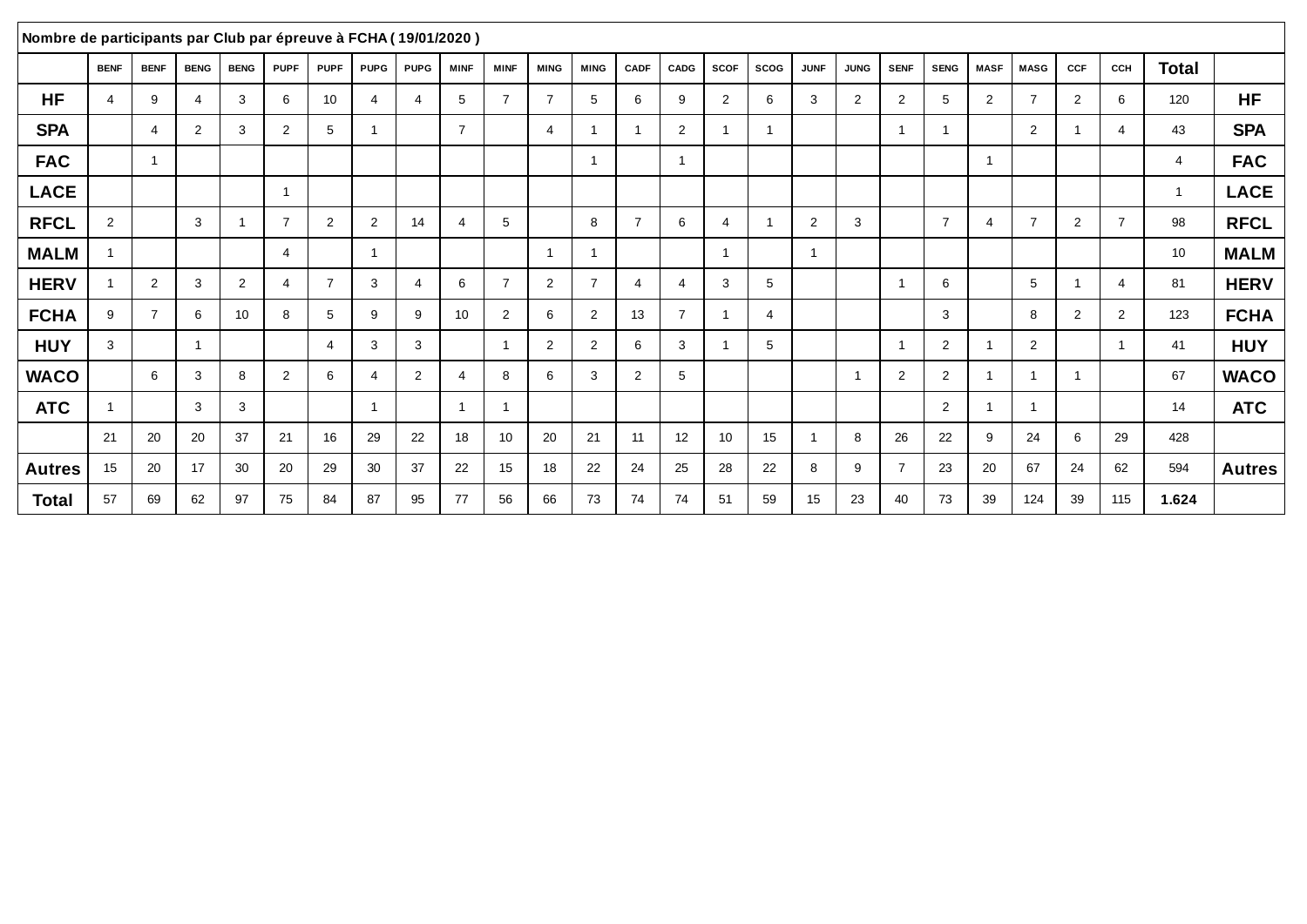| Nombre de participants par Club par épreuve à HUY (26/01/2020) |                |                |                |                |             |                |                         |                |                 |                         |                         |                |                |                |                         |                |                |             |                |                |                |                |                         |                |                |               |
|----------------------------------------------------------------|----------------|----------------|----------------|----------------|-------------|----------------|-------------------------|----------------|-----------------|-------------------------|-------------------------|----------------|----------------|----------------|-------------------------|----------------|----------------|-------------|----------------|----------------|----------------|----------------|-------------------------|----------------|----------------|---------------|
|                                                                | <b>BENF</b>    | <b>BENF</b>    | <b>BENG</b>    | <b>BENG</b>    | <b>PUPF</b> | <b>PUPF</b>    | <b>PUPG</b>             | <b>PUPG</b>    | <b>MINF</b>     | <b>MINF</b>             | <b>MING</b>             | <b>MING</b>    | CADF           | <b>CADG</b>    | <b>SCOF</b>             | <b>SCOG</b>    | <b>JUNF</b>    | <b>JUNG</b> | <b>SENF</b>    | <b>SENG</b>    | <b>MASF</b>    | <b>MASG</b>    | <b>CCF</b>              | CCH            | <b>Total</b>   |               |
| <b>HF</b>                                                      | $\overline{4}$ | 8              | 3              | $\overline{4}$ | 3           | 6              | 4                       | 5              | 3               | $\overline{7}$          | 5                       | 5              | $\overline{4}$ | 8              |                         | $\overline{4}$ | $\overline{1}$ |             | $\overline{1}$ |                | $\overline{2}$ | 8              | 2                       |                | 89             | <b>HF</b>     |
| <b>SPA</b>                                                     |                | 4              | 2              | 2              | 2           | $\overline{4}$ | $\overline{2}$          |                | 8               |                         | 5                       | -1             | 2              | 2              | 1                       | -1             |                |             | $\overline{1}$ |                |                | 2              |                         | 5              | 45             | <b>SPA</b>    |
| <b>FAC</b>                                                     |                |                |                |                |             |                |                         |                |                 |                         |                         | -1             |                |                |                         |                |                |             |                |                | -1             |                |                         |                | $\overline{2}$ | <b>FAC</b>    |
| <b>LACE</b>                                                    |                |                | $\overline{2}$ |                |             |                |                         |                |                 |                         |                         |                |                |                |                         |                |                |             |                |                |                |                |                         |                | 3              | <b>LACE</b>   |
| <b>RFCL</b>                                                    |                |                | 3              |                | 6           | $\overline{2}$ |                         | 12             | $\overline{4}$  | $\overline{2}$          | 2                       | 4              | 2              |                | 2                       |                | $\overline{1}$ |             |                | 2              | $\overline{2}$ | 3              |                         | $\overline{4}$ | 54             | <b>RFCL</b>   |
| <b>MALM</b>                                                    |                |                |                |                |             |                | $\overline{\mathbf{1}}$ |                |                 |                         | $\overline{\mathbf{1}}$ | -1             |                |                | $\overline{\mathbf{1}}$ |                | $\overline{1}$ |             |                |                |                |                |                         |                | 6              | <b>MALM</b>   |
| <b>HERV</b>                                                    | 3              | $\overline{2}$ | 4              | $\overline{4}$ | 4           | 8              | 3                       | 3              | $\overline{7}$  | 4                       |                         | 5              | 5              | 3              |                         | $\overline{2}$ |                |             | 2              |                | $\overline{1}$ |                |                         | $\overline{1}$ | 61             | <b>HERV</b>   |
| <b>FCHA</b>                                                    | 3              | 4              | 3              | 8              | 5           | $\overline{4}$ | 4                       | 4              | 10 <sup>°</sup> | -1                      | -1                      |                | 8              | $\overline{7}$ |                         | $\overline{1}$ |                |             |                | 3              | -1             | 4              |                         | $\overline{2}$ | 74             | <b>FCHA</b>   |
| <b>HUY</b>                                                     |                | $\mathbf{1}$   |                | $\overline{1}$ |             | $\overline{4}$ | 3                       | 4              |                 | $\overline{\mathbf{1}}$ | -1                      | $\overline{2}$ | $\overline{7}$ | 5              |                         | $\overline{4}$ |                |             | $\overline{1}$ | $\overline{2}$ | -1             | 5              |                         | $\overline{4}$ | 47             | <b>HUY</b>    |
| <b>WACO</b>                                                    |                | 5              | 2              | 5              | 3           | $\overline{4}$ | $\overline{2}$          | -1             | $\overline{2}$  | 8                       | 6                       | 4              | 3              | 5              |                         |                |                |             |                |                | $\mathbf 1$    |                | $\overline{\mathbf{1}}$ | $\overline{ }$ | 54             | <b>WACO</b>   |
| <b>ATC</b>                                                     |                |                | 3              | $\overline{1}$ |             |                |                         | $\overline{1}$ |                 |                         |                         |                | 1              |                |                         |                |                |             |                |                |                |                |                         |                | 6              | <b>ATC</b>    |
|                                                                |                |                | $\overline{1}$ | $\overline{1}$ |             |                |                         | $\overline{1}$ |                 |                         |                         |                |                |                |                         |                |                |             |                |                |                |                |                         |                | 3              |               |
| <b>Autres</b>                                                  | 2              |                | 3              | 2              |             | $\overline{1}$ | 4                       |                | $\overline{1}$  |                         | $\mathbf{3}$            | -1             | 2              |                | $\overline{4}$          | 3              |                |             |                | 2              |                | $\overline{4}$ | 2                       | $\overline{1}$ | 36             | <b>Autres</b> |
| <b>Total</b>                                                   | 14             | 24             | 26             | 28             | 25          | 33             | 24                      | 31             | 35              | 24                      | 24                      | 25             | 34             | 32             | 8                       | 15             | 3              |             | 5              | 10             | 9              | 27             | 5                       | 19             | 480            |               |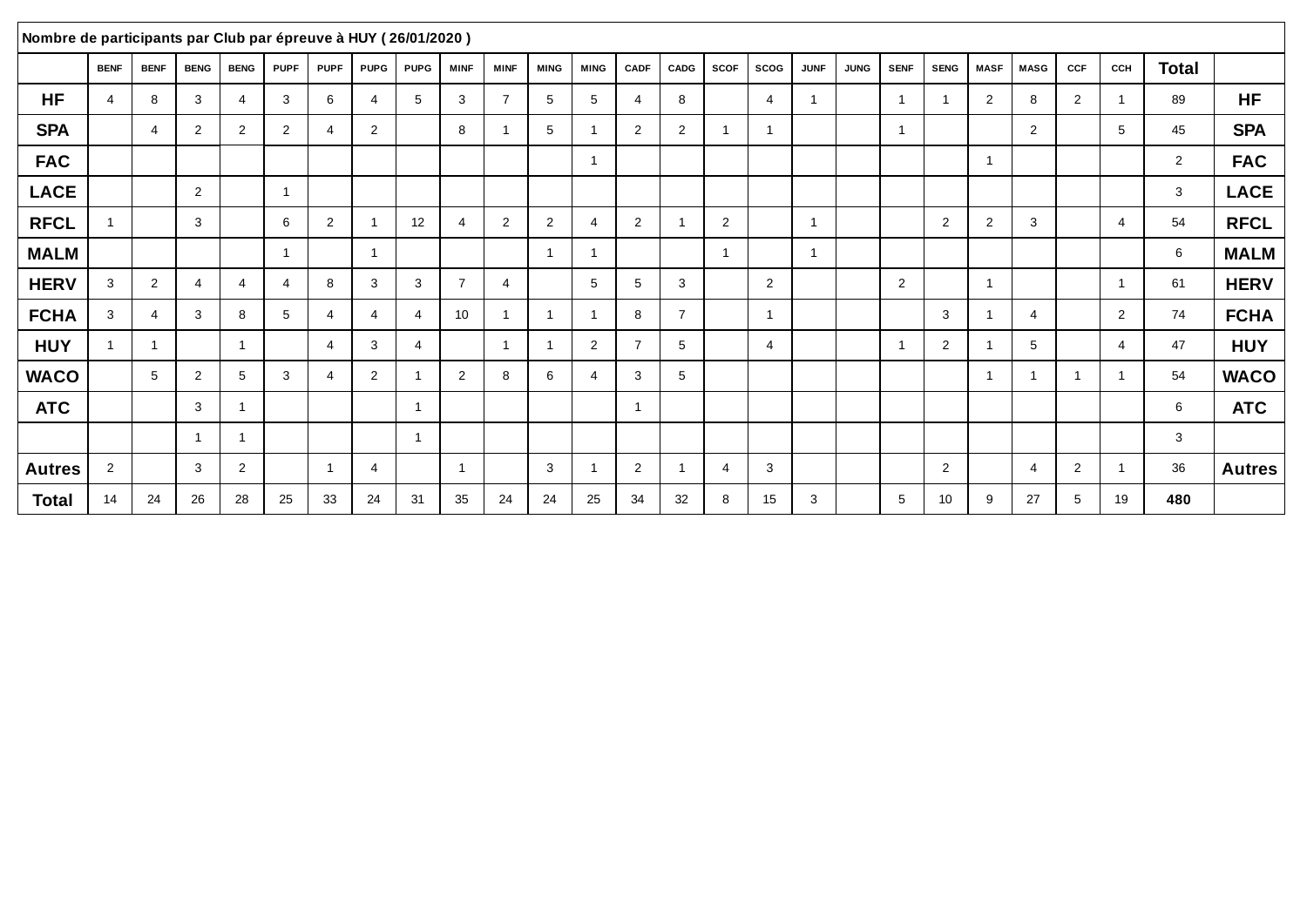| Nombre de participants par Club par épreuve à WACO (16/02/2020) |                |                |                |                |                          |                |                |                          |                |             |                |                         |                |                         |                |                |                |             |                |                |                |                |     |                |              |               |
|-----------------------------------------------------------------|----------------|----------------|----------------|----------------|--------------------------|----------------|----------------|--------------------------|----------------|-------------|----------------|-------------------------|----------------|-------------------------|----------------|----------------|----------------|-------------|----------------|----------------|----------------|----------------|-----|----------------|--------------|---------------|
|                                                                 | <b>BENF</b>    | <b>BENF</b>    | <b>BENG</b>    | <b>BENG</b>    | <b>PUPF</b>              | <b>PUPF</b>    | <b>PUPG</b>    | <b>PUPG</b>              | <b>MINF</b>    | <b>MINF</b> | <b>MING</b>    | <b>MING</b>             | <b>CADF</b>    | CADG                    | <b>SCOF</b>    | <b>SCOG</b>    | <b>JUNF</b>    | <b>JUNG</b> | <b>SENF</b>    | <b>SENG</b>    | <b>MASF</b>    | <b>MASG</b>    | CCF | CCH            | <b>Total</b> |               |
| <b>HF</b>                                                       | $\overline{4}$ | 5              | 3              | 2              | $\boldsymbol{\Delta}$    | 6              | $\overline{1}$ | $\boldsymbol{\varDelta}$ | 3              | 5           | 4              | 4                       | 3              | 6                       |                | $\overline{4}$ | 2              |             | 2              |                | -1             | 5              | 2   | 2              | 75           | <b>HF</b>     |
| <b>SPA</b>                                                      |                | $\overline{4}$ | 2              | 2              | $\overline{2}$           | $\overline{4}$ |                |                          | $\overline{7}$ |             | $\overline{4}$ | $\overline{\mathbf{1}}$ | -1             | 2                       |                | -1             |                | -1          | $\mathbf{1}$   |                |                | 2              |     | 2              | 38           | <b>SPA</b>    |
| <b>FAC</b>                                                      |                |                |                |                |                          |                |                |                          |                |             |                | $\overline{\mathbf{1}}$ |                | $\overline{\mathbf{1}}$ |                |                |                |             |                |                | $\overline{1}$ |                |     |                | 4            | <b>FAC</b>    |
| <b>LACE</b>                                                     |                |                | 2              |                | $\overline{1}$           |                |                |                          |                |             |                |                         |                |                         |                |                |                |             |                |                |                |                |     |                | 3            | <b>LACE</b>   |
| <b>RFCL</b>                                                     |                | $\overline{1}$ | -1             | $\overline{1}$ | 6                        | 2              | $\overline{1}$ | 10                       | 3              | 2           |                | 3                       | 5              | $\overline{4}$          | 3              |                | $\overline{1}$ |             |                |                | -1             | -1             |     | $\overline{4}$ | 50           | <b>RFCL</b>   |
| <b>MALM</b>                                                     |                |                |                |                | $\overline{\phantom{a}}$ | 3              | $\mathbf{1}$   |                          |                |             | - 1            | $\overline{\mathbf{1}}$ |                |                         | -1             |                | $\overline{1}$ |             |                |                |                |                |     |                | 10           | <b>MALM</b>   |
| <b>HERV</b>                                                     | $\overline{2}$ |                |                | $\overline{4}$ | 3                        | 3              | $\overline{2}$ | -1                       | 6              | 6           | -1             | $\overline{7}$          | 5              | $\overline{2}$          | 1              | $\overline{1}$ |                |             | $\overline{1}$ | $\overline{2}$ | $\mathbf{1}$   |                |     | $\overline{4}$ | 52           | <b>HERV</b>   |
| <b>FCHA</b>                                                     | 6              | 4              | 4              | $\overline{7}$ | $\overline{7}$           | 3              | 6              | 3                        | 6              |             | 2              | -1                      | 3              | $\overline{7}$          |                |                |                |             |                | -1             |                | 4              |     | 2              | 68           | <b>FCHA</b>   |
| <b>HUY</b>                                                      | 2              |                | $\overline{1}$ |                |                          | 3              | 2              | 3                        |                |             | - 1            |                         | $\overline{7}$ | $\overline{4}$          |                | 3              |                |             | $\overline{1}$ |                | -1             | $\overline{2}$ |     | 2              | 34           | <b>HUY</b>    |
| <b>WACO</b>                                                     |                | 6              | 3              | $\overline{7}$ | 4                        | 6              | 4              | $\overline{2}$           | 5              | 9           | 6              | 5                       | 3              | 6                       |                |                |                | -1          |                |                | $\overline{2}$ | $\overline{2}$ | 3   |                | 76           | <b>WACO</b>   |
| <b>ATC</b>                                                      |                |                | 3              |                |                          |                |                | $\overline{2}$           |                |             |                |                         |                |                         |                |                |                |             |                |                |                |                |     |                | 5            | <b>ATC</b>    |
|                                                                 |                |                |                | 2              |                          |                |                | -1                       |                |             | - 1            |                         |                |                         |                |                |                |             |                |                |                |                |     |                | 5            |               |
| <b>Autres</b>                                                   | 2              | $\overline{1}$ | 3              | $\overline{1}$ |                          | 3              | 2              | - 1                      | $\overline{1}$ |             | $\overline{4}$ | 3                       | 2              |                         | $\overline{2}$ |                | $\overline{1}$ |             |                |                |                | 2              | -1  | 2              | 31           | <b>Autres</b> |
| <b>Total</b>                                                    | 17             | 21             | 22             | 26             | 28                       | 34             | 19             | 27                       | 31             | 25          | 24             | 26                      | 30             | 32                      | 10             | 9              | 5              | 3           | 6              | 6              | $\overline{7}$ | 18             | 6   | 19             | 451          |               |